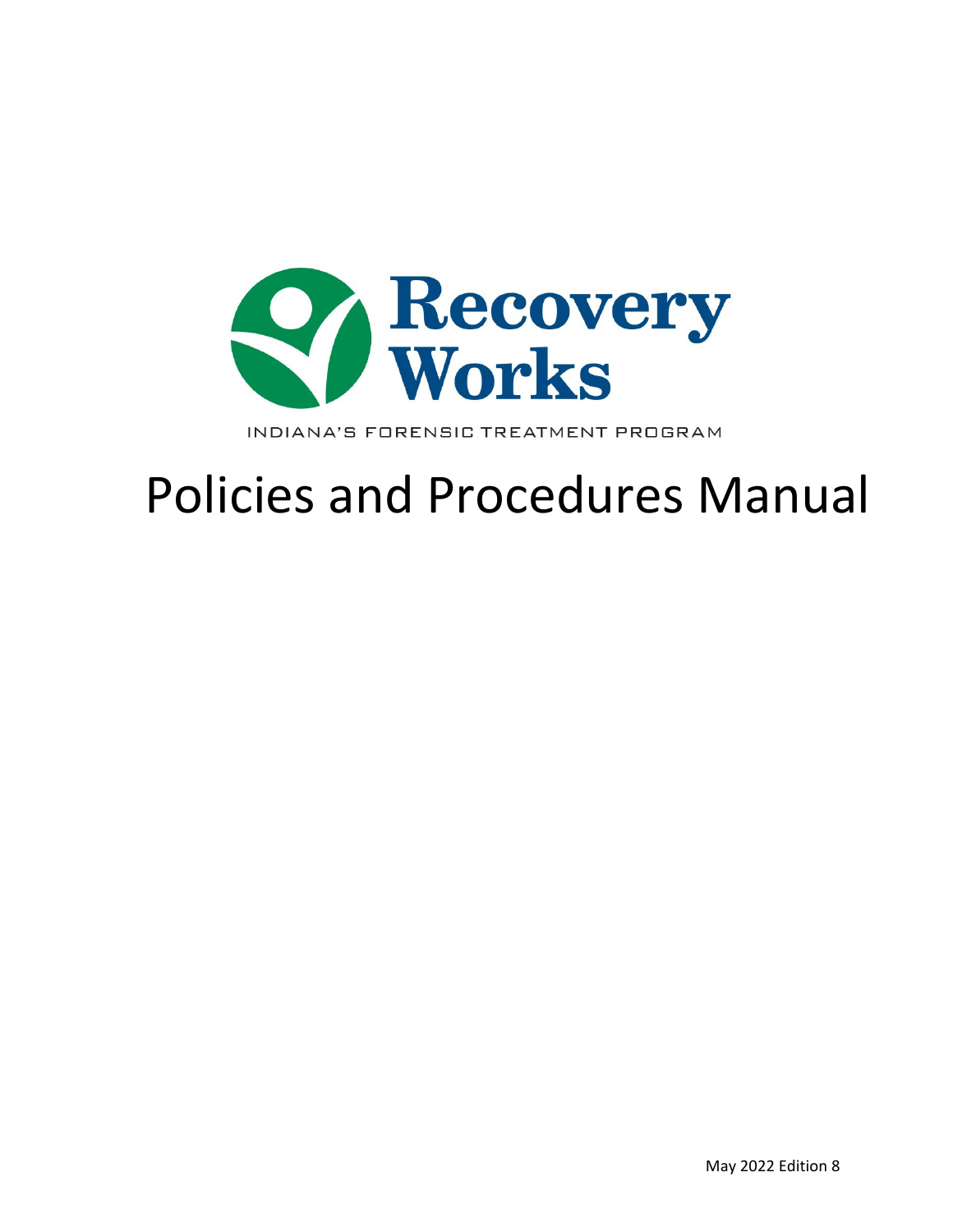#### Dear Provider,

It is our pleasure to welcome you to Recovery Works. This program is designed provide support services to individuals in the criminal justice system. Recovery Works is a gap funding program, to be used as supplemental funding until the individual is connected to insurance. Recovery Works is dedicated to increasing the availability of specialized treatment and recovery services in the community for those who may otherwise face incarceration. Treatment and/or recovery services are intended to supplement community supervision strategies to decrease recidivism.

In order to help facilitate a successful program, this manual has been produced to be a ready reference to providers. This manual contains all of the policies and procedures for Recovery Works in Indiana. This resource will continually evolve over the life of the program, and updates issued as needed. **It is imperative for providers to insert all policy and procedure memos issued by DMHA and, when directed, to replace the full contents with the newest version of the manual.** 

The program staff is dedicated to providing the support you need to successfully implement Recovery Works at your agency and in your community. Please do not hesitate to contact us at Recovery.Works@fssa.IN.gov when you have questions or concerns about the program. Thank you for joining the Recovery Works network and providing participants with an opportunity for a brighter future.

Sincerely,

Recovery Works Program Staff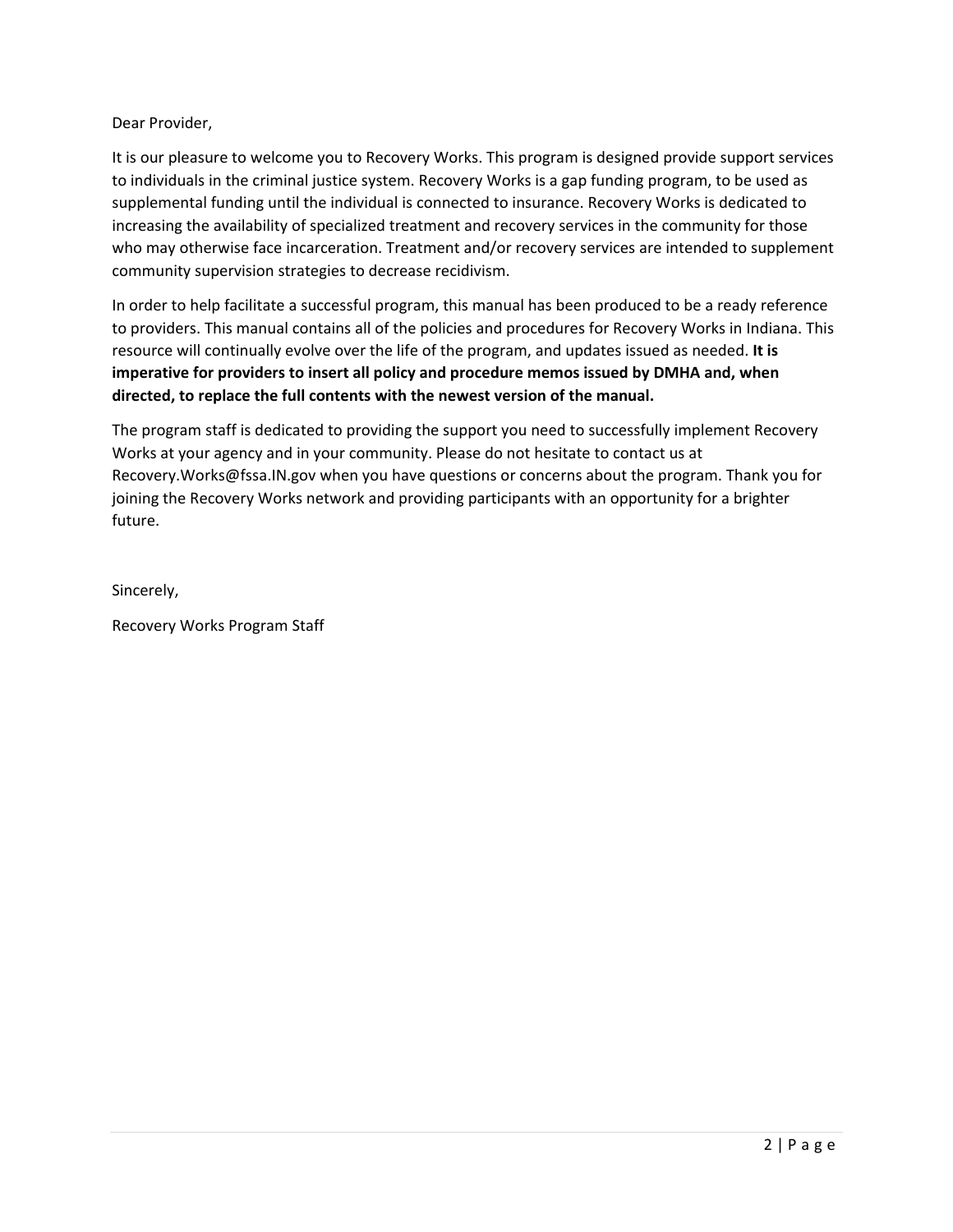# **SECTION 1: RECOVERY WORKS PROGRAM POLICIES**

| <b>SECTION 2: DESIGNATED AGENCIES AND PROVIDERS</b>                          |  |
|------------------------------------------------------------------------------|--|
|                                                                              |  |
| Diagram 1: How Does My Agency Become a Designated Recovery Works Agency?  18 |  |
|                                                                              |  |
|                                                                              |  |
|                                                                              |  |
|                                                                              |  |
|                                                                              |  |
|                                                                              |  |
|                                                                              |  |
|                                                                              |  |
|                                                                              |  |
|                                                                              |  |
|                                                                              |  |
|                                                                              |  |
|                                                                              |  |
|                                                                              |  |
|                                                                              |  |
|                                                                              |  |
|                                                                              |  |
|                                                                              |  |
|                                                                              |  |
|                                                                              |  |
|                                                                              |  |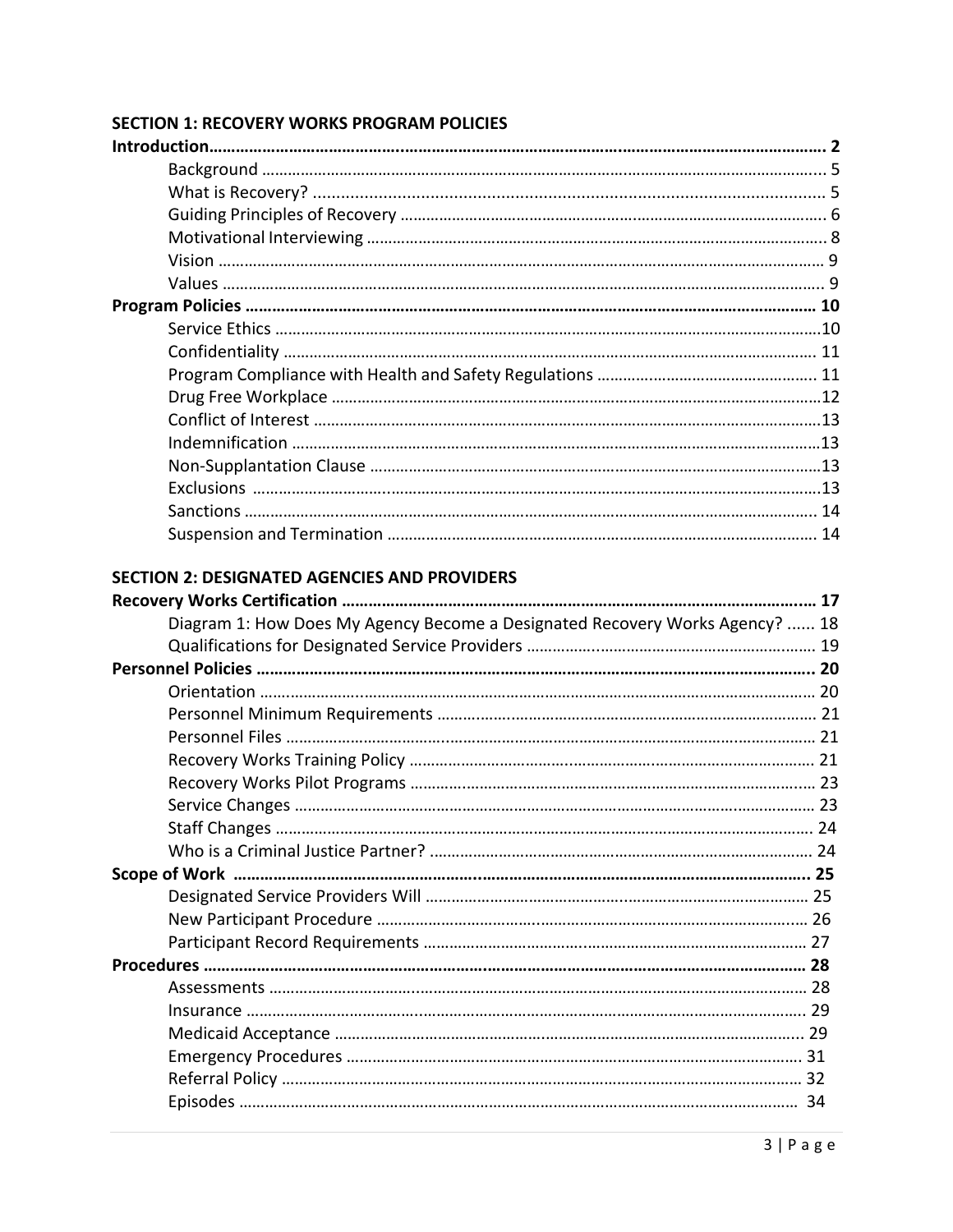|--|--|

#### **SECTION 3: FORMS**

#### **SECTION 4: RECOVERY WORKS SERVICES**

#### **SECTION 5: VOUCHER MANAGEMENT/WEB INFRASTRUCTURE FOR TREATMENT SERVICES**

**Throughout the manual you will note sections that are highlighted. These areas have been changed or added since the last edition. Please take time to thoroughly review these sections.**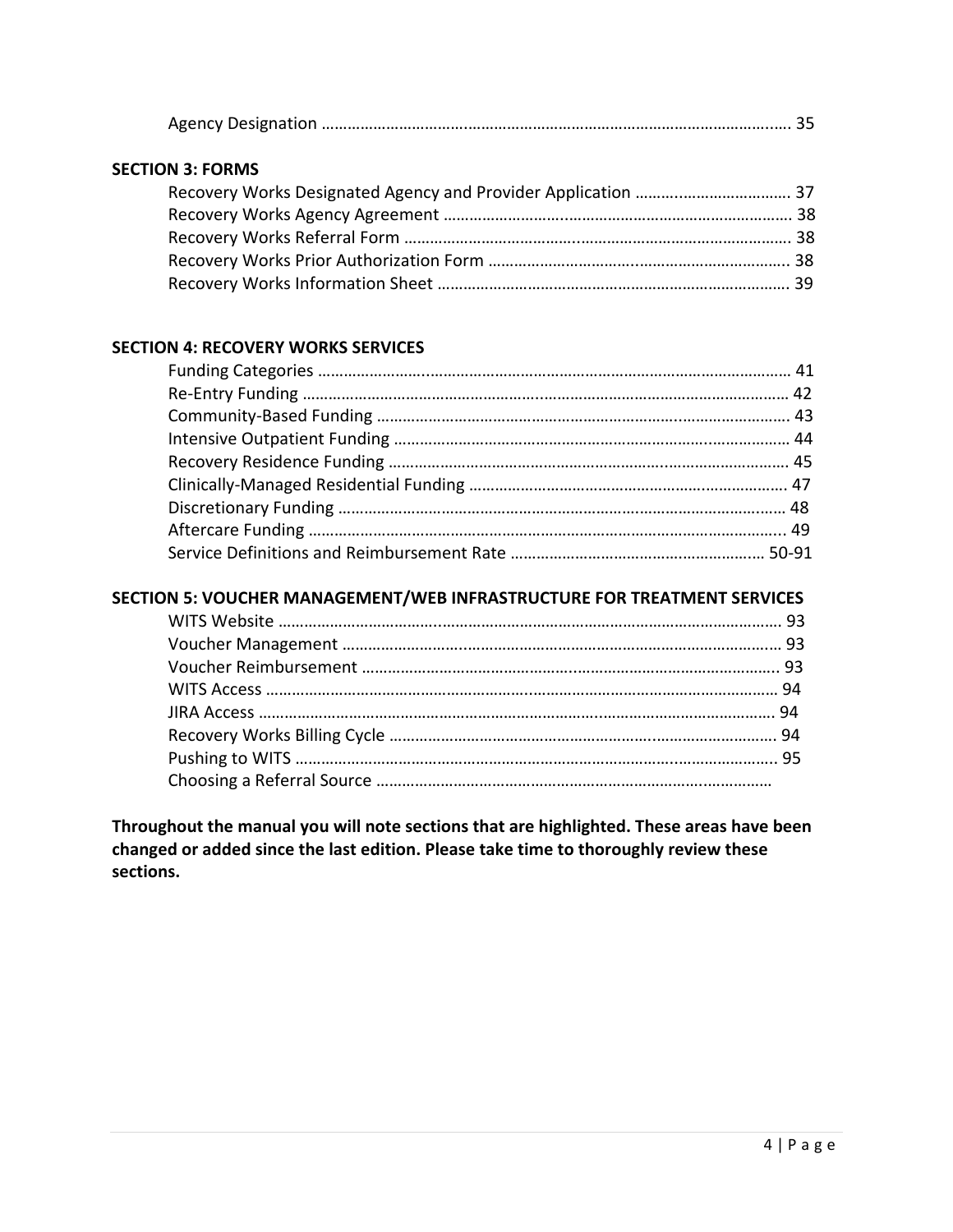#### **BACKGROUND**

In the general public, the prevalence rate of people who have a serious mental illness or of state and 45% of federal prison inmates have a diagnosed serious mental illness. Just under three-quarters of those are incarcerated in our state prisons (74%), and just under two-thirds (64%) in our federal prisons, have a substance use disorder diagnosis. Of the population who return to prison, the percentage of persons with a substance use disorder reaches 75%. There is a prevailing need for a partnership between the criminal justice system and mental health and substance use service providers, in order to reduce recidivism and encourage recovery. In 2012, the Council of State Governments Justice Center (CSGJC) prepared a white paper titled "Adults with behavioral health needs under correctional supervision: a shared framework for reducing recidivism and promoting recovery," which provided an outline on how corrections, mental health and substance use disorder systems can share a commitment to help individuals successfully address their needs and avoid criminal justice involvement. In 2015, the Indiana General Assembly passed House Enrolled Act (HEA) 1006, "Criminal Justice Funding," which established the Forensic Treatment Services Program through the Division of Mental Health and Addiction (DMHA). This program will fund a voucher-based program to providers that offer specialized services to those struggling with mental illness and/or Substance-Use Disorder (SUD). This voucher-based system is intended to cover the cost of services for individuals without any alternate payer source (private insurance, Medicaid, and/or Healthy Indiana Plan (HIP) etc.). HEA 1006 granted \$10 million for the 2016 state fiscal year of the program, and \$20 million for the 2017, 2018, and 2019 state fiscal years. This voucher program, referred to as Recovery Works, will work with entities that are DMHA certified and/or housing providers who demonstrate competency in the treatment of populations with criminogenic risk factors.

Predictions based on the changes in the criminal code from HEA 1006 estimate that approximately 6,500 low level offenders will now need services within the community, rather than being sent to a correctional facility. Recovery Works focuses on pre-incarceration diversion services and post-incarceration re-entry services, which not only hopes to divert low-level offenders from incarceration to community services, but to reduce recidivism as well. Promoting recovery through community support and treatment/intervention is critical in reducing the number of persons with mental health and/or Substance-Use Disorder that are entering our criminal justice system.

#### **WHAT IS RECOVERY?**

In December 2011, Substance Abuse Mental Health Services Administration (SAMHSA) released a working definition of recovery and a set of guiding principles. This definition was the result of a comprehensive process that began with an August 2010 Dialogue Meeting and ended with a formal public engagement process in August 2011. At the time SAMHSA released the working definition, SAMHSA indicated they would continue dialogue to refine the definition and principles, and based on additional stakeholder input, SAMHSA then issued a slightly revised definition: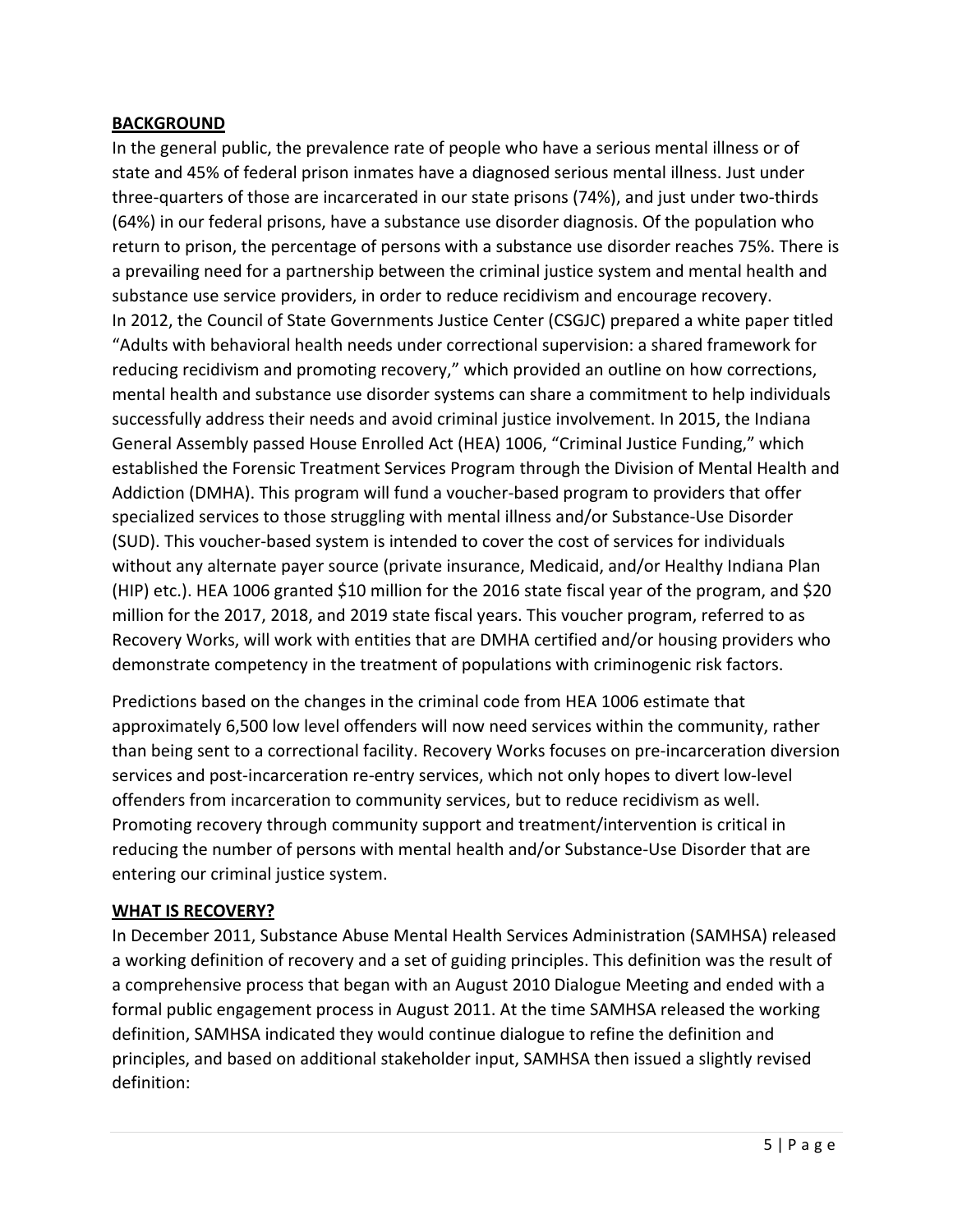- **Recovery from Mental Disorders and/or s:** A process of change through which individuals improve their health and wellness, live a self-directed life, and strive to reach their full potential. Four major dimensions that support a life in recovery:
- **Health:** overcoming or managing one's disease(s) or symptoms—for example, abstaining from the use of alcohol, illicit drugs, and non-prescribed medications if one has Substance-Use Disorder problem—and for everyone in recovery, making informed healthy choices that support physical and emotional wellbeing.
- **Home:** a stable and safe place to live.
- **Purpose:** meaningful daily activities, such as a job, school, volunteerism, family caretaking, or creative endeavors, and the independence, income, and resources to participate in society.
- **Community:** relationships and social networks that provide support, friendship, love, and hope.

#### **GUIDING PRINCIPLES OF RECOVERY**

*Recovery emerges from hope:* The belief that recovery is real provides the essential and motivating message of a better future: one where people can and do overcome the internal and external challenges, barriers, and obstacles that confront them. Hope is internalized and can be fostered by peers, families, providers, allies, and others. Hope is the catalyst of the recovery process.

*Recovery is person-driven:* Self-determination and self-direction are the foundations for recovery as individuals define their own life goals and design their unique path(s) towards those goals. Individuals optimize their autonomy and independence to the greatest extent possible by leading, controlling, and exercising choice over the services and supports that assist their recovery and resilience. In so doing, they are empowered and provided the resources to make informed decisions, initiate recovery, build on their strengths, and gain or regain control over their lives.

*Recovery occurs via many pathways:* Individuals are unique with distinct needs, strengths, preferences, goals, cultures, and backgrounds including trauma experiences that affect and determine their pathway(s) to recovery. Recovery is built on the multiple capacities, strengths, talents, coping abilities, resources, and inherent value of each individual. Recovery pathways are highly personalized. They may include professional clinical treatment, use of medications, and support from families and in schools, faith-based approaches, peer support, and other approaches. Recovery is non-linear, characterized by continual growth and improved functioning that may involve setbacks. Setbacks are a natural, though not inevitable, part of the recovery process, it is essential to foster resilience for all individuals and families. Abstinence from the use of alcohol, illicit drugs, and non-prescribed medications is the goals for those with Substance-Use Disorder (SUD). Use of tobacco and non-prescribed or illicit drugs is not safe for anyone. In some cases, recovery pathways can be enabled by creating a supportive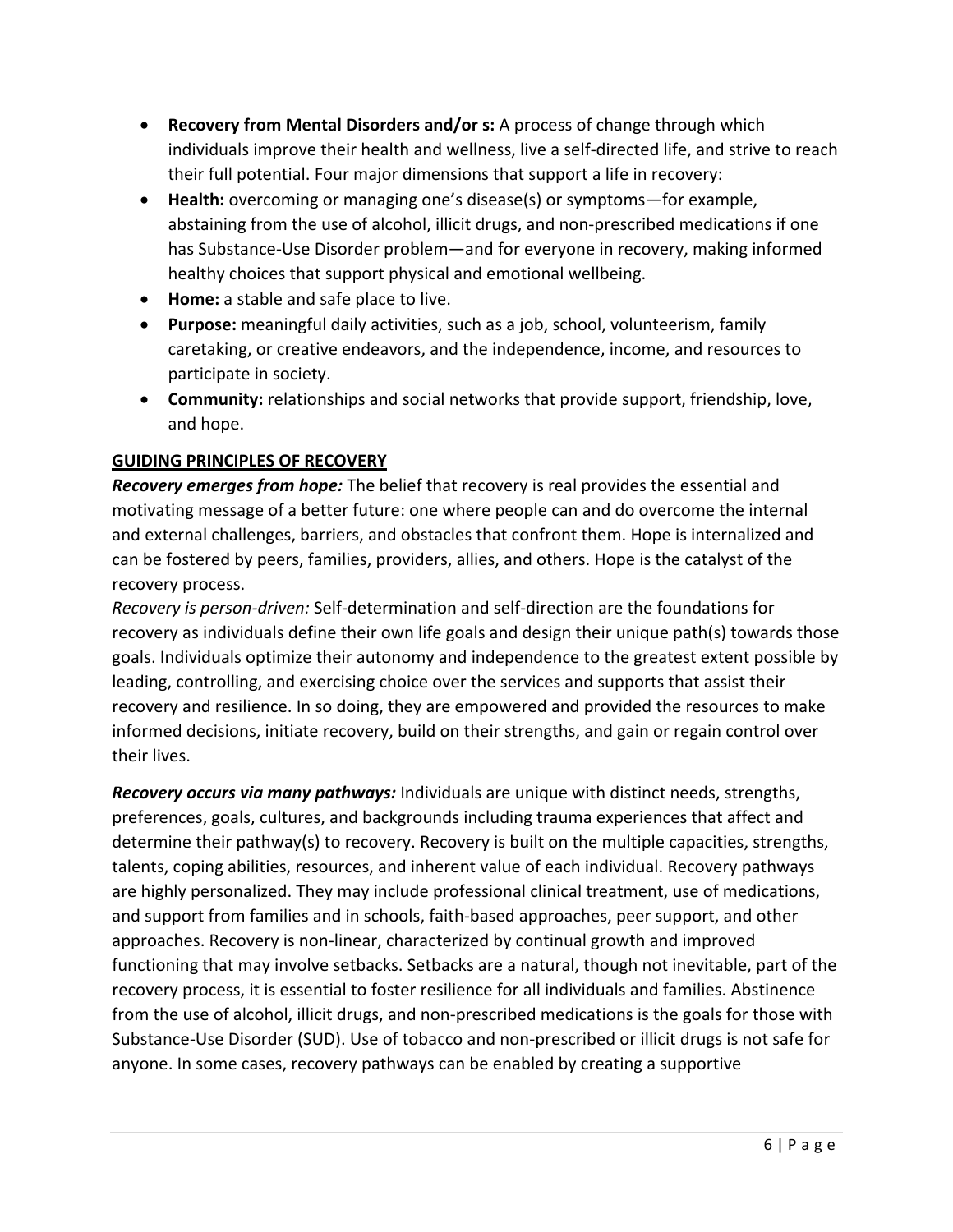environment. This is especially true for children, who may not have the legal or developmental capacity to set their own course.

*Recovery is holistic:* Recovery encompasses an individual's whole life, including mind, body, spirit, and community. This includes addressing self-care practices, family, housing, employment, education, clinical treatment for mental disorders and substance-use disorders, services and supports, primary healthcare, dental care, complementary and alternative services, faith, spirituality, creativity, social networks, transportation, and community participation. The array of services and supports available should be integrated and coordinated.

*Recovery is supported by peers and allies:* Mutual support and mutual aid groups, including social learning and the sharing of experiential knowledge and skills, play an invaluable role in recovery. Peers encourage and engage other peers by providing each other with a vital sense of belonging, supportive relationships, valued roles, and community. One helps themselves through helping others and giving back to the community. Peer-operated supports and services provide important resources to assist people along their journeys of recovery and wellness. Professionals can also play an important role in the recovery process by providing clinical treatment and other services that support individuals in their chosen recovery paths. While peers and allies play an important role for many in recovery, their role for children and youth may be slightly different. Peer supports for families are very important for children with behavioral health problems and can also play a supportive role for youth in recovery.

*Recovery is supported through relationships and social networks:* An important factor in the recovery process is the presence and involvement of people who believe in the person's ability to recover. Those who offer hope, support, and encouragement and who also suggest strategies and resources for change. Family members, peers, providers, faith groups, community members, and other allies form vital support networks. Through these relationships, people leave unhealthy and/or unfulfilling life roles behind and engage in new roles (e.g., partner, caregiver, friend, student, and employee) that lead to a greater sense of belonging, personhood, empowerment, autonomy, social inclusion, and community participation.

*Recovery is culturally based and influenced:* Culture and cultural backgrounds in all of its diverse representations including values, traditions, and beliefs are key in determining a person's journey and unique pathway to recovery. Services should be culturally grounded, attuned, sensitive, congruent, and competent, as well as personalized to meet each individual's unique needs.

*Recovery is supported by addressing trauma:* The experience of trauma (such as physical or sexual abuse, domestic violence, war, disaster, and others) is often a precursor to or associated with alcohol and drug use, mental health problems, and related issues. Services and supports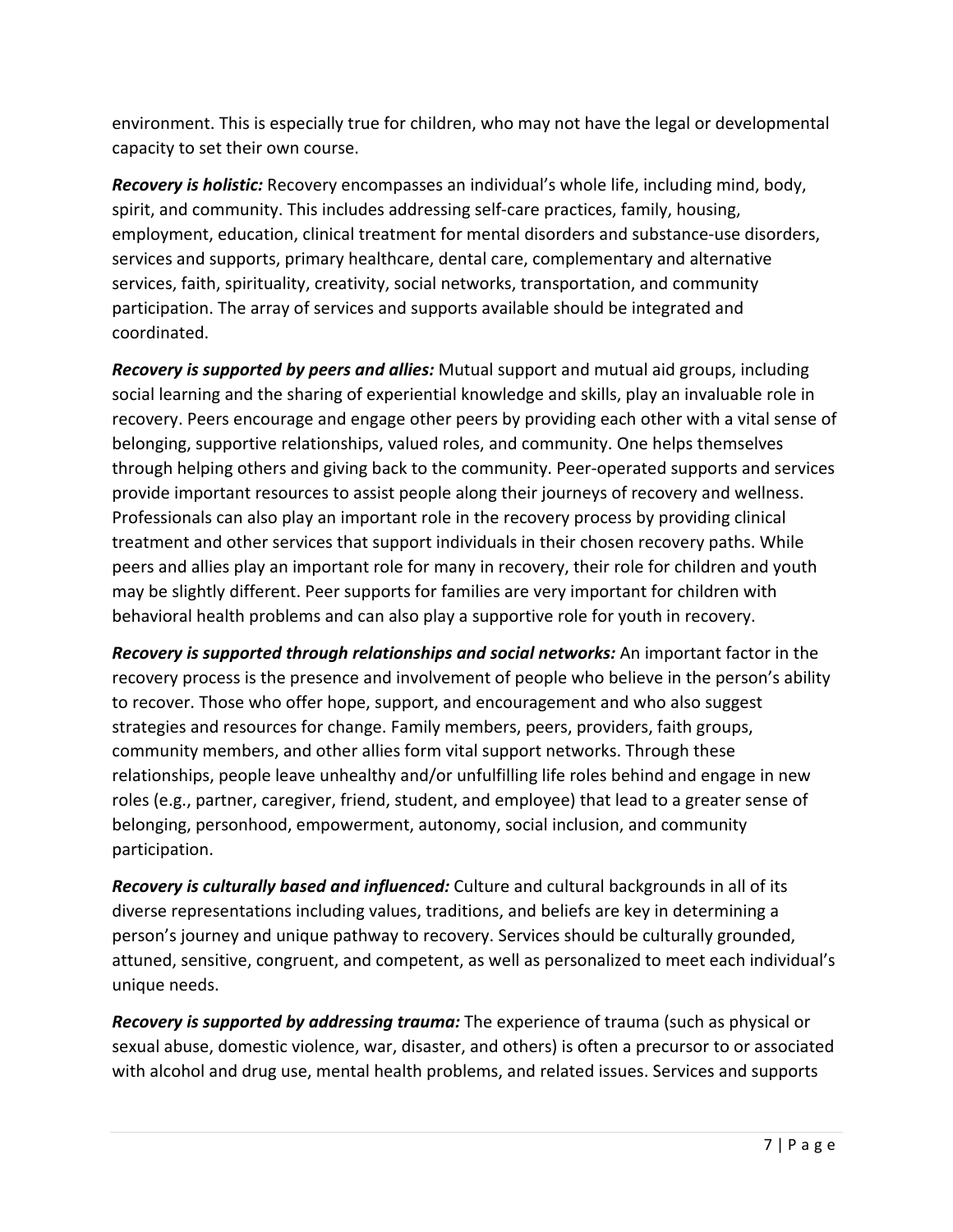should be trauma-informed to foster safety (physical and emotional) and trust, as well as promote choice, empowerment, and collaboration.

*Recovery involves individual, family, and community strengths and responsibility:* Individuals, families, and communities have strengths and resources that serve as a foundation for recovery. In addition, individuals have a personal responsibility for their own self-care and journeys of recovery. Individuals should be supported in speaking for his or herself. Families and significant others have responsibilities to support their loved ones, especially for children and youth in recovery. Communities have a responsibility to provide opportunities and resources to address discrimination and to foster social inclusion and recovery. Individuals in recovery also have a social responsibility and should have the ability to join peers to speak collectively about their strengths, needs, wants, desires, and aspirations.

*Recovery is based on respect:* Community, systems, and a societal acceptance and appreciation for people affected by mental health and substance use problems—including protecting their rights and eliminating discrimination—are crucial in achieving recovery. There is a need to acknowledge that taking steps towards recovery may require great courage. Self-acceptance, developing a positive and meaningful sense of identity, and regaining belief in one's-self are particularly important.

It is important to keep the **Principles of Recovery** in mind when working with your participant on his/her recovery journey. While we understand, for some participants, choices may be limited; we do encourage participant choice through the individualized recovery planning processes as much as possible. When an individual is empowered to drive his/her own recovery process by choosing services they feel will be most beneficial to them, it allows the participant to begin to gain or regain control over their life. This self-determination and/or self-direction is one of the guiding principles of recovery.

#### **MOTIVATIONAL INTERVIEWING**

A recovery-oriented system of care is participant driven. Motivational Interviewing, one vehicle used in a recovery-oriented system, supports the relationship between a participant and a provider by empowering participants in their own recovery. Motivational interviewing can be utilized to help participants realize the discrepancies in their thought processes and then begin to move toward reaching their individual goals. Motivational interviewing focuses on exploring and resolving participants' ambivalence and centers on the motivational processes (what motivates this particular person) to bring about change.

Motivational Interviewing has three (3) key elements: collaboration between the provider and the participant, evoking the participant's ideas about change, and emphasizing the autonomy of the participant. These key elements are both participant-focused and participant-driven, which enables motivation interviewing to be utilized in a recovery-oriented system of care.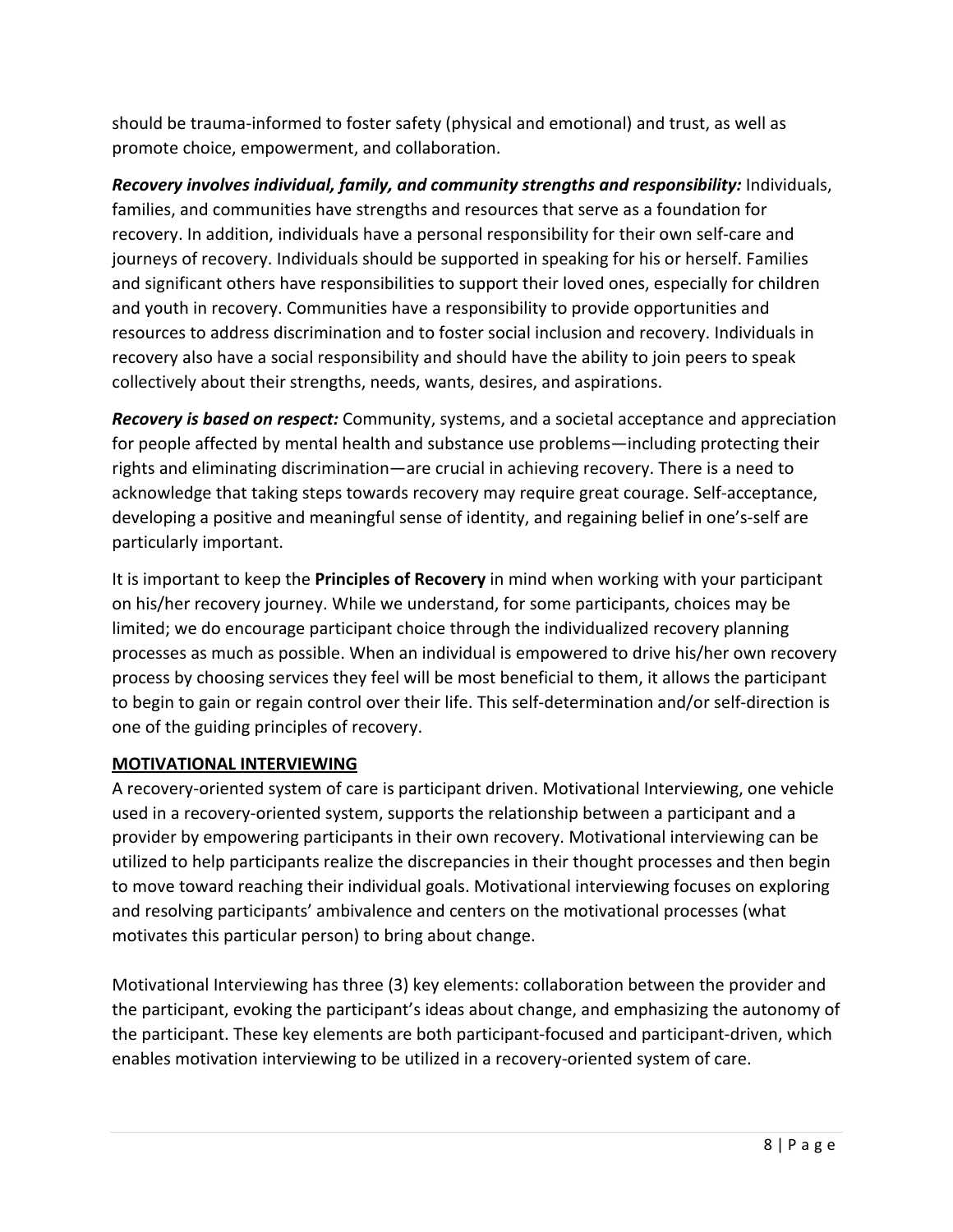There are four principles employed by providers using Motivational Interviewing. Any of these principles functioning on its own can be ineffective, but when they are implemented together, they can effectively help participants move through the stages of change.

#### **The four (4) principles are:**

- 1. **Express Empathy:** Expressing empathy involves seeing, feeling, and thinking about things the way in which the participant does. Empathy helps participants sense their providers understand them individually and that they also care about the personal issues they are facing. This promotes the participant to being more open and honest with providers and thereby allowing for a more workable and helpful relationship to develop.
- 2. **Develop Discrepancy:** Developing discrepancy occurs when participants see the mismatch between where they are in life and where they want to be. When participants identify discrepancy between their current behaviors/circumstances and their values and plans the likelihood that they will become more motivated increases. Providers do not point out discrepancies, but help participants see inconsistencies that may exist by asking questions.
- 3. **Rolling with Resistance:** Rolling with resistance discourages providers from confronting participants when they begin to resist the change process. Actions and statements that show resistance remain unchallenged. By having the participant define the problem and develop their own solutions, there is little room for resistance. Providers can go along with what participants say, and then utilize these statements to help develop discrepancy.
- 4. **Supporting Self Efficacy:** Supporting self-efficacy is about encouraging participants to believer that change is possible. This approach credits participants with having the capacity and capability to change. This idea generates hope and allows participants who have previously tried recovery and failed to believe that success is possible. Self-efficacy is supported by highlighting participants' strengths instead of their failures.

Recovery Works requires that providers utilize Motivational Interviewing techniques to encourage and empower participants to enter and stay in recovery. The principles and elements of Motivational Interviewing support a recovery-oriented approach and a participant/provider partnership that will allow participants to be successful in maintaining their recovery. In addition, all direct services providers must attend an in person Motivational Interview training within ninety (90) days of hire. For more information, visit the Motivational Interviewing website listed here: [http://motivationalinterview.net/.](http://motivationalinterview.net/)

#### **RECOVERY WORKS VISION**

Every person should have the opportunity to live a healthy, hopeful, fulfilled life in the community. Recovery Works provides community-based interventions that ensure both the safety of the community and the recovery of the individual needing treatment rather than incarceration.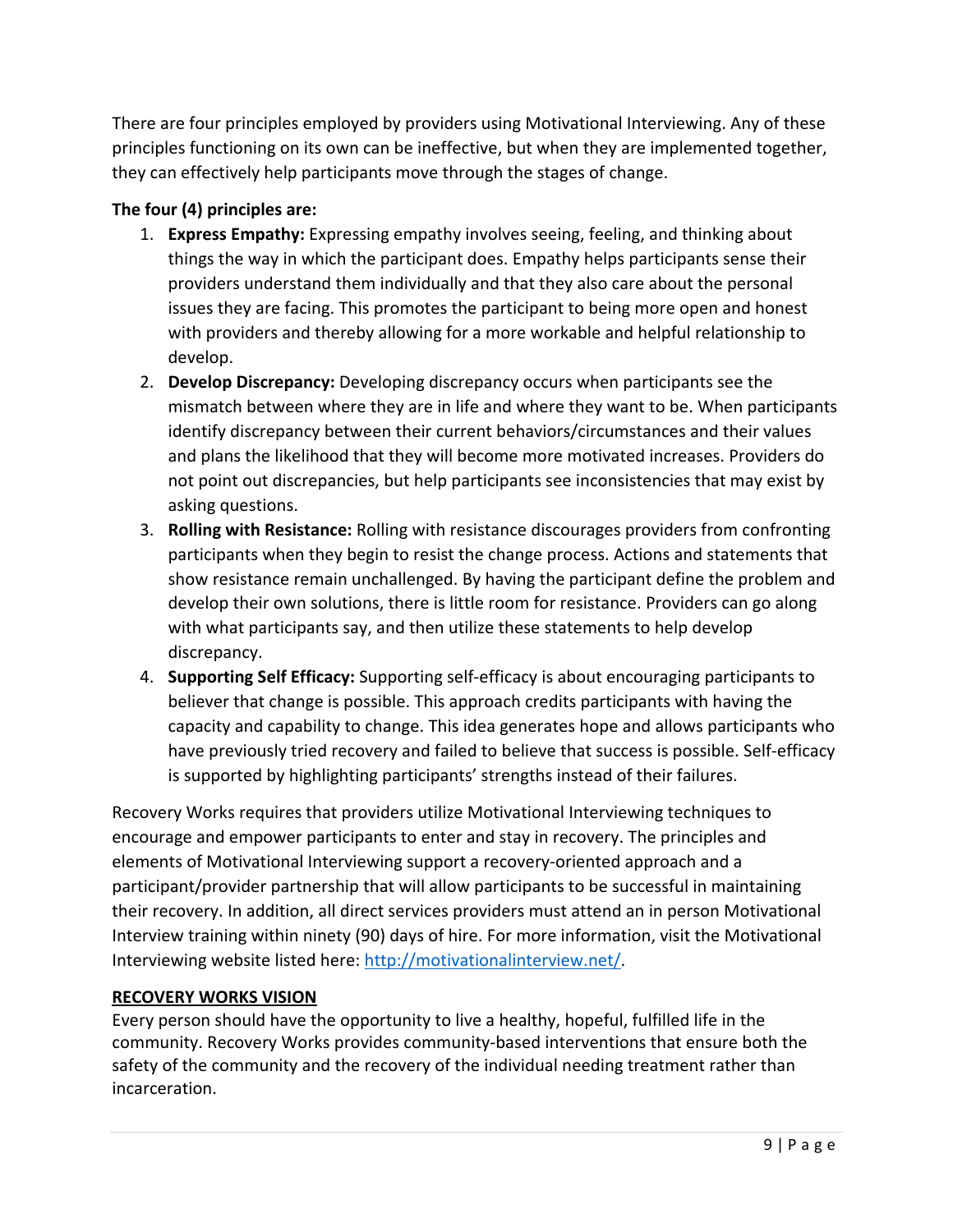#### **RECOVERY WORKS VALUES**

*Decency:* all people should be treated with respect and their needs responded to quickly

*Fortitude:* never giving up

*Hope:* a positive future view

*Integrity:* do the right thing even when no one is looking

*Parity:* every person deserves the same opportunity

*Quality:* service should be of the highest caliber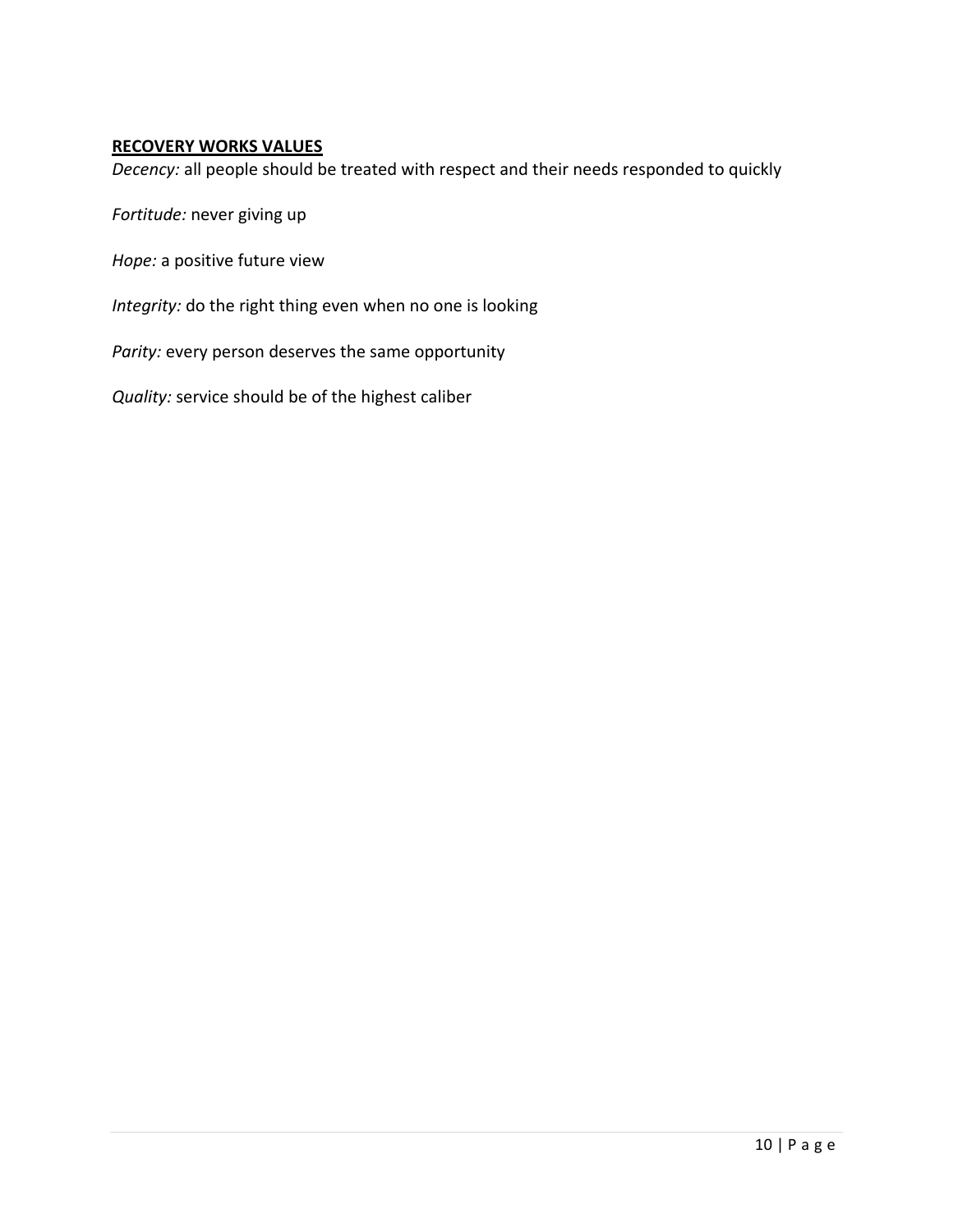# **PROGRAM POLICIES**

#### **GENERAL POLICIES SERVICE ETHICS**

Recovery Works Providers agree to abide by the following service ethics when serving Recovery Works participants:

- *Effective recovery support and treatment attend to the whole person, not just his or her illness.* To be effective, all components of recovery must be considered and each area of life, including social, vocational, educational, physical, and mental health, and environment must be assessed for strengths and addressed appropriately. Not everyone's recovery looks the same; therefore, not everyone's recovery plan should look the same. It is imperative that the whole person be addressed and each barrier to recovery planned for. It is equally imperative that providers utilize an individualized treatment approach, as opposed to a "one size fits all" approach.
- *The participants' recovery process is their own.* There is no one path to recovery and no one service that is appropriate for every individual. The participants' services need to be tailored to their individual needs and strengths. This means services need to be appropriate for the stage of recovery a participant is in and should be driven by the participant. Remember, providers are not the experts in relation to participants' personal lives and struggles; therefore, their recovery should be approached as a partnership and not as an expert/consumer or teacher/student relationship.
- *An individual's recovery plan must be assessed continually and modified regularly to ensure that the plan meets the person's changing needs.* A person many require varying combinations of services, both clinical and recovery support, during the course of recovery. It is vital that Recovery Works services be appropriate to the individual's age, gender, ethnicity, language, culture, and stage in his or her recovery. If a participant's plan is not changing, then the plan is not working. A participant should be making progress throughout their involvement with the program and therefore, will not have the same needs throughout. It is important to keep up with a participant's progress to ensure that he or she is offered the most pertinent services at the right time. At no time should a participant receive services because "everyone else receives this service." If a participant's plan is not changing, then the plan is not working. A participant should be making progress throughout their involvement with the program and therefore, will not have the same needs throughout. It is important to keep up with a participant's progress to ensure that he or she is offered the most pertinent services at the right time. At no time should a participant receive services because "everyone else receives this service."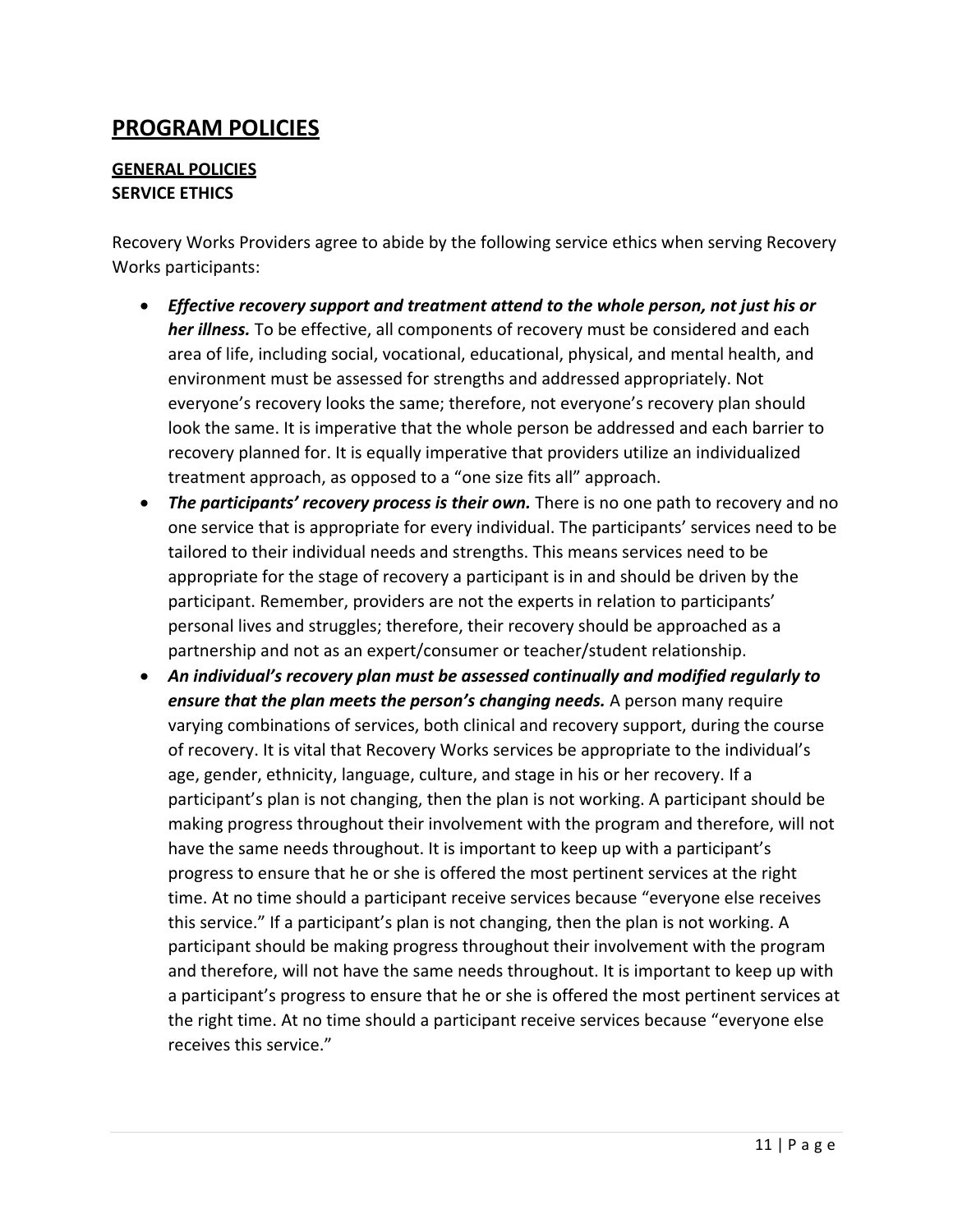- *To promote recovery, it is necessary to maintain services for however long they are needed.* This will depend on each individual participant's needs and will require a vast array of coordinating, funding sources and partners as Recovery Works funding is limited. It is important that providers and participants understand that Recovery Works will not be able to fund everything participants need. Therefore, knowing the services available locally and helping participants access them is important. Each community has programs and resources that are available at low or no cost to participants and these can, and should, be utilized to help facilitate the continuation of recovery after Recovery Works funding is used. If you are unsure of the resources in your area, you can contact 2-1-1 for assistance in familiarizing yourself with available community resources.
- *All documentation must be complete and accurate.* This includes, but is not limited to, the length of encounters with participants (no rounding up is permitted, only actual times will be recorded), who rendered the service, individual contribution to the service etc. If documentation is not accurate and complete, it can be deemed fraud and may result in termination of contract and/or prosecution. In addition, files must be organized and legible.

#### **CONFIDENTIALITY**

Confidentiality of participant information is an ethical obligation for all providers and a legal right for every participant. Providers may have access to confidential information regarding alcohol and substance use disorder patient records. Recovery Works providers agree that this information is confidential and promises to ensure that any information, regardless of form, disclosed to the provider for the purposes of this program will not be disclosed or discussed with others without the prior written consent of the participant. Recovery Works providers must comply with confidentiality of participant information and protected health information requirements as set forth in HIPAA, 42 CFR Part 2, IC 16-39, and any other state or federal regulations. Providers must obtain a completed release of information from each Recovery Works participant, and for each party to whom information is disclosed. This includes a release to communicate with criminal justice partners.

Providers should use the unique participant identification number assigned by WITS when referring to Recovery Works participants in written communications, including e-mail. The provider may not disclose protected health information in e-mail communications.

#### **PROGRAM COMPLIANCE WITH HEALTH AND SAFETY REGULATIONS**

Recovery Works Providers must serve all participants in safe facilities. Facilities used by a program are required by law to be in compliance with fire and safety standards established and enforced by local and state fire officials. Also, all health, safety, and occupational codes must be met at the local level.

Programs must meet all requirements of the Americans with Disabilities Act of 1990. The ADA requirements state that all sites should be accessible to the disabled in the greatest extent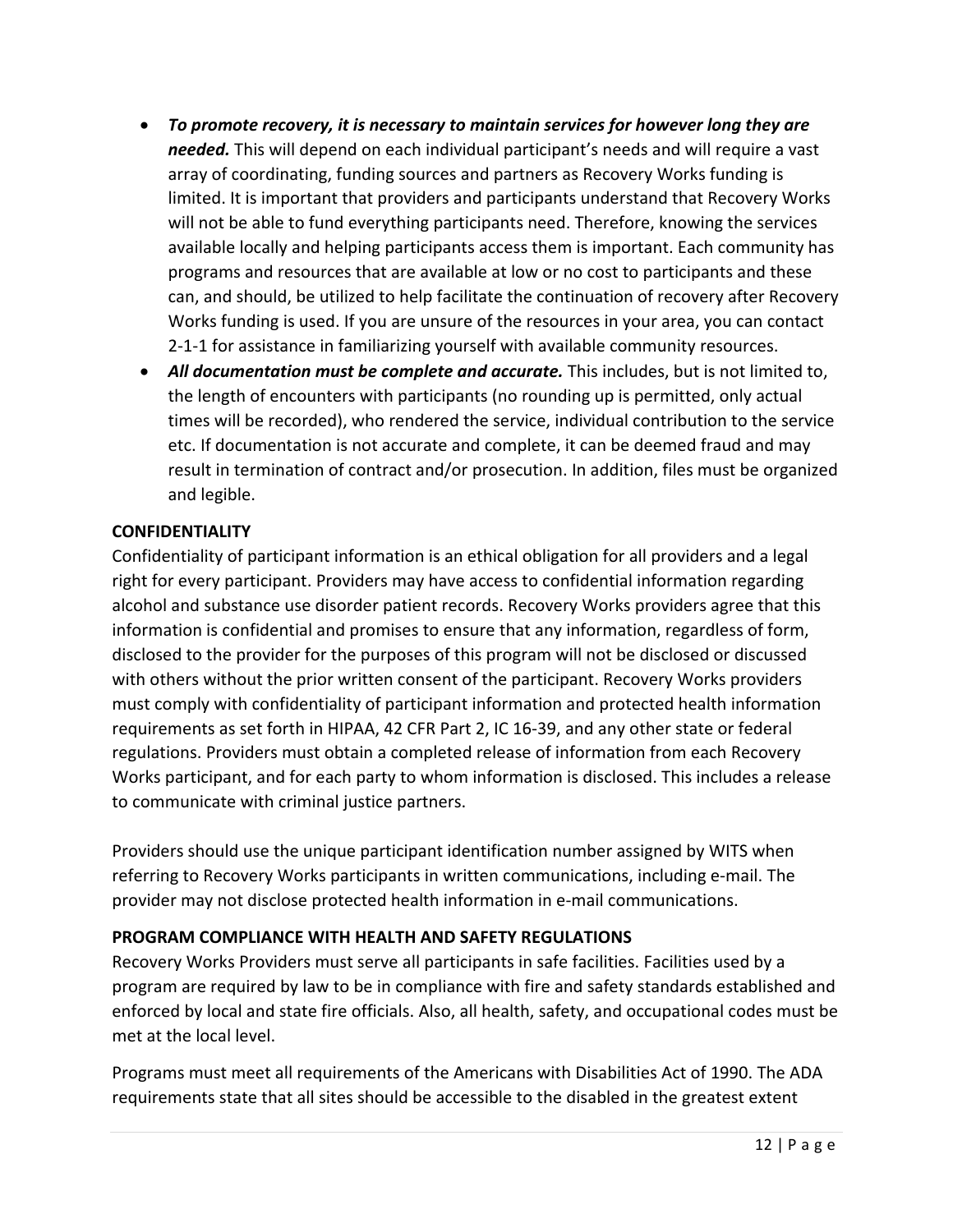feasible and during renovations and new construction, certain standards must be met. For existing structures, any changes that increase accessibility without changing the fundamental structural viability of the facility must be planned and implemented in a timely and diligent manner.

#### **DRUG-FREE WORKPLACE**

Providers hereby covenant and agree to make a good faith effort to provide and maintain drug free workplaces. Providers will give written notice to the State within ten (10) days after receiving actual notice that they or one of their employees have been convicted of a new criminal drug violation. False certification or violation of this Agreement may result in sanctions including, but not limited to, suspension and/or termination of Provider Agreement.

#### *Providers certify and agree that they will provide a drug-free workplace by:*

- A. Publishing and providing to all its employees a statement notifying them that the unlawful manufacture, distribution, dispensing, possession, or use of a controlled substance is prohibited in the provider's workplace and specifying the actions that will be taken against employees for violations of such prohibition.
- B. Establishing a drug-free awareness program to inform its employees of (1) the dangers of substance-use disorder in the workplace; (2) the provider's policy of maintaining a drug-free workplace; (3) any available substance-use disorder counseling, rehabilitation, and employee assistance programs; and (4) the penalties that may be imposed upon an employee for substance-use disorder violations occurring in the workplace.
- C. Notifying all employees in the statement required by subparagraph (A) above that as a condition of continued employment, the employee will (1) abide by the terms of the statement; and (2) notify the provider of any criminal drug statute conviction for a violation occurring in the workplace no later than five (5) days after such conviction.
- D. Notifying the State in writing within ten (10) days after receiving notice from an employee under subdivision (C)(2) above, or otherwise receiving actual notice of such conviction.
- E. Within thirty (30) days after receiving notice under subdivision (C)(2) above of a conviction, imposing the following sanctions or remedial measures on any employee who is convicted of substance use violations occurring in the workplace: (1) taking appropriate personnel action against the employee, up to and including termination; or (2) requiring such employees to satisfactorily participate in a substance-use disorder assistance or rehabilitation program approved for such purposes by a federal, state, or local health, law enforcement, or other appropriate agency.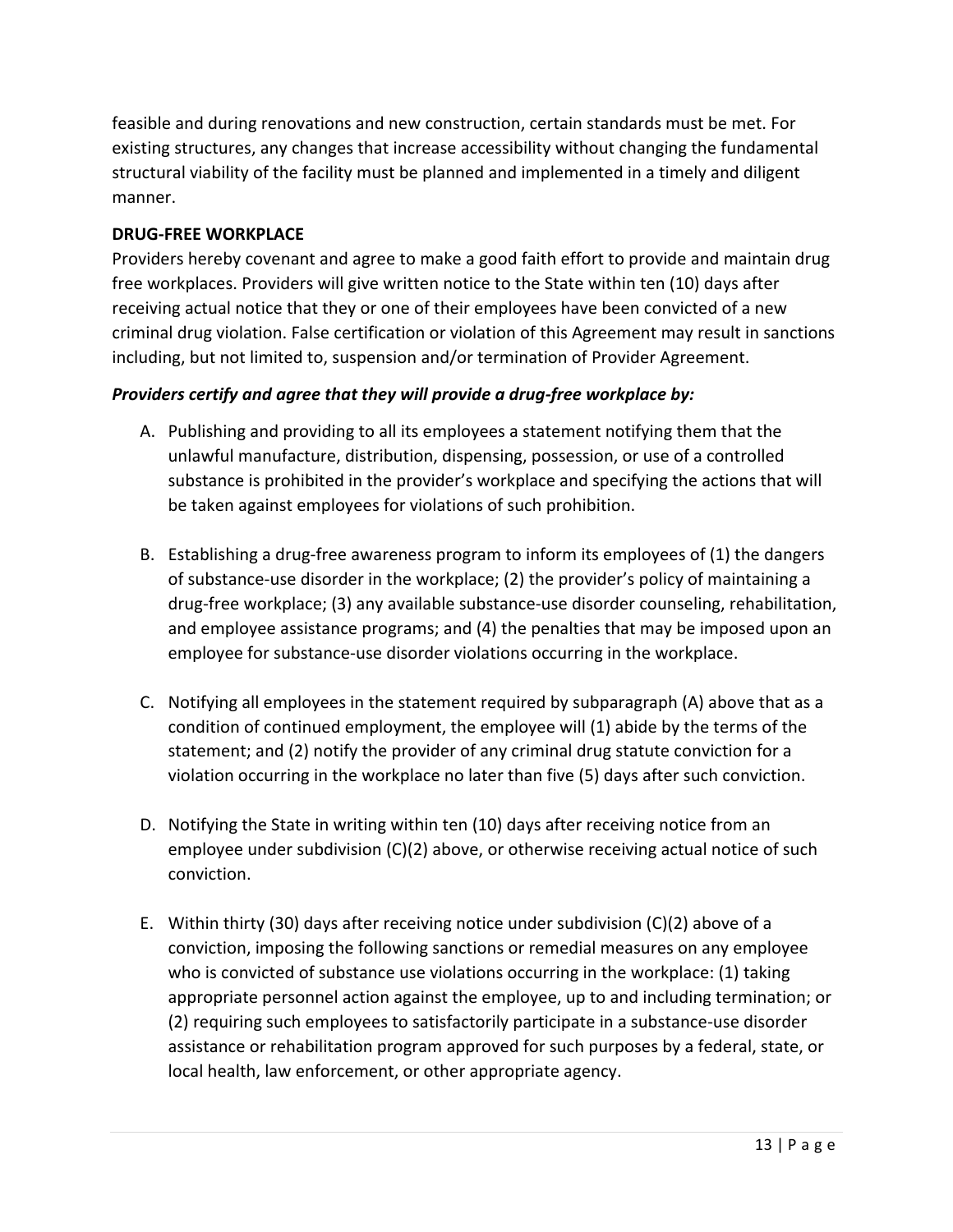Making a good faith effort to maintain a drug-free workplace through the implementation of subparagraphs (A) through (E) above.

#### **CONFLICT OF INTEREST**

Recovery Works providers must establish safeguards to prevent employees, consultants, or members of governing bodies from using their positions for purposes that are, or give the appearance of being, motivated by a desire for private financial gain for themselves or others, such as those with whom they have family, business, or other ties.

Therefore, each institution receiving Recovery Works funds must have written policy guidelines on conflict of interest and avoidance thereof. These guidelines should reflect state and local laws and must cover financial interests, gifts, gratuities and favors, nepotism, and other areas such as political participation and bribery. These rules must also indicate how outside activities, relationships, and financial interests are reviewed and reported by the responsible and objective institution official(s).

#### **IDEMNIFICATION**

The Provider agrees to indemnify, defend, and hold harmless the State, its agents, officials, and employees from all claims and suits including court costs, attorney's fees, and other expenses caused by any act or omission of the Provider and/or its subcontractors, if any, in the performance of their Provider Agreement. The State shall not provide such indemnification to the Provider.

#### **NON-SUPPLANTATION CLAUSE**

Recovery Works is a funding source of last resort. If services offered can be paid for by other state or federal programs/grants (e.g., Substance Abuse Prevention and Treatment Block Grant, Vocational Rehabilitation, Department of Child Services (DCS), Veterans Administration, etc.), private insurance, Medicaid, and/or Healthy Indiana Plan, Recovery Works cannot be billed for the services.

An individual already receiving services through another program is ineligible for the same services through Recovery Works. It is not acceptable to remove a person from the alternate payer source and transfer them to Recovery Works.

#### **EXCLUSIONS**

Recovery Works funds may not be used to:

- Pay for the purchase or construction of any building or structure to house any part of the program.
- Provide outpatient treatment services when the facility has not yet been acquired, sited, approved, and met all requirements for human habitation and services provision.
- Pay for incentives to induce individuals to enter treatment.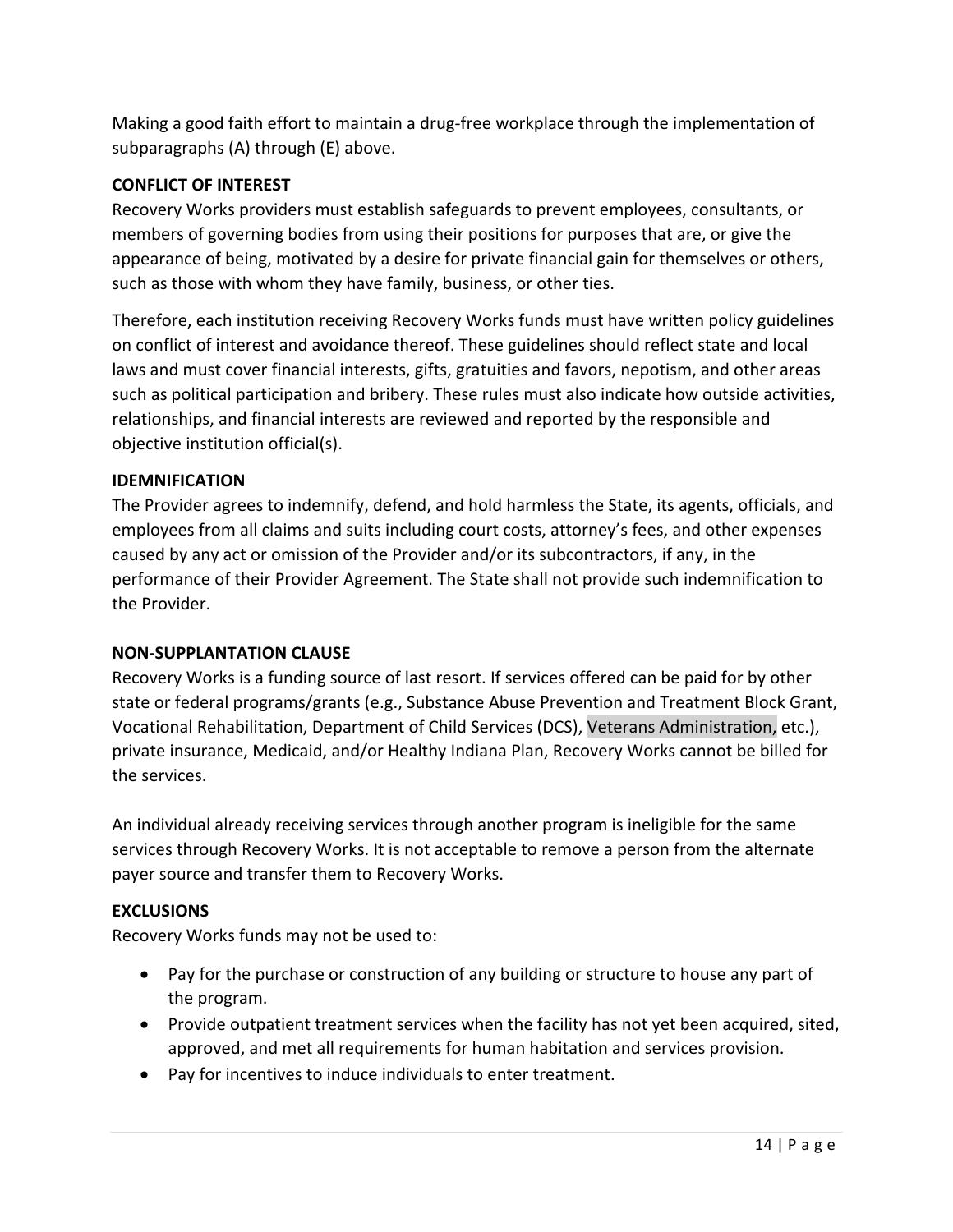- Pay for a participant's manual labor and/or employment through a provider, criminal justice partner or any of its contractors.
- Implement syringe exchange programs, such as the purchase and distribution of syringes and/or needles.
- Pay for pharmacology for HIV antiretroviral therapy, sexually transmitted infections (STI), TB, and hepatitis B and C.
- Pay for services in a Recovery Residence that is not DMHA Certifications Team certified and meeting all standards of Recovery Works.

#### **SANCTIONS**

Recovery Works reserves the right to implement sanctions for providers who do not follow the policies and procedures of any aspect of the Recovery Works Program. Possible list of sanctions includes but not limited to:

- Suspension of new Recovery Works referrals
- Suspension from the Recovery Works Program for a period up to 3 years
- Monetary payment of services rendered
- Inability to access the Recovery Works systems

Recovery Works will attempt to provide sufficient notice (ex. 14 days) prior to sanctions being imposed. In some instances, this may not be possible, and Recovery Works may notify the provider as the emergency sanction is being imposed.

These sanctions also apply to all criminal justice partners and/or designated service providers. List of possible CJP sanctions include but is not limited to:

- Suspension of ability to make referrals
- Denial of provider payment for services derived from CJP referrals
- Termination of CJP's ability to participate in the Recovery Works Program
- Recovery Works disseminating referrals on behalf of the CJP

Recovery Works will work with each CJP and DSP to ensure successful implementation of Recovery Works Policies and Procedures. Any questions regarding Recovery Works Policies and Procedures as well as sanctions should be directed to the Recovery Works Team via the Recovery Works email: [recovery.works@fssa.in.gov.](mailto:recovery.works@fssa.in.gov)

#### **SUSPENSION AND TERMINATION**

Recovery Works may, by written notice to the Agency and/or Provider, terminate the whole or any part of the Agency Agreement for any reason, including the following (but not limited to):

Recovery Works may suspend a provider at any time due to negligence, fraud, or violation of Recovery Works Policies and Procedures. Recovery Works shall notify the Agency/Provider in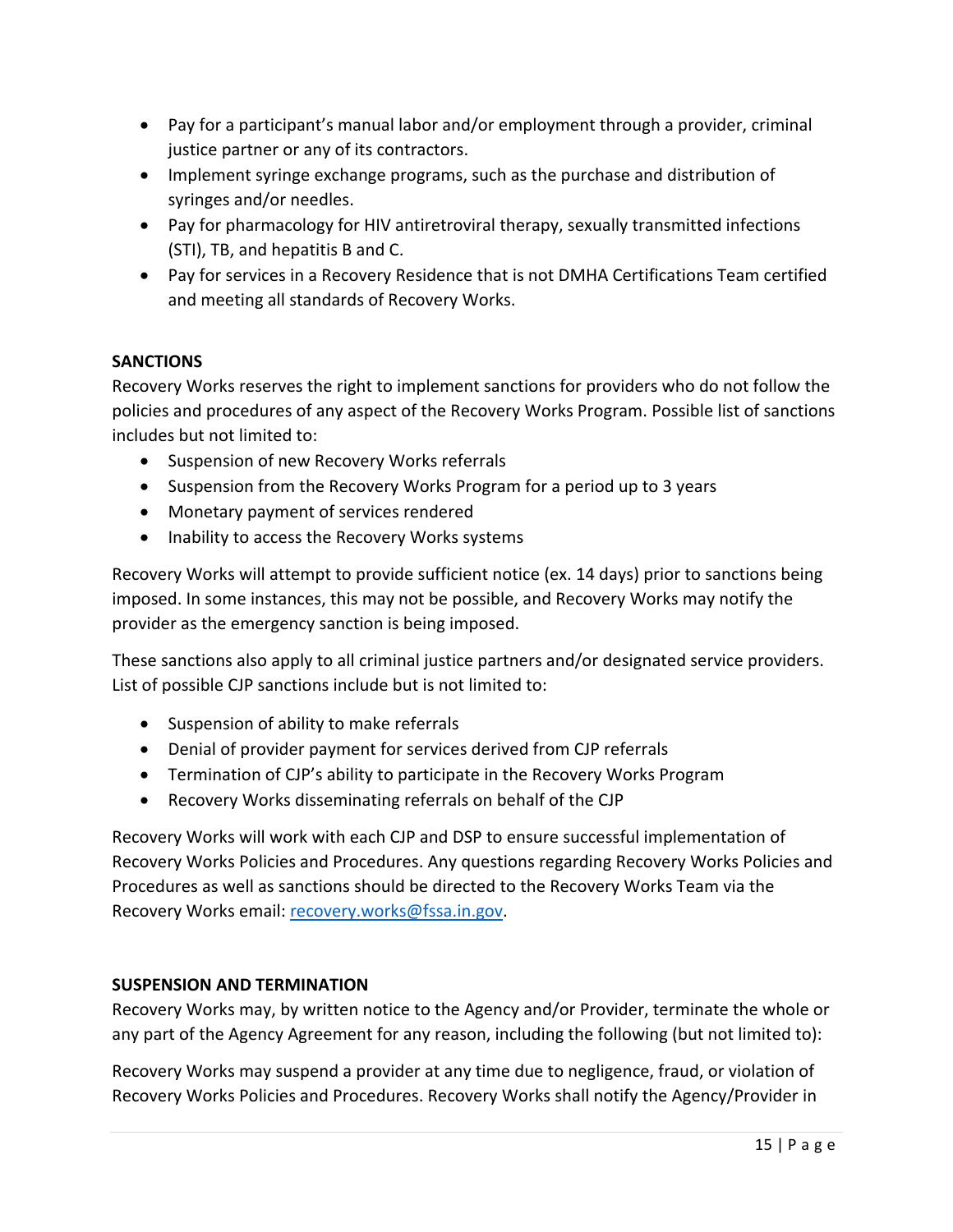writing of their failure to comply and immediate suspension. Should the Agency/Provider not remedy such failure within a period of time specified in writing by Recovery Works, the Agency Agreement may be terminated.

If the Agency or any of its officers, employees or agents commits participant abuse, neglect or exploitation, malpractice, fraud, embezzlement, or other serious misuse of funds during the term of provider agreement, Recovery Works may terminate the Agency Agreement immediately upon written notice to the Agency.

Financial limitations such as loss or expenditure of funds.

If negative action is taken by any State entity against an Agency, provider or employees of the agency.

The Agency agrees that the existence of a dispute notwithstanding, will continue, without delay, to carry out all its responsibilities under the Agency Agreement that are not affected by the dispute. Recovery Works or the Agency may terminate the Agency Agreement without cause upon thirty (30) days written notice to the other party.

If an agency is terminated, they may not reapply to become a Recovery Works agency/provider for three (3) years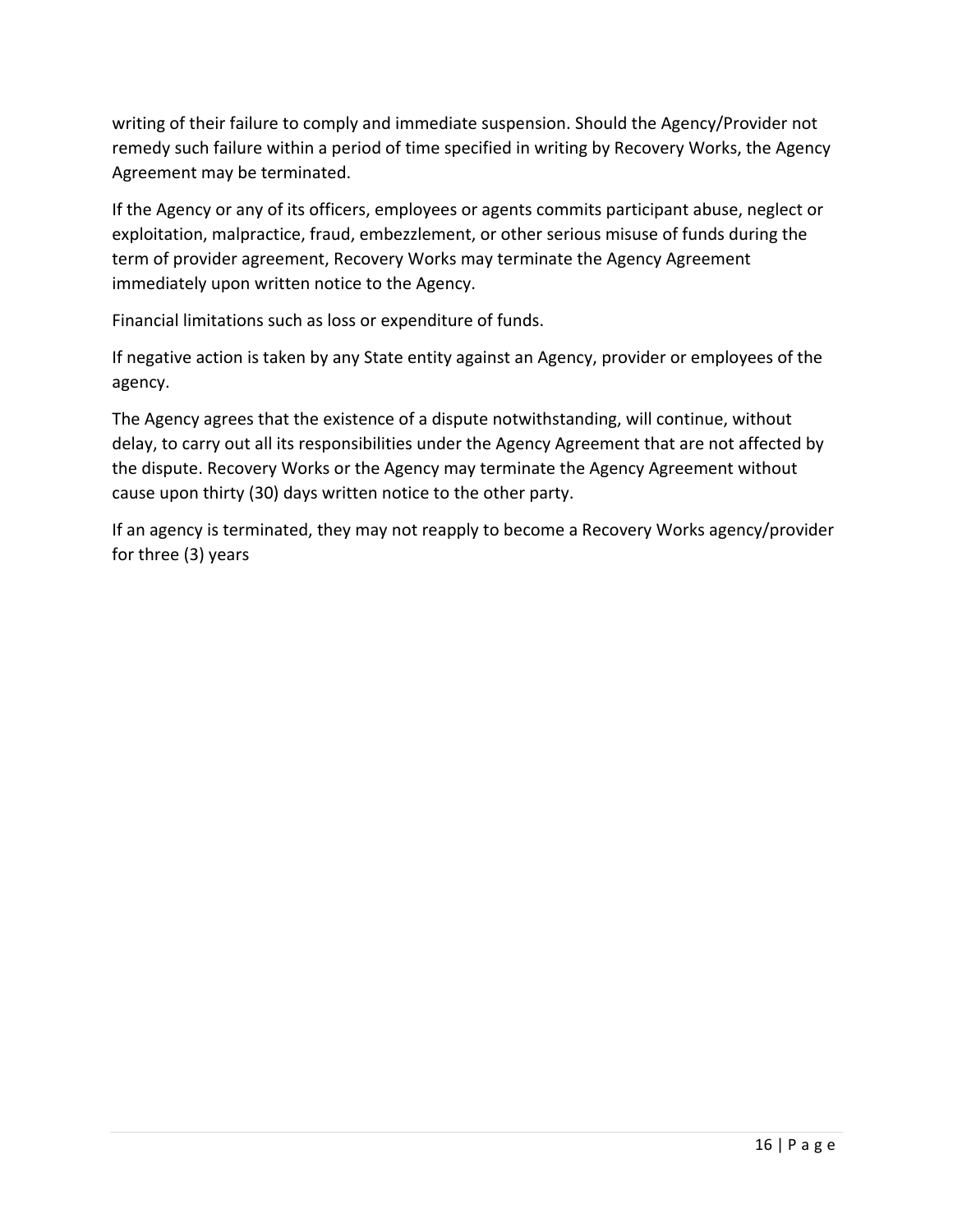Designated Agencies and Providers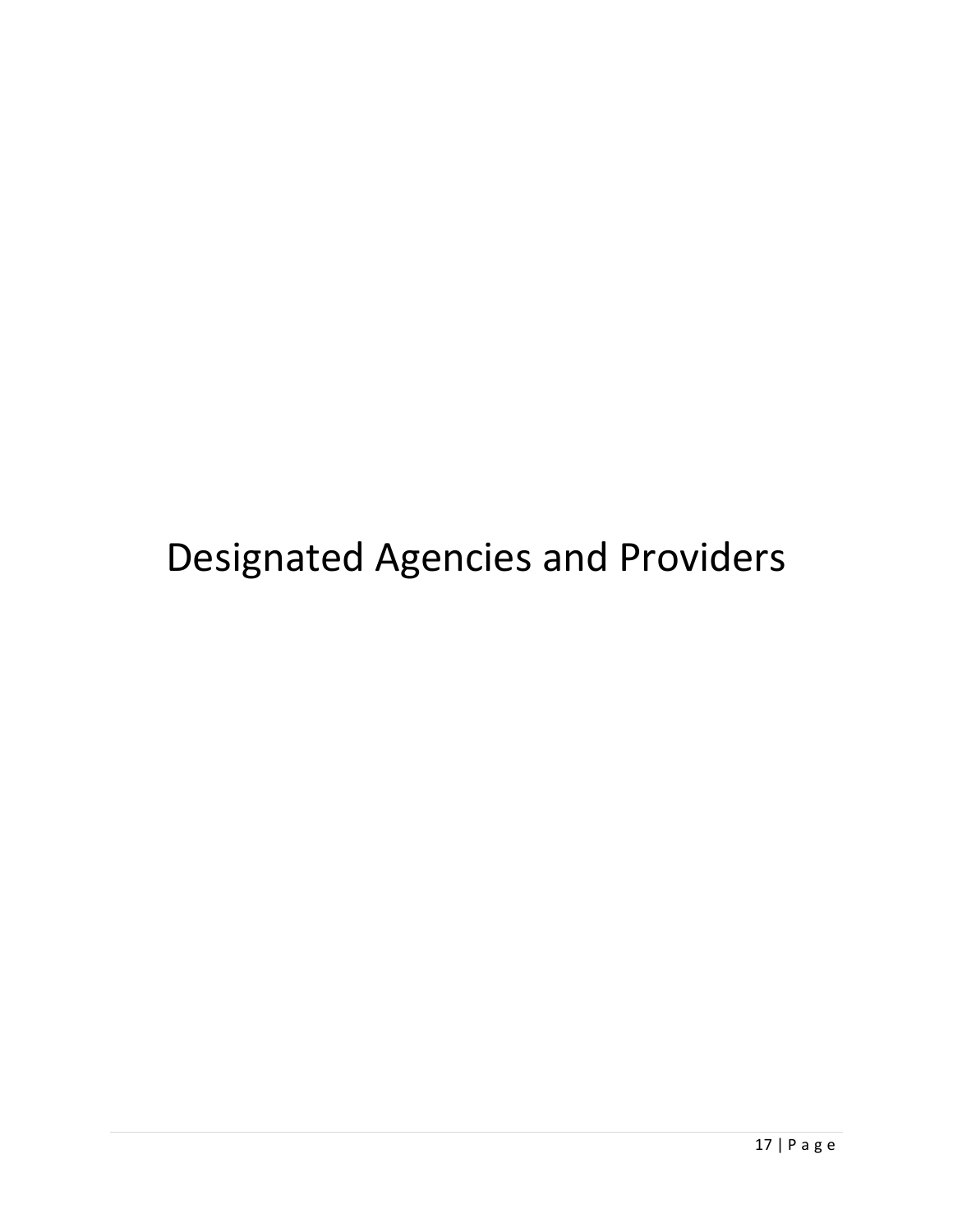#### **RECOVERY WORKS PROVIDER CERTIFICATION**

All treatment providers must be a DMHA certified CMHC, ASO, ASR, PIP, or OTP agency prior to becoming an approved Recovery Works designated agency. DMHA Certifications has recently taken over Recovery Residence certification and applications. The certification process involves the completion of necessary forms and attending all required trainings. Successful certification will authorize agencies to obtain reimbursement for providing services to Recovery Works participants. As of July 1, 2019, all treatment providers are required to be enrolled as a Medicaid/HIP provider, as well as be credentialed by all 4 Managed Care Entities.

**Please note, the Indiana Affiliation of Recovery Residences (INARR) is no longer completing Recovery Residence certifications for Recovery Works. Previous certifications completed prior to July 1, 2021, will be honored up to two (2) years.**

*Example: A designated provider was certified by INARR on April 1, 2020. This certification is honored until April 1, 2022.*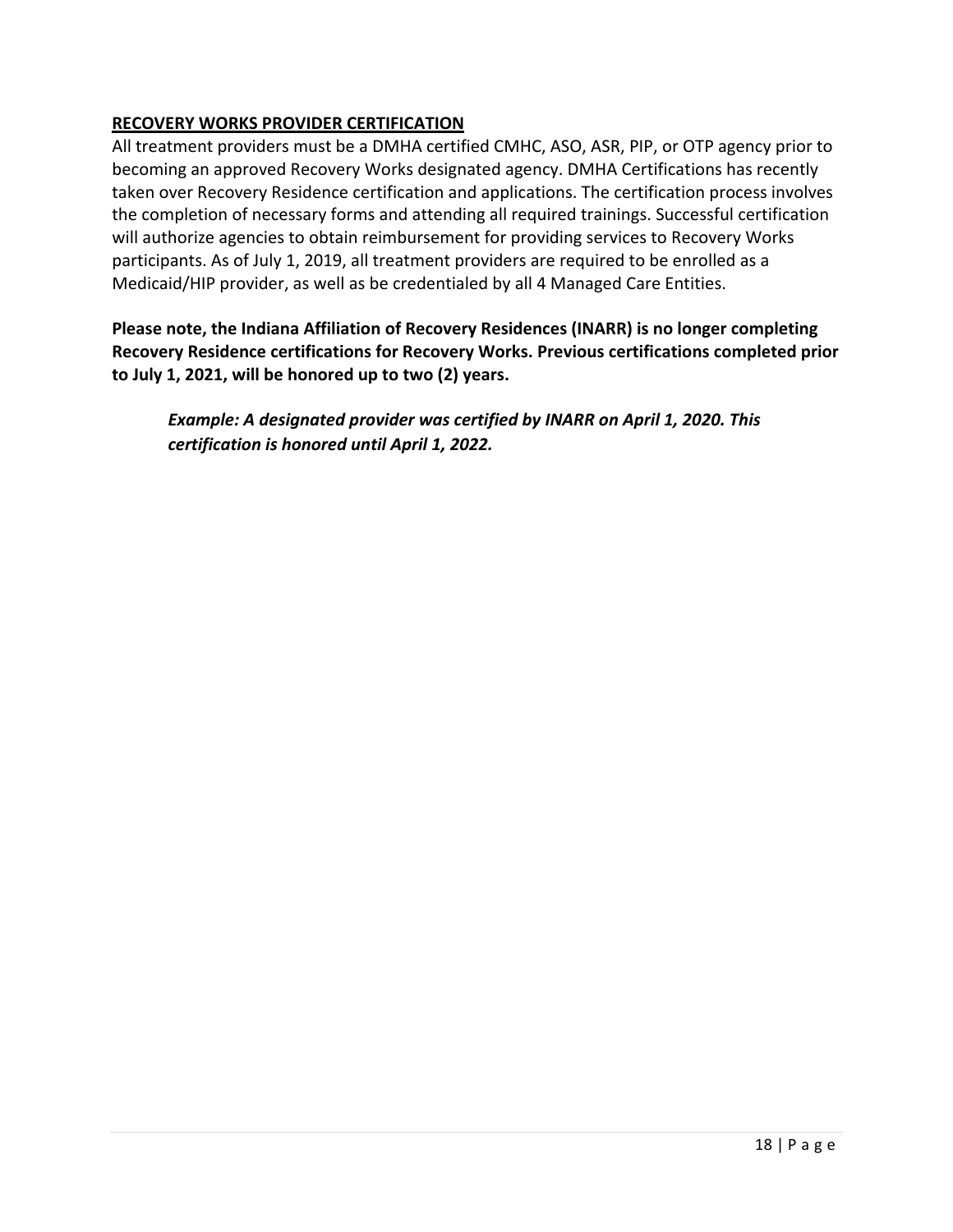# **DIAGRAM 1: WHAT ARE THE STEPS TO BECOMING A DESIGNATED Recovery Works AGENCY?**

| Complete DMHA Certification for Recovery Residence<br>and/or Treatment Provider                                                                                          |
|--------------------------------------------------------------------------------------------------------------------------------------------------------------------------|
| 业                                                                                                                                                                        |
| Visit Recovery Works Forms and Applications page to download the application                                                                                             |
| J                                                                                                                                                                        |
| Complete the application in its entirety- each service line must be complete                                                                                             |
| ↓                                                                                                                                                                        |
| Send application as well as Insurance welcome letters, DMHA certifications, W9 form, and<br>Direct Deposit form to the Recovery Works email: Recovery. Works@fssa.IN.gov |
| ↓                                                                                                                                                                        |
| Recovery Works staff will review the application.                                                                                                                        |
| ↓                                                                                                                                                                        |
| Upon approval, Recovery Works will email the Agency Agreement<br>and Approval Letter                                                                                     |
| ⊍                                                                                                                                                                        |
| Agency must return signed Agency Agreement                                                                                                                               |
| ↓                                                                                                                                                                        |
| Staff must complete required trainings-DARMHA/WIITS, Policy and Procedure, MI, Recovery<br>Model, ANSA, etc.                                                             |
| J                                                                                                                                                                        |
| Agency will be set up in WITS and DARMHA systems                                                                                                                         |
| ↓                                                                                                                                                                        |
| Referrals can be accepted, and billing can begin                                                                                                                         |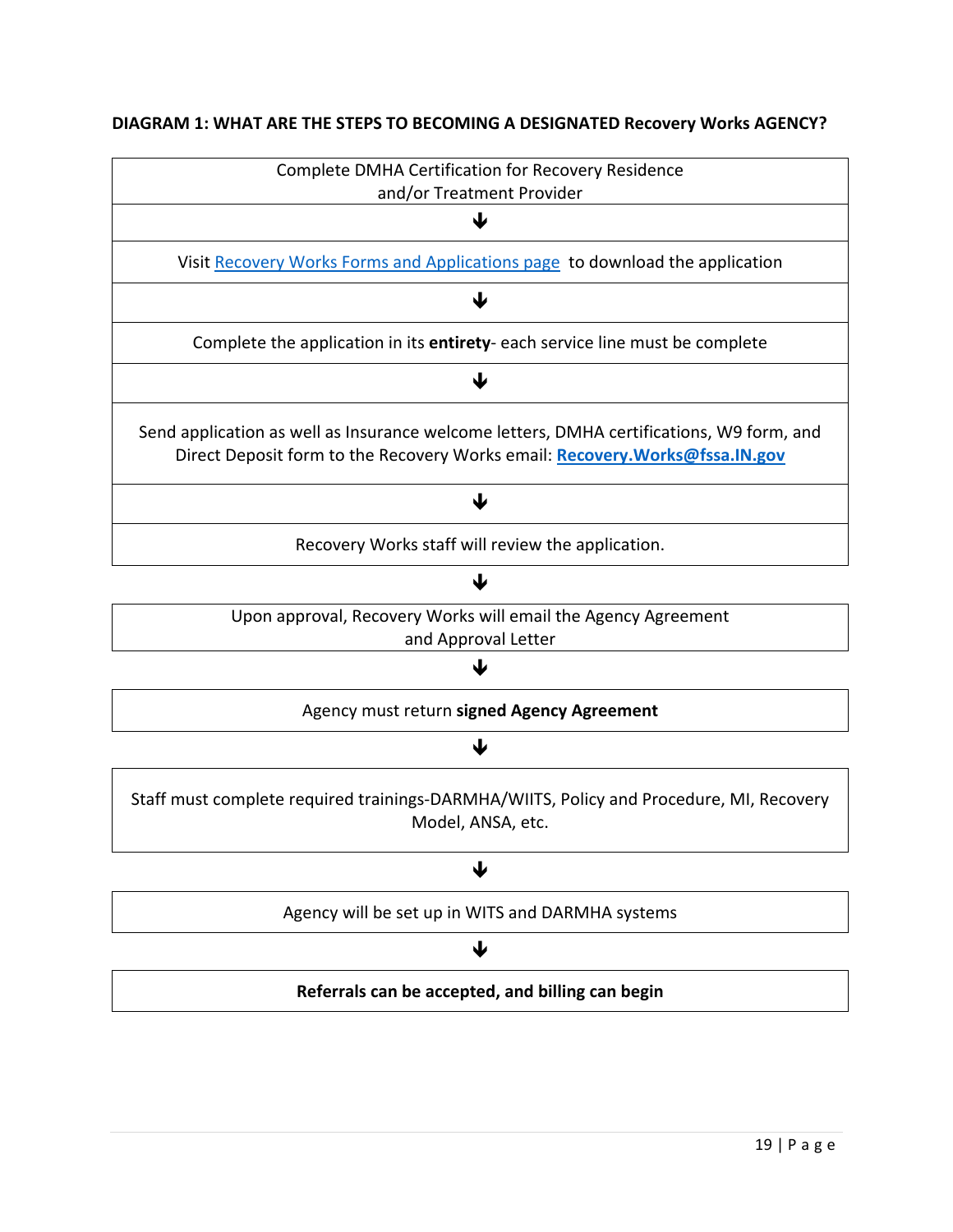#### **QUALIFICATIONS FOR DESIGNATED SERVICE PROVIDERS (DSP)**

After becoming a Recovery Works designated agency, individual providers within the agency can become designated service providers (DSP). In order to be an approved designated service provider, individuals will have basic educational and/or licensure requirements. Based on the Indiana Professional Licensing Agency (IPLA) standards and Indiana Code, providers must practice within the established scope of work for the provider's degree, licensure, and/or experience. Designated service providers for Recovery Works will be qualified within one of the following designations:

#### **Designated Service Provider Qualifications**

DSPs delivering service must meet appropriate federal, state, and local regulations for his/her respective disciplines. Specific provider qualifications, program standards, and exclusions are included in each service definition.

Three predominant categories of providers may provide Recovery Works program services:

- Licensed professional
- Qualified behavioral health professional (QBHP)
- Other behavioral health professional (OBHP)

*Licensed Professional*- A licensed professional is defined by any of the following provider types:

- Psychiatrist
- Physician
- Licensed psychologist or a psychologist endorsed as a health service provider in psychology (HSPP)
- Licensed clinical social worker (LCSW)
- Licensed mental health counselor (LMHC)
- Licensed marriage and family therapist (LMFT)
- Licensed clinical addiction counselor (LCAC), as defined under *IC 25-23.6-10.5*

#### *Qualified Behavioral Health Professional*- A QBHP is defined by any of the following provider types:

- An individual who has had at least two (2) years of clinical experience treating persons with mental illness under the supervision of a licensed professional, as defined previously; such experience occurring after the completion of a master's degree or doctoral degree, or both, in any of the following disciplines:
	- o Psychiatric or mental health nursing from an accredited university, plus a license as a registered nurse (RN) in Indiana
	- o Pastoral counseling from an accredited university
	- o Rehabilitation counseling from an accredited university
- An individual who is under the supervision of a licensed professional, as defined previously, is eligible for and working toward licensure, and has completed a master's or doctoral degree, or both, in any of the following disciplines:
	- $\circ$  Social work from a university accredited by the Council on Social Work Education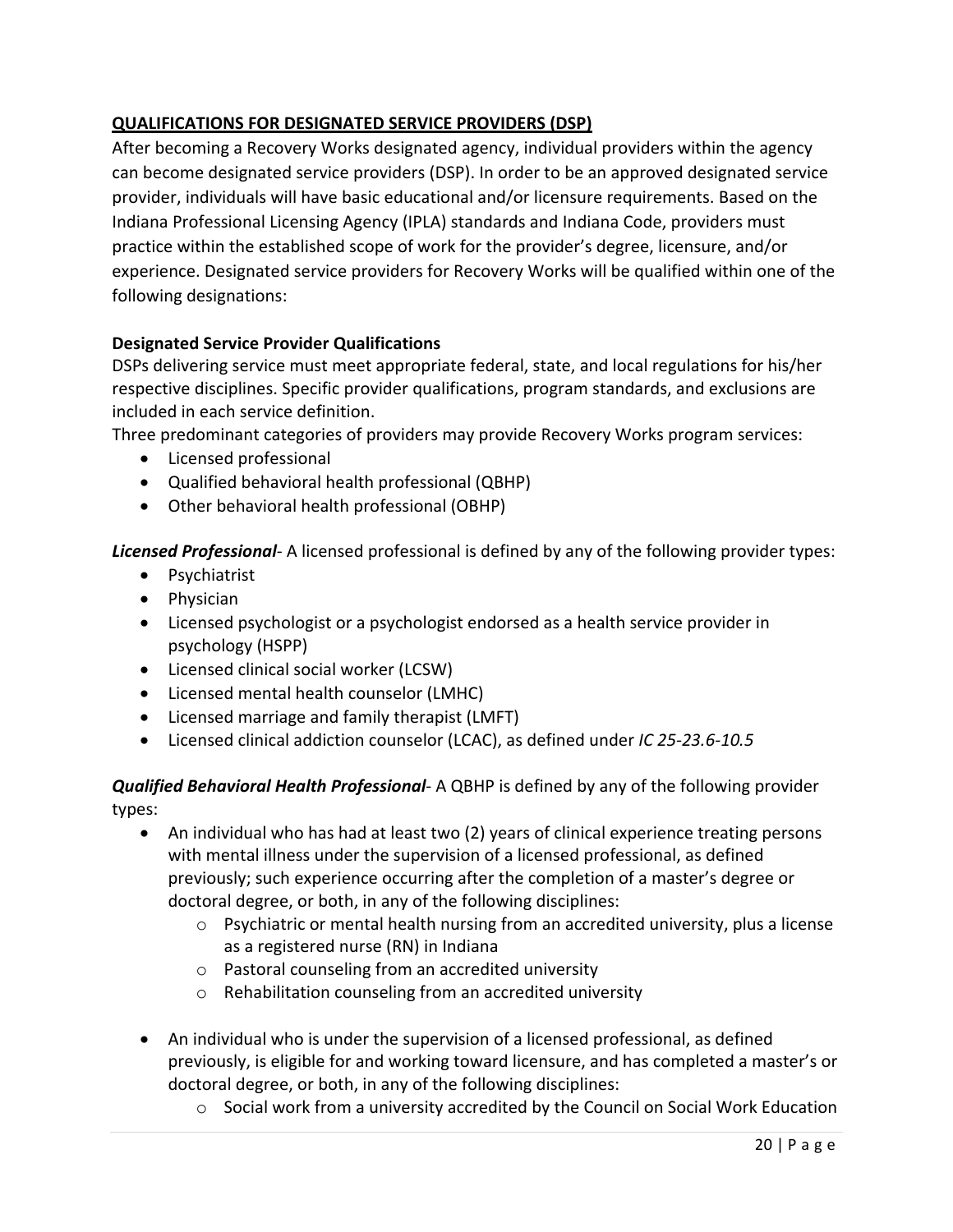- o Psychology from an accredited university
- o Mental health counseling from an accredited university
- o Marriage and family therapy from an accredited university
- A licensed independent practice school psychologist under the supervision of a licensed professional, as defined previously
- An authorized health care professional (AHCP):
	- $\circ$  A physician assistant with the authority to prescribe, dispense, and administer drugs and medical devices or services under an agreement with a supervising physician and subject to the requirements of *IC 25-27.5-5*
	- $\circ$  A nurse practitioner (NP) or a clinical nurse specialist (CNS), with prescriptive authority and performing duties within the scope of that person's license and under the supervision of, or under a supervisory agreement with, a licensed physician, pursuant to *IC 25-23-1*

*Other Behavioral Health Professional*- An OBHP is defined by any of the following provider types:

- An individual with an associate degree or bachelor's degree, or equivalent behavioral health experience, meeting minimum competency standards **set forth by the designated agency** and supervised by a licensed professional or QBHP, defined above.
- A licensed addiction counselor (LAC), as defined under *IC 25-23.6-10.5*, supervised by a licensed professional or QBHP, defined above.

Information taken from Indiana Medicaid Manual and Indiana Professional Licensing Agency standards and codes. All agencies must have an internal version of OBHP's (for each job description) in addition to the above Recovery Works definition. This copy must be readily available upon request by Recovery Works if the provider has employed an OBHP (current and past).

#### **PERSONNEL POLICIES**

#### **ORIENTATION**

The Recovery Works designated agency shall provide an orientation that includes an explanation of mission or purpose statement for support services, job description or duties, review scope of work, overview of written policies and procedures, and code of ethics explained and signed by the employee. In regard to Recovery Works, providers must provide all staff with information about the agency's participation in the Recovery Works program, including where call or inquiries about Recovery Works should be directed. Additionally, agency staff should be informed about the Recovery Works referral process. This is to ensure that the best interests of the participant(s), including continuity of care, are maintained to the best of the provider's ability.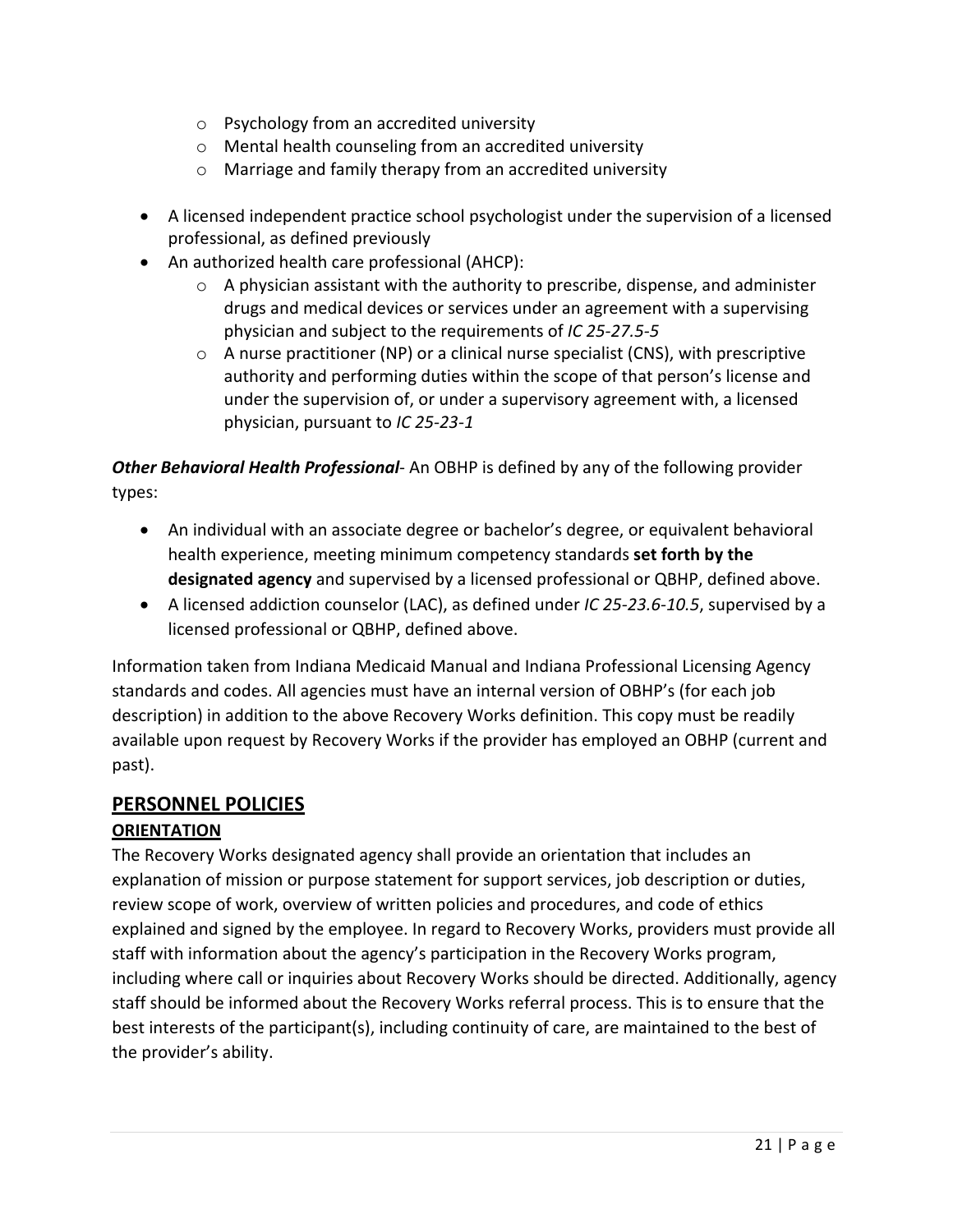#### **PERSONNEL MINIMUM REQUIREMENTS**

The agency shall employ or recruit individuals with the necessary qualifications to effectively execute their position. Paid personnel who provide support services must attend any required credentialing training. All paid employees providing Recovery Works services must meet the minimum staff requirements as outlined in the Qualifications for Certification section.

#### **PERSONNEL FILE**

The purpose of this file is to show qualifications and experience of personnel. Personnel include all individuals that work with Recovery Works participants, regardless of whether they are hourly employees, salary employees, or contractors. Personnel files may be reviewed by Recovery Works administrative staff for verification that rendering staff meet the minimum qualifications. The file shall contain a minimum of the following items:

- 1. Job description or scope of work
- 2. Resume and a list of volunteer or life experiences, including evidence of applicable training for the job hired
- 3. License, certification, or related credentials (all documentation must be up to date through the last date of employment, this includes current licensure)
- 4. Proof of Completion of the following mandatory trainings (checklist available online):
	- Policies and Procedures Training for all staff supervising those involved in Recovery Works
	- DMHA Online: Recovery Model for all staff involved in Recovery Works
	- DMHA Online: Working with the Justice Involved for all staff involved in Recovery **Works**
	- Motivational Interviewing for all staff that have direct care responsibilities
	- Personal Safety or Non-violent Crisis Intervention training for all staff that have direct care responsibilities
	- Recovery Works Diversity Equity and Inclusion Training
	- CEUs for forensic, mental health, and/or -related trainings each year

When an audit occurs, Recovery Works auditors must be able to view the personnel file, and identify the specific job description, personnel qualifications (i.e., current licensure, certification, etc.). Recovery Works reserves the right to disqualify any service(s) for which a personnel file is not complete and accurate as to the service provided.

#### **RECOVERY WORKS TRAINING POLICY**

Recovery Works training requirements can be found on the Recovery Works website by navigating to resources—training. Appropriate Recovery Works designated providers must attend or have certification/proof of attendance in:

• **DARMHA/WITS Training:** Online PowerPoint or in-person session, must be viewed by those that will be performing billing responsibilities and/or entering data. The DARMHA/WITS user manual should also be printed and provided to each employee using the systems.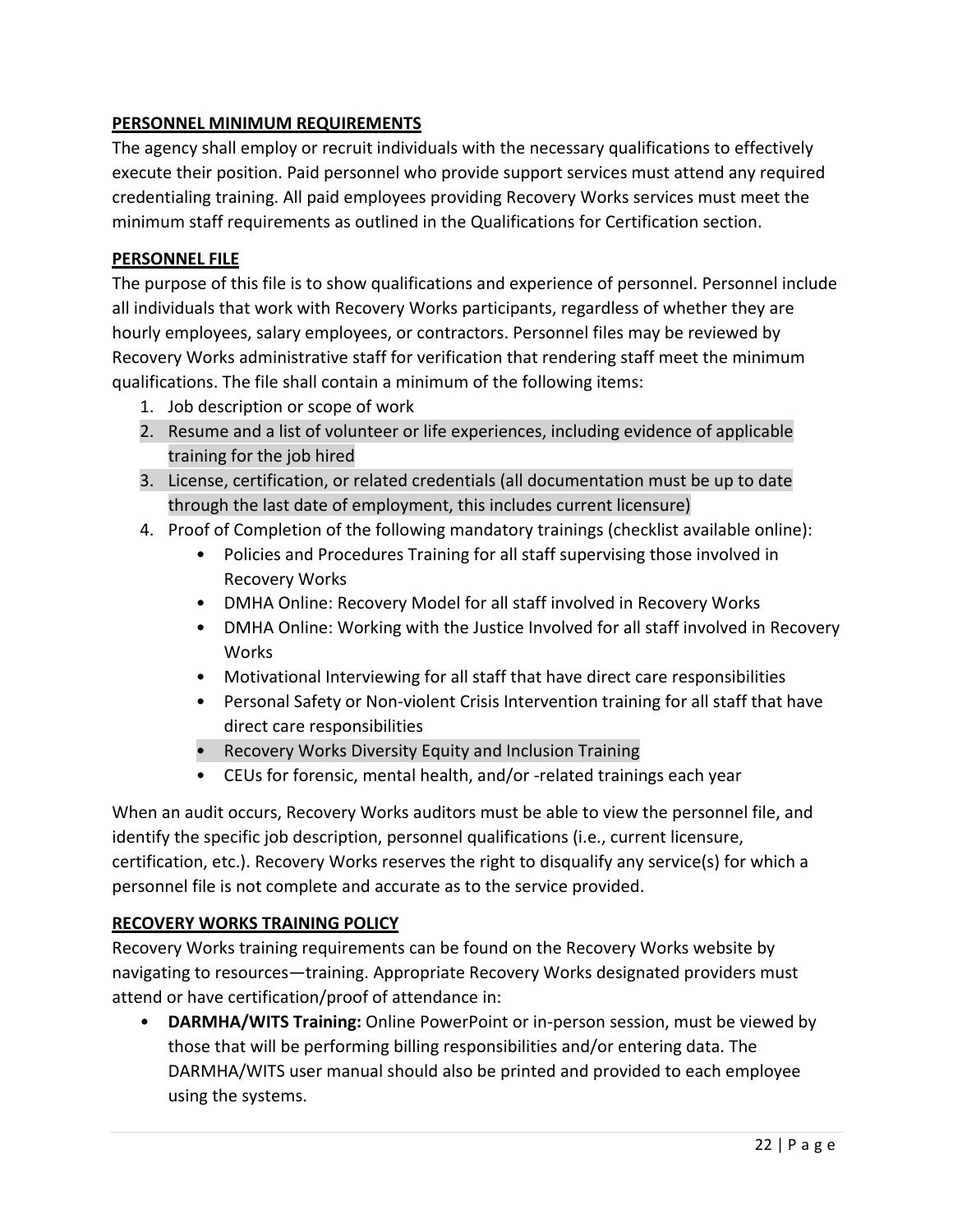- **Online Policies and Procedures Training:** In-person session, must be viewed by supervisors of Recovery Works staff prior to the start of billing.
- **ANSA Training:** Online training, please review criteria on Schoox website, ALL staff that will be performing assessments must be ANSA certified prior to accepting Recovery Works referrals. Staff must recertify prior to certification expiration date to continue rendering services.
- **DMHA Online: Recovery Model**: Online webinar, must be viewed by all staff that are working directly with Recovery Works participants, must be viewed within 45 days of becoming a provider or employment.
- **DMHA Online**: **Working with the Justice Involved**: Online webinar, must be viewed by all staff that are working directly with Recovery Works participants, must be viewed within 45 days of becoming a provider or employment.
- **Motivational Interviewing**: In-person training, must be taken by all staff that are working directly with Recovery Works participants.
	- Exceptions: Licensed Professionals, and QBHPs who have received Motivational Interviewing supervision and who have attended a MINT (Motivational Interviewing Network of Trainers) training within the last three (3) years are eligible to view a webinar in order to verify competence, all others must take training as close to 90 days of becoming a provider or employment as possible. For those that have received MI supervision and training within the past three (3) years, you can view the webinar at
	- [http://bit/ly/motivationalinterviewingwebinar.](http://bit/ly/motivationalinterviewingwebinar)
- **Personal Safety or Non-violent Crisis Intervention training:** In-person training, must be taken by all staff that are working directly with Recovery Works participants, must take training as close to 90 days of becoming a provider or employment as possible. (**Note: This should be offered in house and detailed documentation must be provided to RW)**
- Recovery Works Diversity Equity and Inclusion Training: In-person training, must be taken by all staff that are working directly with Recovery Works participants, must take training within 90 days of becoming a provider or employment.

Once a provider has completed the training, they must keep the certification/attendance verification in the personnel file. A training checklist can be found on the Recovery Works website, which is sufficient documentation for the online webinars. It may also be reviewed by Recovery Works administrative staff for verification at any time.

Recovery Works requires that DSPs obtain CEUs for forensic, mental health, and/or Substance Use Disorder-related trainings each year. **Each year, DSPs, must designate 20% (4 hours) of their CEUs to forensic-related topics and 20% (4 hours) to mental health and/or Substance Use Disorder—related topic.** Certificates should also be kept in personnel files.

In addition to the trainings above, there are three (3) types of access to the Web Infrastructure for Treatment Services (WITS) or Voucher Management System (VMS). They are as follows: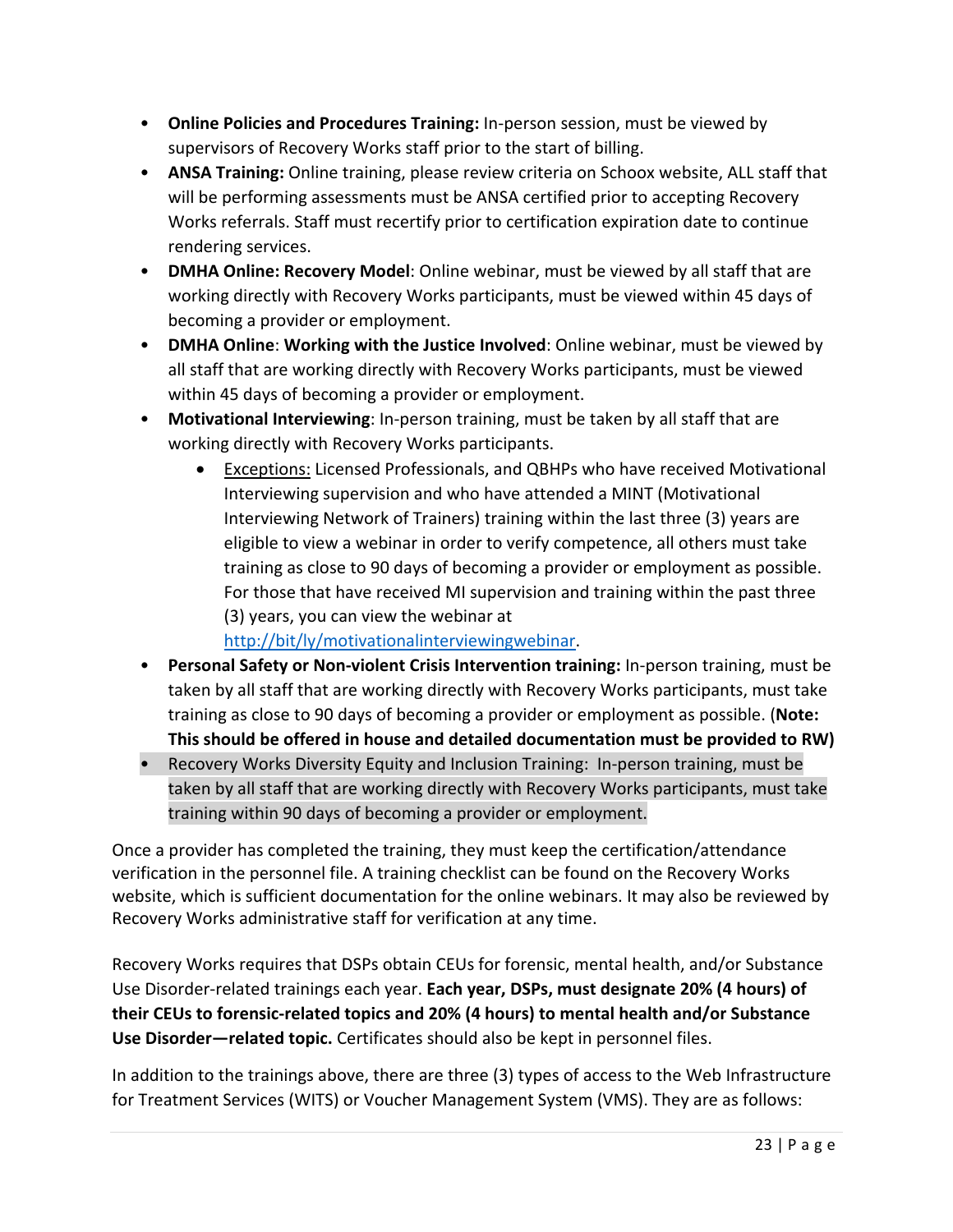- **Rendering Staff:** These are the individuals at your agency who directly provide the services to the participants and will be signing the contact logs. They will have accounts in WITS, but it will only show as rendering staff. They will not receive a login or password, but their names need to be in the system as rendering staff, so that the agency can bill appropriately with the proper rendering staff recorded. Providers MUST properly record in WITS who the rendering staff for service is.
- **Data Entry:** These individuals will have access to the system to input participant data and billing encounters.
- **Release to Billing:** These individuals have all of the above access and are also permitted to release the information to the state government to be reimbursed for service(s) rendered. This is the highest level of access to the WITS system for a provider.

All personnel that have data entry or release to billing access, must successfully complete the Recovery Works Policies and Procedures Training and DARMHA/WITS Training. Training will provide detailed instruction on the WITS system. The DARMHA/WITS user manual should also be printed for each person with either of these access levels. Additional access of "agency reporting" is also available for those with data entry or release to billing levels who would like to view participant overall expenditures. If a provider needs one on one training for clarification purposes, you may contact Recovery Works.

#### **RECOVERY WORKS PILOT PROGRAMS**

Recovery Works recognizes the importance of growth and opportunity to help ensure the maximization of the Recovery Works mission and values. Pilot programs are initiated to explore potential of service need and/or data collection of future decisions.

Opportunities for participation in pilot programs will be communicated via email with clear and concise deadlines for applicants and specifications about the pilot. All pilot program agencies will be required to follow the guidelines of the program.

#### **SERVICE CHANGES**

Designated Recovery Works agencies may only claim for services that they provide directly and for which they have been approved to provide. An application addendum is required if a designated Recovery Works agency would like to change a recovery support or clinical service that is being offered, for which voucher reimbursement is requested. This application can be found on the Recovery Works Website. Notifications of changes must be submitted to Recovery Works via JIRA prior to the new services being rendered. If services are claimed for which a provider has not been authorized to provide, the provider will be responsible for reimbursement of those funds to Recovery Works.

*Example: if the agency would like to add or remove a current service being offered, an Application addendum is required. If there is a change or addition to the geographical*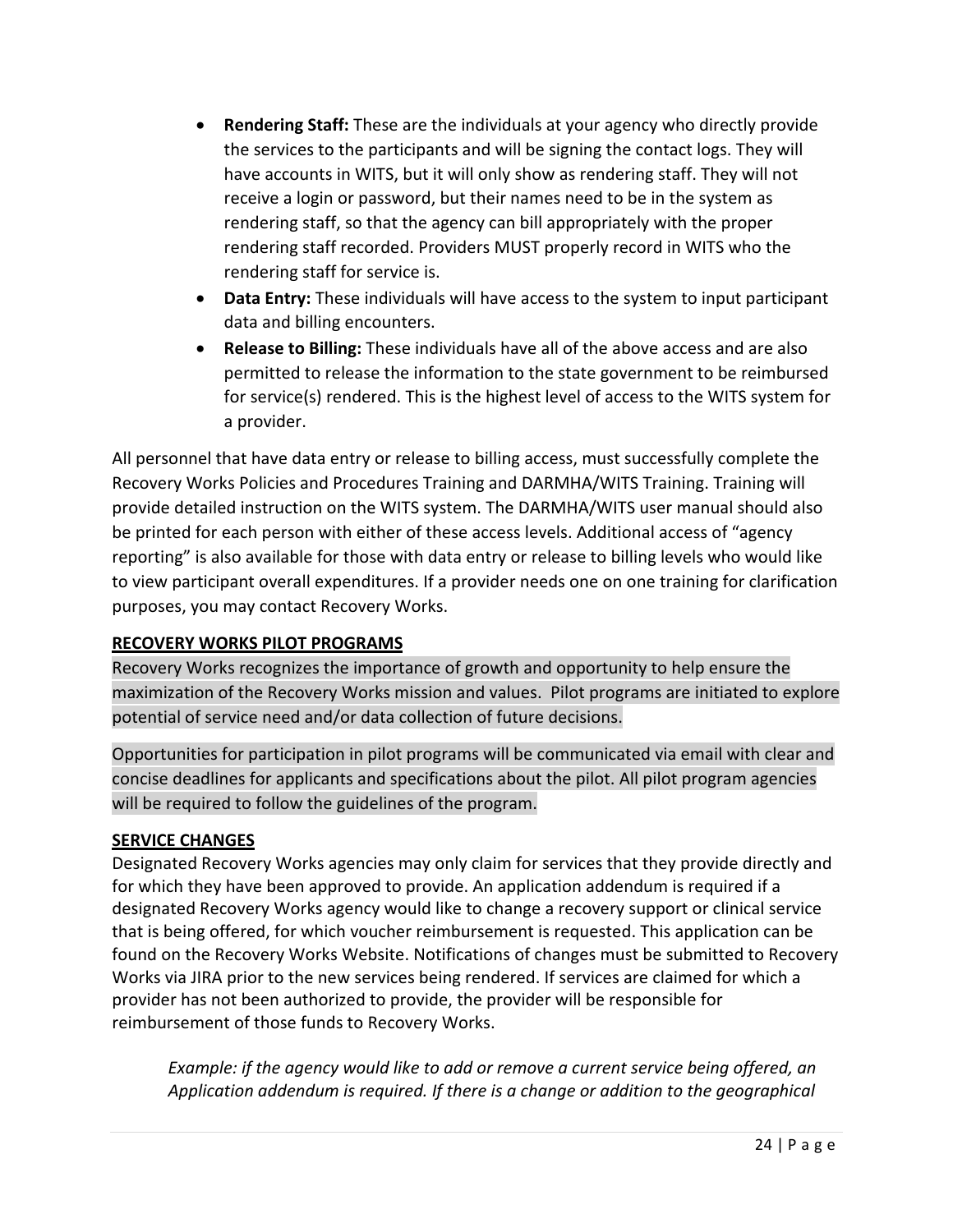*location where such services are provided, and application addendum is required. This also extends to new housing locations that are offered. There is a Change of Contact Form also available on the Recovery Works website which can be completed and sent via JIRA*

The Division of Mental Health and Addictions maintains responsibility for approving application addendums prior to Recovery Works approval. DMHA should be contacted in the event that an agency would like to provide additional Recovery Works services or change facility information. All addendums must be submitted and approved prior to implementing changes.

#### **STAFF CHANGES**

Providers must inform Recovery Works administration of staff changes within **ten (10)** business days of said change. This policy shall apply to vacancies as well as new hires as well as changes in responsibility; but shall only apply to positions that have responsibilities that include provision or supervision of the provider's Recovery Works services (example: administrative staff that have access to WITS, clinical staff, rendering staff, house managers, etc.).

For staff with WITS access, a WITS Access Spreadsheet must be submitted to notify Recovery Works administration staff of needed changes in the WITS system. This spreadsheet can be found on the Recovery Works website. Once the spreadsheet is completed it must be submitted via JIRA. Failure to notify Recovery Works will result in a 30+ day suspension of billing privileges and/or reimbursement of services for staff who may have provided services.

#### **WHO IS CONSIDERED A CJP?**

A CJP is a Criminal Justice Provider. These are the individuals that oversee or assist a participant while they are in the Criminal Justice System. Some examples are a Probation Officer, Parole Officer, Community Corrections Officer, Judge, Court Liaison, Public Defender, Prosecutor, Private Attorney, Parole Liaison, Jail Staff. All entities who are CJP's must have access to participant criminal history information. This information must be sent to the Regional Liaison when making a referral. If you have any questions as to whether an entity/individual qualifies as a CJP, please reach out to Recovery Works.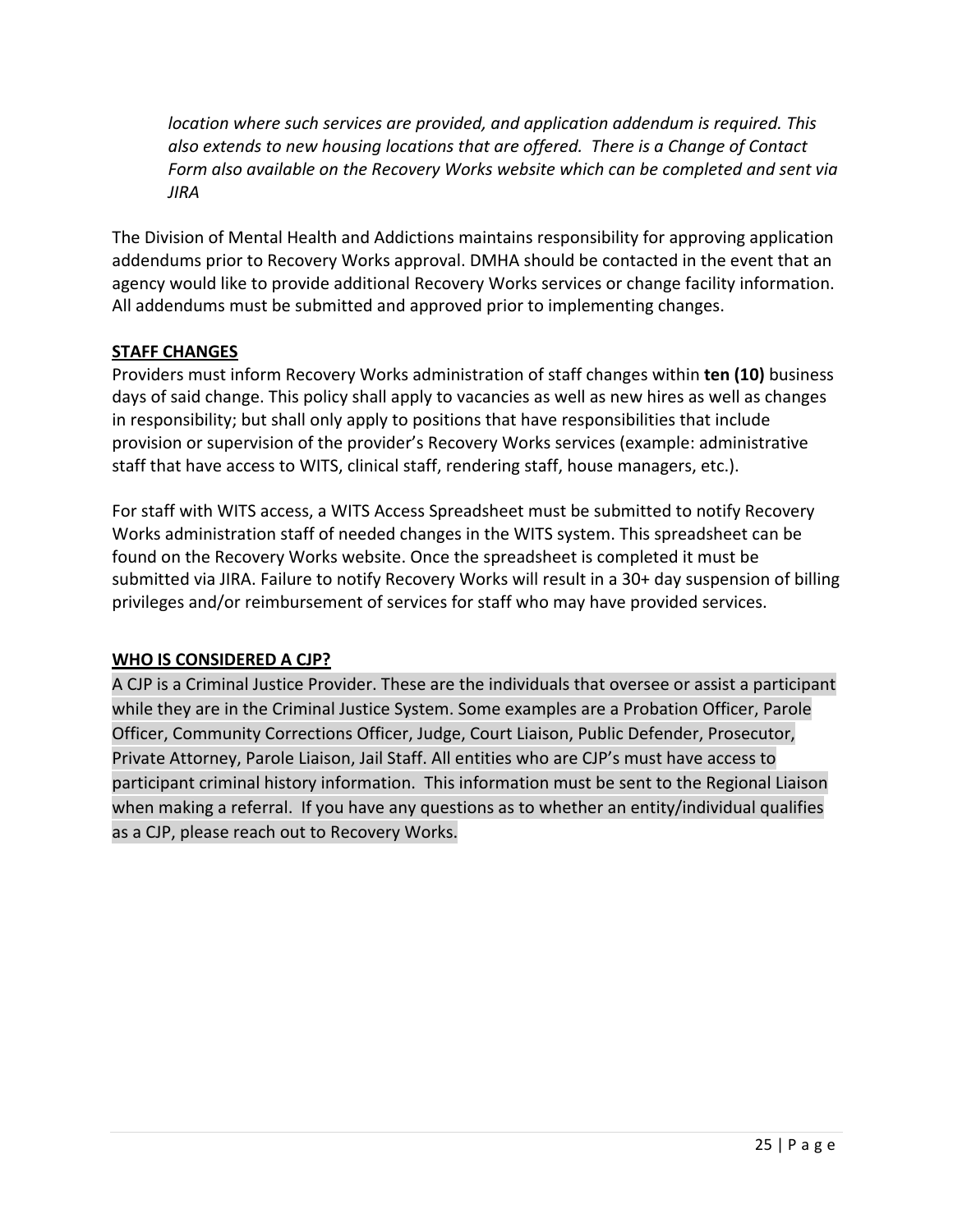#### **SCOPE OF WORK**

Both the Criminal Justice Provider (CJP) and Designated Service Provider (DSP) are an integral component of Recovery Works. Employees whose duties do not include direct participant contact are not subject to the forgoing qualifications. Recovery Works vouchers will only pay for DSPs in support of participants' recovery activities as outlined in their plan of care.



#### **DESIGNATED SERVICE PROVIDERS (DSP) WILL:**

- Accept referrals from Regional Liaison and contact participant within two (2) to five (5) business days. **Exception: For incarcerated participants, providers will have two (2) to five (5) business days from the date of RELEASE as opposed to date of referral.**
- Obtain participant consent and release of information for DSP to communicate about participant.
- Perform a comprehensive bio-psycho-social assessment and administer the Adult Needs and Strengths Assessment (ANSA) **within fourteen (14) calendar days** to help assist the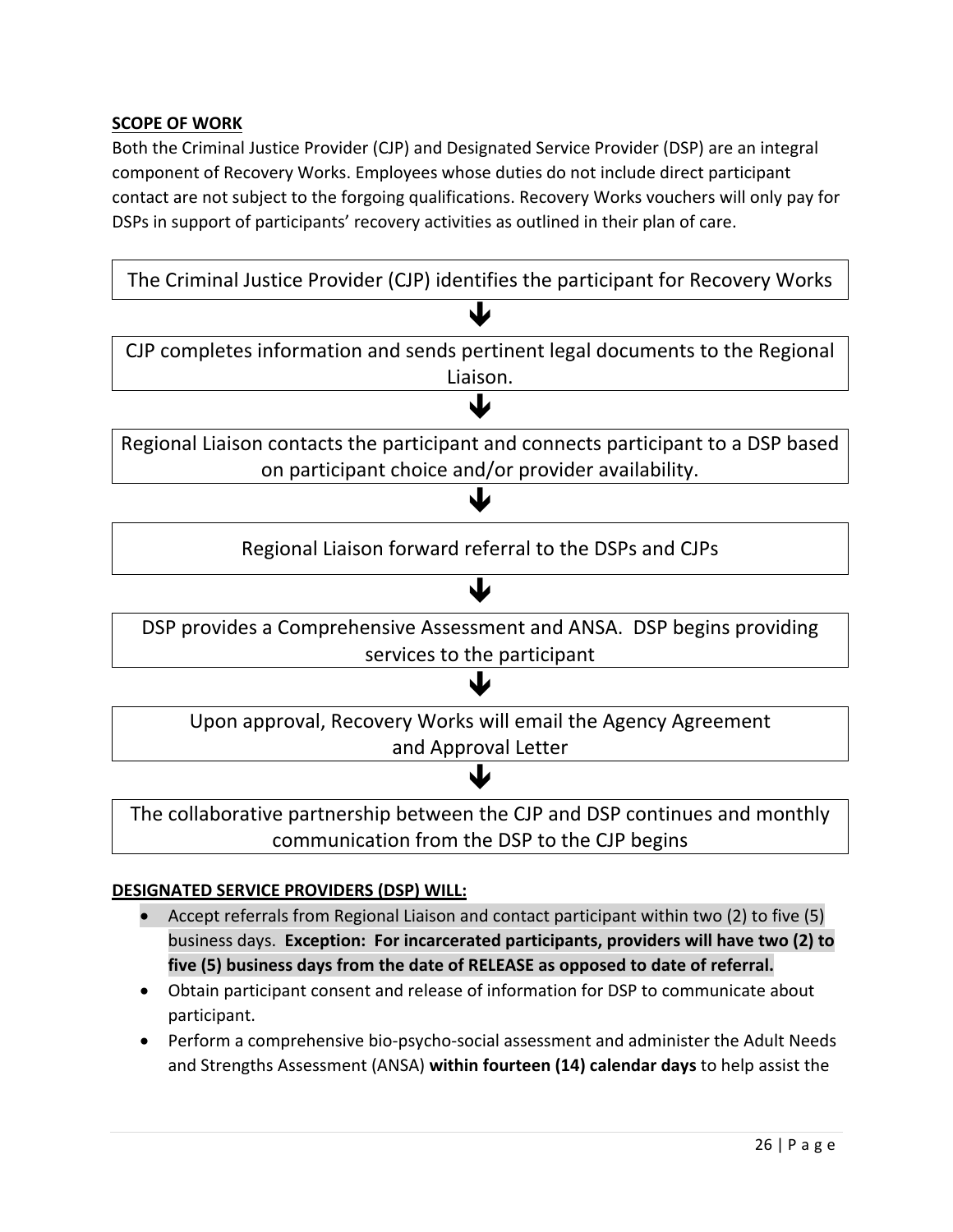participant in prioritizing services that will be most beneficial to the participant's recovery.

- Develop an individualized treatment plan, utilizing the participant's voice and choice. The intention of this plan is to assist the participant in beginning to plan their recovery and understand recovery as a long-term, lifestyle change. This is to be reviewed every ninety (90) days and updated as needed. If there is not a diagnosis of mental health and/or substance abuse, the participant does not qualify for Recovery Works services. It is not appropriate for a service provider to include a diagnosis to satisfy a request from an outside entity for services.
- Provide services based on participant's treatment plan, which is expected to be individualized to the participant's needs. Treatment plans should not be standardized based on an agency's specific treatment requirements.
- Communicate and document all of the participant's progress with his/her CJP.
- Will submit billing claims into the Web Infrastructure for Treatment Services (WITS).
- Develop a method for tracking participant expenditures to ensure the participant does not exceed any of the funding buckets. It is the responsibility of the agency to ensure proper expenditure for each participant. If questions exist regarding funding availability, please contact Recovery Works.
- Will make a referral in WITS to another Recovery Works Designated agency and/or provider to provide the services if DSP is unable to provide services on the participant's treatment plan.
- Ensure that participants remain connected to the program through ongoing contact (phone and in person), motivation and support.
- Maintain an ongoing electronic and/or physical record of all contact with participants. This includes maintenance of a physical file containing participant demographic and contact information, signed Release of Information documents, problem-solving court session documentation and any other ancillary information relevant to the participant. Maintenance of the electronic record will require agencies to create participant profiles, authorize vouchers for all services, and claim payment for DSP activity. Recovery Works participant files are to be stored in compliance with the Health Information Portability and Accountability Act (HIPAA) and other applicable state and federal privacy provisions, including, but not limited to, 42 CFR Part 2.

#### **NEW PARTICIPANT PROCEDURE**

- 1. The Criminal Justice Provider (CJP) will identify the participant in need of Recovery Works.
- 2. Upon identification, the CJP will send the Criminal Justice Information Sheet as well as pertinent criminal justice documentation to the Regional Liaison.
- 3. The Regional Liaison will contact the Participant, collect data and distribute referrals to the Direct Service Provider (DSP).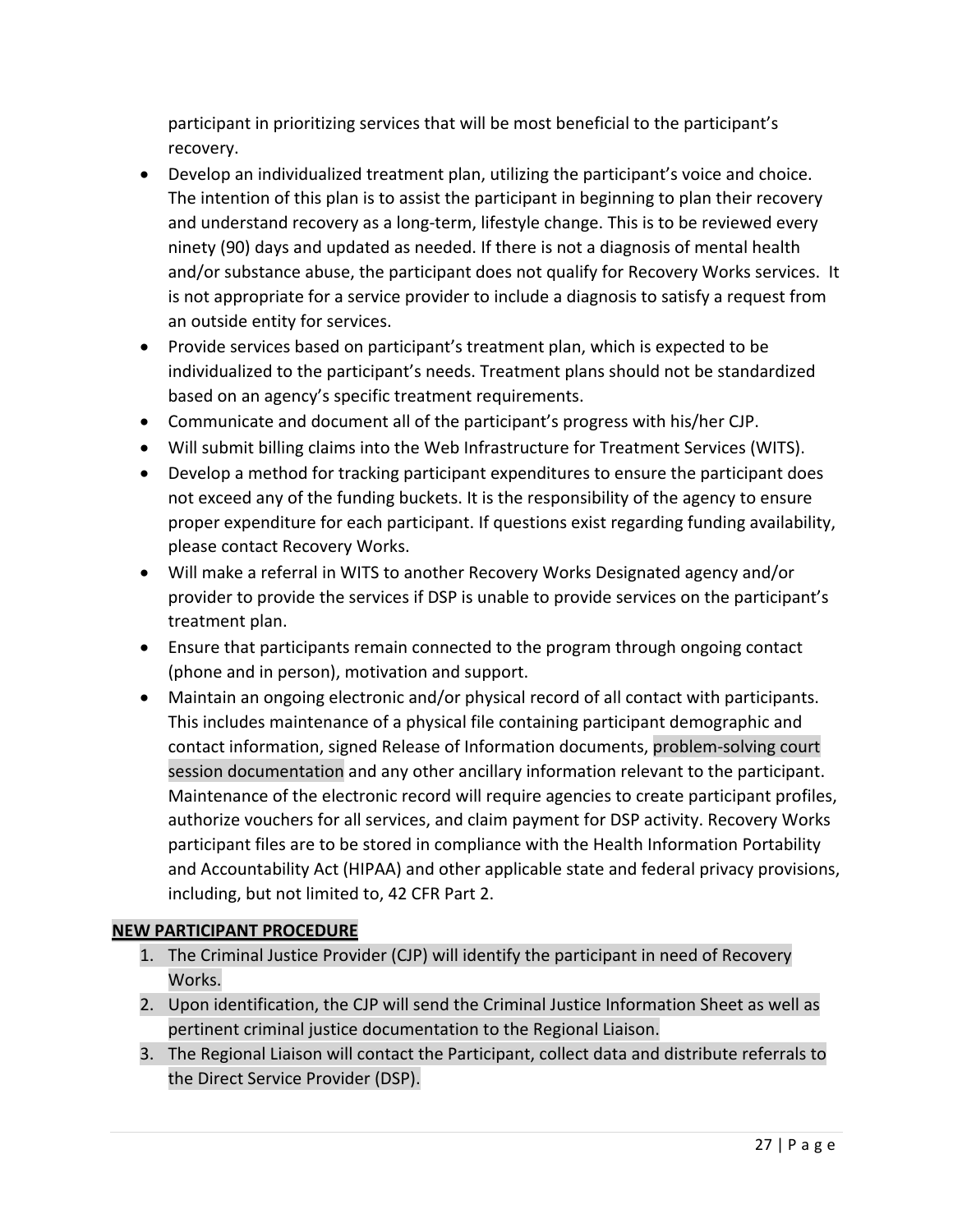- 4. The Regional Liaison will distribute the referral based on participant choice, anticipated participant need and/or provider availability.
- 5. Upon receipt of the Recovery Works Referral form from the Regional Liaison, **the DSP is expected to verify participant's eligibility** and **must** contact the participant within two (2) to five (5) business days and schedule an in-person appointment. Agencies may choose to provide "Open Access" appointments to their participants. If agencies choose this route, Recovery Works participants MUST be seen on the day they show up for the open access appointment. At the in-person appointment, the DSP will:
	- Perform a Comprehensive Mental Health and Substance Use Disorder assessment
	- Perform the Adult Needs and Strengths Assessments (ANSA)
	- Enter all participant information into DARMHA—demographic, diagnosis, NOMS, ANSA

5. After completion of the Comprehensive Mental Health and Substance Use Disorder assessment and ANSA, an individual treatment plan is developed that addresses all areas of potential need. The intention of this plan is to assist the participant in beginning to plan their recovery and understand recovery as a long-term, lifestyle change. This needs to be reviewed and updated at a minimum of every ninety (90) days. The DSP will speak with the participant to determine which services will be most beneficial to the participant's recovery based on individual needs. These services will then be recorded on the treatment plan.

To allow the participant to receive the services on his/her treatment plan, the DSP will be responsible for creating vouchers and encounters within WITS for the participant based on his/her treatment plan. Vouchers and encounters must be created in WITS for each Recovery Works service the participant is to receive as reflected on the participant's treatment plan.

Additionally, each encounter for Recovery Works services shall only contain one type of service and should not be bundled (contain more than one (1) type of service). The only exception is housing. Housing may be entered in 7-day increments, as long as all requirements are met for the participant in the house.

#### **PARTICIPANT RECORD REQUIREMENTS**

- 1. Completed Recovery Works Referral Form
- 2. Pertinent Criminal Justice Documentation DSP may not print MyCase or other online material as documentation. All documentation must come from the Regional Liaison via the CJP. The documentation must show how the participant qualifies from a criminal justice standpoint.
- 3. Participant's Comprehensive Mental Health and Substance Use Disorder Assessment and ANSA results; results must indicate a DSM V or ICD 10 Substance Use Disorder, Mental health Diagnosis or co-occurring diagnosis.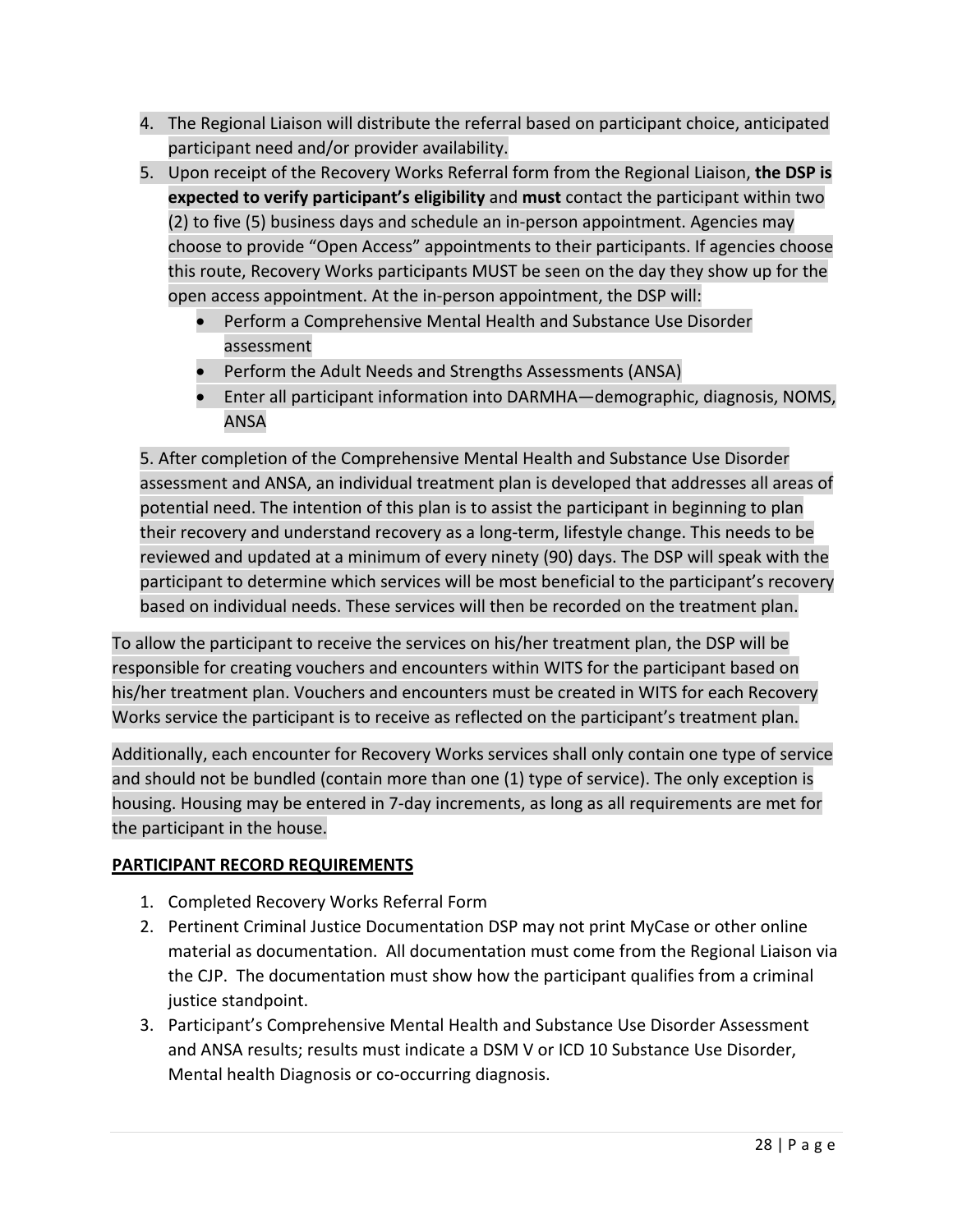- 4. Completed Release of Information Form(s) This includes a ROI to speak with the criminal justice partner.
- 5. Supporting documentation for billing claims This includes session notes, which clearly outlines the session (date, time, individual contribution etc.), and supports the service and amount of time utilized (see billing standards). All sessions with a participant must be individually documented with participant individual contribution to the session included. This includes problem-solving case management forms.
- 6. Supporting documentation for insurance and/or progress toward gaining access to insurance – All progress towards gaining insurance must be documented to show current state (has coverage, in process etc.). If at any time the participant loses his/her insurance, he/she is no longer eligible for Recovery Works until they are reconnected and able to utilize insurance (this excludes loss due to incarceration).

Although Recovery Works does not require that documentation be placed in a participants' clinical records in a specific order, agencies are asked to use a consistent procedure and order in the development and maintenance of participants' records. This will decrease agency staff confusion and make the compliance check process more efficient.

### **PROCEDURES**

#### **ASSESSMENTS**

In order for a participant to be eligible to receive Recovery Works treatment services, they must receive a face-to-face comprehensive assessment that results in a Substance Use Disorder, Mental Health Disorder, or Co-Occurring Disorder diagnosis designated by the DSM 5 (Diagnostic and Statistical Manual) or ICD 10 (International Statistical Classification of Diseases). **If participants do not have a diagnosis, they are not eligible to receive Recovery Works funded services.** In the instance that a participant does not have a diagnosis, we ask that the DSP inform the CJP that the participant is not eligible based on diagnosis criteria. A completed assessment that does not result in a DSM 5 or ICD 10 Substance Use Disorder, Mental Health Disorder, or Co-Occurring Disorder diagnosis is not billable through Recovery Works. If a Recovery Works participant is already receiving services from a designated Recovery Works agency prior to receiving a referral, that same provider may choose to skip the initial comprehensive assessment and continue services. If you feel that the participant has had a significant change since the last comprehensive assessment, or it has been longer than six (6) months, we ask that a new assessment be done. The new assessment can be claimed for under Recovery Works.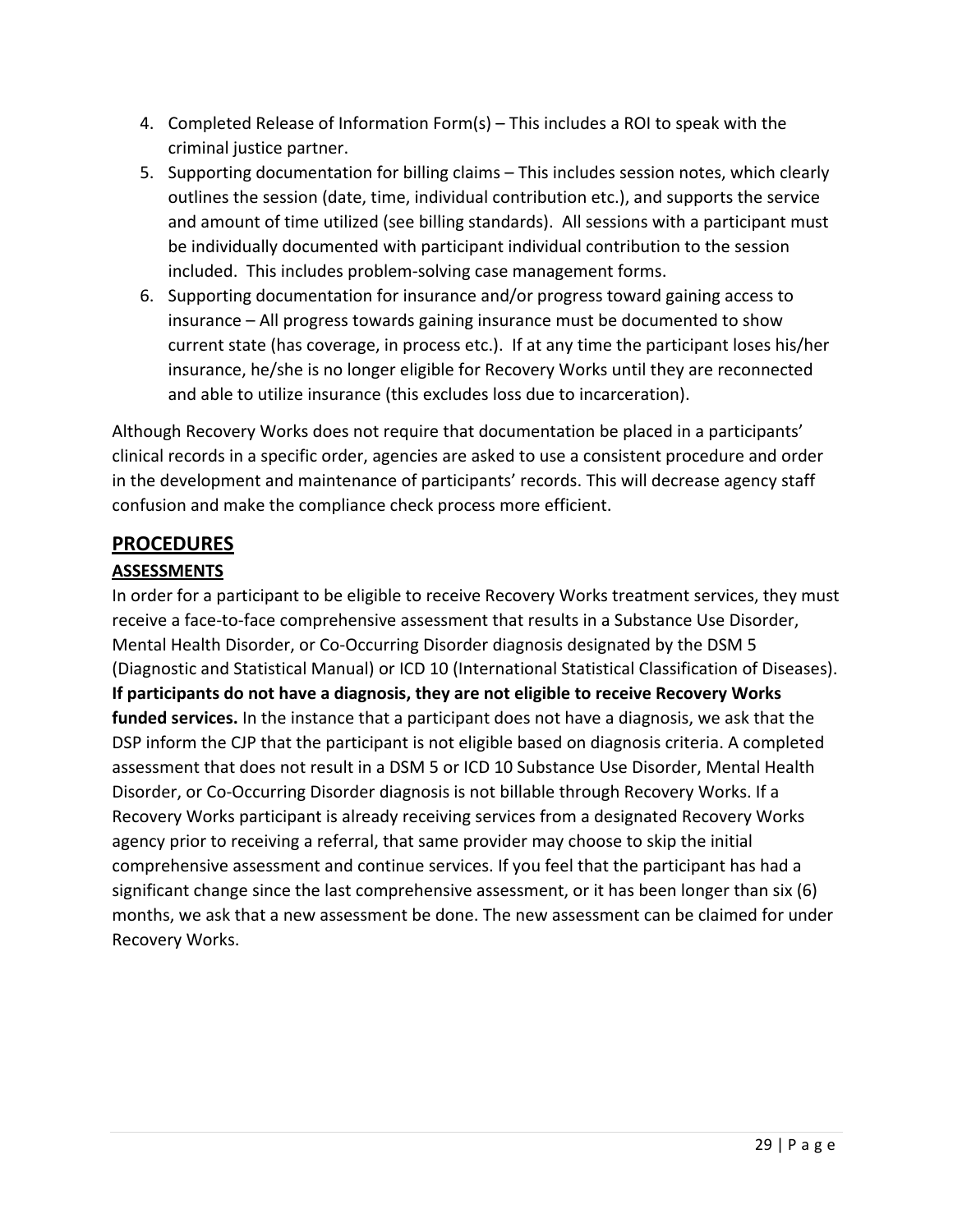#### **INSURANCE**

#### **MEDICAID ACCEPTANCE:**

Effective **July 1, 2019**, all Recovery Works treatment providers, who are DMHA certified to provide treatment services, must be enrolled as a Medicaid/HIP provider and credentialed with all Managed Care Entities. Recovery Works will no longer accept any treatment provider who is not currently enrolled in Medicaid/HIP and credentialed with the Managed Care Entities. Agencies are required to bill Medicaid/HIP for all services covered under Medicaid/HIP. The Recovery Works program is a payer of last resort. It is imperative that providers accept and bill insurance for participants to conserve a participant's overall expenditure and funding.

#### **INSURANCE FOLLOW-UP:**

The Recovery Works program is a payer of last resort. If a participant has any other payer source (i.e., private insurance, Medicaid, HIP 2.0, etc.) he/she must go to a provider that accepts his/her insurance coverage.

*For example, if Angie has insurance, and she chooses to go to a provider that is outside of her insurance network, Angie has to pay for those services out of pocket. Recovery Works cannot be used at the provider Angie wishes to go to.*

The same goes for out Recovery Works participants. If a participant chooses to go to a provider that does not take their insurance, Recovery Works cannot be utilized to pay for services.

Please consider the following scenarios:

- 1. **Participant has Medicaid, HIP 2.0, or other insurance coverage:** he/she will need to select a provider who accepts his/her coverage.
- 2. **Participant is eligible for Medicaid or HIP 2.0**: he/she will need to sign up for coverage. The provider receiving the referral shall connect the participant with a navigator or provide assistance to get the participant enrolled. Upon approval, the participant will need to receive services from a provider who accepts his/her coverage.
- 3. **Participant is "pending" coverage for Medicaid or HIP 2.0**: he/she will need to select a provider who accepts his/her pending coverage. The provider will bill the insurance for retro payment, and Recovery Works funds can be used to cover any claims for eligible services that are denied for the pending period. If the individual is denied coverage from Medicaid, HIP 2.0, or other insurer, a request can be made via JIRA to cover services.
- 4. **Participant is ineligible for insurance coverage through another payer source or has been denied:** A JIRA request containing the denial form, plan of services, and reason of ineligibility should be submitted to determine if services will be covered through Recovery Works. At no time should providers bill for services resulting from a denial without the prior approval of Recovery Works.

It's imperative that our participants are choosing providers accordingly, as preservation of funding for the individual is crucial to their recovery.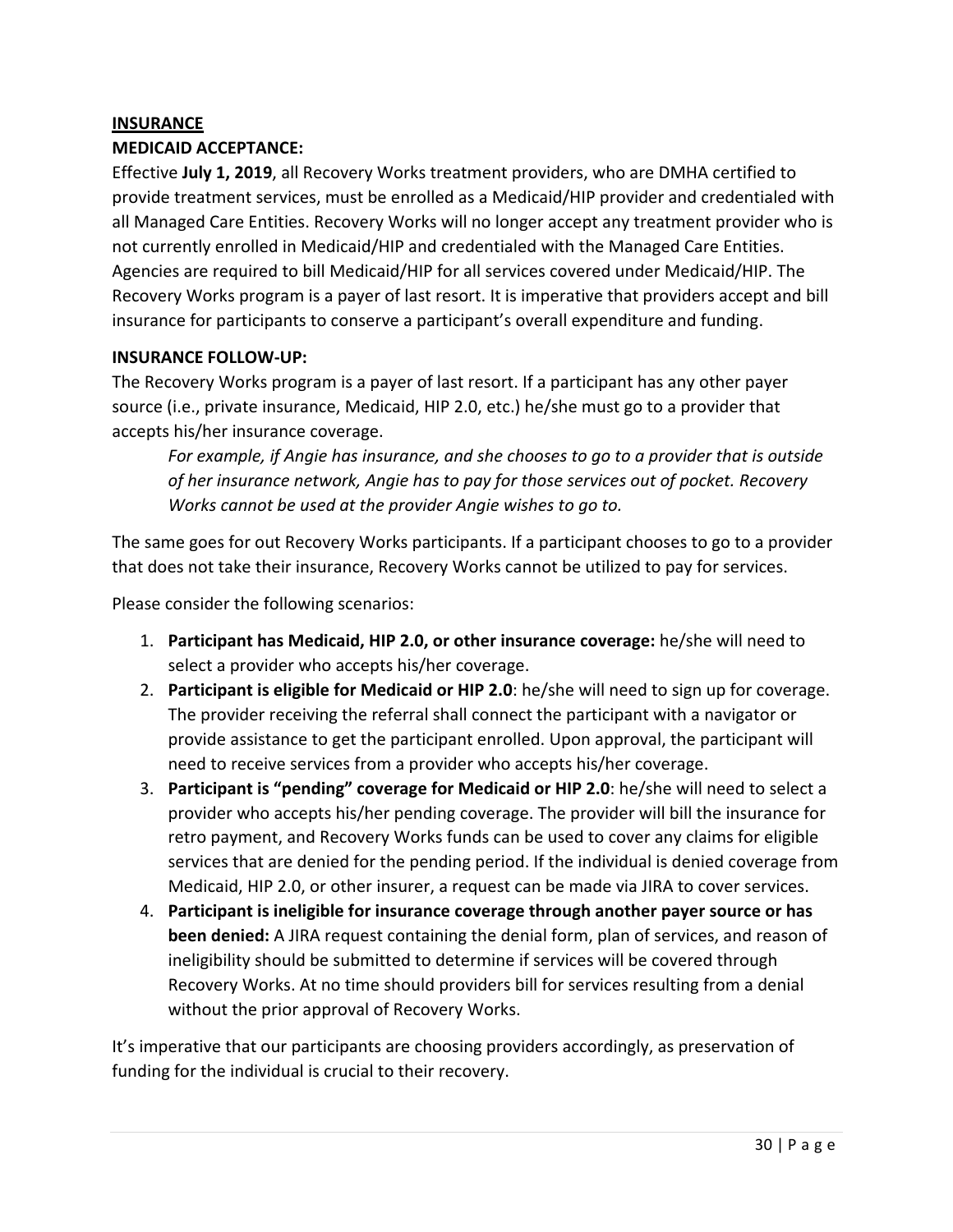Recovery Works Designated Services Providers (DSP) have **fourteen (14) business days** from the date of the participant's intake to assist with completion of necessary documents to obtain insurance and/or third-party payer source. **Within 30 days from intake**, all paperwork must be completed and submitted (if not initially submitted with the original application). If a participant does not wish to gain access to insurance or does not follow through with the necessary requirements of obtaining/maintaining insurance, they are no longer eligible for Recovery Works funding. **Documentation of these activities must be included in the participant's record and will be reviewed during audits.** If action is not taken to assist the participant in gaining access, then they are ineligible for Recovery Works. If it is found that no actions were taken to assist the participant in gaining insurance, the agency will be responsible for reimbursement for all services provided. All participants must have active insurance within 45 days of beginning treatment. If barriers exist to the individual obtaining insurance within 45 days, notification must be given to Recovery Works regarding said barriers, along with a JIRA request to continue billing Recovery Works. Case Management services can be billed to Recovery Works for activities related to helping the participant secure the necessary documentation. All activities must be documented in a progress note and must meet all Recovery Works guidelines.

Assistance with completion of necessary applications includes, but is not limited to, an of the following:

- Connect participant with a navigator and follow up with participant and navigator to ensure application submission is completed within 30 days from intake.
- Help participant obtain personal documents needed for application, presumptive eligibility, or private insurance.
- Designating a staff employee to sit with the participant while the participant completes an application online for insurance or Medicaid.

Recovery Works is the payer of last resort. Therefore, services available through insurance must be billed to insurance prior to requesting additional services through Recovery Works. If insurance companies deny services, a reason for denials must be forwarded to Recovery Works through JIRA when requesting services and/or approval for services within 60 days.

Please note, a hospital indemnity plan or medical plan only does not satisfy the requirement for insurance. The DSP is still expected to connect the participant to insurance for substance use and/or mental health needs. Case Management services may be utilized to help the participant gain the necessary documentation if necessary.

If a participant's insurance does not cover a service, Recovery Works may be utilized to cover the service. This should be done on a short term non-intensive basis. The participant's primary method of treatment should include the services offered by his/her insurance. If DSP's have questions or specific participant circumstances, please contact Recovery Works.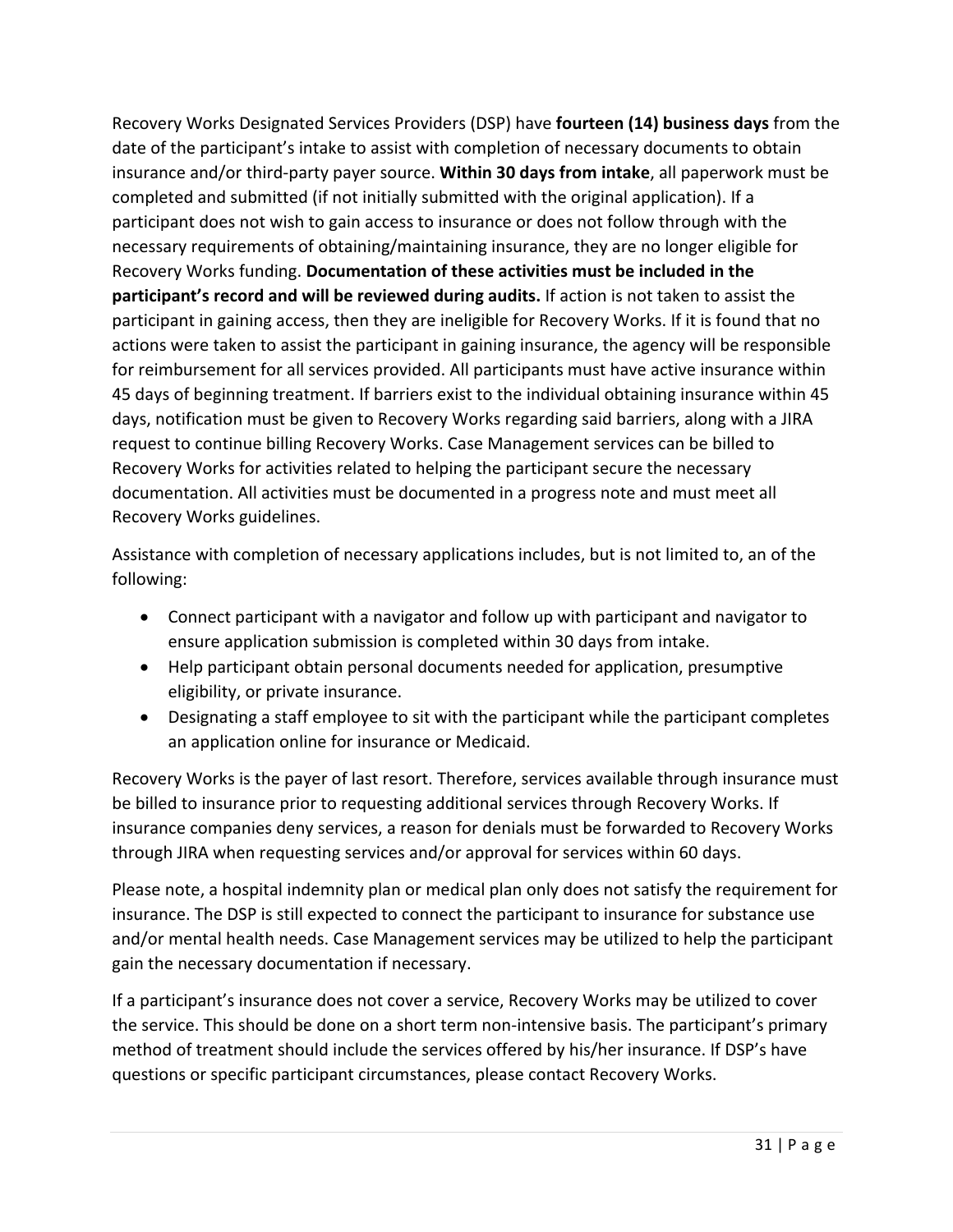#### **INSURANCE DENIALS AND MEDICAL NECESSITY**

If an individual is released from jail, and the insurance company denies treatment due to lack of medical necessity, Recovery Works will consider the denial up to the number of days listed below. This policy is for insurance denials based on medical necessity due to incarceration only and cannot be utilized for any other denial explanation. Coverage should be utilized to help stabilize the participant, as well as help the participant transition to a lower level of care. Providers will need to still send the actual denial and all pertinent documentation utilizing the JIRA system. All services provided will be billed as a bundle (all inclusive), and additional billing for services is prohibited.

Maximum number of days billed without a Prior Authorization is:

Residential Level 3.5: Maximum of 3 days Residential Level 3.1: Maximum of 5 days

Insurance denial form is on the Recovery Works website, must be submitted via JIRA system.

Reasons Recovery Works would decline funding for denials:

- 1. Not medically necessary: that the participant's level of care does not support the treatment they are receiving/received or seeking to receive.
- 2. Out of network insurance denials: the provider submitted a claim to an insurance company that does not fall within the participant's coverage. The participant would have coverage, if he/she would visit a provider within network.
- 3. Provider error: the provider submitting the claim did not fill out the form properly or within a timely manner. Examples include billing the incorrect service code or not meeting the submission deadlines.
- 4. Lack of Participant follow through: they did not cover the copay, complete documentation, or etc.

#### **\*Above list is not all inclusive**

#### **EMERGENCY PROCEDURES (i.e., COVID-19)**

All emergency procedures will be communicated directly to the provider via the Recovery Works distribution list. Providers are encouraged to include more than one employee on the distribution list to ensure proper dissemination of information.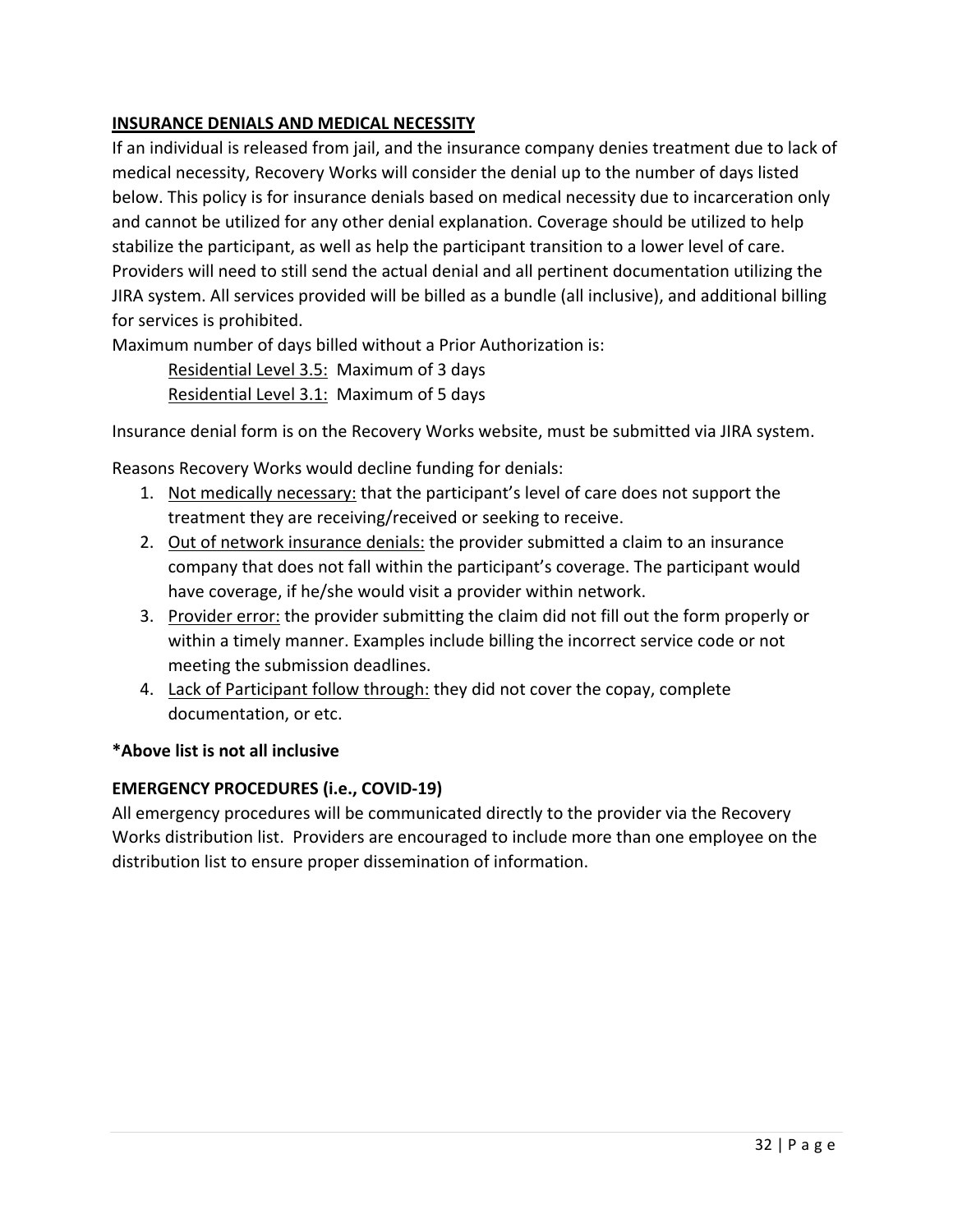## **REFERRALS**

#### **REFFERAL POLICIES**

#### **ABSENCE IN TREATMENT**

- If a participant leaves treatment or there is a gap in services **up to** 30 days, additional documentation from the original referral source is required.
- If a participant is absent for more than thirty (30) days, only a new Information Sheet will suffice from the Criminal Justice Partner to the Regional Liaison (the above documentation will not suffice).

#### **CURRENT PARTICIPANTS**

- If a potential participant is receiving services from a provider, and it is determined he/she could benefit from Recovery Works, the provider must send the participant back to the criminal justice partner to initiate the criminal justice Information Sheet.
- Criminal Justice partners may not send participants directly to a provider
- Providers may not accept an anticipated Recovery Works participant without the criminal justice partner following the referral process
- Criminal Justice Partners and/or Providers who attempt to circumvent the Recovery Works Referral Policies and Procedures by sending participants directly to providers in lieu of the current process are subject to **immediate suspension** of the ability to make and/or receive referrals. Participants who have been at the agency under 90 days are subject to being referred to an alternate agency and/or being unable to utilize Recovery Works funding for services.
- Regional Liaisons will record data regarding participants requesting referrals who are already involved with an agency. Agencies should not accept Recovery Works participants from any entity except the Regional Liaison. Participants may be delegated to another agency if it is found the agency and/or CJP did not utilize the Recovery Works referral process and/or if the participant is at the agency less than 90 days.

The CJP must share necessary collateral information with the Regional Liaison. This includes documentation that verifies the individual's felony information and current open case. This information can include court documentation, arrest records, legal information, assessments, etc. It is the responsibility of the CJP and DSP to ensure eligibility. All Information Sheets must be completed entirely and participants must meet Recovery Works eligibility requirements for the referral to be considered valid.

Criminal Justice Partners (CJPs) are expected to adhere to all Recovery Works Policies and Procedures, including but not limited to **participant choice.** Criminal Justice Partners who utilize a "preferred provider" list may not utilize Recovery Works to make referrals to those preferred providers (excluding certified Problem-Solving Courts and in house jail services).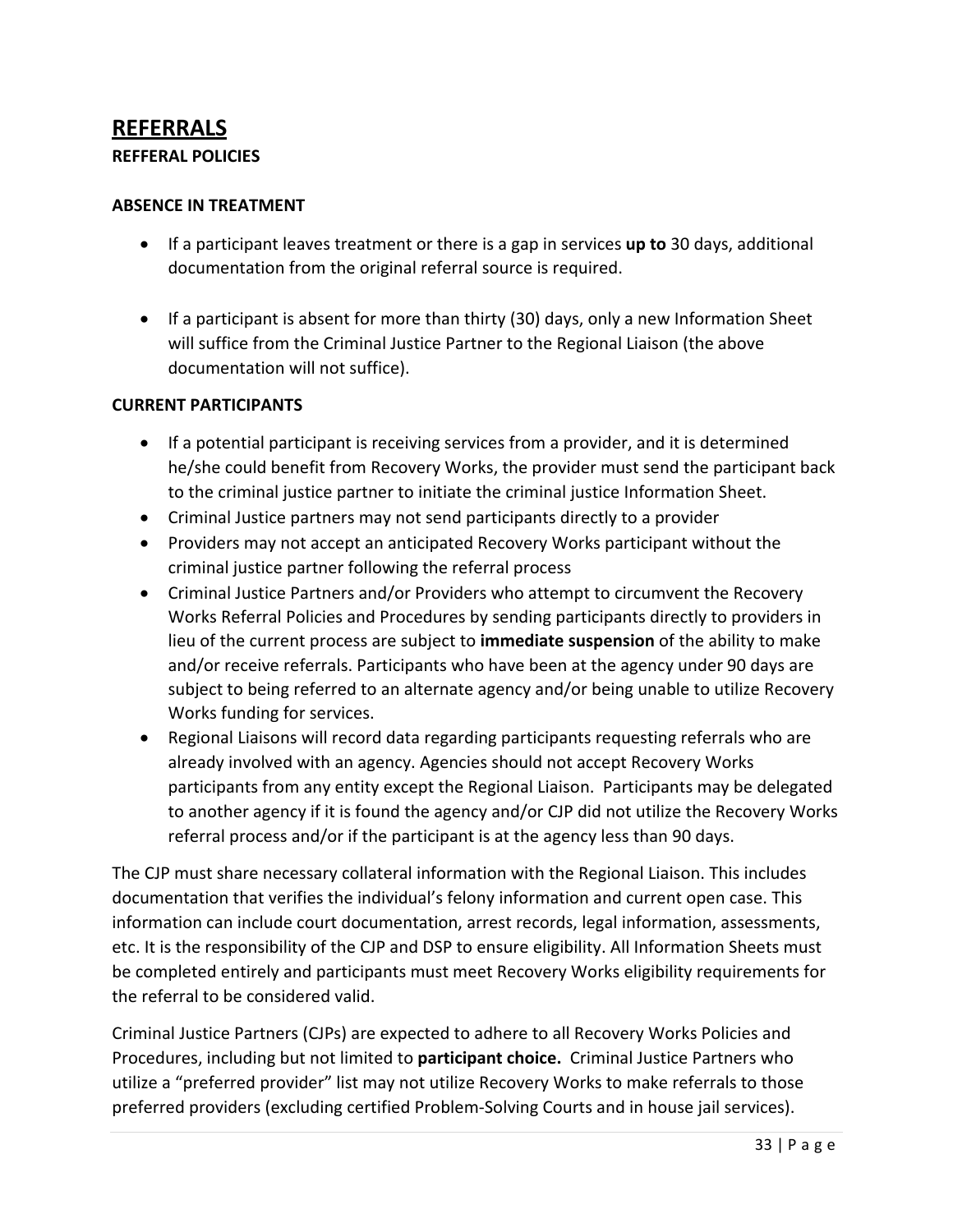If CJP's have questions or concerns regarding a Direct Service Provider (DSP), it is **STRONGLY** encouraged that they contact Recovery Works to investigate the claims. CJP's are prohibited from using a "preferred provider" list when seeking participant choice. It is not appropriate for a CJP to suspend or prevent DSP's from receiving Recovery Works referrals.

CJP's may not require potential providers to complete a presentation, demonstration or gain any other internal approval prior to participants utilizing Recovery Works . All DSP's have been approved by DMHA and Recovery Works and are open and available for referrals. Any changes or concerns should be directed to Recovery Works.

Direct Service Providers (DSPs), Criminal Justice Partners (CJP's) and subcontractors shall comply with requisite affirmative action requirements, including reporting, pursuant to 41 CFR Chapter 60, as amended, and Section 202 of Executive Order 11246 as amended by Executive Order 13672.

It is not acceptable for providers to receive Recovery Works referrals, and not process the individual as a Recovery Works participant. If a provider no longer wish to be a Recovery Works provider, notification must be sent to Recovery Works. CJP's and/or providers not in compliance with the Recovery Works Policies and Procedures may be denied the ability to accept and/or make Recovery Works referrals. CJP's who have participants who report issues with being connected to Recovery Works, please email the Recovery Works email here: [Recovery.Works@fssa.in.gov.](mailto:Recovery.Works@fssa.in.gov)

#### **REFERRAL PROCESS**

#### *STANDARD REFERRALS*

**All** referrals must flow through the Recovery Works Regional Liaison. All Criminal Justice Partners must utilize the standard process unless specified below (i.e., Work Release, Incarcerated Participants etc.).

The referral process must begin with the Criminal Justice Partner. In order for a referral to be valid the following steps must be followed:

- 1. The Criminal Justice Partner identifies the participant and completes a Criminal Justice Information Sheet.
- 2. Criminal Justice Partner forwards the Information Sheet and pertinent criminal justice documentation to the Regional Liaison.
- 3. The Regional Liaison will contact the participant within 24 hours. The Regional Liaison will collect and record data and forward the referral and collateral case information to the Direct Service Provider (DSP).
- 4. Direct Service Provider (DSP) will provide monthly reports to the Criminal Justice Partner.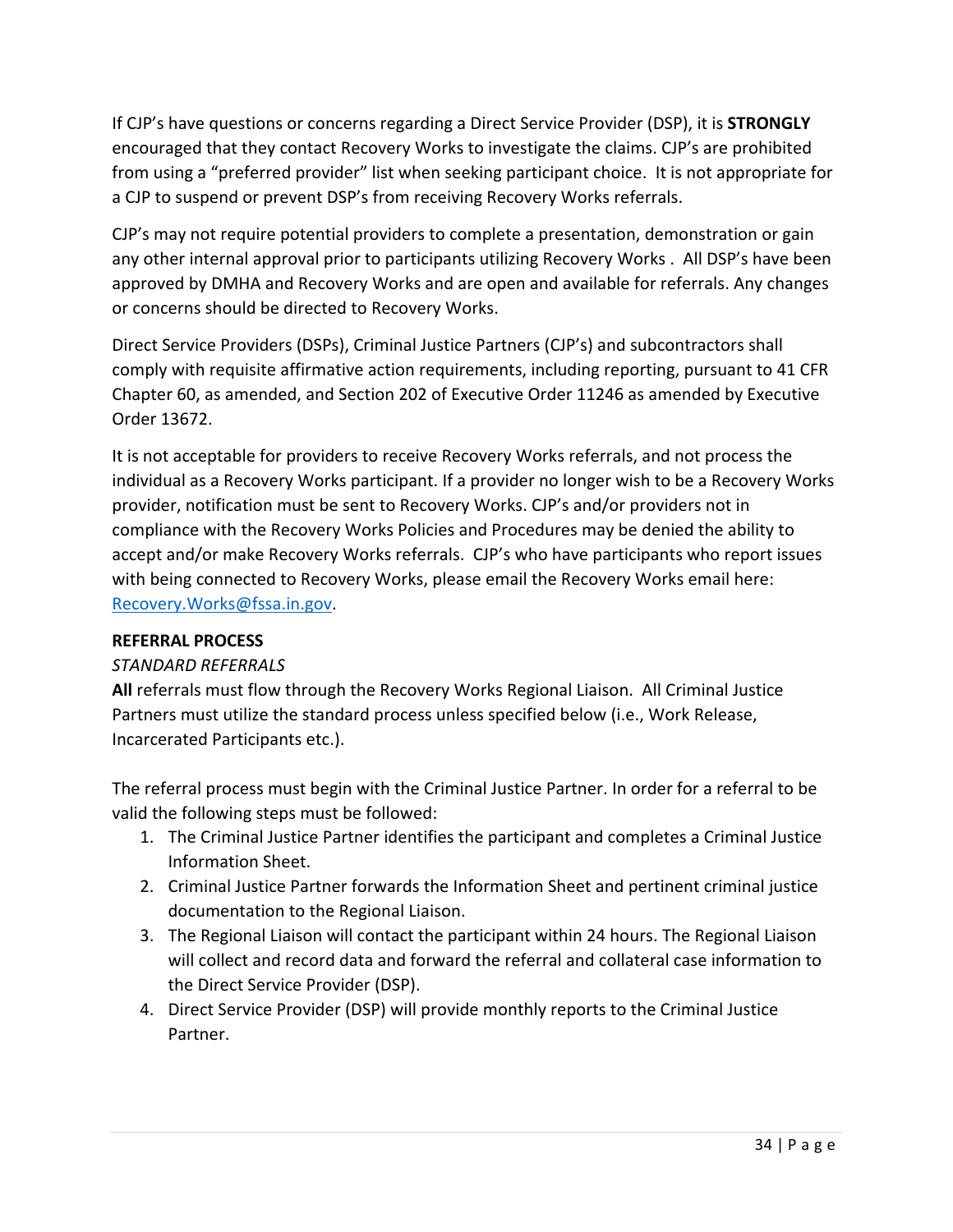#### *INCARCERATED PARTICIPANT REFFERALS*

**1. Participant is incarcerated and seeking services from a Recovery Works provider who provides services IN HOUSE services. This provider comes into the jail to provide services as the participant is UNABLE to leave the facility to access services.** 

> Step 1: The Criminal Justice Partner completes Information Sheet and send to [RecoveryWorks@paceindy.org](mailto:RecoveryWorks@paceindy.org)

> > • On the information sheet, please specify that the individual is seeking Re-Entry service. In addition, participant choice should also be included.

Step 2: The Regional Liaison will collect data and process the referral based on participant choice and provider availability.

- Please note, specific facilities must register with Recovery Works by completing the Recovery Works Jail Information Form.
- The Regional Liaison will NOT contact the participant, as the participant is incarcerated.

Step 3: The Regional Liaison will forward the referral to the identified provider.

- If the jail has not registered their facility with Recovery Works, the Regional Liaison will return an email stating there are no providers active within the jail.
- The service provider will reach out to the participant and initiate services.
- **2. Participant is incarcerated and seeking services UPON RELEASE from the facility. The participant may/may not have a definitive release date.**

Step 1: The Criminal Justice Partner completes Information Sheet and send to [RecoveryWorks@paceindy.org.](mailto:RecoveryWorks@paceindy.org)

> • On the information sheet, please specify that the individual is seeking services within the upon release (Outpatient). Also, be sure to obtain participant choice from the participant.

Step 2: The Regional Liaison will collect data and process the referral.

- The Regional Liaison will not contact the participant, as the participant is incarcerated.
- The Regional Liaison will utilize participant choice, provider availability and anticipated needs when determining a provider.

Step 3: The Regional Liaison forward the referral to the provider and email the CJP listed on the form with the provider the participant is referred to.

• CJP and DSP begin communication. CJP gives information to the participant to access upon release.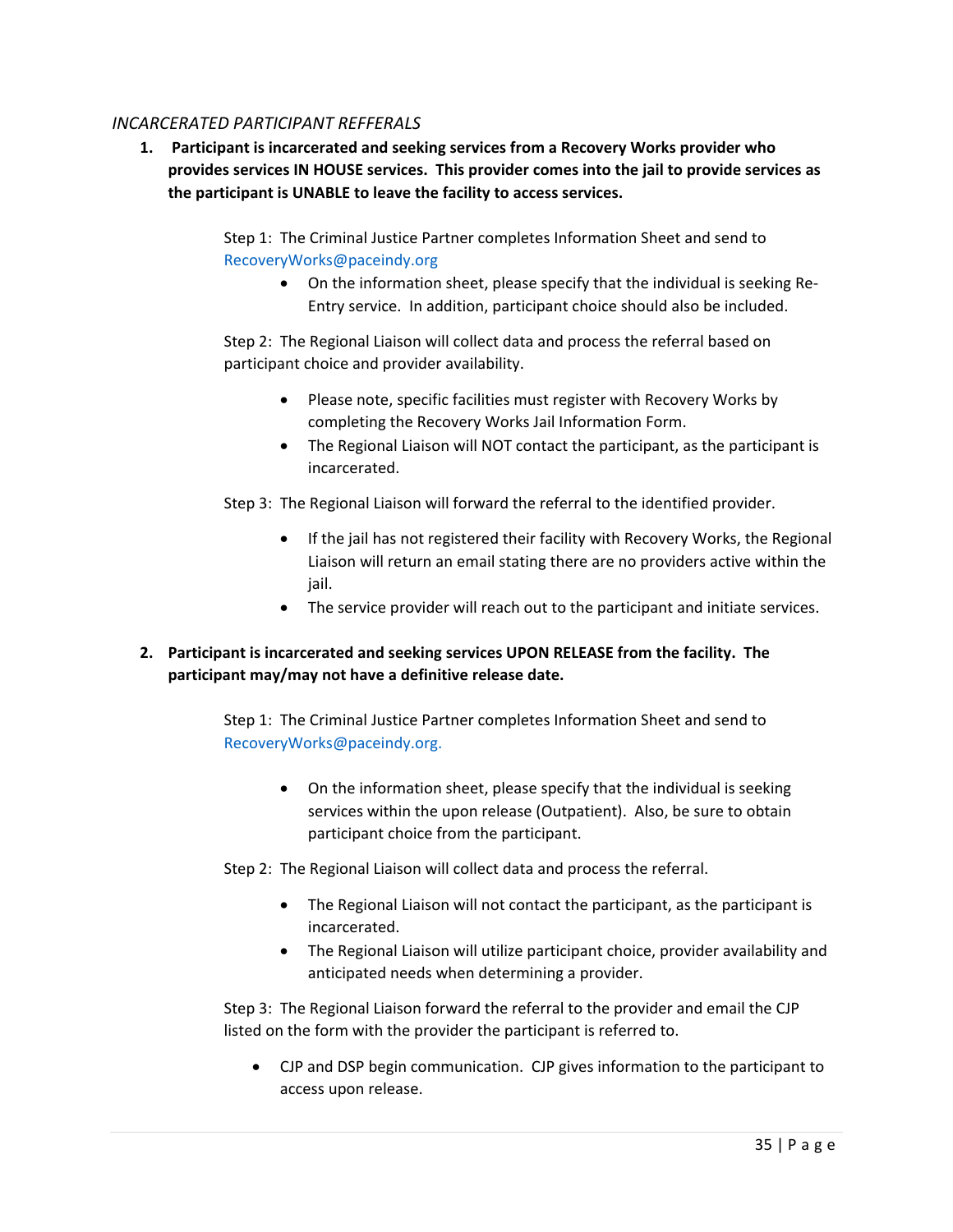• When completing the information sheet, aim for 10 days post release when a release date is known in

Participants seeking referrals while incarcerated must be within 30 days of their release date. For jail services, you may utilize the participants next court date the first time. If the participant is not released at the particular next court date, you must wait until there is a definitive release date for the participant before submitting another Information Sheet.

#### **WORK RELEASE FACILITIES**

All Work Release facilities must register their facility and in-house service providers via the form provided. Criminal Justice partners may visit our website to access the form.

- Work release facilities in which participants do not have the ability to access services outside the facility, process #1 above will be utilized.
- If participants are able to leave the facility for treatment, process #2 above will be utilized. Please note, only participants who have restricted movement (may not leave the facility for treatment) will be able to utilize the preferred provider option. All other Work Release participants must utilize process #2 above.

#### **AGENCY DESIGNATION**

#### **Designated Service Providers (DSPs) are categorized as either treatment providers or Recovery Residence (housing) providers.**

#### *Treatment Providers are:*

- DMHA certified as a CMHC, ASO, ASR, PIP, or OTP agency—can include level IV recovery residences.
- Responsible for the clinical comprehensive assessment, ANSA, diagnosis, and treatment plan.
- Required to enter necessary information into DARMHA and WITS.
- Able to build vouchers for their agency and housing providers.
- Capable of making internal referrals within WITS to housing providers—allows housing providers to be paid directly.

#### *Recovery Residence (housing) Providers are:*

- DMHA Certifications Team certified as a level II, III, or IV recovery residence.
- Able to accept participants prior to connection to treatment for an assessment.
- Required to communicate with treatment providers and CJP regarding participants.
- Must refer participants to a treatment provider within 7 days of intake and follow up on treatment.
- May only claim for the daily housing rate as well as a daily per diem.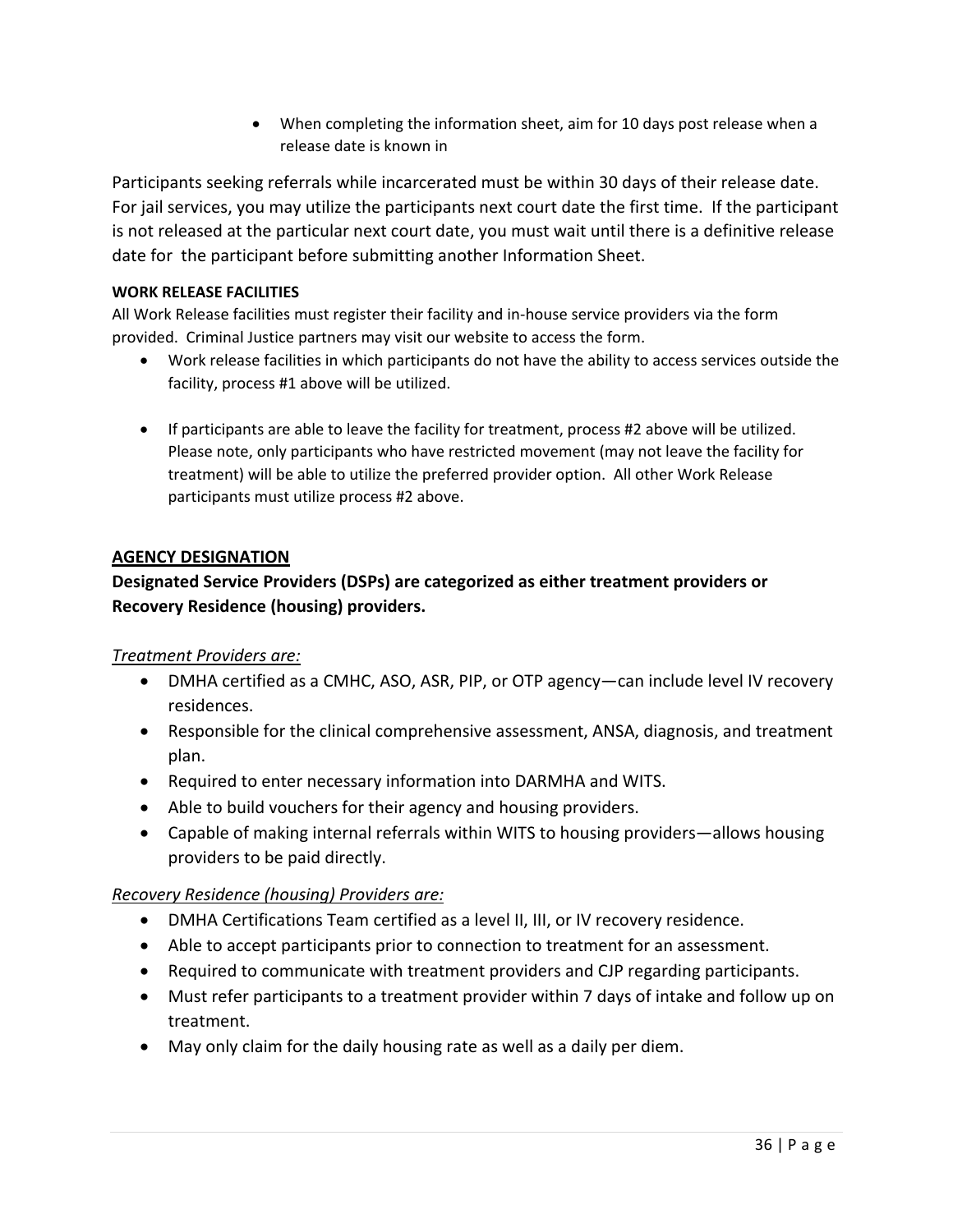# **Recovery Works Forms**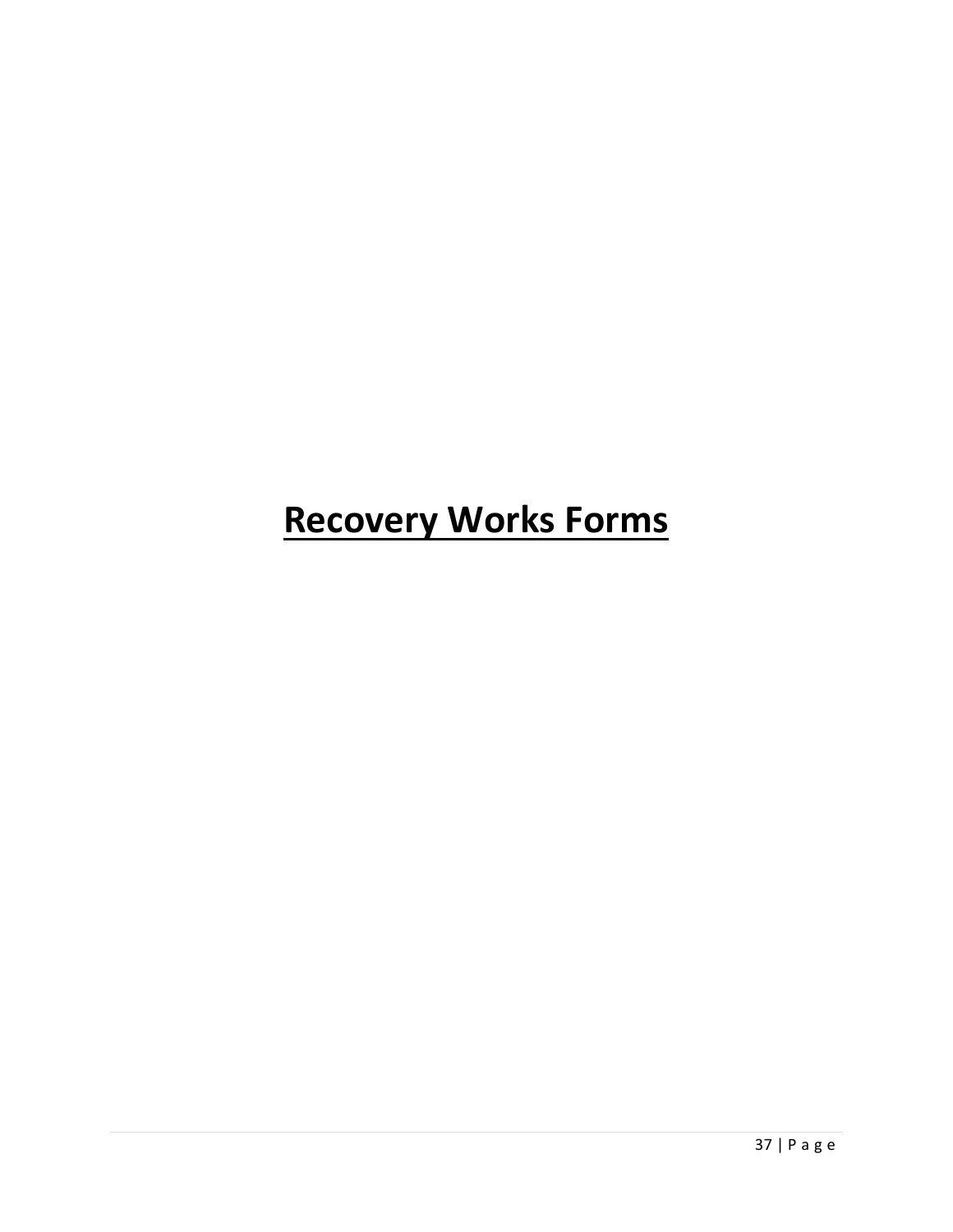# **RECOVERY WORKS DESIGNATED AGENCY AND PROVIDER APPLICATION**

The Recovery Works Application is a form that allows the Recovery Works Administrative team to approve and designate agencies to provide Recovery Works services throughout the State of Indiana.

Once an application is received as the state office, the administrative team will review the application. If the application is incomplete, the provider will receive the application back to be corrected. The application will then be passed to the DMHA Certifications Team where they will then approve all certifications and licensures of the agency and providers. All providers must be in good standing with all divisions under the Family and Social Services Administration. It is the agency's responsibility to report to DMHA any adverse sanctions, terminations, and arrests, which would affect the eligibility of the provider to provide services. A provider application must include documentation that previous sanction(s) have been remedied.

For Recovery Residences, it is required that all Recovery Residences are certified through the Indiana Affiliation of Recovery Residences (DMHA Certifications Team). Only Level IV Recovery Residences are also required to be certified by DMHA as an addictions provider.

Once the Recovery Works administration team receives the application back from DMHA certification, the application will be approved or denied. Regardless of approval status, the agency will receive notification via email with their current status.

Recovery Works will request that approved agencies send other documents including W-9, direct deposit, DARMHA, and WITS forms. After completing the entire process, approved agencies will receive the Policies and Procedures Manual, a list of training requirements, a formal approval letter, and the Agency Agreement that will need to be signed and returned by the appropriate agency party.

Treatment Provider files will contain a minimum of:

- Recovery Works application
- Proof of clearances from DMHA certification, DOR, and DWD
- List of personnel/providers within agency
- W-9 and direct deposit paperwork
- DARMHA and WITS access forms
- Agency approval letter
- Signed agency agreement

#### SIDE ONE OF THE APPLICATION

Information provided on this application, specifically phone number, email and insurance policies, will be uploaded to the provider list on the Recovery Works website.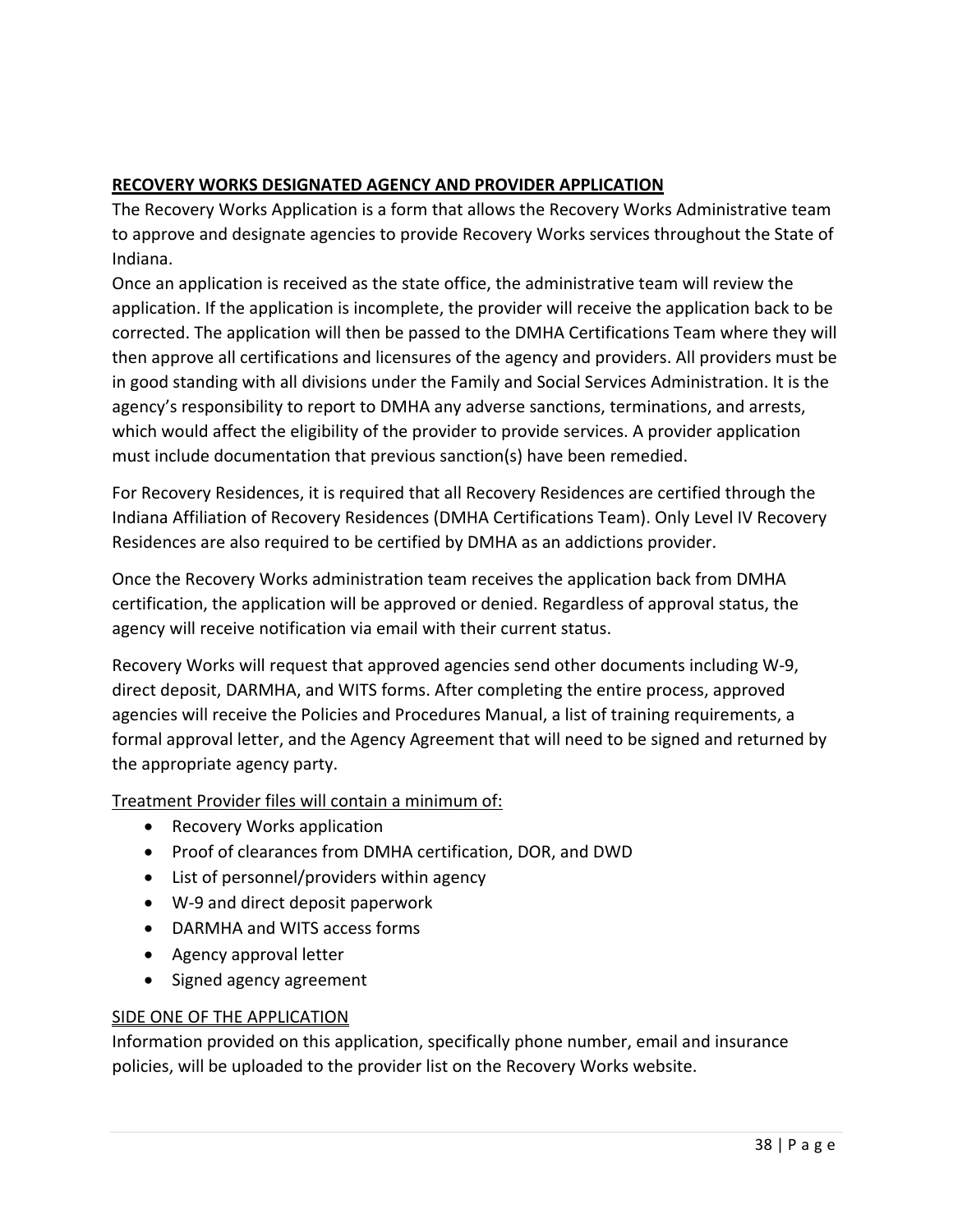Every service line must be filled out. If your agency provides a service, you will mark an "x". If your agency does not provide a service, you will write who you will partner with to provide the service.

## **RECOVERY WORKS DESIGNATED AGENCY AGREEMENT**

The Recovery Works Agency Agreement is an agreement between DMHA and the Recovery Works Designated Agency. This agreement operates similarly to a contract between the two agencies and can be terminated by either party with a 30-day written notice. Once an agency is approved to become a designated Recovery Works Agency, they will receive written notification, along with the agency agreement. The agency is asked to have the appropriate party sign the agreement and return the agreement to the Recovery Works administration in a timely manner. Once the agreement is returned, your agency officially becomes a Designated Recovery Works Agency. At this point, you will be ready to attend a New Provider Training Session prior to billing.

## **RECOVERY WORKS REFERRAL FORM**

The Criminal Justice Provider (CJP) will identify the participant and forward information, and the Criminal Justice documentation to the Regional Liaison. The Recovery Works Referral Form will be completed by the Regional Liaison **only** and emailed to the Designated Recovery Works Agency.

Once received, Recovery Works Providers will have two (2) to five (5) business days to accept the referral, contact the participant, and schedule an appointment with the participant. It is expected that the assessment is completed within ten (10) days from the date of referral acceptance. A self-referral cannot be accepted.

The referral process MUST begin with a Criminal Justice Partner (CJP) identifying the participant. It is unacceptable for Designated Service Providers (DSP) to send an Information Sheet to a Criminal Justice Partner (CJP) for a signature. If upon intake, it is determined that a participant may be eligible for the program and have a need for the program, DSPs must encourage participants to speak with their Criminal Justice Partner (CJP) to begin the process. Any services provided without utilizing the standard Recovery Works Referral Process will be denied.

It is not acceptable for providers to receive Recovery Works referrals, and not process the individual as a Recovery Works participant. If the individual does not qualify for Recovery Works, please note that in the participant file. Criminal Justice Partner (CJP)'s who have participants who report cash balances or issues with being connected to Recovery Works, please email the Recovery Works email at: [Recovery.Works@fssa.in.gov.](mailto:Recovery.Works@fssa.in.gov)

# **RECOVERY WORKS PRIOR AUTHORIZATION FORM**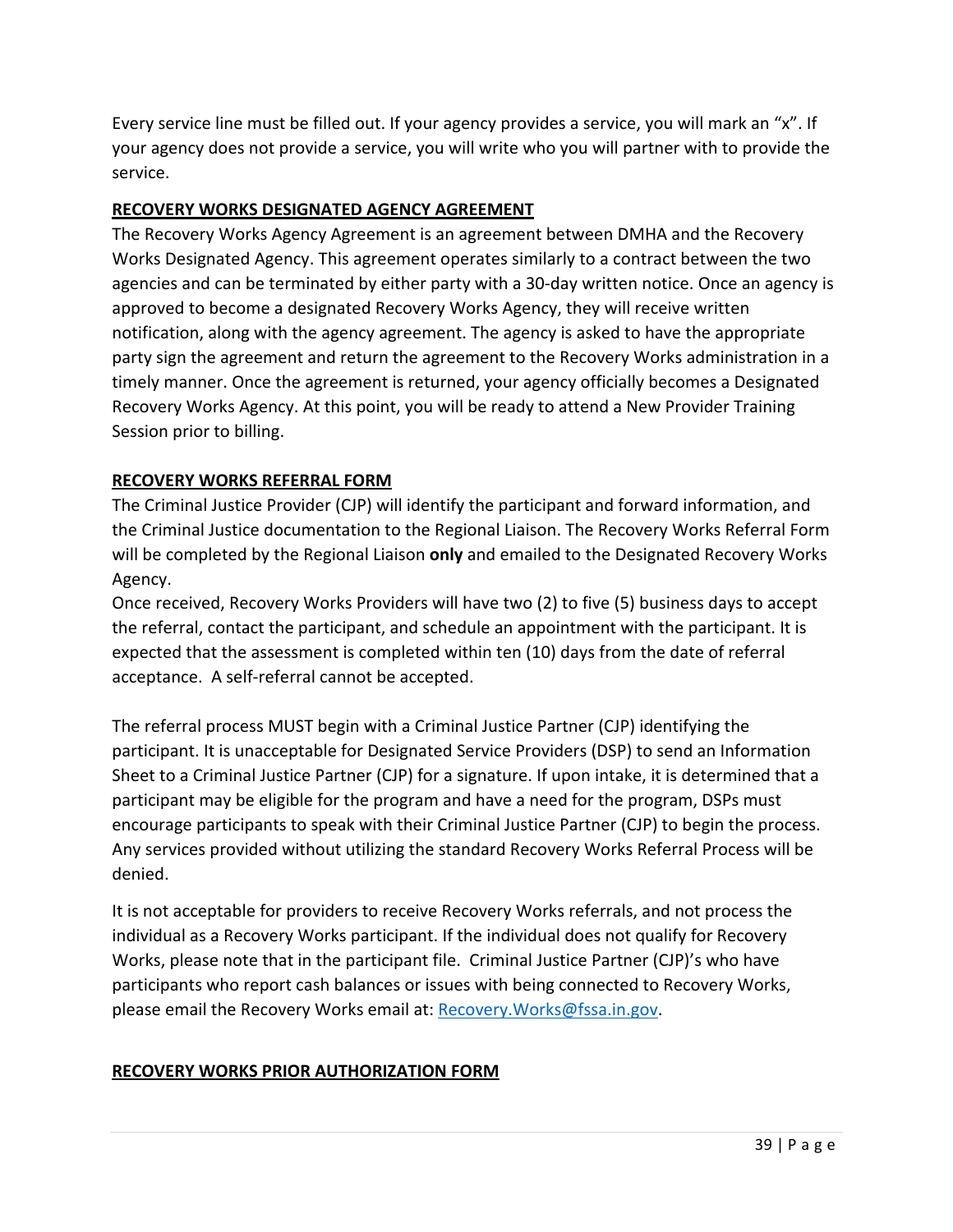The Prior Authorization form will be utilized by Recovery Works Designated Service Providers (DSPs) that wish to provide services that require a Prior Authorization, or to request a service cap increase for extenuating circumstances. The provider will complete the online, PDF fill-in form in its ENTIRETY and email the document to Recovery. Works@fssa.in.gov with the participants WITS ID # ONLY, no personal health information. For more information on how to complete Prior Authorizations (PAs) properly, please review our webinar which can be found at [www.RecoveryWorks.fssa.in.gov.](http://www.recoveryworks.fssa.in.gov/) Clinicians may bill up to a maximum of 30 minutes (2 units) of case management when completing Prior Authorizations. When completing a Prior Authorization, please note, answering all the questions completely is required and not an optional part of the process. It will expedite the approval process and reduce the likelihood of a denial if all the directions are followed. Should you need to select multiple services for a Prior Authorization, you will need to complete individual Prior Authorization forms for each service that you are requesting. Recovery Works will not provide a denial for a Prior Authorization for the sole purpose of requesting an alternate funding stream. All aspects of the Prior Authorization process must be followed prior to Recovery Works denying the Prior Authorization.

#### **RECOVERY WORKS INFORMATION SHEET**

Due to compliance standards, the Recovery Works Information Sheet will not be available online. Criminal Justice partners who seek to receive a form may contact PACE (recoveryworks@paceindy.org). An email will be sent utilizing the Recovery Works Criminal Justice Partner Distribution List.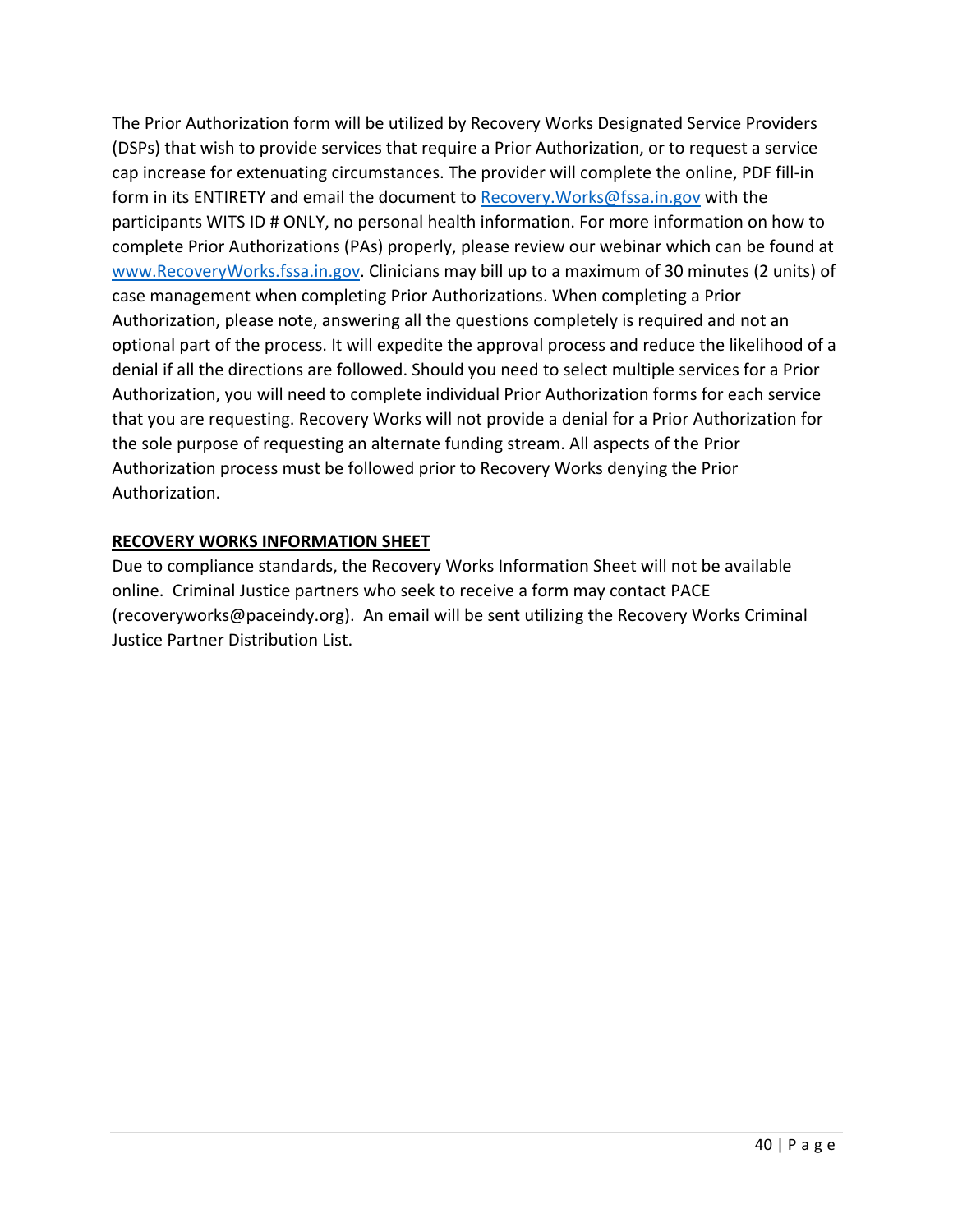# Recovery Works Funding Categories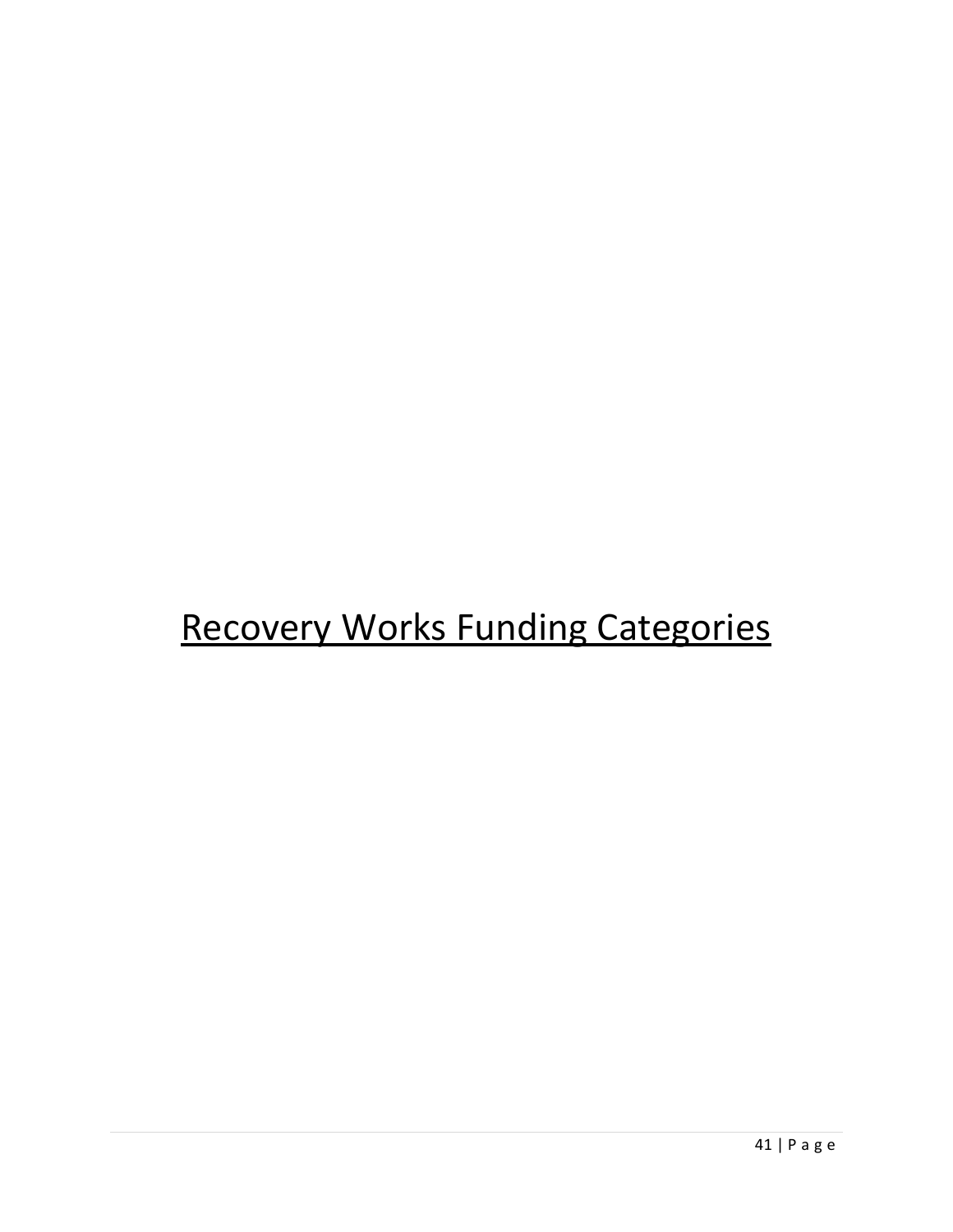#### **FUNDING CATEGORIES**

Recovery Works recognizes a need for flexibility and creativity to administer individualized services based on treatment planning. As such, we have changed the way we allocate funding for services. Please remember, these are maximum allocations, and Direct Services Providers (DSPs) are expected to only utilize the services that are necessary for the participant's recovery. Funding allocations are broken down into seven (7) specific categories:

- 1. Re-Entry Funding
- 2. Community Funding
- 3. Recovery Residence Funding
- 4. Intensive Outpatient Treatment (IOT) Funding
- 5. Discretionary Funding
- 6. Residential Treatment Funding
- 7. After Care Funding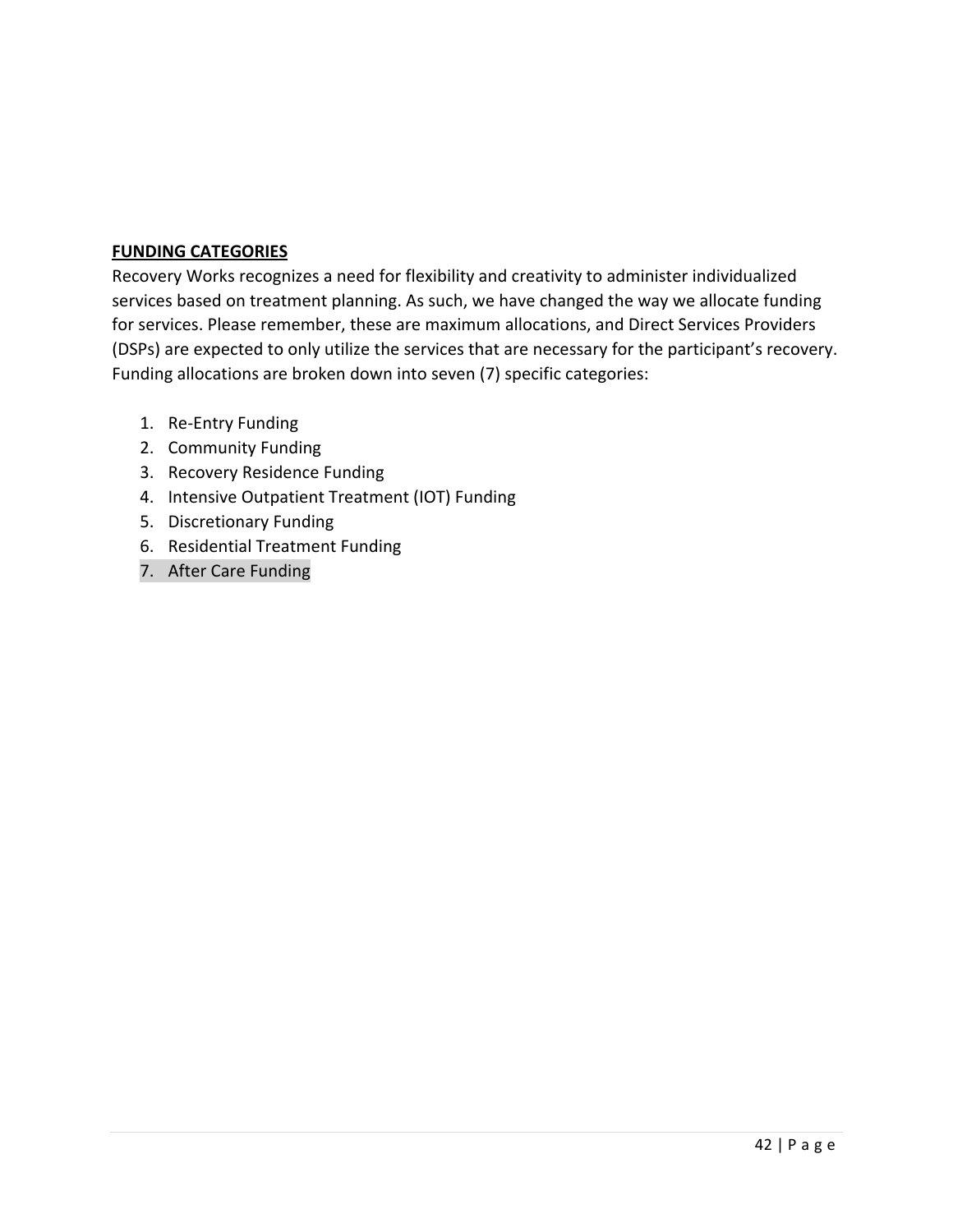# **RE-ENTRY FUNDING SERVICES - \$1,500 LIFETIME ALLOCATION**

Re-Entry services are intended for individuals to use while in a correctional facility prior to being released into the community. This includes individuals residing in jails and/or Work Release facilities. While Recovery Works was not initially designed to provide services while individuals are incarcerated, we recognize a need for care while transitioning back into the community. Direct Service Provider's (DSP's) should seek to provide only the services the participant needs to help ensure transition back into society. As of October 1, 2019, there are no longer any "pilot" programs in Recovery Works (jail pilot, work release pilot, etc). We have allotted a funding stream for Re-Entry services to any agency that offers this service. *Direct Service Provider's (DSP's) must:*

- Verify full eligibility and need for Recovery Works.
- Aim for as close to release as possible
- Utilize the services included on the Re-Entry Rate Sheet only.

Please note, all work release facilities must apply with Medicaid to determine their particular level for Freedom of Movement. If work release facilities opt not to apply for their designation, individuals within that facility are not eligible for Recovery Works until they are released from the facility. A copy of the facility designation is to be sent to Recovery Works by the individual work release facility. At no time should a participant participate in a class or service to satisfy a work release or jail requirement. The individual must participate in services based on the individualized treatment plan only. Clinically Managed Residential Services are excluded from Re-Entry Funding.

*\*\*Participants who utilize Recovery Works are involved with the program due to having a need for the service, and inability to afford the cost. Recovery Works participants may not be charged additional amounts for services. This includes deposits, administrative fees, referral fees, etc. The only time a participant may be charged any additional funding, is when they are titrating down from Recovery Works funding, in an effort to become more self-sufficient. At this time only, the participant can be required to pay their portion of their stay. Direct Service Providers may not implement increased fees, copayments (except insurance copays or titration payments for Recovery Residences), or additional fees during this time. The participant is ONLY required to pay the titrated rate of what Recovery Works offers. All questions relating to this should be directed to Recovery Works staff.\*\**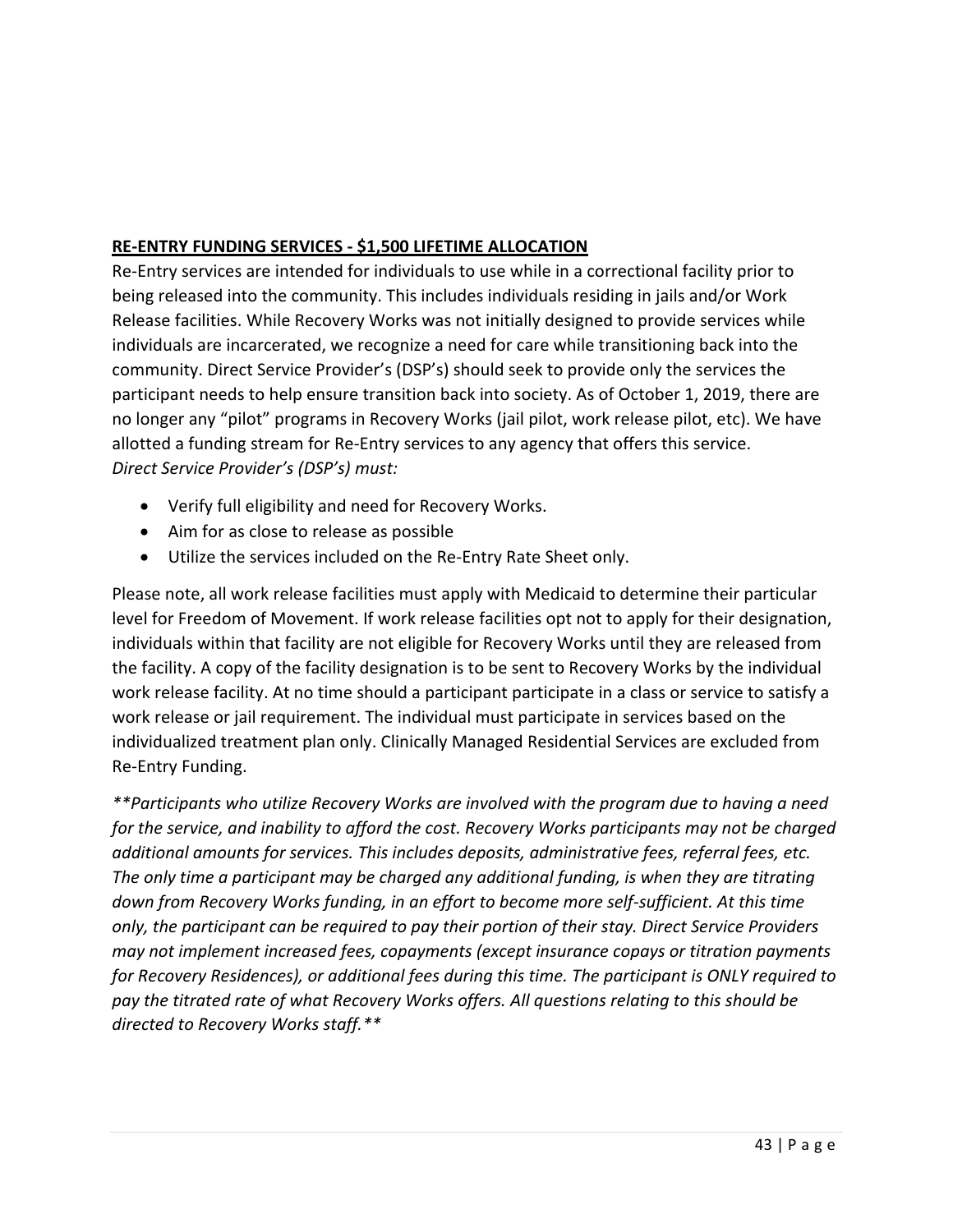# **COMMUNITY FUNDING - \$2,500 MAXIMUM ALLOCATION**

Community services are intended for individuals still involved with the criminal justice system, but no longer incarcerated (work release, jail, prison, etc.). DMHA Certified Treatment Providers are the only agencies able to utilize this service. Recovery Residences (excluding Level IV) cannot utilize this service.

*Direct Service Provider's (DSP's) must:*

- Verify full eligibility and need for Recovery Works.
- Ensure the individual is living within the community and not incarcerated (Not in WR facility)
- Connect the individual to insurance within ten (10) business days.
- Utilize the services included on the Community Rate Sheet only.
- Keep track of participant spending from beginning to end.
- Follow all other Recovery Works treatment policies and procedures.

The above funding is intended for gap services and should be utilized as the funding of last resort. When the individual obtains insurance, the participant should immediately begin utilizing said insurance for services. Rehabilitative services (Skills Training, Case Management, etc.) can be billed to Recovery Works while utilizing insurance services, however this should not be an intensive method of service or be the participant's primary method of service. Clinically Managed Residential Services are excluded in Community Funding.

*\*\*Participants who utilize Recovery Works are involved with the program due to having a need for the service, and inability to afford the cost. Recovery Works participants may not be charged additional amounts for services. This includes deposits, administrative fees, referral fees, etc. The only time a participant may be charged any additional funding, is when they are titrating down from Recovery Works funding, in an effort to become more self-sufficient. At this time only, the participant can be required to pay their portion of their stay. Direct Service Providers may not implement increased fees, copayments (except insurance copays or titration payments for Recovery Residences), or additional fees during this time. The participant should ONLY be required to pay the titrated rate of what Recovery Works offers.\*\**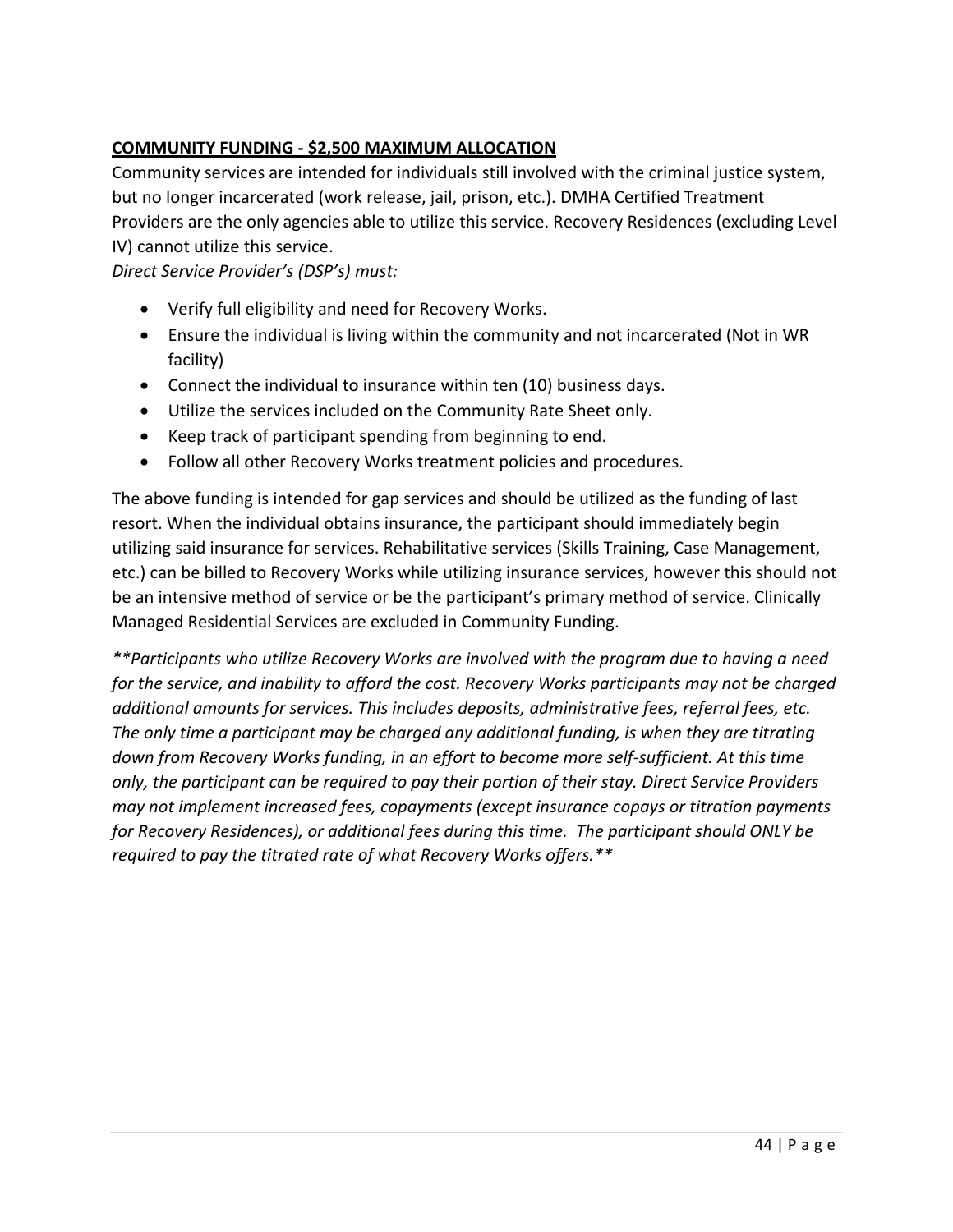# **INTENSIVE OUTPATIENT FUNDING - \$3,134.16 MAXIMUM ALLOCATION**

Intensive Outpatient Treatment (IOT) is a treatment program that operates at least three (3) hours per day, at lease three (3) days per week, and is based on an Individualized Recovery Plan. IOT is planned and organized with Substance Use professionals and clinicians providing multiple treatment service components for rehabilitation of alcohol and other drug abuse or dependence in a group setting. IOT includes group therapy, interactive education groups, skills training, random drug screenings, and counseling. IOT is limited to forty (40) three (3) hour sessions; PA is required for consumers requiring additional units of service.

- 1 unit =  $$130.59$
- All guidelines under the IOT service category must be adhered to.
- Providers are responsible for ensuring eligibility and adhering to the Recovery Works Policies and Procedures Manual (including insurance guidelines).
- Bulk billing is NOT allowed.

*\*\*Participants who utilize Recovery Works are involved with the program due to having a need for the service, and inability to afford the cost. Recovery Works participants may not be charged additional amounts for services. This includes deposits, administrative fees, referral fees, etc. The only time a participant may be charged any additional funding, is when they are titrating down from Recovery Works funding, in an effort to become more self-sufficient. At this time only, the participant can be required to pay their portion of their stay. Direct Service Providers may not implement increased fees, copayments (except insurance copays or titration for Recovery Residences), or additional fees during this time. The participant should ONLY be required to pay the titrated rate of what Recovery Works offers.\*\**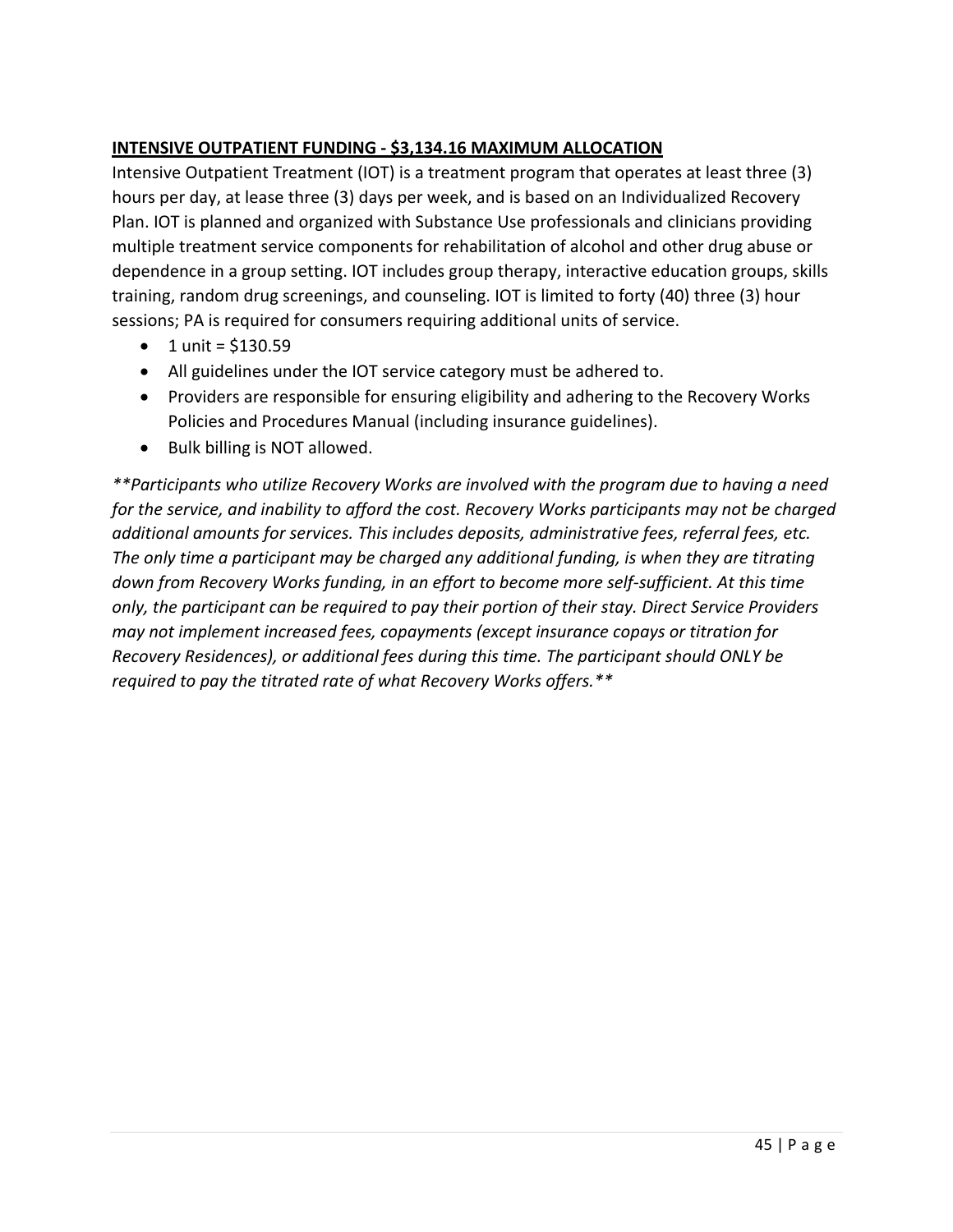# **RECOVERY RESIDENCE FUNDING - \$8,000 MAXIMUM ALLOCATION**

Recovery Residence Funding is intended for individuals residing in an Indiana Affiliation of Recovery Residence (DMHA Certifications Team) certified residence. All Recovery Residences must abide by the rules and regulations of DMHA Certifications Team and Recovery Works (excluding Medicaid requirements for Level II and III). Recovery Works recognizes three (3) levels of Recovery Residences, Level II, III, and IV.

Each residence has the option of two (2) main service allocations:

Room Only - \$15/per day/per person

Room and Board - \$20/per day/per person

In addition, Recovery Residences will be given a per diem to help offset the costs of rehabilitative services (Skill Training and Development, Case Management, Transportation, etc.). This per diem is in addition to what is billed above.

Per Diem allocations are as follows:

Level II - \$6/per day/per person Level III - \$7/per day/per person Level IV - \$7/per day/per person

Recovery Residences who accept all forms of Medication Assisted Treatment (MAT) are able to bill at a higher per diem after attending the required MAT training (DMHA Contractor and Recovery Works). **Recovery Residences may bill the below per diem rates OR the above per diem rates, not both.** 

Increased Per Diem allocations are as follows:

Level II - \$9/per day/per person Level III - \$10/per day/per person Level IV - \$10/per day/per person

Recovery Residences Level II and III may not utilize community funding for services. Recovery Residence Level IV may utilize Community Funding for gap funding when necessary, however for individuals residing in the Recovery Residence, rehabilitative services are included in the per diem, therefore, double billing for services is prohibited.

RECOVERY RESIDENCE ADDITIONAL GUIDELINES:

• Recovery Works cannot be billed for "home passes" where the participant is not spending the night in the Recovery Residence.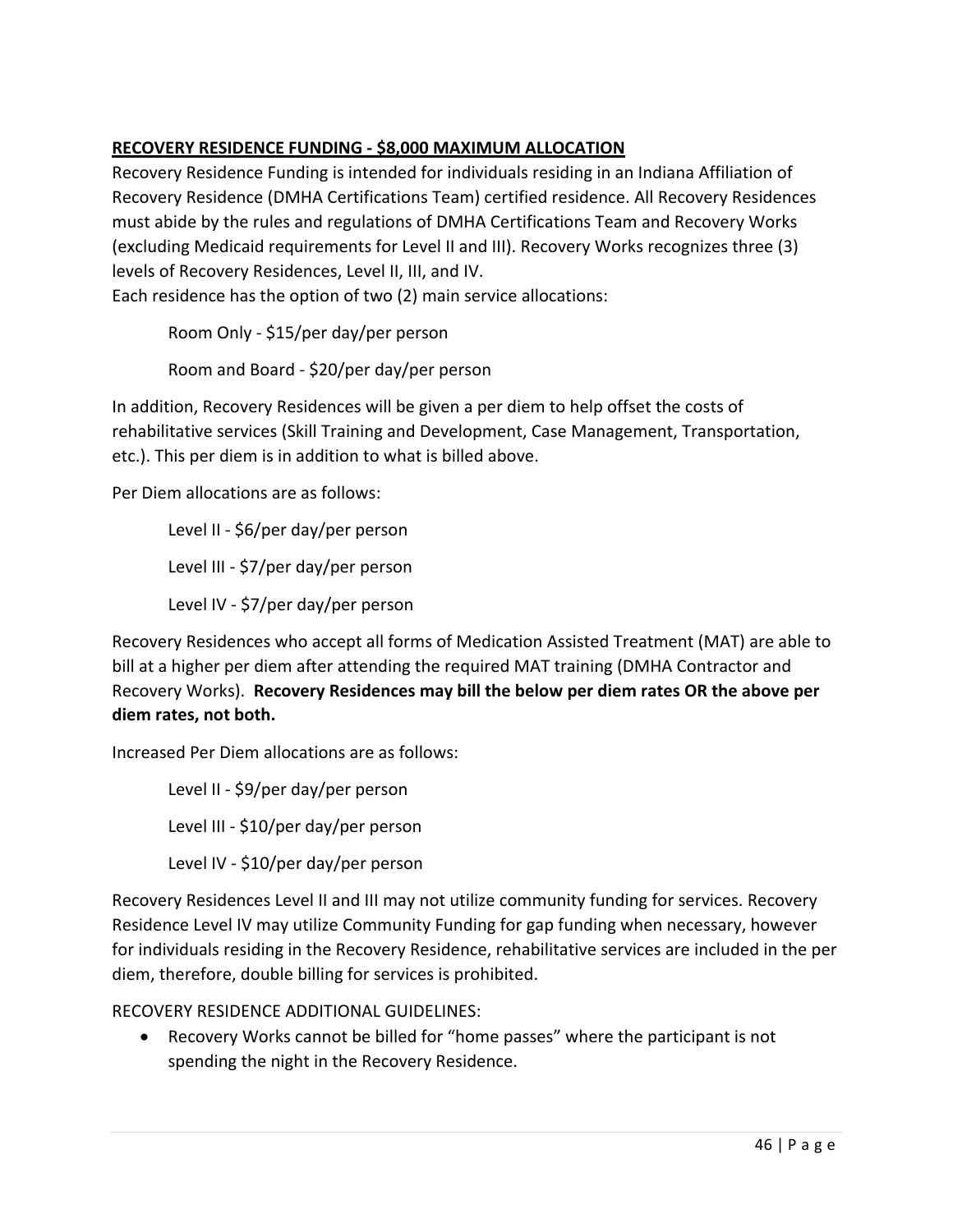- Recovery Residences cannot bill the participant for additional services in conjunction with Recovery Works. This includes deposits, administrative fees, etc. Recovery Residences agree to only bill the participant for Room Only or Room and Board, the Per Diem and clinical services (Level IV only) as required by the participant's treatment plan. The only exception to this is when the participant is titrating down from Recovery Works services.
- Participants may not be charged cash and/or billed to RW for overnight passes. If a participant is not in the recovery residence bed overnight, the participant is not eligible to be charged for services.
- Recovery Residences agree to send participants to a Recovery Works approved provider for services related to treatment. The exception to this rule is if participants are given a release form which states they are choosing to pay cash for services, despite having funding available to them. At no time may a provider mandate a participant to utilize a Direct Service Provider (DSP) who does not have Recovery Works certification or mandate a participant to pay out of pocket for services to the provider.

*\*\*Participants who utilize Recovery Works are involved with the program due to having a need for the service, and inability to afford the cost. Recovery Works participants may not be charged additional amounts for services. This includes deposits, administrative fees, referral fees, etc. The only time a participant may be charged any additional funding, is when they are titrating down from Recovery Works funding, in an effort to become more self-sufficient. At this time only, the participant can be required to pay their portion of their stay. Direct Service Providers may not implement increased fees, copayments (except insurance copays or titration payments for Recovery Residences), or additional fees during this time. The participant should ONLY be required to pay the titrated rate of what Recovery Works offers.\*\**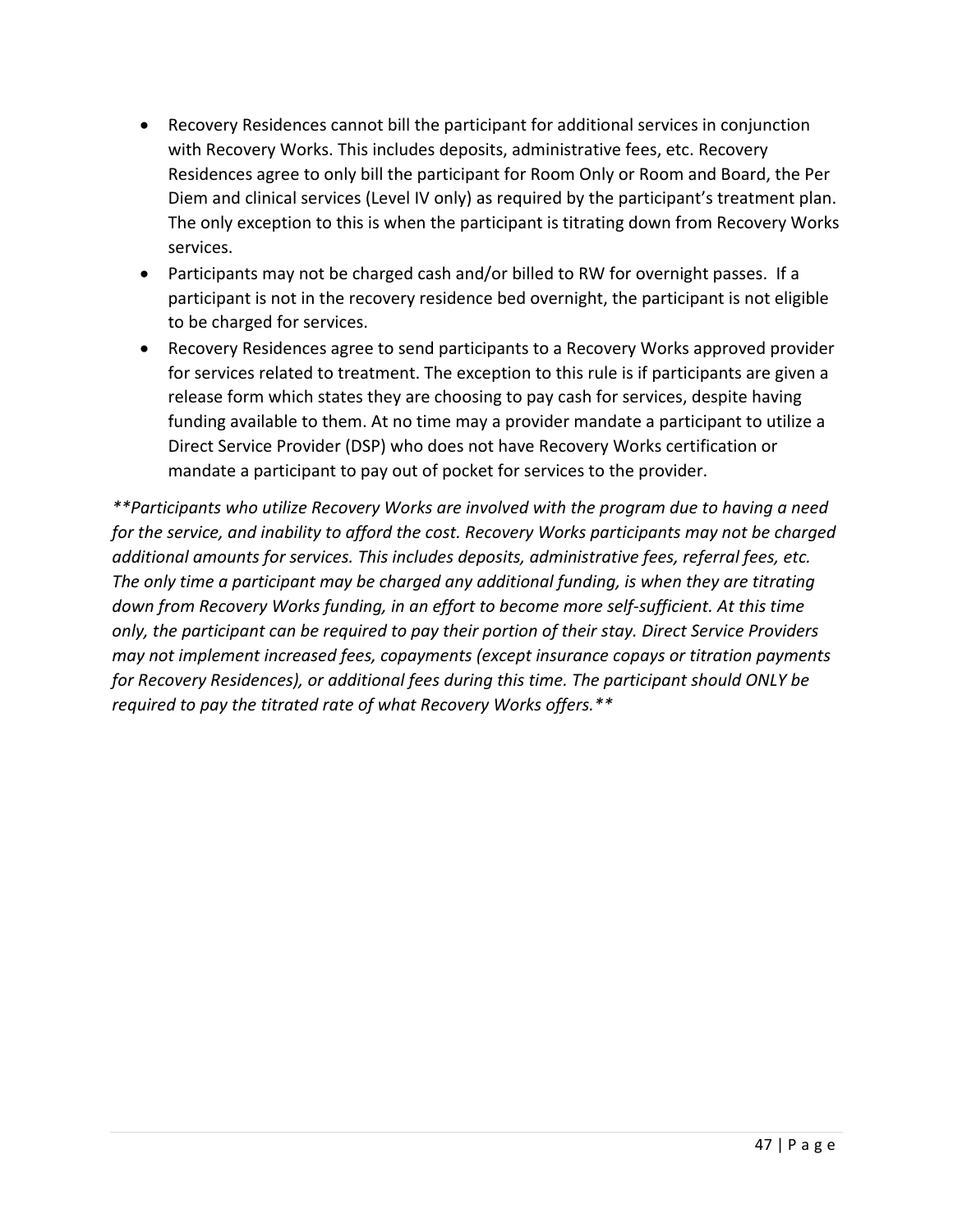#### **RESIDENTIAL FUNDING SERVICES**

Clinically Managed High Intensity ASAM 3.5 - \$361.50/day (maximum fifteen (15) days)

Clinically Managed Low Intensity ASAM 3.1 - \$126.46/day (maximum twenty-one (21) days)

All Clinically Managed services will require a Prior Authorization (PA) for services. Direct Services Providers (DSPs) are still expected to ensure the individual is connected and utilizing insurance. If insurance is utilized, and Recovery Works has paid in the interim, DSPs are responsible for ensuring a refund is sent to Recovery Works. If insurance approves a set number of days, the DSP will need to work with the insurance company to obtain more days if necessary. For extenuating circumstances, Recovery Works may be able to assist with additional days.

*\*\*Participants who utilize Recovery Works are involved with the program due to having a need for the service, and inability to afford the cost. Recovery Works participants may not be charged additional amounts for services. This includes deposits, administrative fees, referral fees, etc. The only time a participant may be charged any additional funding, is when they are titrating down from Recovery Works funding, in an effort to become more self-sufficient. At this time only, the participant can be required to pay their portion of their stay. Direct Service Providers may not implement increased fees, copayments (except insurance copay or titration payments for Recovery Residences), or additional fees during this time. The participant should ONLY be required to pay the titrated rate of what Recovery Works offers.\*\**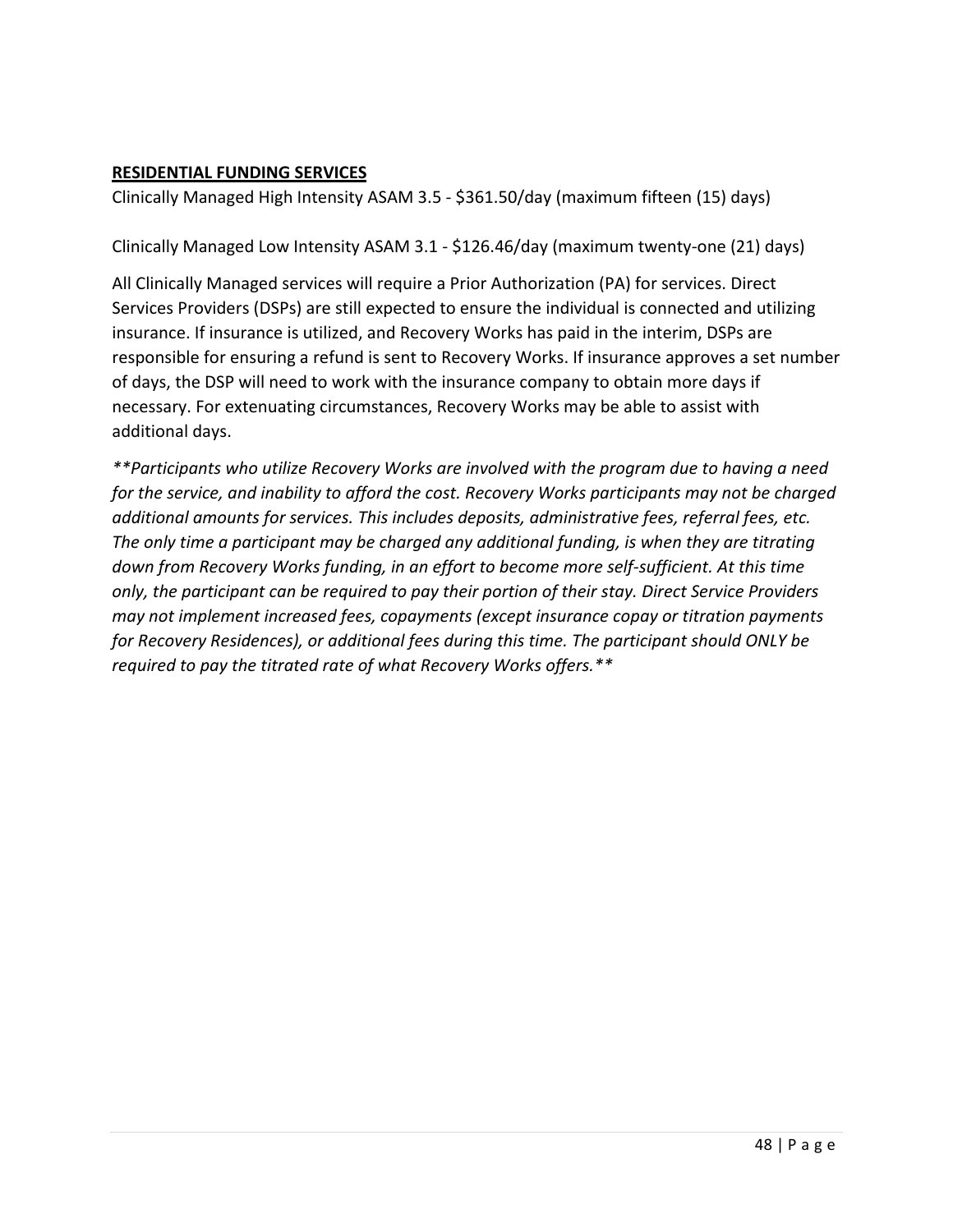## **DISCRETIONARY FUNDING - \$250 MAXIMUM ALLOCATION**

Effective April 1, 2020, Recovery Works will allot \$250 per participant for discretionary funding and no more than \$50 expended a month.

This funding can **ONLY** be used to pay for:

- − Phone cards for participant cell phones/participant minutes on phone contracts.
- − Birth Certificates
- − Driver's License
- − \*US Postal Services (mailing may be necessary for insurance or COVID-19 non-contact purposes).
- − Lockboxes for participant medication

Providers must document all services billed for the individual in the participant file. Please note, Recovery Works participants cannot be charged additional administrative fees, or any service fee that is not currently a billable service to Recovery Works. This discretionary fund is solely intended to assist the participant with obtaining the above necessary items to aid in a successful recovery. This fund is intended to provide temporary relief to participants.

# **This funding category should NOT be used all at one time, but rather assist in payment during times the participant is in need of assistance.**

It is unacceptable to bill Recovery Works for the entire \$250 in one bill.

Any questions regarding the above fund should be communicated with Recovery Works. Recovery Residences and treatment providers must work together, to ensure there is not a duplication of billing.

*\*\*Participants who utilize Recovery Works are involved with the program due to having a need for the service, and inability to afford the cost. Recovery Works participants may not be charged additional amounts for services. This includes deposits, administrative fees, referral fees, etc. The only time a participant may be charged any additional funding, is when they are titrating down from Recovery Works funding, in an effort to become more self-sufficient. At this time only, the participant can be required to pay their portion of their stay. Direct Service Providers may not implement increased fees, copayments (except insurance copays or titration payments for Recovery Residences), or additional fees during this time. The participant is ONLY required to pay the titrated rate of what Recovery Works offers. All questions relating to this should be directed to Recovery Works staff.\*\**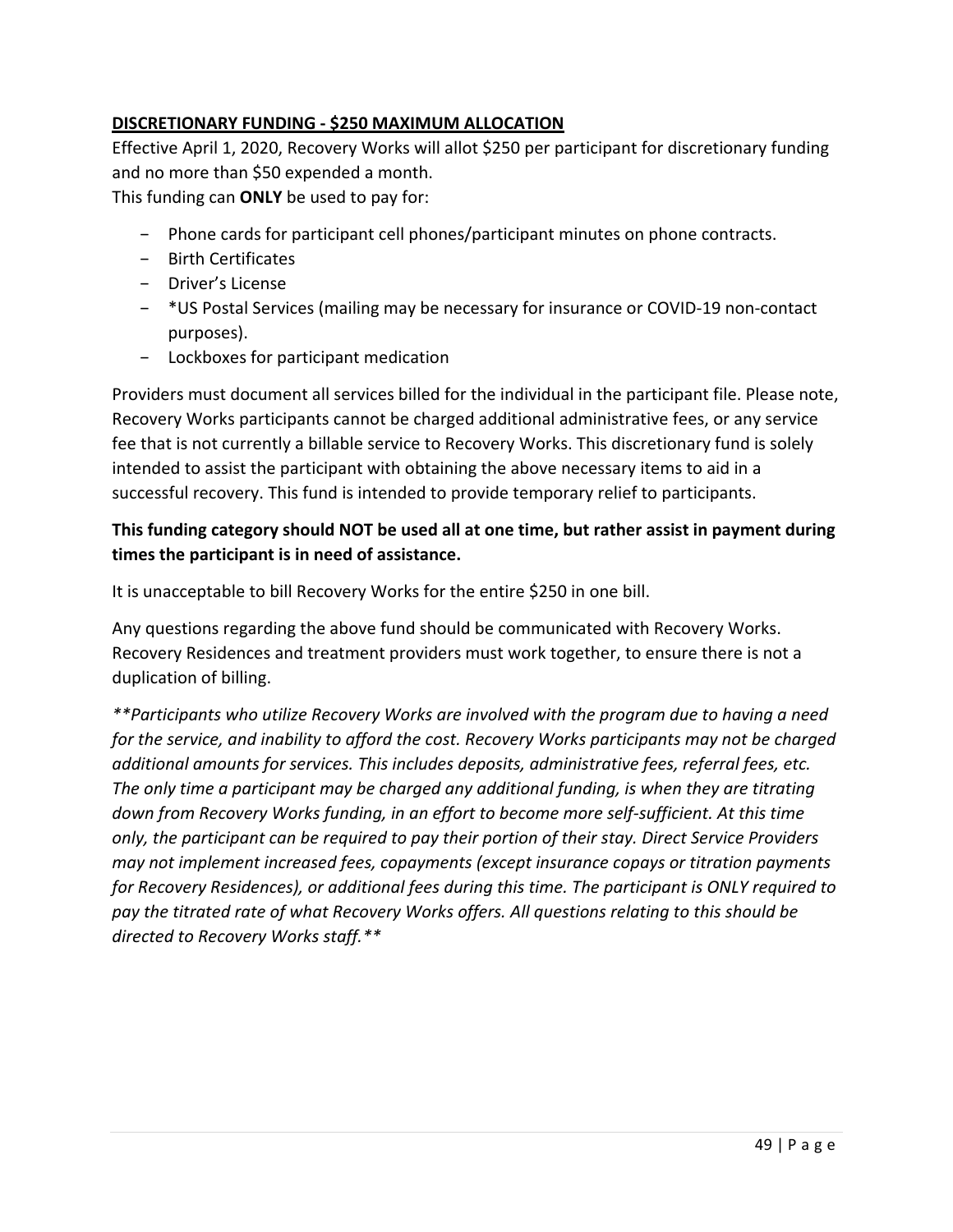## **AFTERCARE FUNDING - \$1,500 MAXIMUM ALLOCATION**

The Recovery Works Aftercare Funding is designed to assist participants who have exhausted all Community Funding and are in need of brief aftercare services due to relapse or emergency service connection.

Participants are eligible if:

- Participant has exhausted all Community and/or Recovery Residence Funding
- 90+ day separation since last date of all treatment services
- Participant voluntarily seeks services

#### **Guidelines**

- Providers may only bill for services on Aftercare Funding Rate Sheet
- Clinical individualized services are the primary focus of treatment
- Provider should complete a PA for participants who seek MAT to ensure participants have access to an adequate supply of treatment.
- Participants may not transition from one funding source directly into the next (IE, cannot utilize Community Funding then transition to Aftercare)
- Housing is excluded from Aftercare Funding

*\*\*Participants who utilize Recovery Works are involved with the program due to having a need for the service, and inability to afford the cost. Recovery Works participants may not be charged additional amounts for services. This includes deposits, administrative fees, referral fees, etc. The only time a participant may be charged any additional funding, is when they are titrating down from Recovery Works funding, in an effort to become more self-sufficient. At this time only, the participant can be required to pay their portion of their stay. Direct Service Providers may not implement increased fees, copayments (except insurance copays or titration payments for Recovery Residences), or additional fees during this time. The participant is ONLY required to pay the titrated rate of what Recovery Works offers. All questions relating to this should be directed to Recovery Works staff.\*\**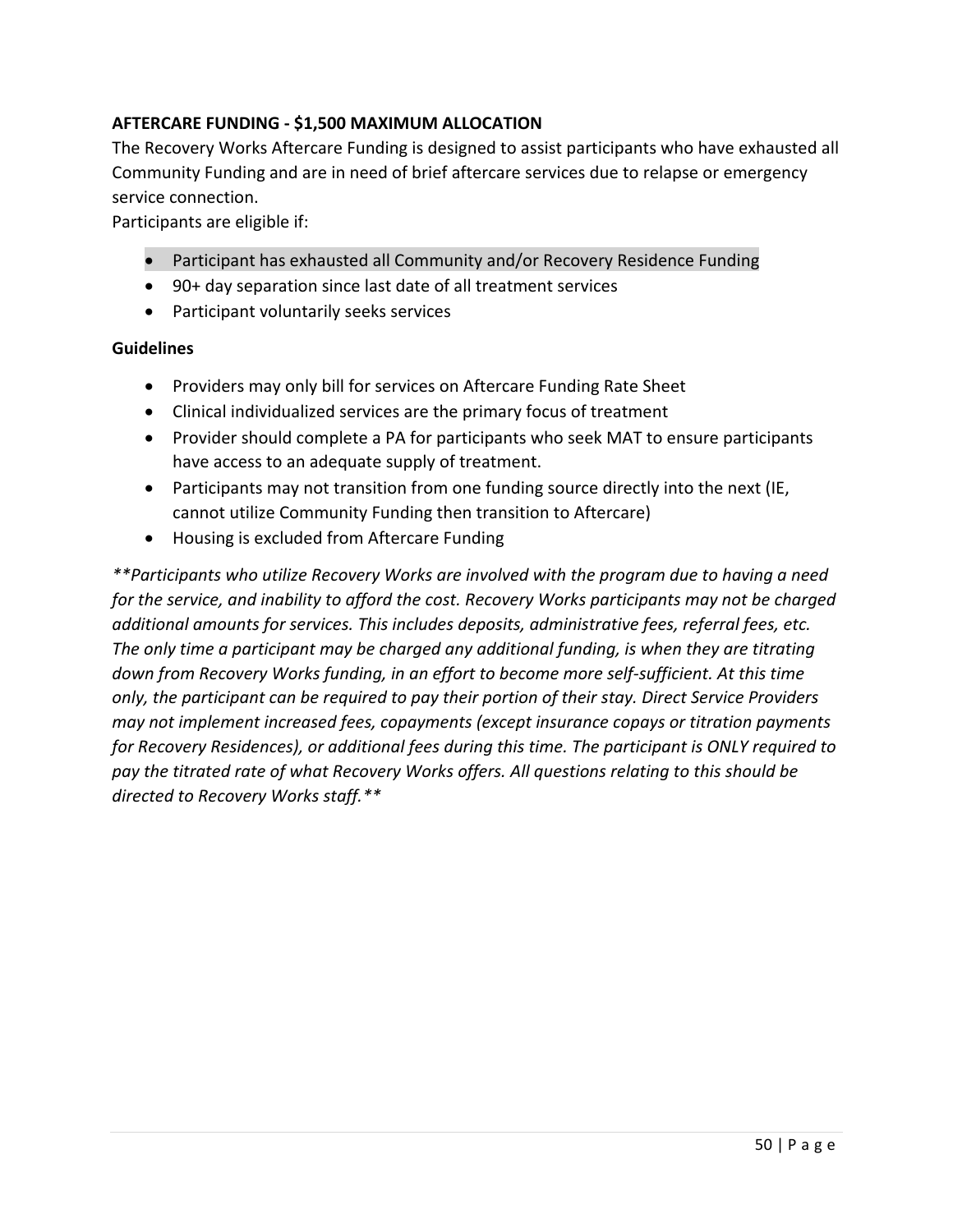# **SERVICE DEFINITIONS**

# **AND**

# **REIMBURSEMENT RATES**

**ONLY SERVICES DEFINED IN THIS MANUAL ARE BILLABLE TO RECOVERY WORKS. ANY DISCREPANCIES NEED WRITTEN APPROVAL FROM THE RECOVERY WORKS TEAM. RECOVERY WORKS IS A PAYER OF LAST RESORT. NO ADDITIONAL FEES MAY BE CHARGED TO RECOVERY WORKS PARTICIPANTS FOR SERVICES LISTED BELOW. ALL QUESTIONS REGARDING SERVICES SHOULD BE DIRECTED TO RECOVERY WORKS. ANY ASSUMPTIONS BY THE PROVIDER REGARDING SERVICES ARE AT THE PROVIDER EXPENSE.**

**ALL SERVICES ARE SUBJECT TO CHANGE. PLEASE REFER TO THE RATE SHEET APPENDIX TO REVIEW YOUR SPECIFIC RATE SHEET BASED ON THE FUNDING CATEGORY YOU ARE BILLING FROM. PLEASE CHECK THE WEBSITE REGULARLY FOR UPDATES. BULK BILLING FOR SERVICES IS NOT ACCEPTABLE FOR TREATMENT SERVICES. RECOVERY RESIDENCES MAY BILL IN SEVEN (7) DAY INCREMENTS ONLY. IF A PARTICIPANT HAS ACTIVE INSURANCE, ALL SERVICES MUST BE BILLED THROUGH THE PARTICIPANT'S INSURANCE. IF INSURANCE DENIES PAYMENT, THE DENIAL MAY BE SUBMITTED TO RECOVERY WORKS WITHIN SIXTY (60) DAYS OF RECEIPT FOR CONSIDERATION. PROVIDERS MUST UTILIZE ASAM CRITERIA WHEN ADMITTING PARTICIPANTS INTO THEIR PROGRAM.**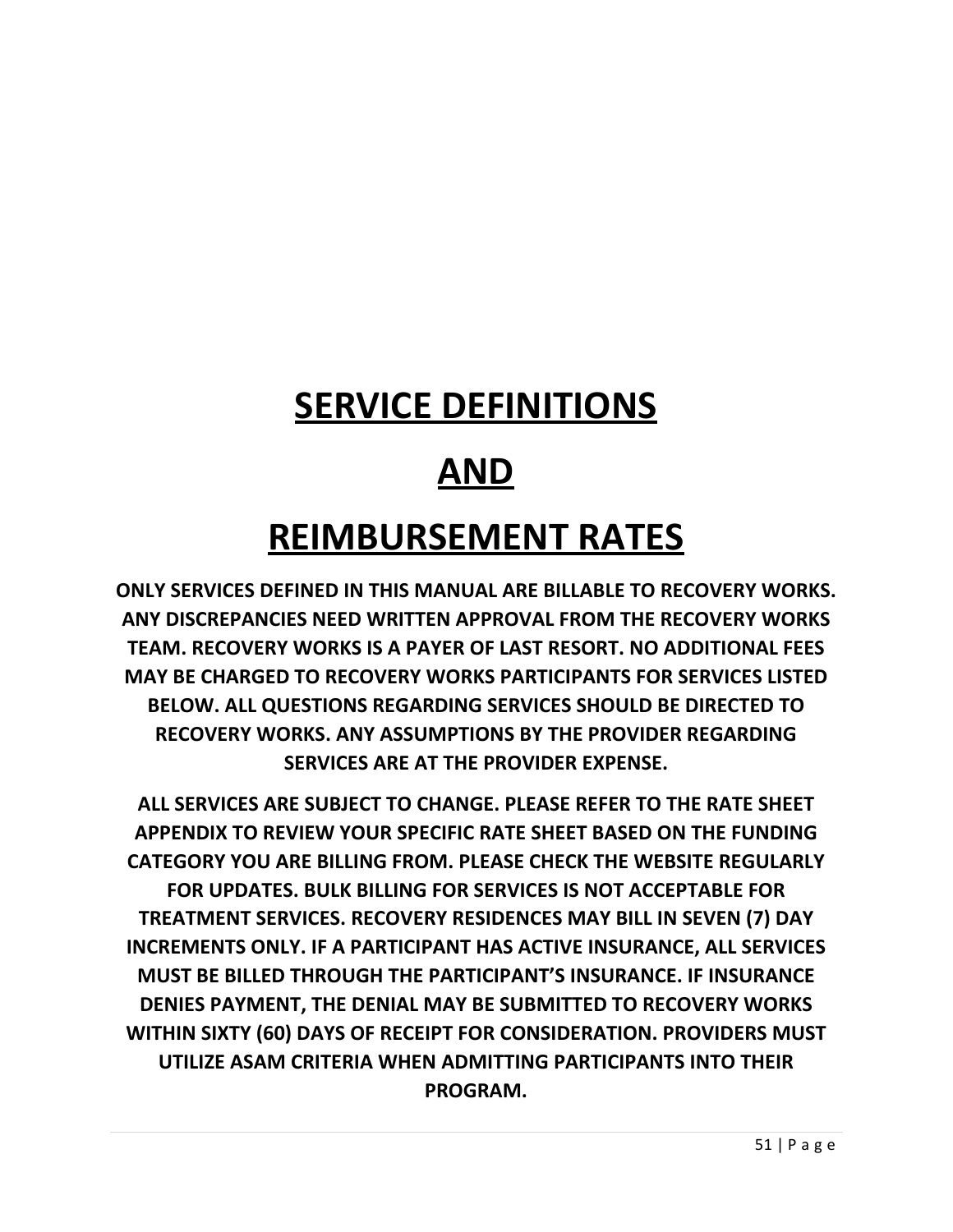# **AFTERCARE FUNDING - \$1,500 MAXIMUM ALLOCATION**

The Recovery Works Aftercare Funding is designed to assist participants who have exhausted all Community Funding and are in need of brief aftercare services due to relapse or emergency service connection.

Who may claim for this service:

- Providers who are eligible to bill from the Community Funding Category Only
- Providers must follow guidelines of specific billing service

#### **Billing Guidelines – Service amount varies based on specific rate sheet**

Organizations billing for reimbursement of this service must document via electronic/paper file the following:

- Date and time of service
- Rendering Staff performing assessment.
- Name of Service performed
- Plans for long term connection to sobriety

#### **ANSA Redetermination - \$77.72/unit (unit = 1 Face to Face Reassessment)**

The Adult Needs and Strengths Assessment (ANSA) must be completed at intake and every six (6) months. The redetermination requires face-to-face contact with the participant and may include face-to-face or telephone collateral contacts with family members or nonprofessional caretakers, which results in a completed redetermination. A Direct Service Provider (DSP) that is NOT receiving reimbursement through MRO or another payer source may claim one (1) Recovery Works voucher for each ANSA done at the six (6) month follow-up for the participant. A DSP may not claim for the intake ANSA, as it is included in the initial assessment package. Who may claim for this service: Licensed Professionals, Qualified Behavioral Health Providers, and Other Behavioral Health Providers who hold an active ANSA certification through the Praed Foundation.

#### Billing Guidelines:

Organizations billing for reimbursement of this service must document via electronic/paper file the following:

- Date and time of assessment.
- Rendering Staff performing assessment.
- And a completed actual assessment.

Organizations can choose to include additional information at their discretion as long as minimal requirements are met. Inappropriate billing of this service can be construed as fraud and can result in consequences from return of the funds paid for the services up to and including federal prosecution. Additionally, services that are properly funded under other Recovery Works service categories are not to be funded under this service category.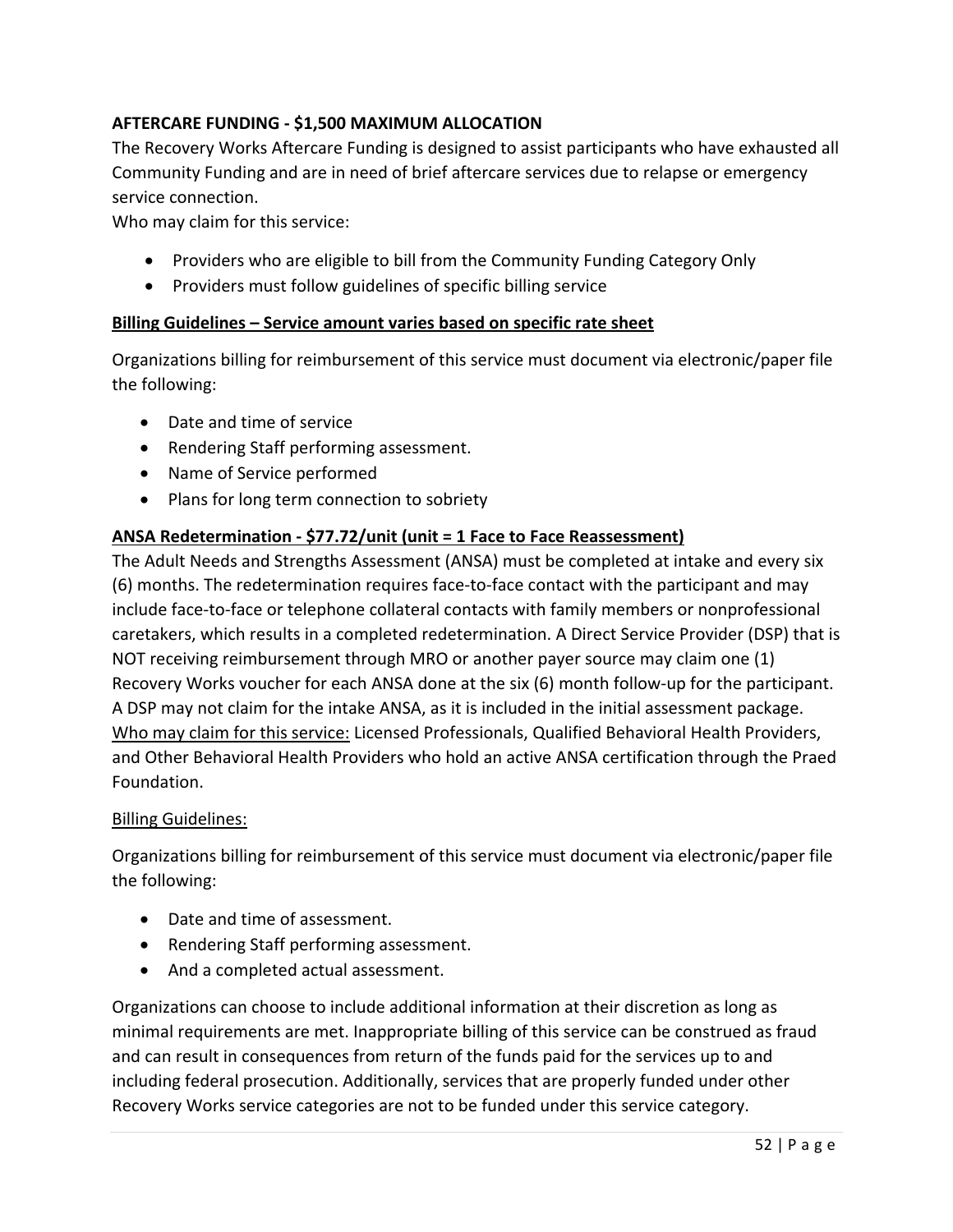Participants must have an ANSA completed every six (6) months. Reminder: This service should only be billed to Recovery Works when no other funding is available.

### **Alcohol and Other Drug (AOD) Screening - \$18.05/unit (unit = 1 screening)**

This service should only be utilized in cases where AOD screening is clinically indicated as a means of removing barriers to recovery and/or triggers for relapse. At no time can AOD screening be billed to Recovery Works on behalf of the Criminal Justice Partner (CJP). This service should only be billed to Recovery Works when no other funding is available. Organizations providing AOD screenings are expected to provide collection and analysis of appropriate samples for the multi-substance drug testing. All tests must be at least a six-panel drug tests administered with or without an accompanying alcohol breath or blood test. In addition to the six-panel standard drug test, the participant must be tested for any substance they reported using at the time of intake. This means that the test will test for at least six (6) classes of drugs commonly abused in the organization's area of service, as well as any substance being used by the participant at intake. ETH tests for alcohol may also be billed under this category, only when it is accompanying at least a six-panel test for other drugs of abuse in the provider's service area. Organizations providing this service must have a policy in place that addresses and assures specimen validity by providing observed sample collection and maintains the chain-of-custody of the sample from collection to testing. Said policy and protocol must be established to be minimally invasive as possible while meeting the above measures of accuracy. The provider shall also ensure complete integrity of each specimen tested and the respective test results. Receiving, transferring, and handling of all specimens by personnel shall be fully documented using the proper chain-of-custody. For those employing urine tests, diluted results must be reported on the result form. Testing shall not be conducted on any specimen that does not have a legal chain-of-custody. All specimens found to be "Adulterated" shall be treated as an Invalid Specimen. Any specimen without a valid chain-of-custody is to be destroyed. The referring location shall be notified in writing when a specimen has been rejected due to an invalid chain-of-custody or any other integrity problem.

Who may claim for this service: Organizations meeting the standards above; must have current documentation of the administering provider's training by an outside AOD collection provider in the process and procedures of administration of the AOD screenings. Recovery Residence participants with less than three (3) years of treatment may not administer AOD screens.

**Exclusions:** AOD screening that is not clinically indicated to address needs or barriers identified on the participant's individual recovery plan.

Billing Guidelines: Organizations billing for reimbursement of this service must document via electronic/paper file the following:

- Date and time of sample collection
- Specific substances or classes of substances for which testing was performed
- Results of test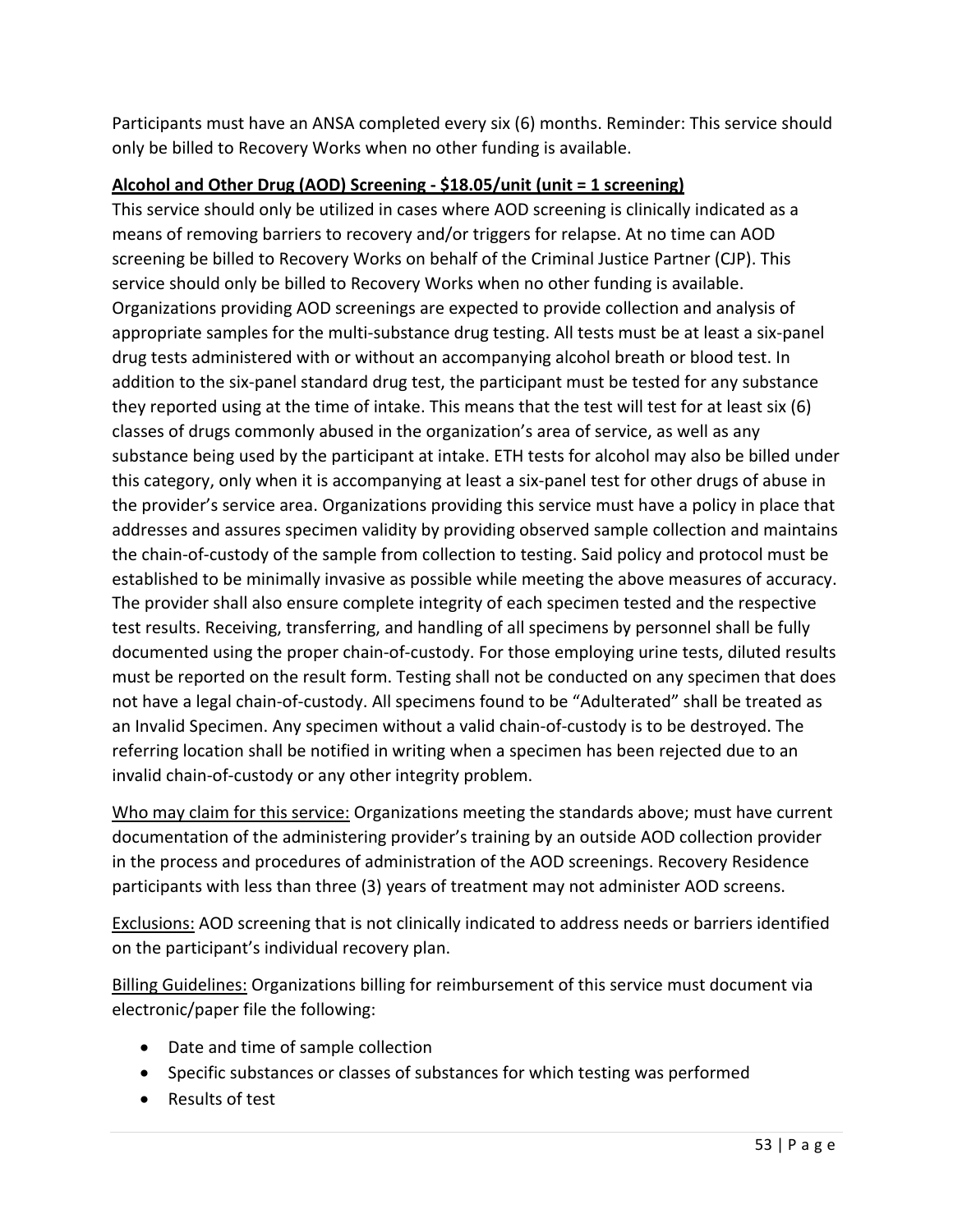- Reason/type of test (ex: Random, Scheduled, Suspicion of use)
- Location/type of test (ex: On site/Instant test or Laboratory test)
- Rendering staff performing screen

Organizations can choose to include additional information at their discretion if minimal requirements are met. Inappropriate billing of this service can be construed as fraud and can result in consequences including return of funds paid for services and federal prosecution. Additionally, services that are properly funded under other Recovery Works service categories are not to be funded under this service category. Participants may request that AOD screening vouchers be authorized to providers that have a random or cause based drug testing policy in case the participant is selected for a test. All tests should test for a multitude of chemicals, not less than seven (7), and not only the drugs of choice of the individual participant. If questions exist, it is the responsibility of the Direct Service Provider (DSP) to contact Recovery Works prior to billing.

## **Case Management - \$14.53/unit (unit = ¼ hour)**

Case Management consists of services that help participants gain access to needed medical, social, educational, and other services. This includes direct assistance in gaining access to services, coordination of care, oversight of the entire case, and linkage to appropriate services. Case Management does not include direct delivery of medical, clinical, or other direct services. Case Management is on behalf of the participant, not to the participant, and is management of the case, not the participant. Case Management must provide direct assistance in gaining access to needed medical, social, educational, and other services. Case Management includes referrals to services and activities or contacts necessary for continuity of care. Case Management may include:

• *Needs Assessment:* Focusing on needs identification of the participant to determine the need for any medical, educational, social, or other services. This cannot be completed each session and should be conducted when necessary.

Specific assessment activities may include:

- o Taking participant history
- o Identifying the needs of the participant
- o Completing the related documentation
- $\circ$  Gathering information from other sources, such as family members or medical providers
- *Referral/Linkage:* Activities that help link the participant with medical, social, and educational providers, and/or other programs and services that are capable of providing needed rehabilitative services.
- *Monitoring/Follow-up:* Activities and contacts necessary to ensure continuity of care of the participant.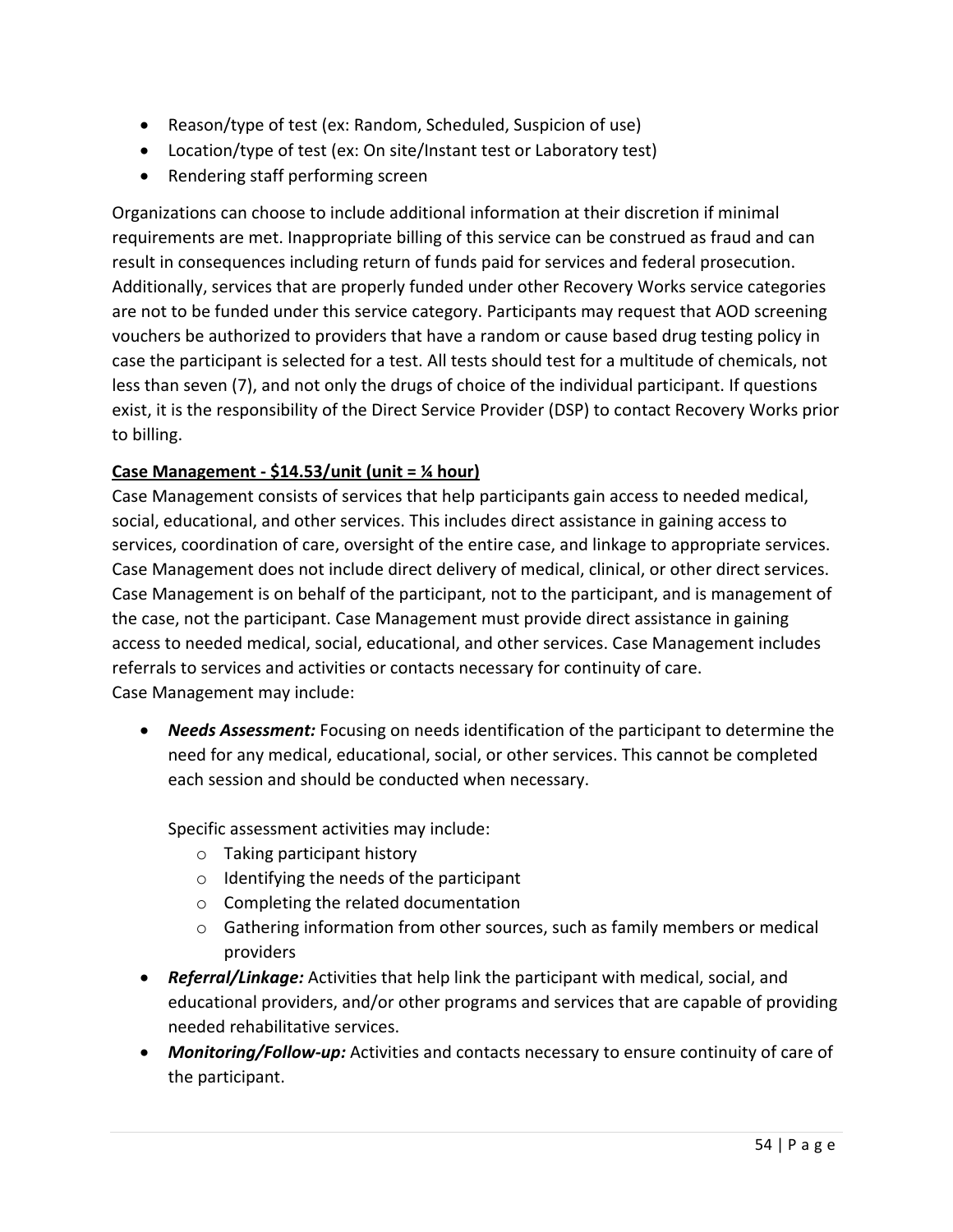The activities and contacts may be with the following:

- o Participant
- o Family members
- o Nonprofessional caregivers
- o Providers
- o Criminal Justice Providers
- o Other entities

Monitoring and follow-up are necessary to help determine if services are being furnished in accordance with the participant's recovery plan, the adequacy of the services in the treatment plan, and changes in the needs or status of the participant. However, monitoring must not include simply talking to the individual, but must include action on the part of the case manager.

• *Evaluation:* The provider must periodically reevaluate the participant's progress toward achieving the participant's goals. Based on the provider's review, a determination would be made whether changes should be made. Time devoted to formal supervision of the case between provider and licensed supervisor are included activities and should be documented accordingly. The supervision must be documented appropriately and billed under one (1) provider only.

Clinicians may bill up to a maximum of thirty (30) minutes (2 units) of Case Management when completing Prior Authorizations (PAs). Please note, if the PA does not take thirty (30) minutes to complete, you may not bill for both units, you will need to bill for the time it took to complete up to thirty (30) minutes. When completing a Prior Authorization please note that answering all the questions completely is required and not an optional part of the process. It will expedite the approval process and reduce the likelihood of a denial if all the directions are followed. Should you need to select multiple services for a Prior Authorization, you will need to complete individual Prior Authorization forms for each service that you are requesting.

Who may claim for this service: Licensed Professionals, Qualified Behavioral Health Providers, Other Behavioral Health Providers

Exclusions: The actual or direct provision of medical services or treatment is excluded. Examples include, but are not limited to:

- Training in daily living skills.
- Training in work skills and social skills.
- Grooming and other personal services.
- Training in housekeeping, laundry, or cooking.
- Transportation services.
- Individual, group, or family therapy services.
- Crisis intervention services.
- Informal or brief interactions discussing client case.
- Services that go beyond assisting the participant in gaining access to needed services.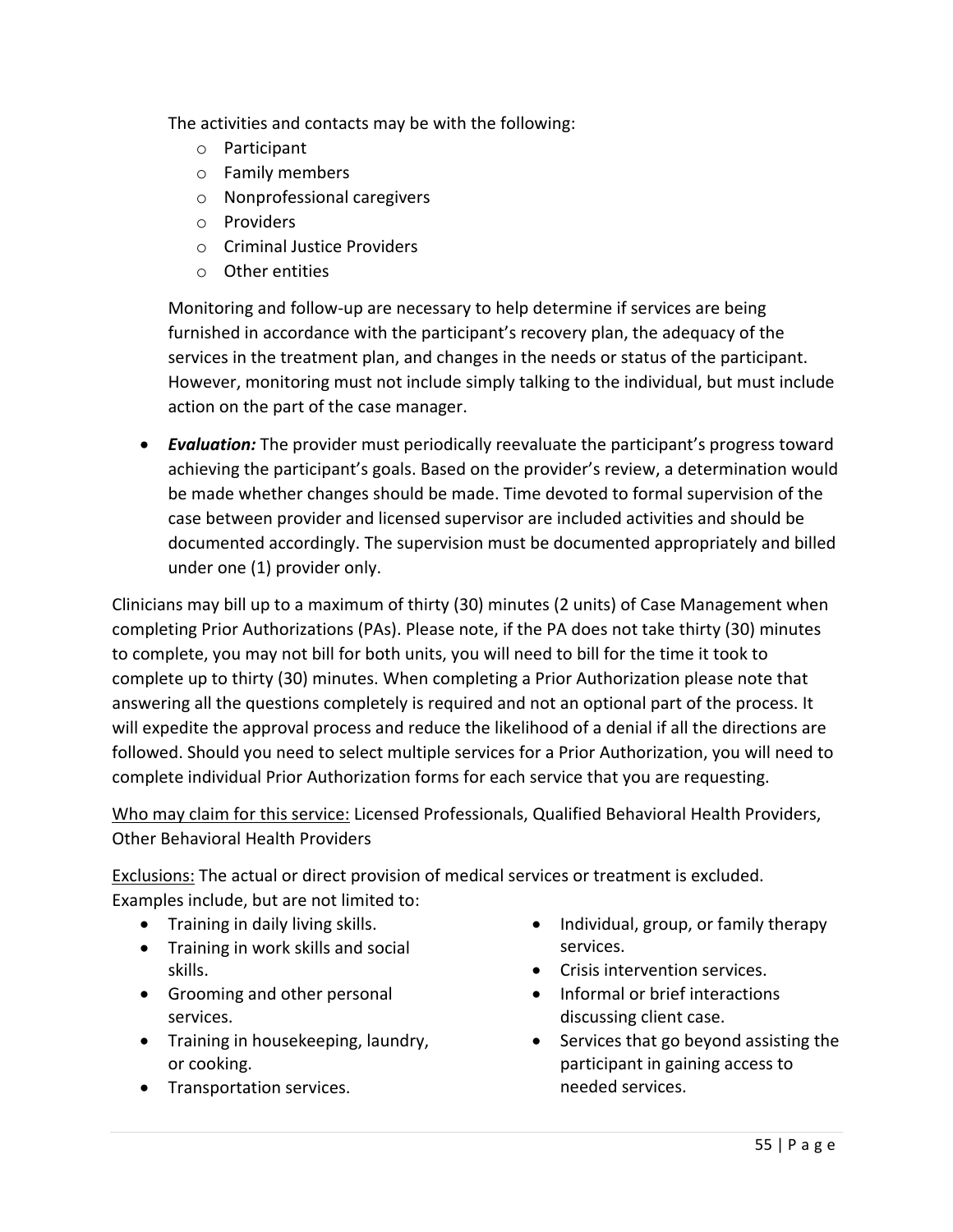Examples include, but are not limited to:

- o Paying bills and/or balancing the recipient's checkbook
- o Traveling to and from appointments with recipients
- o Court-ordered reports
- o Assistance completing Medicaid application or redetermination documentation
- Meeting the participant for "talking session" as a case manager with the exception of the initial and continuity of care meetings.

Billing Guidelines: Organizations billing for reimbursement of this service must document via electronic/paper file with the following:

- Date service was rendered.
- Start time and end time of service.
- Report of the participant's status on the identified outcome measures.
- Description of what happened in the session.
- How this interaction will assist the participant in moving forward in their recovery.
- What is the specific plan for next steps, including the participant's actionable items, include date, time, and type of next contact.
- Rendering staff name.

Organizations can choose to include additional information at their discretion as long as minimal requirements are met. Inappropriate billing of this service can be construed as fraud and can result in consequences from return of the funds paid for the services up to and including federal prosecution. Additionally, services that are properly funded under other Recovery Works service categories are not to be funded under this service category.

## **Clinical Managed High-Intensity Residential Services - \$361.65/unit (unit = 1 day); requires Prior Authorization – covers up to 15 days**

Participants shall have a diagnosis of Substance Use Disorder as determined by the Diagnostic and Statistical Manual of Mental Disorders current edition. This service is equivalent to the American Society of Addiction Medicine (ASAM) Level 3.5. **Clinical Managed High-Intensity Residential Services** programs offer room, board, and interpersonal support to intoxicated individuals and individuals in substance use withdrawal.

All programs at this level rely on established clinical protocols to identify individuals who are in need of medical services beyond the capacity of the facility and to transfer such individuals to more appropriate levels of care. This service is delivered under a defined set of physicianapproved policies and procedures or clinical protocols.

Clinically Managed High-Intensity Residential Services is restrictive on the participant and involves medications and/or close, regular monitoring, such as Medically Monitored Inpatient Detoxification. Participants using substances other than those outlined for medical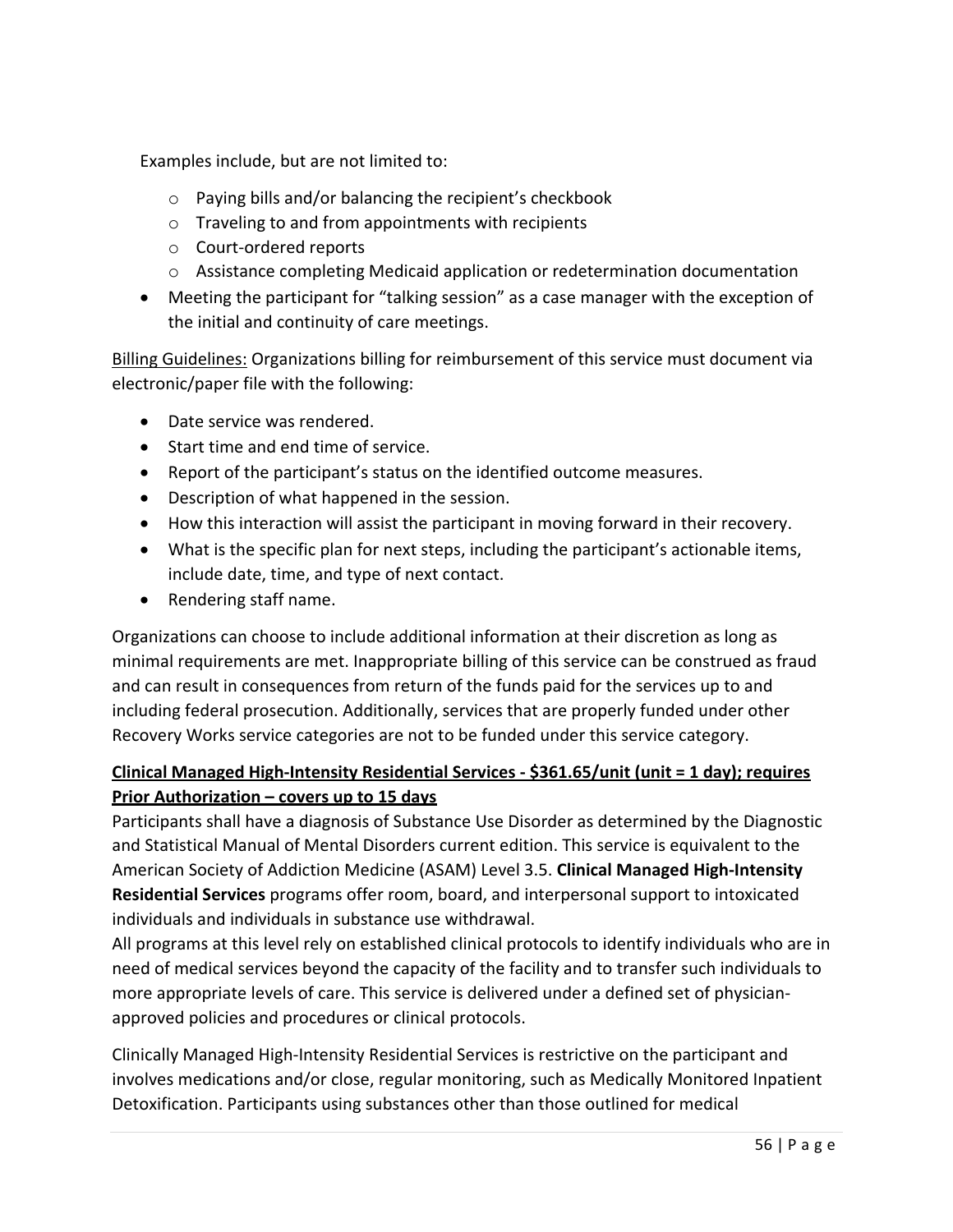detoxification are typically put into this modality of treatment to be observed and monitored for stability before entering into a traditional residential treatment program. This program is monitored and supervised by a Medical Director.

Minimum service requirements:

- Length of stay in clinically managed high-intensity residential services shall be determined utilizing the American Society of Addiction Medicine (ASAM) level of care criteria and requires prior approval of DMHA.
- Clinically Managed High-Intensity Residential Services shall have separate living areas for women and men. Eligible participants shall have significant impairment in physiological, social, occupational, and/or psychological functioning due to substance use. Participants may have a co-occurring disorder, defined as concurrent diagnosis of mental illness, and shall receive treatment for substance use and co-occurring disorders concurrently.
- **Treatment services shall be based on individual need and diagnosis.** Criminal Justice Partners cannot make a determination of treatment; however, they can refer an individual to receive an assessment to determine treatment. Treatment services shall support participant self-sufficiency, decision making, empowerment, and disease selfmanagement principles. Services include 24-hour supervision, observation, and support for individuals who are intoxicated or experiencing withdrawal.
- All services shall utilize evidence-based practices (EBP) and gender specific care. Evidence based practice is defined as programs or practices that are proven to be successful through research methodology and have produced consistently positive patterns of results; show the greatest levels of effectiveness and have been replicated in different settings with different populations over time; and can include but are not limited to "treatment manuals." Evidence based practices for substance abuse is supported by the Substance Abuse and Mental Health Administration (SAMHSA): National Registry of Evidence-based Programs and Practices (NREPP).
- Provider shall have individualized, holistic, and comprehensive recovery/discharge plans for all participants utilizing community resources, recovery support services, and clinical interventions in the community of the participants' primary residence.
- All Clinically Managed High-Intensity Residential Services shall be designed to practice and utilize recovery-oriented environment, philosophy, and practices to include participant empowerment, self-sufficiency, and recovery options as defined by the participant.
- Ability to refer to hospital providing 24-hour medical backup.
- Use of Clinically Managed High-Intensity Residential Service time as preparation for referral to another level of care.
- Recognition of the chronic nature of disease of substance dependence and the fact that some participants will require multiple admissions.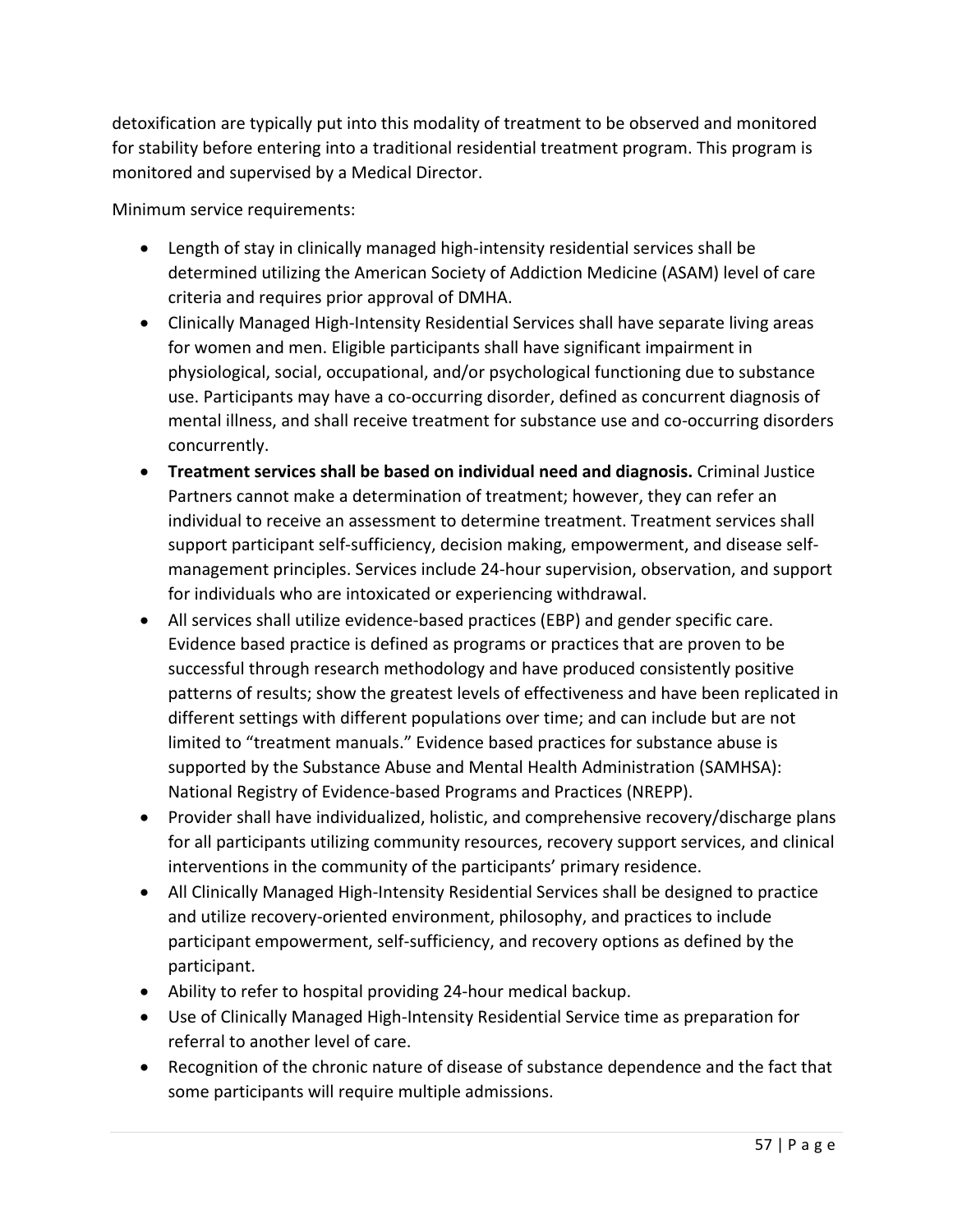Who can claim for this service: DMHA Certified Service Provider Agencies; Free-Standing Psychiatric Inpatient Treatment Facilities shall be certified and in compliance with the Indiana Administrative Code, 440 IAC 1 5. Residential Care Providers shall be certified and in compliance with the Indiana Administrative Code, 440 IAC 6.

Exclusions: Provider shall voucher for admission day in clinically managed high-intensity residential service but **not** day of discharge. Services are all inclusive. On the day of admission, the provider may voucher for the enrollment fee and administration fee only. No additional services shall be billed during the duration of the participant's Recovery Works stay.

Billing Guidelines: Organizations billing for reimbursement of this service must receive a Prior Authorization (PA) and be able to document approval of the PA from state staff.

In addition, be able to document via electronic/paper file the following:

- Date service was rendered
- Start time and end time of service
- Report of the participant's status on the identified outcome measures
- Description of what happened in the session
- How this interaction will assist the participant in moving forward in their recovery
- What is the specific plan for next steps, including the participant's actionable items, include date, time, and type of next contact
- Rendering staff

Organizations can choose to include additional information at their discretion as long as minimal requirements are met. Inappropriate billing of this service can be construed as fraud and can result in consequences including return of the funds paid for the services up to and including federal prosecution. Additionally, services that are properly funded under other Recovery Works service categories are not to be funded under this service category. Providers must make every effort to bill insurance for the individual's stay. If the insurance company approves the stay after Recovery Works has been billed, the provider will reimburse Recovery Works for the covered service. If additional days are necessary, providers must advocate with the insurance company for additional days (if the stay was covered by insurance).

# **Clinically Managed Low-Intensity Residential Services (Treatment Bundle) - \$126.46/unit (unit = 1 day); requires Prior Authorization – covers up to 21 days**

Participant shall have a diagnosis of Substance Use Disorder as determined by the Diagnostic and Statistical Manual of Mental Disorders current edition. This service is equivalent to the American Society of Addiction Medicine (ASAM) Level 3.1. Clinically Managed Low-Intensity Residential Services program offers room, board, and interpersonal support to individuals in substance use recovery. Clinically Managed Low-Intensity Residential Services provide an ongoing therapeutic environment for participants requiring some structured support in which treatment is directed toward applying recovery skills; preventing relapse; improving emotional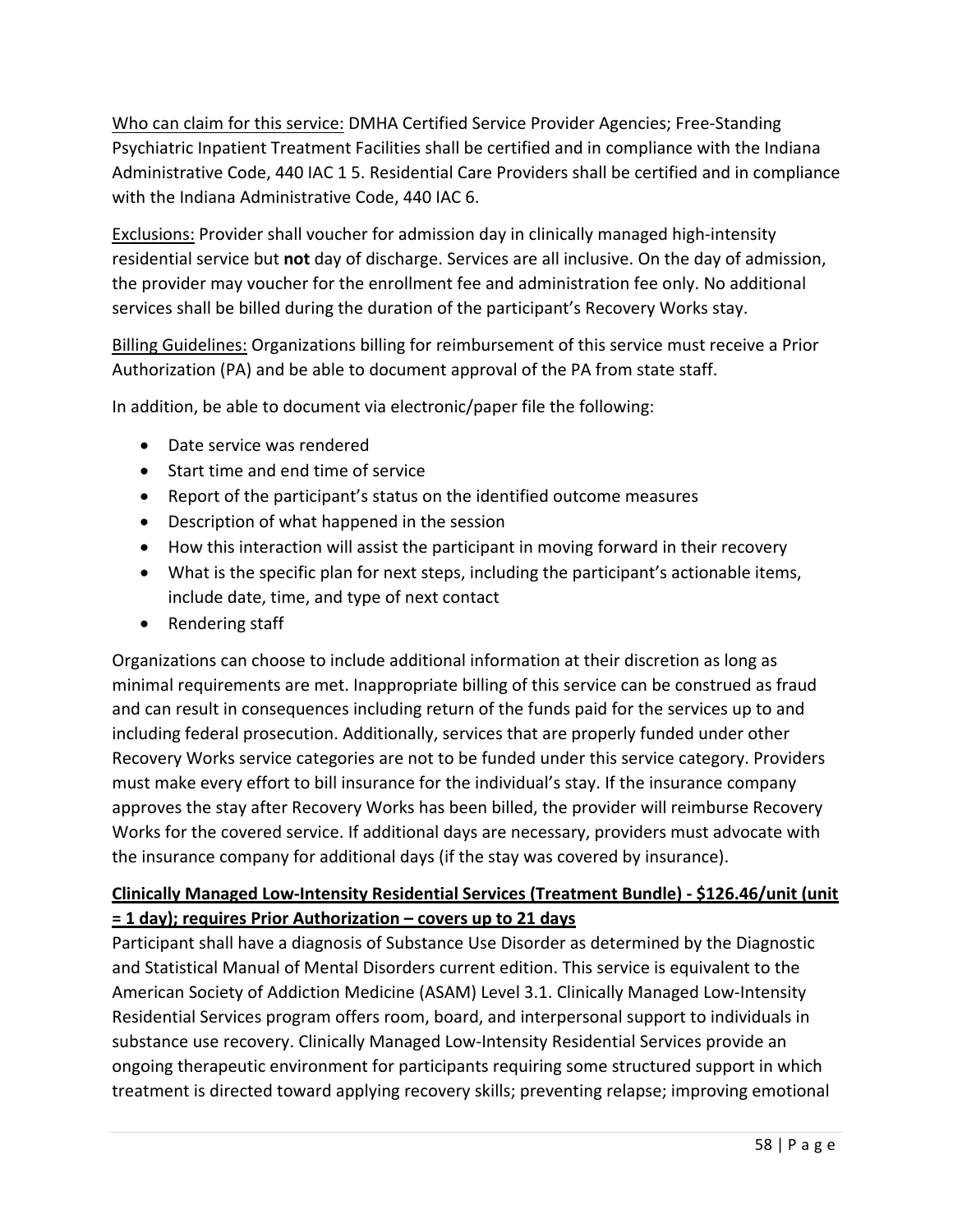functioning; promoting personal responsibility; reintegrating the individual into the world of work, education, and family life; and building adaptive skills that may not have been achieved or have been diminished during the participant's active addiction. Services may be offered in an appropriately licensed facility located in a community setting, such as a halfway house, group home, or other supportive living environment. Clinically Managed Low-Intensity Residential Services is provided by a health care institution other than a hospital or a nursing care institution which provides resident beds or residential units, supervisory care services, personal care service, directed care services or health related services for persons who do not need a higher level of service according to ASAM criteria.

All programs at this level rely on established clinical protocols to identify individuals who are in need of medical services beyond the capacity of the facility and to transfer such individuals to more appropriate levels of care. This service is delivered under a defined set of physicianapproved policies and procedures or clinical protocols.

The purpose of Clinically Managed Low-Intensity Residential Services is to support, stabilize and rehabilitate individuals so they can return to independent community living. Clinically Managed Low-Intensity Residential Services provide a structured environment on a 24-hour basis.

Minimum service requirements:

- Eligible participants shall have significant impairment in physiological, social, occupational, and/or psychological functioning due to substance use. Participants may have a co-occurring disorder, defined as concurrent diagnosis of mental illness, and shall receive treatment for substance use and co-occurring disorders concurrently.
- Treatment services shall be based on individual need and diagnosis. Treatment services shall support participant self-sufficiency, decision making, empowerment, and disease self-management principles. Services include 24-hour supervision, observation, and support for individuals who are intoxicated or experiencing withdrawal.
- Length of stay in Clinically Managed Low-Intensity Residential Services shall be determined utilizing the American Society of Addiction Medicine (ASAM) level of care criteria and requires prior approval of DMHA. Clinically Managed Low-Intensity Residential Services shall have separate living areas for women and men. All services shall utilize evidence-based practices (EBP) and gender specific care. Evidence-based practice is defined as programs or practices that are proven to be successful through research methodology and have produced consistently positive patterns of results; show the greatest levels of effectiveness and have been replicated in different settings with different populations over time; and can include but are not limited to "treatment manuals." Evidence-based practices for substance use is supported by the Substance Abuse and Mental Health Administration (SAMHSA). National Registry of Evidencebased Programs and Practices (NREPP). The provider shall have individualized, holistic, and comprehensive recovery/discharge plans for all participants utilizing community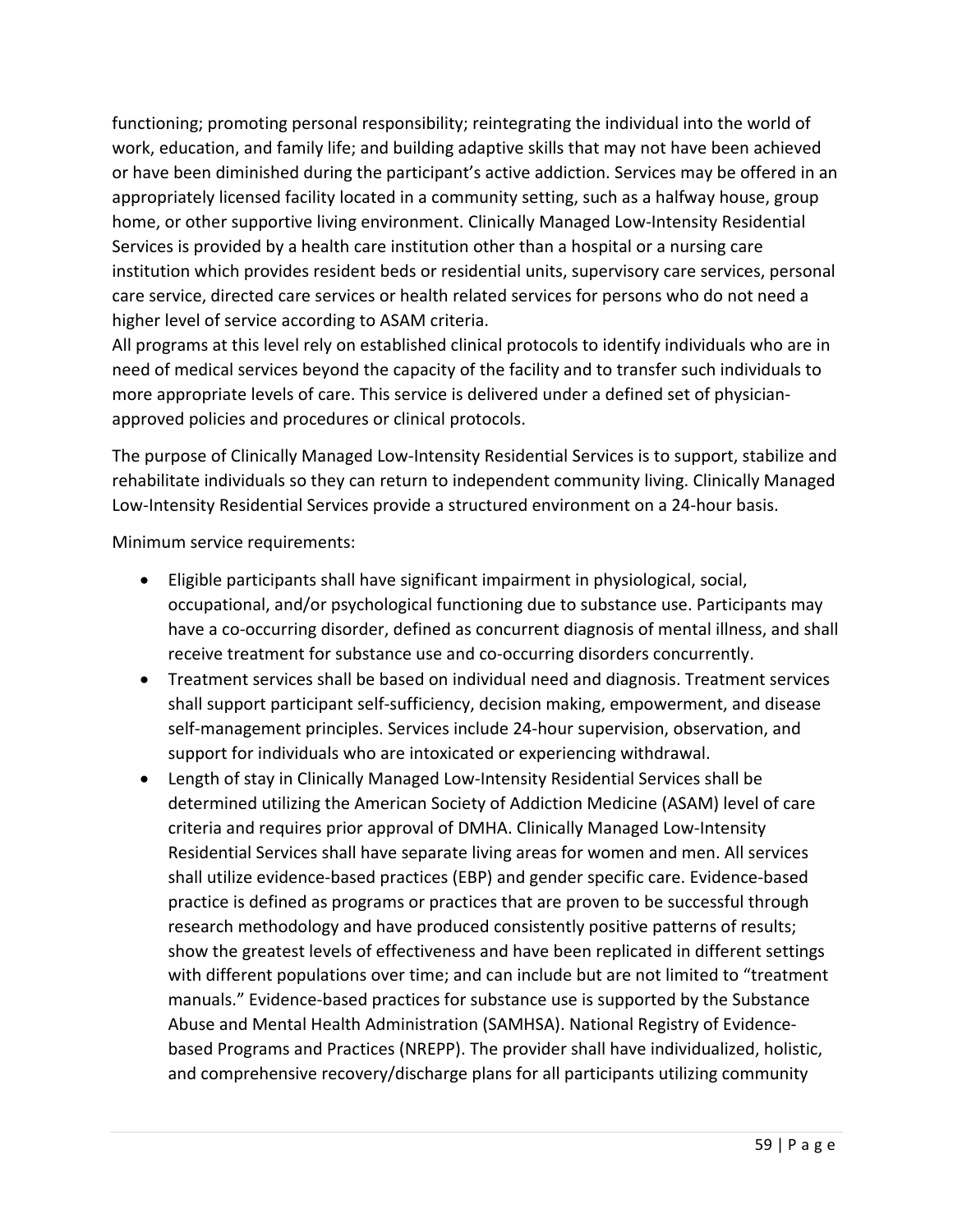resources, recovery support services, and clinical interventions in the community of the participants' primary residence.

- All Clinically Managed Low-Intensity Residential Services shall be designed to practice and utilize recovery-oriented environment, philosophy, and practices to include participant empowerment, self-sufficiency, and recovery options as defined by the participant.
- Ability to refer to hospital providing 24-hour medical backup.
- Use of Clinically Managed Low-Intensity Residential Services as preparation for referral to another level of care.
- Recognition of the chronic nature of the disease of substance dependence and the fact that some participants will require multiple admissions.
- Facilitates application of recovery skills, relapse prevention, and emotional coping skills.
- 24-hour structure and support provide residents with the opportunity to develop and practice interpersonal/group living skills, reintegrate into the community/family, and begin or resume employment and/or academic pursuits.
- Treatment Bundle must include a minimum of five (5) hours of planned, clinical services of professionally directed treatment per week; the specific services and supports must be listed on the individualized plan and include a projected schedule for service delivery, including the expected frequency and duration of each type of planned therapeutic session or encounter and type of personnel that will be furnishing the services.
- Clinical services must be individualized for each participant; services available for the treatment bundle should include, at a minimum:
	- o Case Management
	- o Individual, family, and group Skills Training and Development
	- o Individual, family, and group Counseling
	- o Alcohol and Other Drug Screening
	- o Peer Recovery Support Services
	- o Medication monitoring/review; and/or access to medications
- When possible, all services should be billed through the participant's insurance. If insurance denies payment, the actual denial may be submitted to Recovery Works for consideration. Please ensure providers are utilizing ASAM criteria when admitting participants.

Who may claim for this service: DMHA Certified Service Provider Agencies; Free-Standing Psychiatric Inpatient Treatment Facilities shall be certified and in compliance with the Indiana Administrative Code, 440 IAC 1 5. Residential Care Providers shall be certified an in compliance with Indiana Administrative Code, 440 IAC 6.

Exclusions: Provider shall voucher for admission day in Clinically Managed Low-Intensity Residential Service but **not** day of discharge. Services are all inclusive. On the day of admission,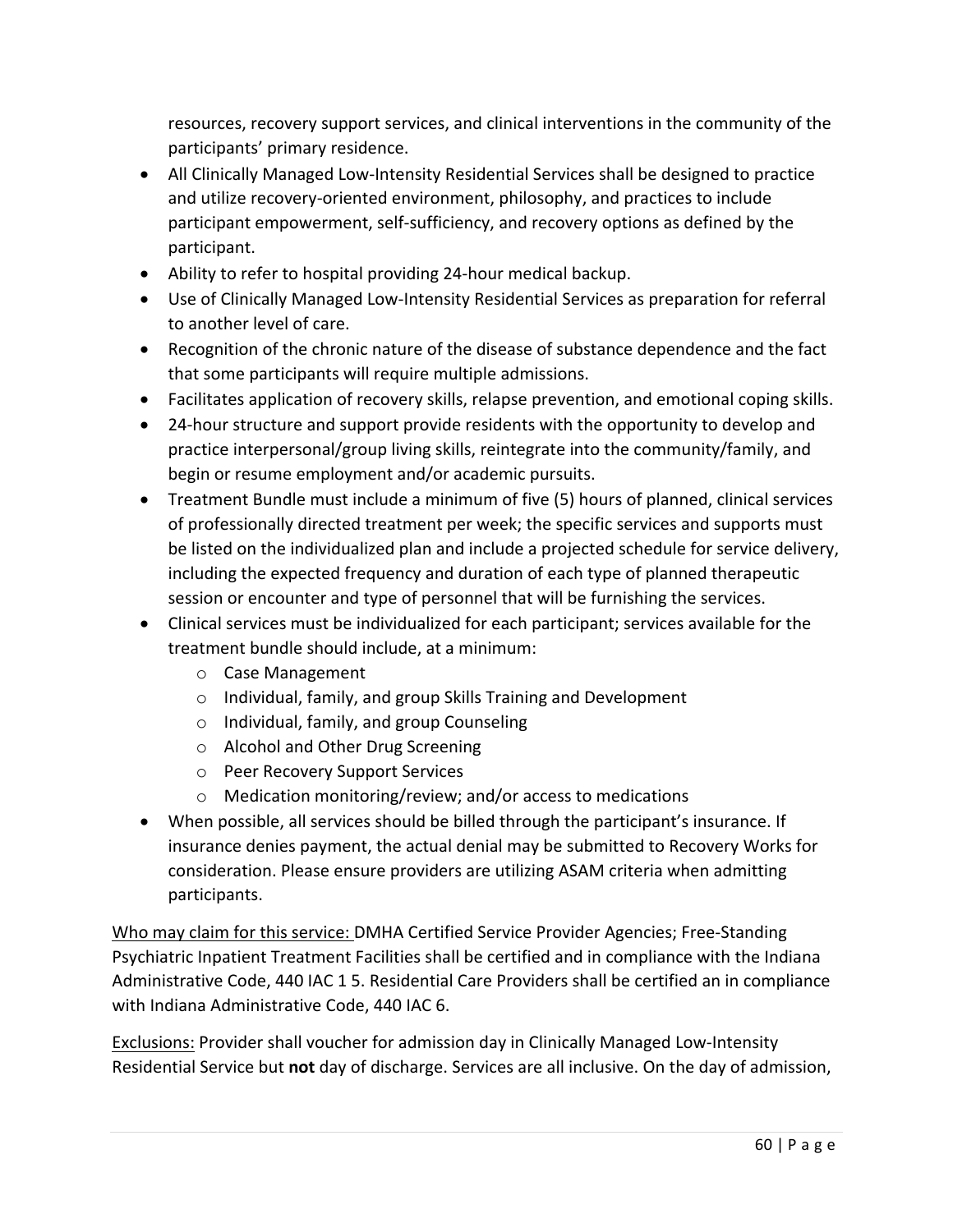the provider may voucher for the enrollment fee and administration fee only. No additional services shall be billed during the duration of the participant's Recovery Works stay.

Billing Guidelines: Organizations billing for reimbursement of this service must receive a Prior Authorization (PA) and be able to document approval of the PA from state staff.

In addition, be able to document via electronic/paper file the following:

- Date service was rendered
- Start time and end time of service
- Report of the participant's status on the identified outcome measures
- Description of what happened in the session
- How this interaction will assist the participant in moving forward in their recovery
- What is the specific plan for next steps, including the participant's actionable items, include date, time, and type of next contact
- Rendering staff

Organizations can choose to include additional information at their discretion as long as minimal requirements are met. Inappropriate billing of this service can be construed as fraud and can result in consequences including return of the funds paid for the services up to and including federal prosecution. Additionally, services that are properly funded under other Recovery Works service categories are not to be funded under this service category. Providers must make every effort to bill insurance for the individual's stay. If the insurance company approves the stay after Recovery Works has been billed, the provider will reimburse Recovery Works for the covered service. If additional days are necessary, providers must advocate with the insurance company for additional days (if the stay was covered by insurance).

# **Comprehensive Mental Health and Substance Use Assessment - \$130/unit (unit = 1 assessment)**

Designated Recovery Works Providers agree, upon acceptance of the referral, to begin the treatment process with a Comprehensive Mental Health and Substance Use Disorder Assessment. The assessment must include a DSM 5 or ICD 10 Diagnosis of Mental Health, Substance Use Disorder, or Co-Occurring; clear medical necessity for ongoing treatment; and the participant's statement of his/her individualized treatment goal. Organizations providing clinical assessment are expected to provide each participant with an in-depth analysis of strengths and needs in regard to his or her mental health disorders and/or substance use disorders, and any other co-occurring medical or developmental disorders. Such analysis must be conducted through the use of an evidence-based peer-reviewed standardized assessment tool in general use for mental health populations in the State of Indiana. The ANSA must be paired with the clinical interview. Upon completion of the clinical assessment, the organization shall discuss the results of the assessment and recommendations of the clinician with the participant.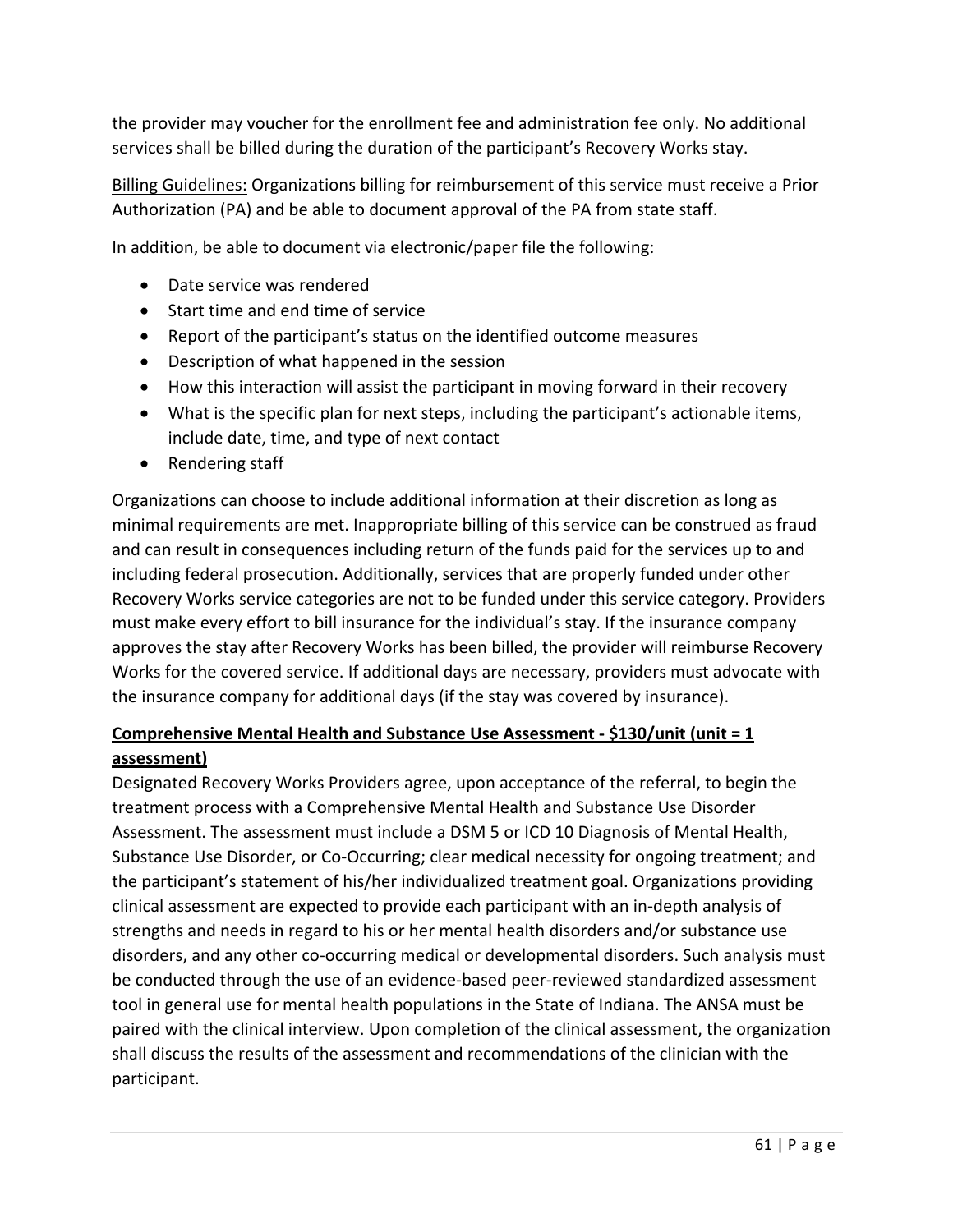When documenting a claim for Recovery Works funding for a comprehensive mental health and substance use disorder assessment, the organization must document each of the following:

- Tool used in assessment
- Outcome of the assessment (including ANSA)

Who may claim for this service: Licensed Professionals, including an LCAC with documentation of commensurate training and work experience; Qualified Behavioral Health Providers

Exclusions: None. ALL assessments must be completed in conjunction with the ANSA.

Billing Guidelines: Organizations billing for reimbursement of this service must document via electronic/paper file of the following:

- Date service was rendered
- Start time and end time of service
- Tool used in Assessment
- Outcome of Assessment (including ANSA results) (i.e., Treatment Plan)
- Rendering staff

Organizations can choose to include additional information at their discretion as long as minimal requirements are met. Inappropriate billing of this service can be construed as fraud and can result in consequences from return of the funds paid for the services up to and including federal prosecution. Additionally, services that are properly funded under other Recovery Works service categories are not to be funded under this service category.

# **Comprehensive Mental Health and Substance Use Disorder Assessment - \$205/unit (unit = 1 assessment) – CRIMINAL JUSTICE INSTITUTION**

Designated Recovery Works Providers agree, upon acceptance of the referral, to begin treatment process with a Comprehensive Mental Health and Substance Use Disorder Assessment. The assessment must include a DSM 5 or ICD 10 Diagnosis of Mental Health, Substance Use Disorder, or Co-Occurring; clear medical necessity for ongoing treatment; and the participant's statement of his/her individualized treatment goal. Organizations providing clinical assessment are expected to provide each participant with an in-depth analysis of strengths and needs in regard to his or her mental health disorders and/or substance use disorders, and any other co-occurring medical or developmental disorders. Such analysis must be conducted through the use of and evidence-based peer-reviewed standardized assessment tool in general use for mental health populations in the State of Indiana. The ANSA must be paired with the clinical interview. Upon completion of the clinical assessment, the organization shall discuss the results of the assessment and recommendations of the clinician with the participant.

When documenting a claim fir Recovery Works funding for a comprehensive mental health and substance use disorder assessment, the organization must document each of the following: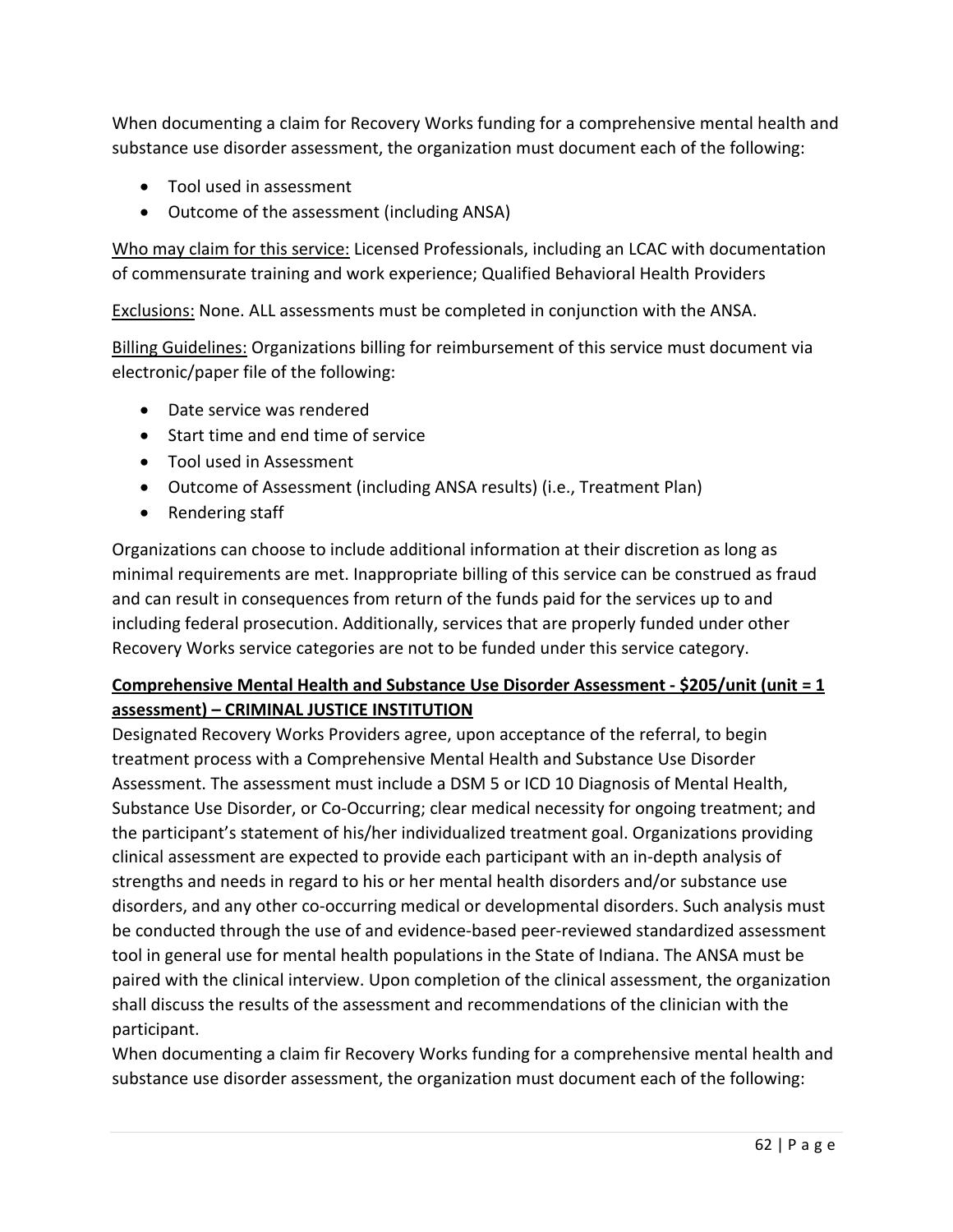- Tool used in assessment
- Outcomes of the assessment (including ANSA)

In order to claim for this service, the assessment must be performed face-to-face inside of a Criminal Justice Institution. An institution is defined as "a place where an organization takes care of people for a usually long period of time" (Merriam-Webster Dictionary). Providers entering these institutions would most likely need additional security clearances; may receive professional visitor status; may receive additional security screenings; may or may not be allowed laptops/WIFI for assessments. When Recovery Works speaks about Criminal Justice Institutions, we are speaking to facilities in which your participant cannot leave (DOC Facilities/Prison, County Jail, some Community Correction/Work Release Facilities).

Who may claim for this service: Licensed Professionals, including an LCAC with documentation of commensurate training and work experience; Qualified Behavioral Health Providers

Exclusions: None. ALL assessments must be in conjunction with the ANSA.

Billing Guidelines: Organizations billing for reimbursement of this service must document via electronic/paper file the following:

- Date service was rendered
- Start time and end time of service
- Tool used in Assessment
- Outcomes of Assessment (including ANSA results) (i.e., Treatment Plan)
- Rendering staff

Organizations can choose to include additional information at their discretion as long as minimal requirements are met. Inappropriate billing of this service can be construed as fraud and can result in consequences from return of the funds paid for the services up to and including federal prosecution. Additionally, services that are properly funded under other Recovery Works service categories are not to be funded under this service category.

## **Comprehensive Mental Health and Substance Use Disorder Assessment - \$100/unit (unit = 1 assessment) – TELEHEALTH**

Designated Recovery Works Providers agree, upon acceptance of the referral, to begin the treatment process with a Comprehensive Mental Health and Substance Use Disorder Assessment. The assessment must include a DSM 5 or ICD 10 Diagnosis of Mental Health, Substance Use Disorder, or Co-Occurring; clear medical necessity for ongoing treatment; and the participant's statement of his/her individualized treatment goal. Organizations providing clinical assessment are expected to provide each participant with an in-depth analysis of strengths and needs in regard to his or her mental health disorders and/or substance use disorders, and any other co-occurring medical or developmental disorders. Such analysis must be conducted through the use of an evidence-based peer-reviewed standardized assessment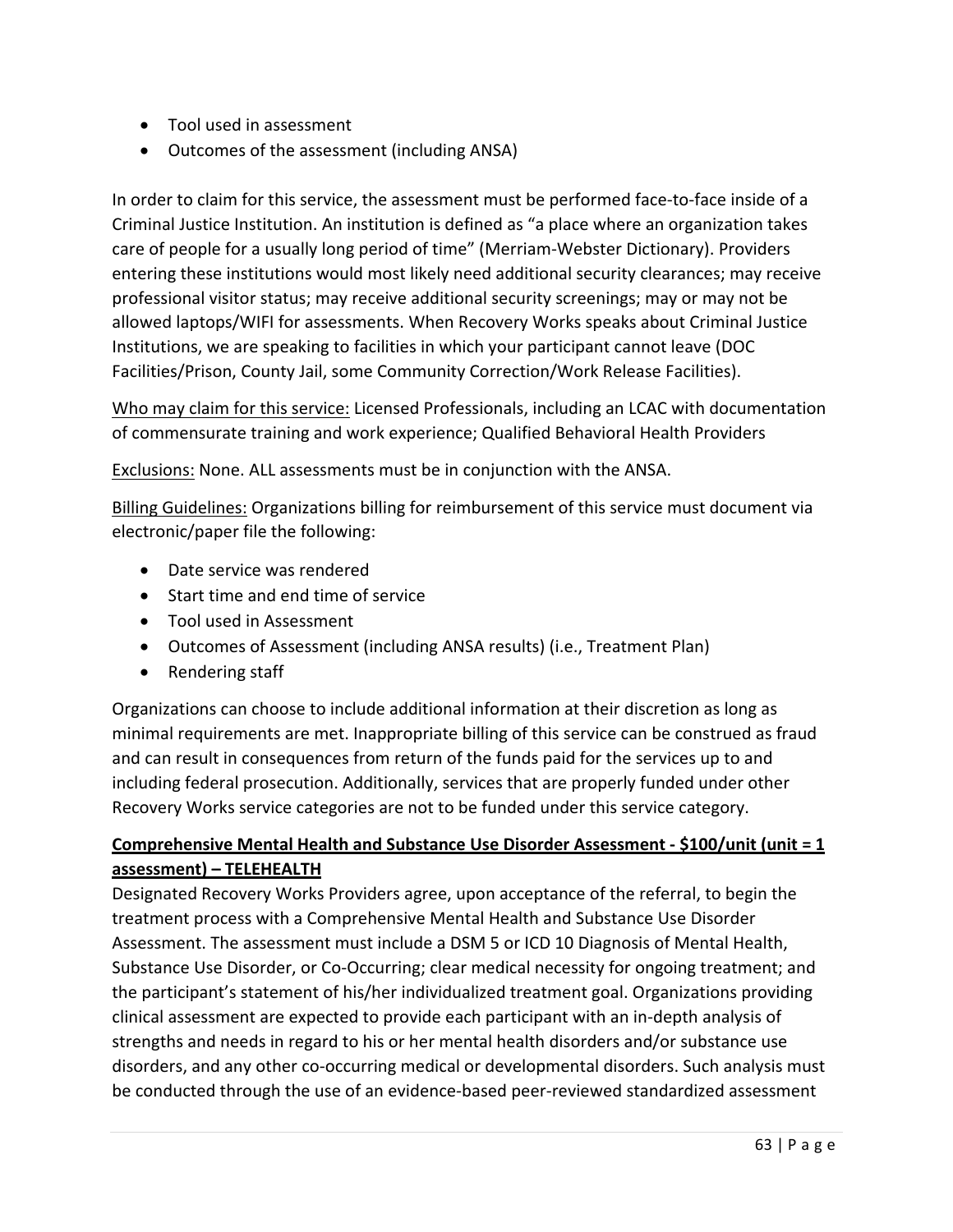tool in general use for mental health populations in the State of Indiana. The ANSA must be paired with the clinical interview. Upon completion of the clinical assessment, the organization shall discuss the results of the assessment and recommendations of the clinician with the participant.

When documenting a claim for Recovery Works funding for a comprehensive mental health and substance use disorder assessment, the organization must document each of the following:

- Tool used in assessment
- Outcomes of the assessment (including ANSA)

Tele-health is the use of a telecommunication system to provide services between places of lesser and greater medical capability and/or expertise, for the purpose of evaluation and treatment. Tele-health is the delivery of acute mental health or substance use care, including diagnosis or treatment, by means of a secure, two-way real-time interactive audio and video by a health care provider in a remote location to an individual needing care at a referring site, known as the Originating Site.

Medical data exchanged can take the form of multiple formats: text, graphics, still images, audio, and video. The information or data exchanged can occur in real-time (synchronous) through interactive video or multimedia collaborative environments or in near real-time (asynchronous) through "store and forward" applications.

#### **Service Sites**

The originating site is the facility in which the participant is located. The distant site is the facility from which the provider furnishes the TMH (Tele-Mental Health) service. All distant sites must be approved Recovery Works providers.

#### **Special Considerations**

When ongoing services are provided, the participant should be seen by a physician for a traditional clinical evaluation at least once a year, unless otherwise stated in policy. In addition, the distant physician should coordinate with the patient's primary care physician.

#### **Documentation Standards**

- Documentation must be maintained at the distant and originating locations to substantiate the services provided.
- Documentation must indicate the services were rendered via TMH.
- Documentation must clearly indicate the location of the distant and originating sites.
- All documentation guidelines for services rendered via TMH apply.
- Documentation is subject to post-payment review.
- Providers must have written protocols for circumstances when the participant must have a face-to-face visit with the consulting provider. The participant should always be given the choice between a traditional clinical encounter versus a telemedicine visit.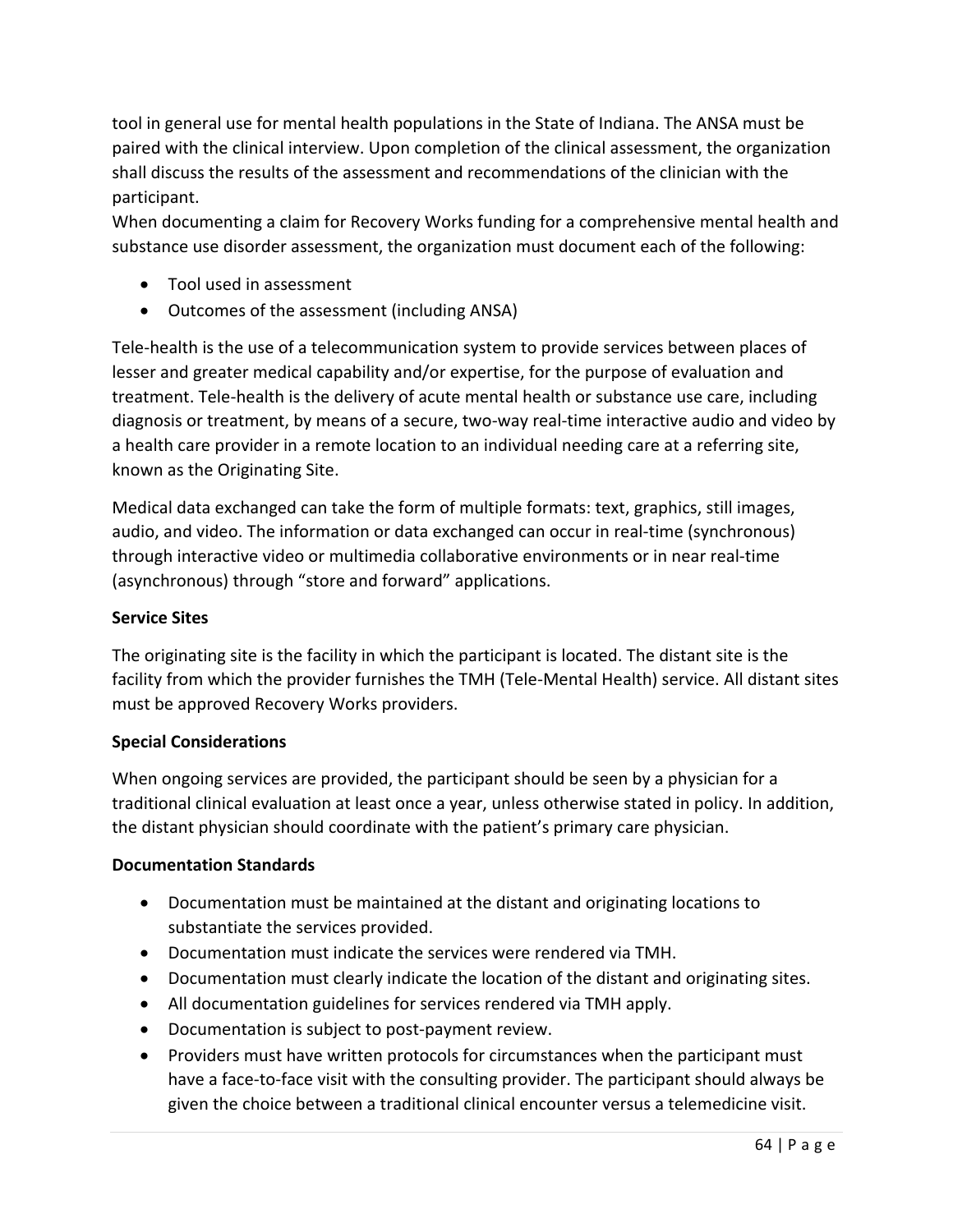Appropriate consent from the participant must be obtained by the originating site and maintained at the distant and originating sites.

Who may claim for this service: Licensed Professionals, including and LCAC with documentation of commensurate training and work experience; Qualified Behavioral Health Providers

Exclusions: None. ALL assessments must be done with an ANSA. Telemedicine is not the use of the following: (1) *Telephone transmitter for trans-telephonic monitoring; or* (2) *Telephone or any other means of communication for consultation from one provider to another.*

Billing Guidelines: Organizations billing for reimbursement of this service must document via electronic/paper file the following:

- Date service was rendered
- Start time and end time of service
- Tool used in Assessment
- Outcomes of Assessment (including ANSA results) (i.e., Treatment Plan)
- Rendering Staff

Organizations can choose to include additional information at their discretion as long as minimal requirements are met. Inappropriate billing of this service can be construed as fraud and can result in consequences from return of the funds paid for the services up to and including federal prosecution. Additionally, services that are properly funded under other Recovery Works service categories are not to be funded under this service category.

#### **Enrollment Administrative Fee - \$50.00/unit (unit = 1 enrollment assessment)**

Upon completing a comprehensive mental health and substance use disorder assessment along with the ANSA on a referred participant, Designated Recovery Works agencies may claim one (1) Enrollment Administrative Fee unit per participant. This unit should be claimed at the same time as the assessment.

Who may claim for this service: Licensed Professionals, including and LCAC with documentation of commensurate training and work experience; Qualified Behavioral Health Providers

Exclusions: Must be claimed with an initial assessment.

Billing Guidelines: Organizations billing for reimbursement of this service must document via electronic/paper file or in WITS the following:

- Date and time of assessment
- Rendering Staff performing assessment

Organizations can choose to include additional information at their discretion as long as minimal requirements are met. Inappropriate billing of this service can be construed as fraud and can result in consequences from return of the funds paid for the services up to and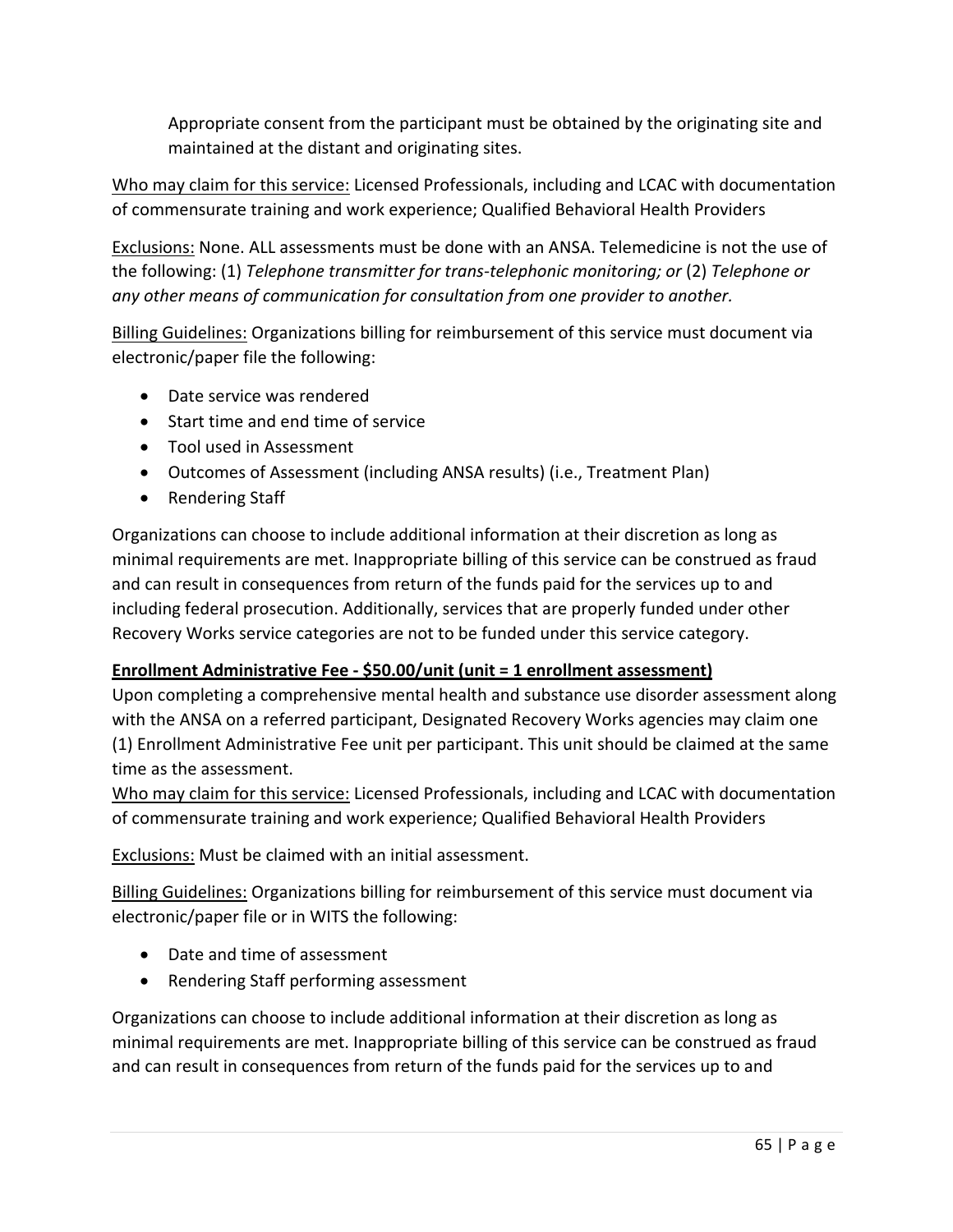including federal prosecution. Additionally, services that are properly funded under other Recovery Works service categories are not to be funded under this service category.

# **Health Care Coordination Services - \$8.55/unit (unit = ¼ hour)**

A Community Health Worker (CHW) is a frontline public health worker who is a trusted member of and/or has an unusually close understanding of the community served. This trusting relationship enables the CHW to serve as a liaison/link/intermediary between health/social services and the community to facilitate access to services and improve the quality and cultural competence of service delivery.

A CHW also builds individual and community capacity by increasing health knowledge and selfsufficiency through a range of activities such as outreach, community education, informal counseling, social support and advocacy.

Who may claim for this service: DMHA/ISDH Certified Community Health Workers and/or Certified Recovery Specialist (CHW/CRS).

Billing Guidelines: Organizations billing for reimbursement of this service must document via electronic/paper file the following:

- Date service was rendered
- Start time and end time of service
- Report of the participant's status on the identified outcome measures
- Description of what happened in the session
- How this interaction will assist the participant in moving forward in their recovery
- What are the specific plans for next step, including the participants actionable items, include date, time, and type of next contact
- Rendering staff name

Organizations can choose to include additional information at their discretion as long as minimal requirements are met. Inappropriate billing of this service can be construed as fraud and can result in consequences from return of the funds paid for the services up to and including federal prosecution. Additionally, services that are properly funded under other Recovery Works service categories are not to be funded under this service category.

# **HIP Power Account Contribution - \$1/unit (unit = 1 dollar); requires Prior Authorization for claims exceeding \$165 maximum – contribution amount varies**

The Division of Mental Health and Addiction is able to contribute to a beneficiary's POWER account contribution. Funds cannot be used toward co-pays. Recovery Works funds can be used to pay the POWER account contribution for any participant in our program who expresses need, as long as the individual qualifies for, and is enrolled in, Recovery Works. All, or a portion, of the annual contribution amount may be requested in the Prior Authorization; however, a plan for the participant to make future contributions into the POWER account should accompany the Prior Authorization request.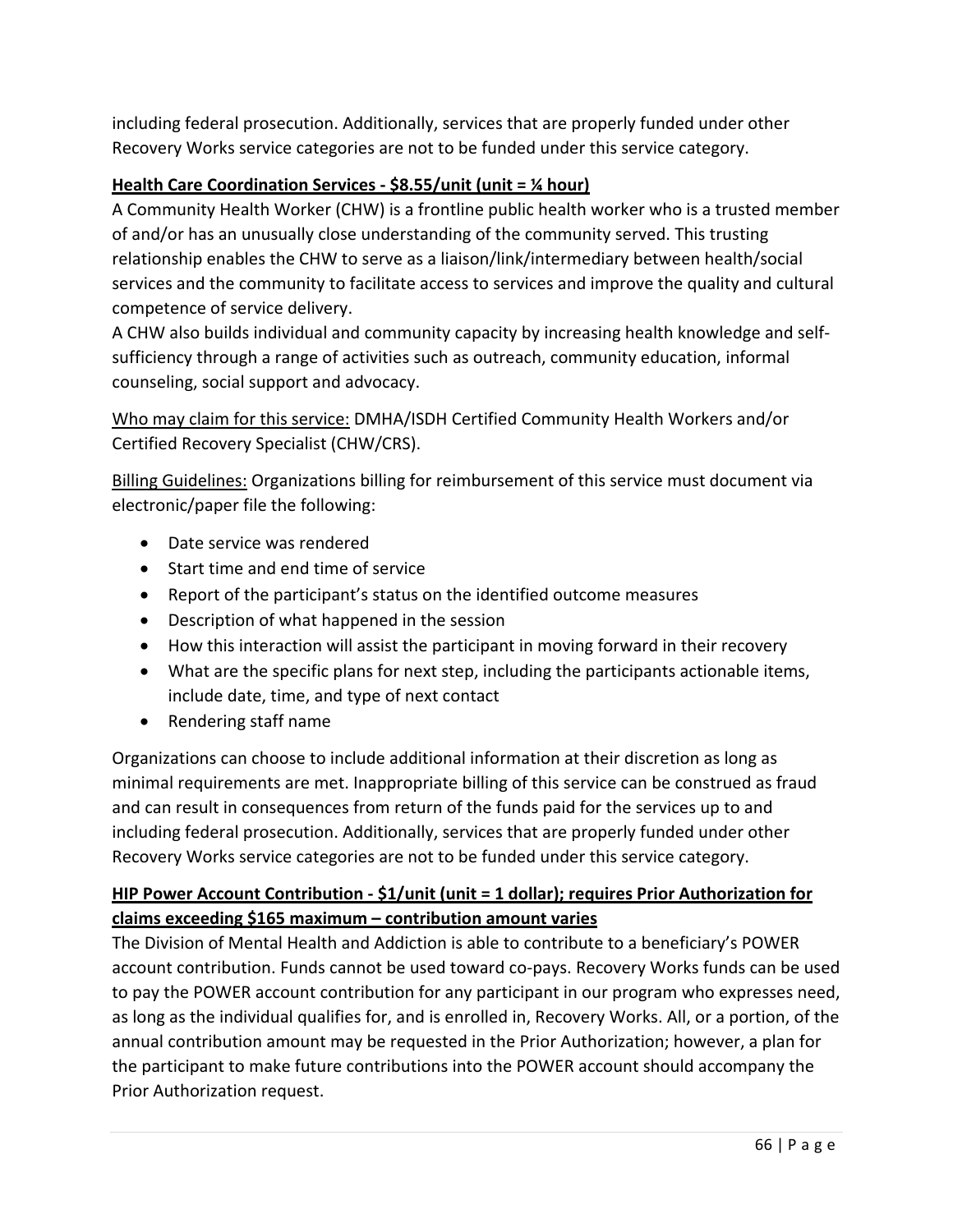# Who may claim for this service: Designated Recovery Works Agencies

Exclusions: There are no limits on the amounts third parties can contribute to a beneficiary's POWER account except that the contribution must be used to offset the beneficiary's required contribution only – not the state's.

Billing Guideline: Organizations billing for reimbursement of this service must document via electronic/paper file the following:

- Date service was rendered
- Start time and end time of service
- Report of the participant's status on the identified outcome measures
- Description of what happened in the session
- How this interaction will assist the participant in moving forward in their recovery
- What is the specific plan for next steps, including the participant's actionable items, include date, time, and type of next contact
- Rendering staff

Organizations can choose to include additional information at their discretion as long as minimal requirements are met. Inappropriate billing of this service can be construed as fraud and can result in consequences from return of the funds paid for the services up to and including federal prosecution. Additionally, services that are properly funded under other Recovery Works service categories are not to be funded under this service category.

#### **Intensive Outpatient Treatment - \$130.59/unit (unit = 3-hour group)**

Intensive Outpatient Treatment (IOT) is a treatment program that operates at least three (3) hours per day, at least three (3) days per week, and is based on the Individualized Recovery Plan. IOT is planned and organized with Substance Use professionals and clinicians providing multiple treatment service components for rehabilitation of alcohol and other drug abuse or dependence in a group setting. IOT includes group therapy, interactive education groups, skills training, random drug screenings, and counseling. IOT is limited to forty (40) three (3) hour sessions; Prior Authorization (PA) is required for consumers requiring additional units of service. IOT may be provided for eligible participants with a substance-related disorder and:

- Minimal or manageable medical conditions.
- Minimal or manageable withdrawal risk.
- Emotion, behavioral, and cognitive conditions that will not prevent the consumer from benefiting from this level of care.

IOT program standards include the following components:

- Regularly scheduled sessions, within a structured program, that are at least three (3) consecutive hours per day, and at least three (3) days per week.
- Referral to 12-step programs, peers, and other community supports (12-step programs are not Recovery Works billable).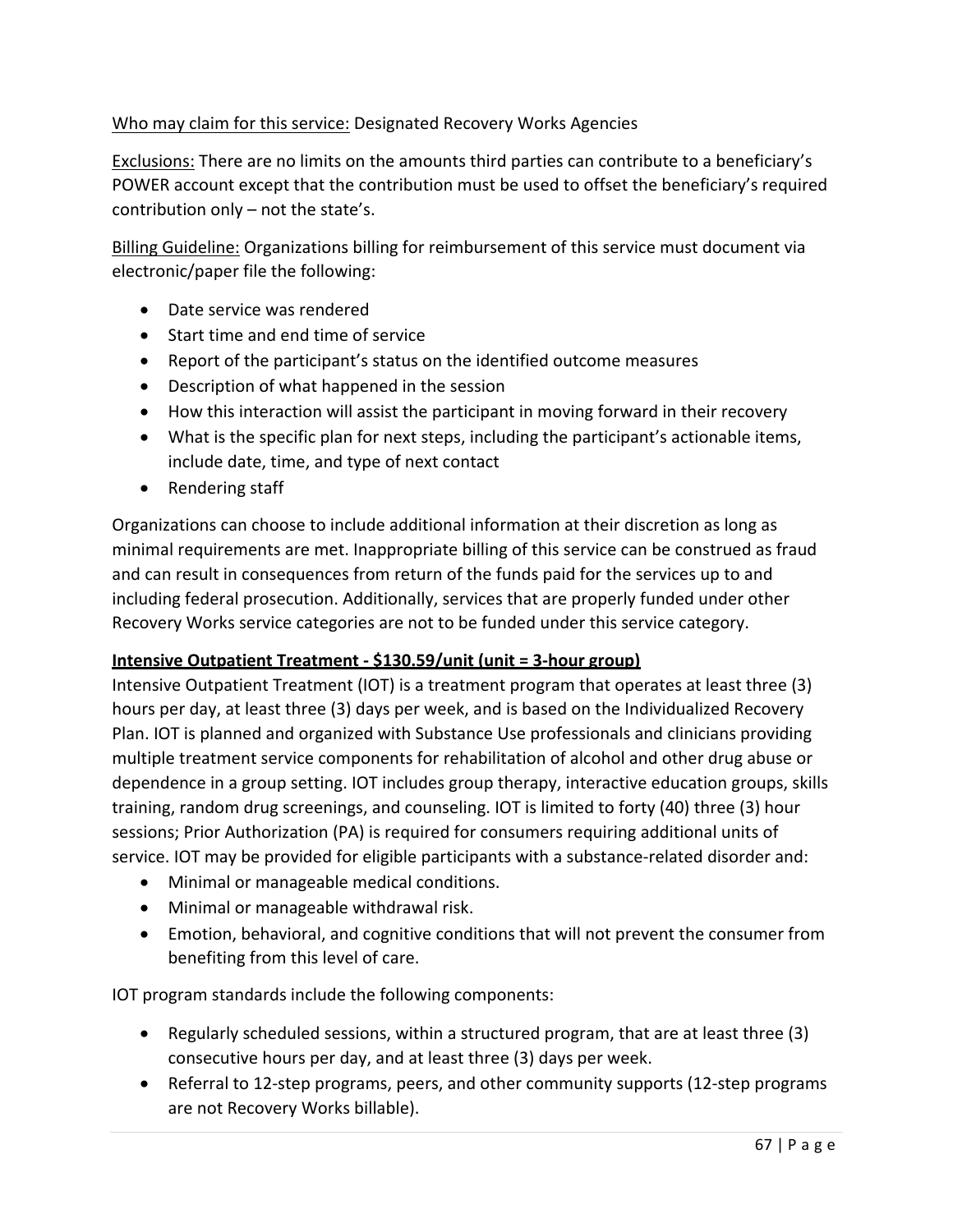- Education on Substance Use disorders.
- Skills training in communication, anger management, stress management, and relapse prevention.
- Individual, group, and family therapy (provided by a licensed professional or QBHP only).
- IOT must be offered as a distinct service.
- IOT must be individualized and a service necessary for the individual participant.
- Access to additional support services (e.g., peer supports, case management, 12-step programs, aftercare/relapse prevention services, integrated treatment, referral to other community supports) as needed.
- The participant is the focus of the service.
- Documentation must support how the service benefits the participant, including when the service is in a group setting. Individual contribution to the session is not optional documentation.
- Services must demonstrate progress toward, or achievement of consumer identified treatment goals. Service goals must be rehabilitative in nature.
- Up to twenty (20) minutes of break time is allowed during each three (3) consecutive hour session.
- THIS SERVICE IS BILLED AS ONE (1) UNIT PER THREE (3) HOURS with a MAXIMUM OF THREE (3) UNITS BILLED PER WEEK ONLY.

Who may claim for this service: Licensed Professionals; Qualified Behavioral Health Providers; Other Behavioral Health Providers. A licensed professional is responsible for the overall management of the clinical program. At least one (1) of the Direct Service Providers must be a LAC or a LCAC.

#### Exclusions:

- Consumers with withdrawal risk/symptoms whose needs cannot be managed at this level of care or who need detoxification services.
- Consumers at imminent risk of harm to self or others.
- IOT will not be reimbursed for consumers receiving Group Substance Use Counseling on the same day.
- IOT sessions that consist of education services only are not reimbursable. Skills sessions cannot be billed or utilized as IOT services.
- Any service that is less than three (3) hours, three (3) times a week may not be billed as IOT.

Billing Guidelines: Organizations billing for reimbursement of this service must document via electronic/paper file the following:

- Date service was rendered
- Start time and end time of service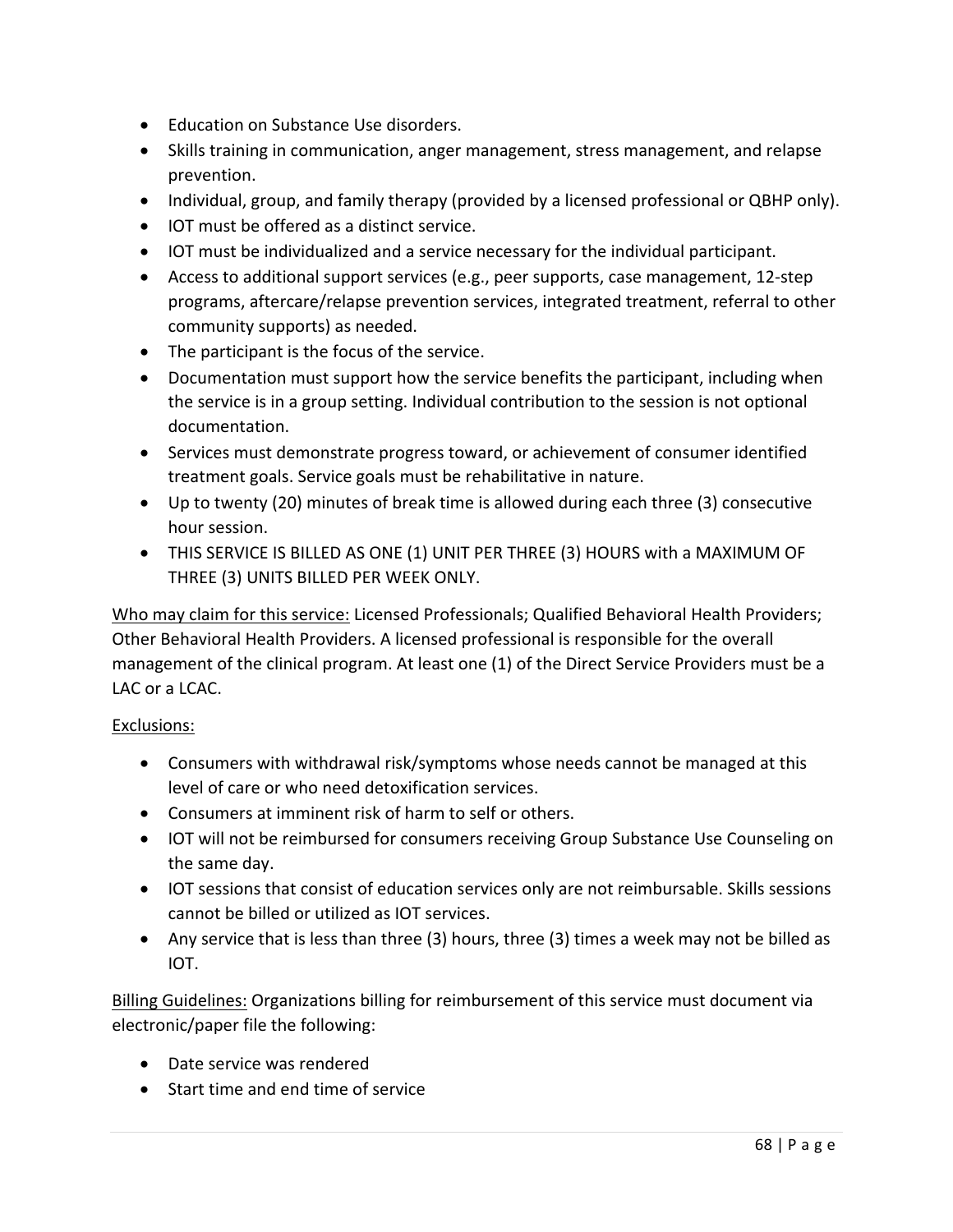- Report of the participant's status on the identified outcome measures
- Description of what happened in the session
- How this interaction will assist the participant in moving forward in their recovery
- What is the specific plan for next steps, including the participants actionable items, include date, time, and type of next contact
- Rendering staff

Organizations can choose to include additional information at their discretion as long as minimal requirements are met. Inappropriate billing of this service can be construed as fraud and can result in consequences from return of the funds paid for the services up to and including federal prosecution. Additionally, services that are properly funded under other Recovery Works service categories are not to be funded under this service category.

# **Medication for Treatment of Mental Health and/or Substance Use Disorders – Requires Prior Authorization for claims exceeding the Community Funding maximum; Actual pharmacy expense will be reimbursed for medication; (unit = \$1); must maintain receipts in record** Who can claim for this service: Psychiatrist; Licensed Physician; AHCP. For MAT prescribers must be data waived under Indiana and Federal law.

Billing Guidelines: Organizations billing for reimbursement of this service must document via electronic/paper file the following:

- Date service was rendered
- Start time and end time of service
- Report of the participant's status on the identified outcome measures
- Description of what happened in the session
- How this interaction will assist the participant in moving forward in their recovery
- What is the specific plan for next steps, including the participant's actionable items, include date, time, and type of next contact
- Rendering staff individual who dispensed medication to participant

Organizations can choose to include additional information at their discretion as long as minimal requirements are met. Inappropriate billing of this service can be construed as fraud and can result in consequences from return of the funds paid for the services up to and including federal prosecution. Additionally, services that are properly funded under other Recovery Works service categories are not to be funded under this service category.

# **Medication Assisted Treatment (OTP Treatment Bundles) – Requires Prior Authorization for services beyond Initial Intake and ten (10) subsequent days of dosing/services; Methadone Assisted Treatment Bundle - \$16.05/unit (unit = 1 day)**

Organizations providing Medication Assisted Treatment are expected to provide pharmacotherapies approved by the Food and Drug Administration (FDA) for the treatment of Opioid use disorders and be recognized by the Division of Mental Health and Addiction to offer this service.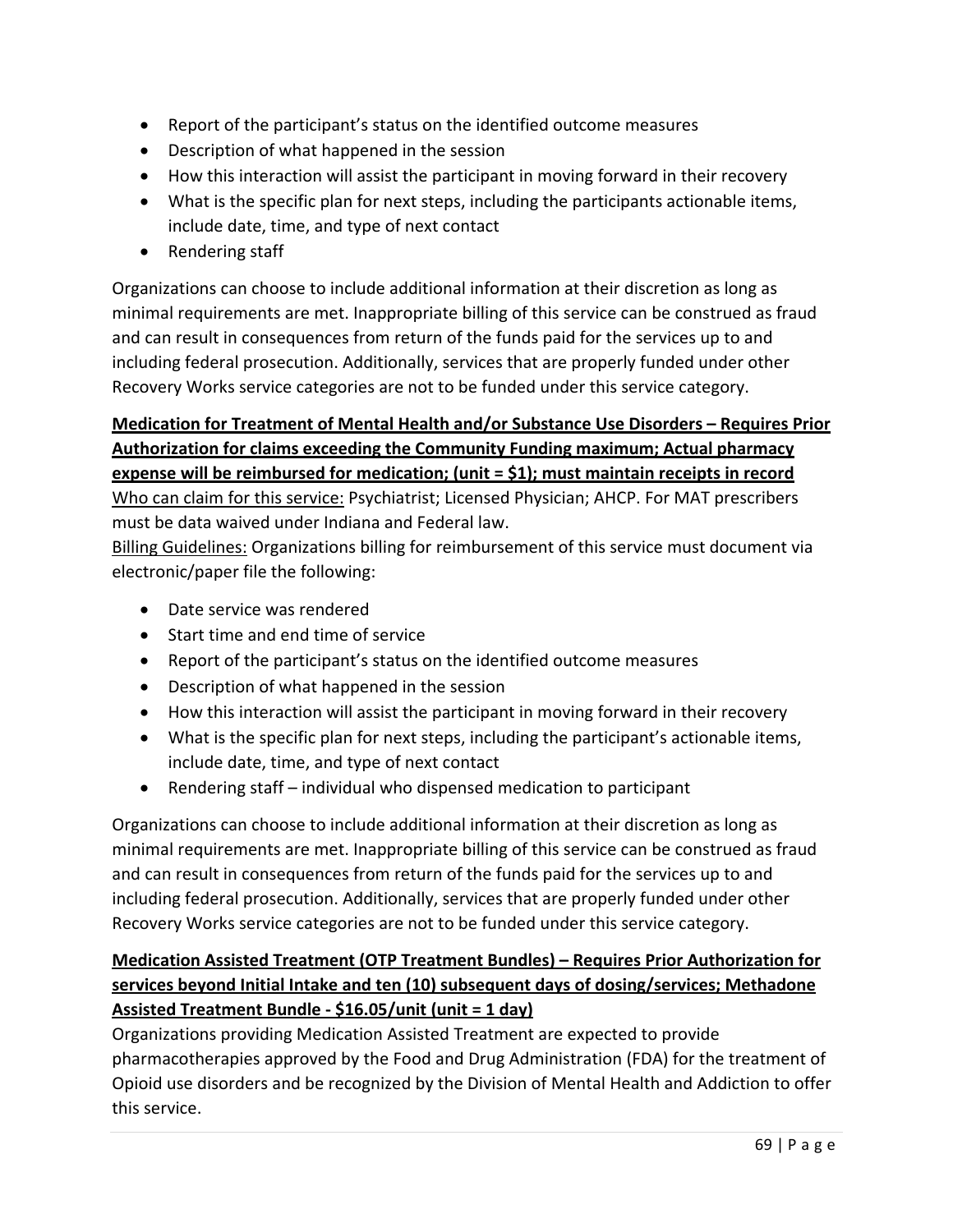All recognized protocols eligible for billing under a treatment bundle must include the statutorily required services for medication assisted opiate treatment, as well as must include:

- Full medical physical included at initial intake
- Full DMHA approved bio-psychosocial assessment at initial intake
- Ongoing medical supervision
- Supervised medication distribution
- Regular counseling
- Regular multi-panel AOD testing, both scheduled and random
- Ongoing referrals for other needed treatment and recovery support services
- Screening and/or referral for the treatment of co-occurring mental health needs

All of these services are to be provided as one (1) bundled service for the purpose of Recovery Works vouchers. Recovery Works vouchers will only pay for Medication Assisted Treatment in support of individual participant's recovery activities as listed in his/her individualized recovery plan.

Who can claim for this service: Indiana Opioid Treatment Programs who meet the DMHA Certification Requirements under Indiana Code 440 Article 10. Prescribers must meet licensure requirements and be data waived under Indiana and Federal law.

Billing Guidelines: Organizations billing for reimbursement of this service must receive a Prior Authorization (PA) and be able to document approval of the PA from state staff.

In addition, be able to document via electronic/paper file the following:

- Date service was rendered
- Start time and end time of service
- Report of the participant's status on the identified outcome measures
- Description of what happened in the session
- How this interaction will assist the participant in moving forward in their recovery
- What is the specific plan for next steps, including the participant's actionable items, include date, time, and type of next contact
- Rendering staff

Organizations can choose to include additional information at their discretion as long as minimal requirements are met. Inappropriate billing of this service can be construed as fraud and can result in consequences from return of the funds paid for the services up to and including federal prosecution. Additionally, services that are properly funded under other Recovery Works service categories are not to be funded under this service.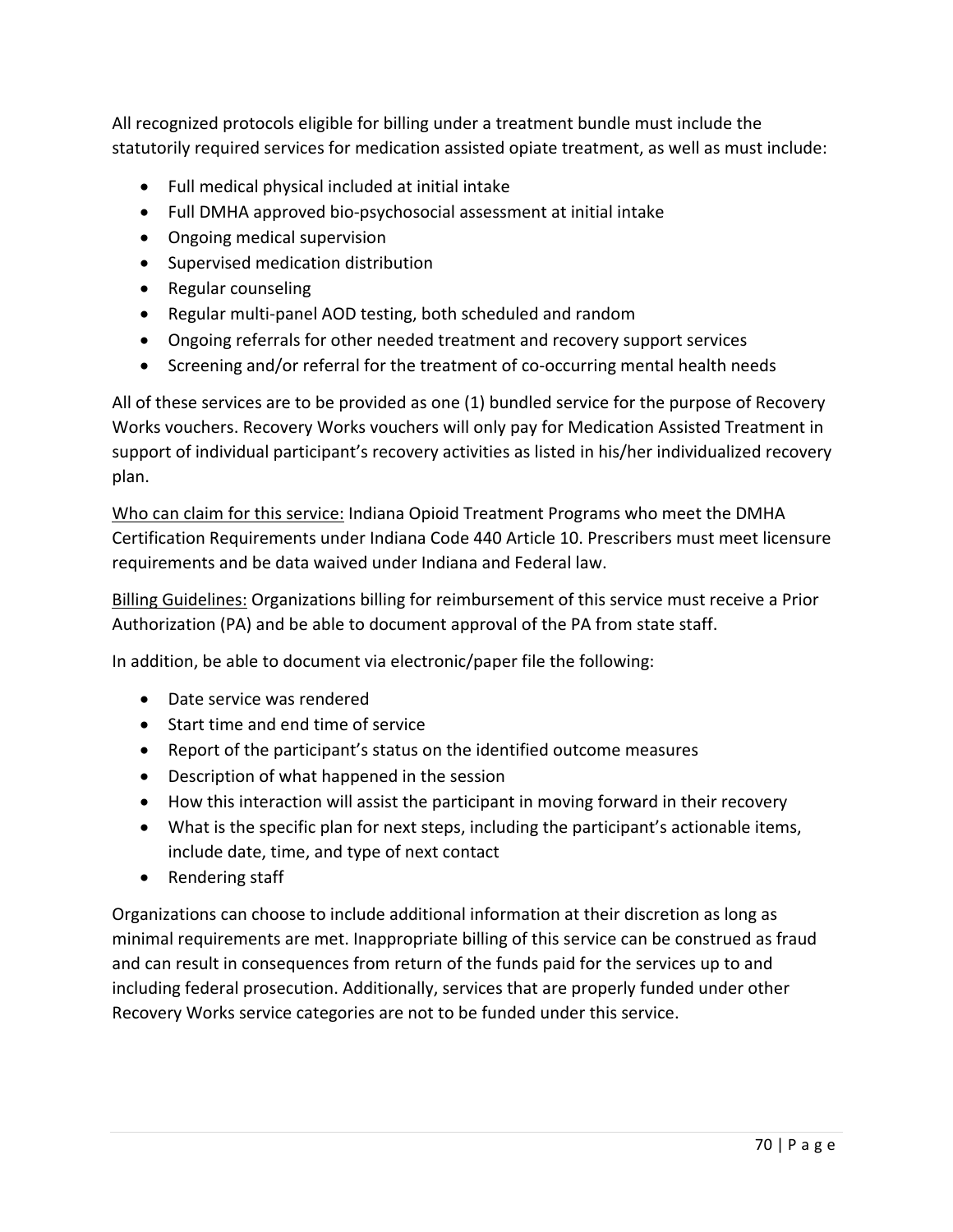# **Medication Assisted Treatment Assessment - \$112.78 unit (unit = 1 assessment)**

Organizations providing clinical assessment are expected to provide each participant with an indepth analysis of strengths and needs in regard to his or her mental health disorders and/or substance use disorders, and any other co-occurring medical or developmental disorders. Such analysis must be conducted through the use of an evidence-based peer-reviewed standardized assessment tool in general use for mental health populations in the State of Indiana. Upon completion of the clinical assessment, the organization shall discuss the results of the assessment and recommendations of the clinicians with the participant. The assessment may also include:

- Drug testing
- Specimen collection and handling
- Hepatitis A, B, and C testing, as needed
- Pregnancy testing, as needed
- Tuberculous testing, as needed
- Syphilis testing, as needed
- Complete blood count, as needed
- Other blood testing, as needed

When documenting a claim for Recovery Works funding for a comprehensive mental health and substance use disorder assessment, the organization must document each of the following:

- Tool used in assessment
- Outcomes of the assessment

Who may claim for this service: Licensed Physician; AHCP; Psychiatrist

#### Exclusions: None.

Billing Guidelines: Organizations billing for reimbursement of this service must document via electronic/paper file the following:

- Date service was rendered
- Start time and end time of service
- Tool used in Assessment
- Outcomes of Assessment (including ANSA results) (i.e., Treatment Plan)
- Rendering staff

Organizations can choose to include additional information at their discretion as long as minimal requirements are met. Inappropriate billing of this service can be construed as fraud and can result in consequences from return of the funds paid for the services up to and including federal prosecution. Additionally, services that are properly funded under other Recovery Works service categories are not to be funded under this service category.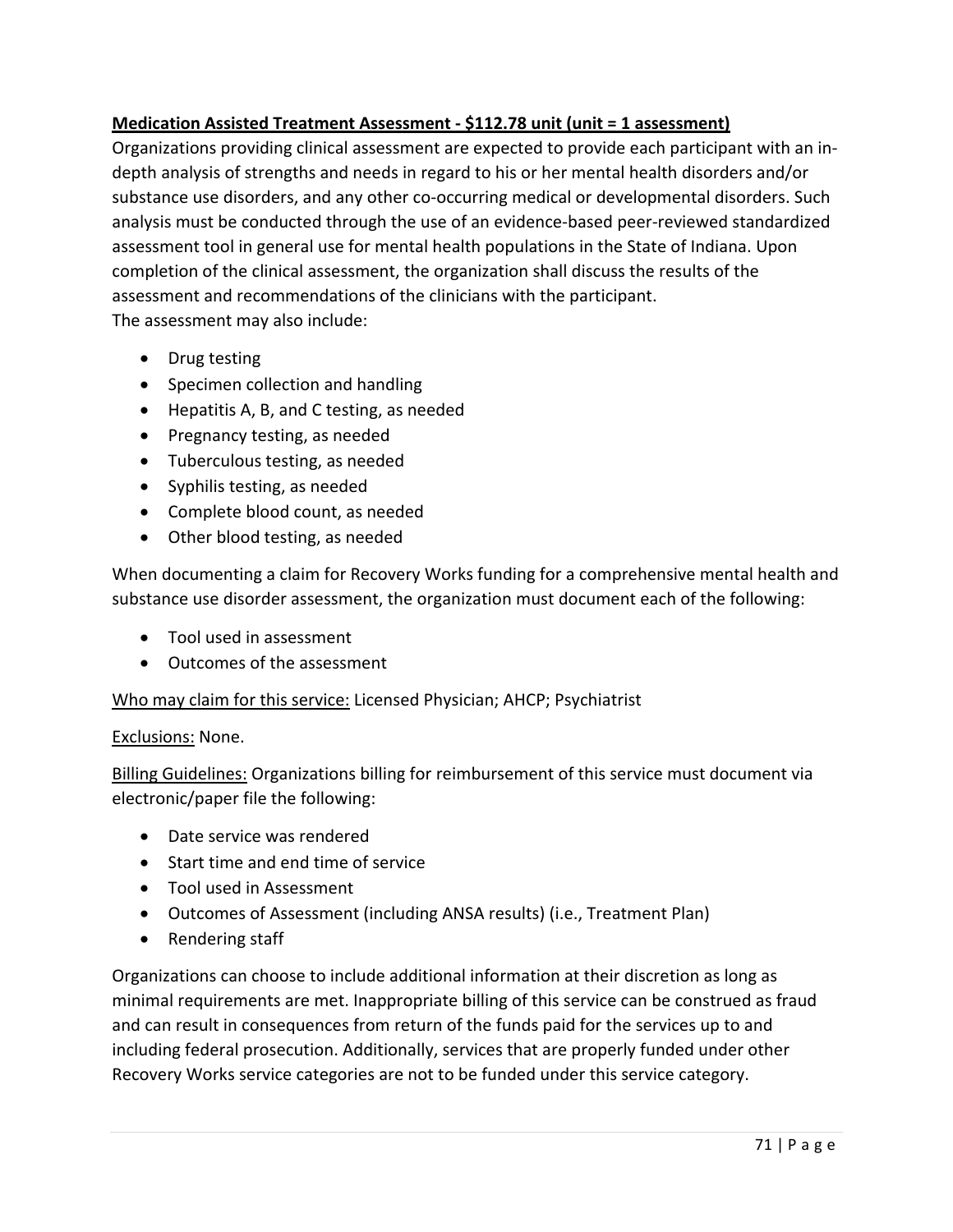# **Medication Review - \$23.88/unit (unit = ¼ hour)**

Psychiatric Assessment consist of a face-to-face activity that is designed to provide psychiatric assessment, consultation, and medication services to participants. Symptom assessment and intervention to observe, monitor, and care for the physical, nutritional, behavioral health, and related psychosocial issues, problems, or crises manifested in the course of a participant's treatment.

Monitoring a participant's medical and other health issues that are either directly related to the mental health or substance-related disorder, or to the treatment of the disorder (for example: diabetes, cardiac and/or blood pressure issues, substance withdrawal symptoms, weight gain and fluid retention, and seizures).

To be a billable activity, consultation must be goal-oriented, focused on addressing barriers to fulfilling the participant's recovery plan, and documented in the clinical record in a way that reflects the complexity of the interaction.

#### Who may claim for this service: Licensed Physician; AHCP; Psychiatrist

Billing Guidelines: Organizations billing for reimbursement of this service must document via electronic/paper file the following:

- Date service was rendered
- Start time and end time of service
- Report of the participant's status on the identified outcome measures
- Description of what happened in the session
- How this interaction will assist the participant in moving forward in their recovery
- What is the specific plan for next steps, including the participant's actionable items, include date, time, and type of next contact
- Rendering staff

Organizations can choose to include additional information at their discretion as long as minimal requirements are met. Inappropriate billing of this service can be construed as fraud and can result in consequences from return of the funds paid for the services up to and including federal prosecution. Additionally, services that are properly funded under other Recovery Works service categories are not to be funded under this service category.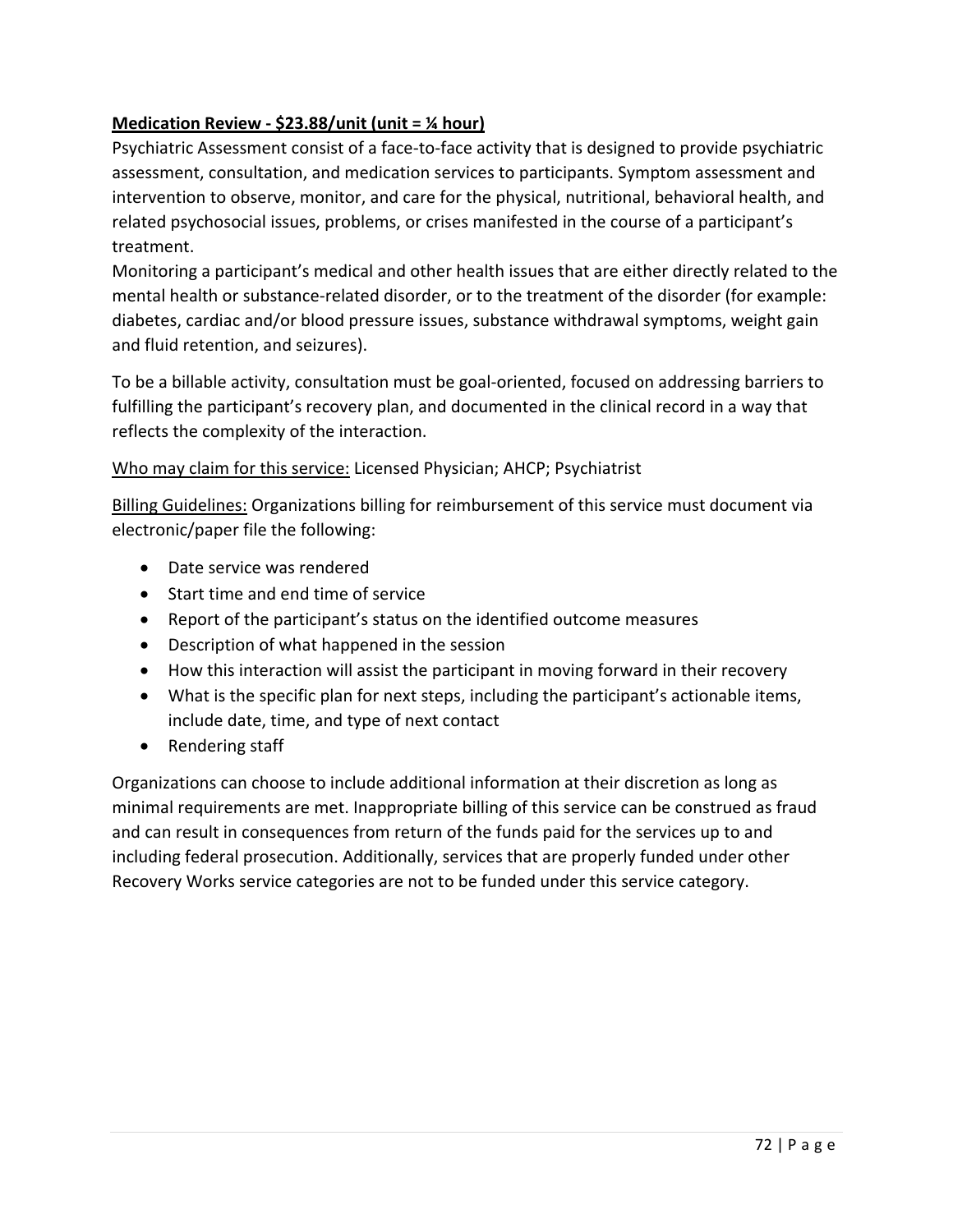# **Medication Training and Support – Individual - \$18.62/unit (unit = ¼ hour); Group - \$3.35/unit (unit = ¼ hour); Individual/Family - \$18.62/unit (unit = ¼ hour); Family Group - \$3.35/unit (unit = ¼ hour)**

Medication Training and Support involves face-to-face contact with the participant and/or family or nonprofessional caregivers in an individual setting for the purpose of monitoring medication compliance, providing education and training about medications, monitoring medication side effects, and providing other nursing or medical assessments. Medication Training and Support also includes certain related non-face-to-face activities. Face-to-face contact in an individual setting with the participant and/or family or nonprofessional caregivers that includes monitoring self-administration of prescribed medications and monitoring side effects. When provided in a clinic setting, Medication Training and Support may support, but not duplicate, activities associated with medication management activities available under the Clinic Option.

Who may claim for this service: The following providers may provide Medication Training and Support within the scope of practice as defined by federal and state law: Licensed physician, AHCP, RN, LPN, MA who has graduated from a two (2) year clinical program.

# Exclusions:

- If Clinic Option medication management, counseling, or psychotherapy is provided and medication management is a component, Medication Training and Support may not be billed separately for the same visit by the same provider.
- Coaching and instruction regarding participant self-administration of medications is not reimbursable under Medication Training and Support but may be billed as Skills Training and Development.
- Medication Training and Support may not be provided for professional caregivers.

Billing Guidelines: Organizations billing for reimbursement of this service must document via electronic/paper file the following:

- Date service was rendered
- Start time and end time of service
- Report of the participant's status on the identified outcome measures
- Description of what happened in the session
- How this interaction will assist the participant in moving forward in their recovery
- What is the specific plan for next steps, including the participant's actionable items, include date, time, and type of next contact
- Rendering staff

Organizations can choose to include additional information at their discretion as long as minimal requirements are met. Inappropriate billing of this service can be construed as fraud and can result in consequences from return of the funds paid for the services up to and including federal prosecution. Additionally, services that are properly funded under other Recovery Works service categories are not to be funded under this service category.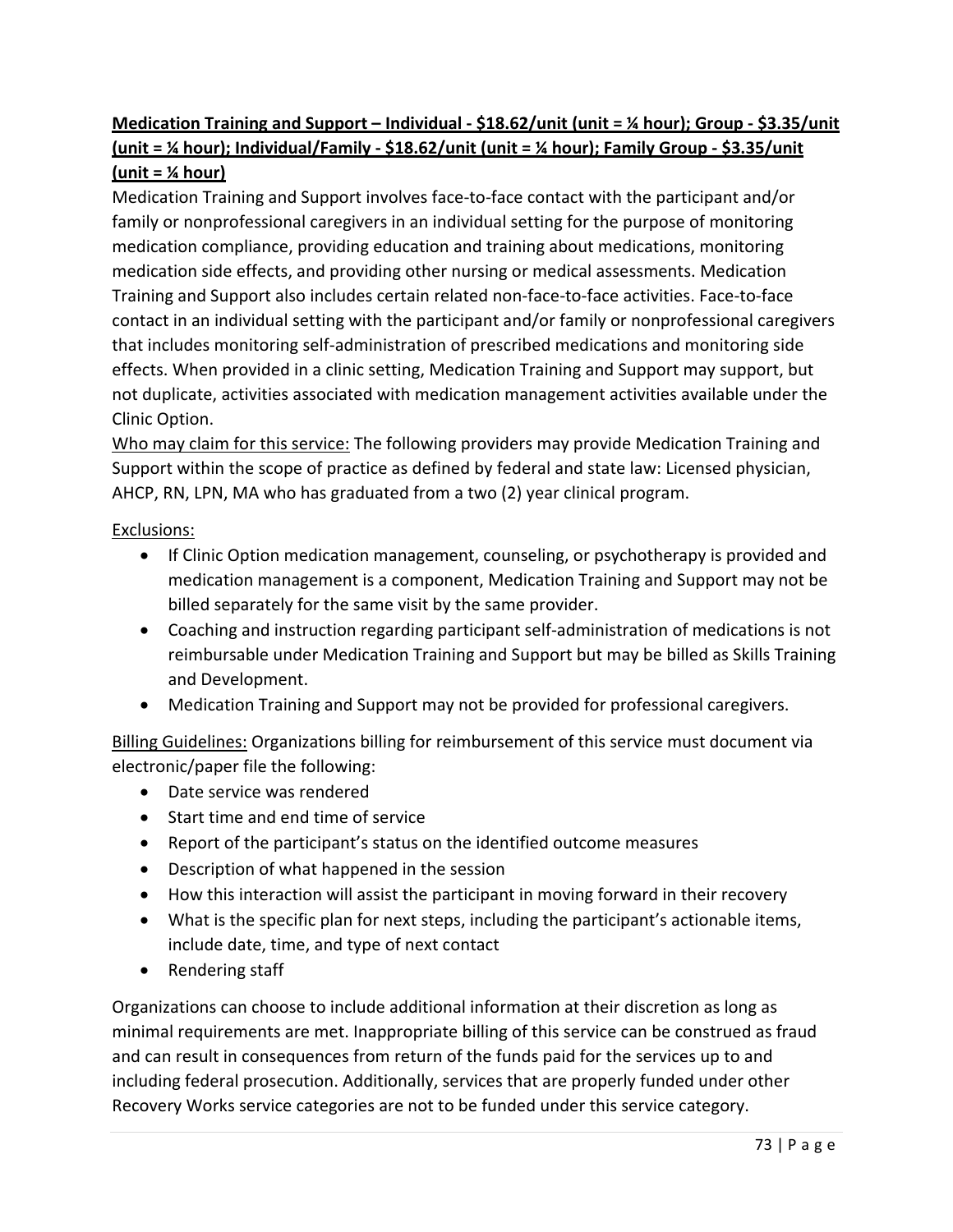# **Mental Health Counseling – Individual - \$28.65/unit (unit = ¼ hour)**

Mental Health Counseling is a planned and organized service with the participant, where mental health professionals and clinicians provide counseling intervention that works toward the goals identified in his/her recovery plan. The participant is the focus of Mental Health Counseling. Documentation must support how Mental Health Counseling benefits the participant, including when the participant is not present. Mental Health Counseling requires face-to-face contact with the participant. Mental Health Counseling consists of regularly scheduled sessions.

- Mental Health Counseling may include:
	- $\circ$  Education on mental health disorders; however, Mental Health Counseling sessions that consist of education services only are not reimbursable.
	- $\circ$  Skills training in communication, anger management, stress management, and relapse prevention; however, Mental Health Counseling sessions that consist only of skills training, without process work, should be billed under Skills Training and Development.

(Batterer's Intervention Program and similar programming is not a covered service under Recovery Works).

- Mental Health Counseling must demonstrate progress toward and achievement of participant treatment goals.
- Mental Health Counseling goals are rehabilitative in nature.
- A licensed professional must supervise the program and approve the content and curriculum of the program.
- Mental Health Counseling must be individualized, and person centered.
- Referral to available community-based support services is expected.

Who may claim for this service: Licensed Professionals, including an LCAC with documentation of commensurate training and work experience; Qualified Behavioral Health Providers

Billing Guidelines: Organizations billing for reimbursement of this service must document via electronic/paper file the following:

- Date service was rendered
- Start time and end time of service
- Report of the participant's status on the identified outcome measures
- Description of what happened in the session
- How this interaction will assist the participant in moving forward in their recovery
- What is the specific plan for next steps, including the participant's actionable items, include date, time, and type of next contact
- Rendering staff

Organizations can choose to include additional information at their discretion as long as minimal requirements are met. Inappropriate billing of this service can be construed as fraud and can result in consequences from return of the funds paid for the services up to and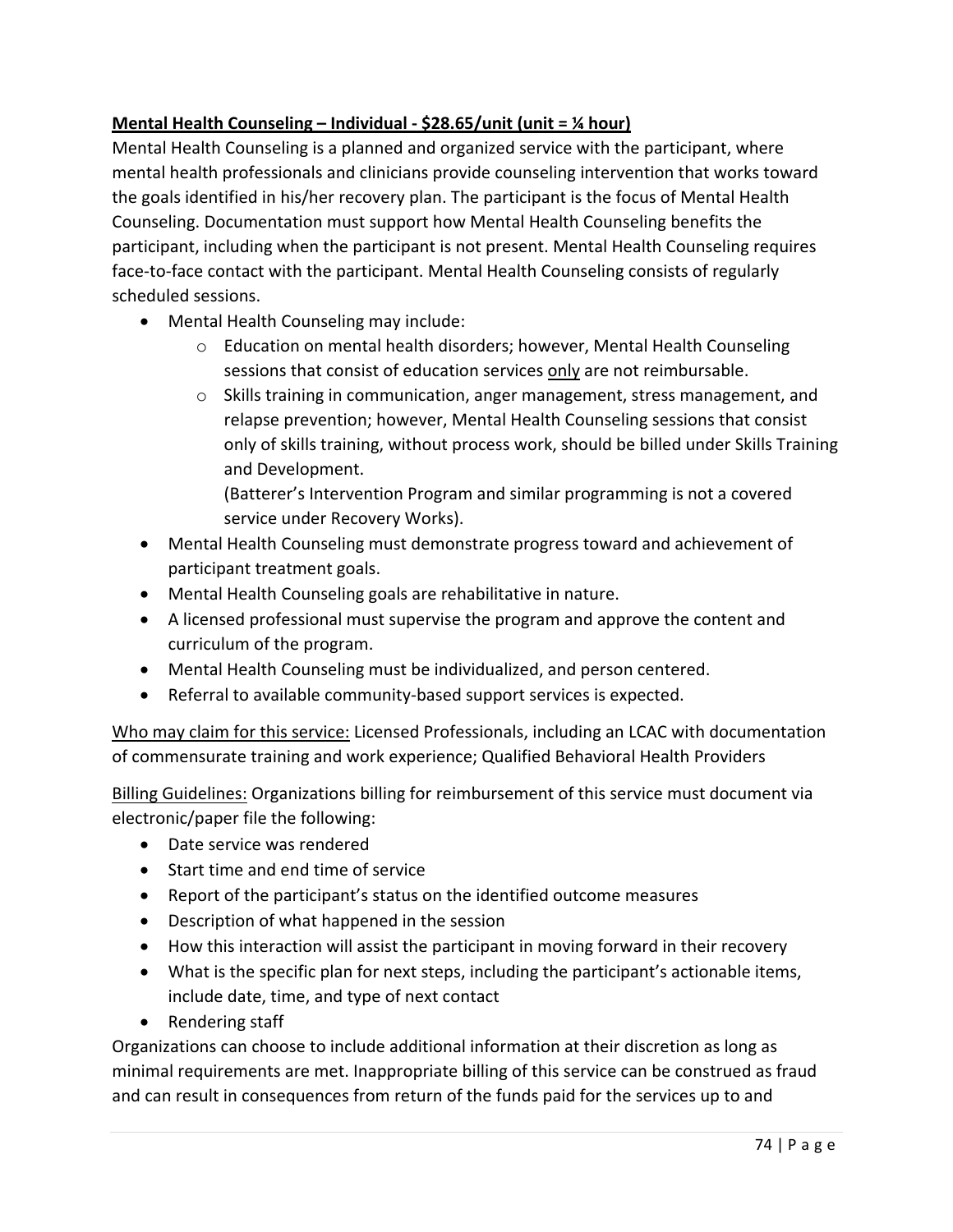including federal prosecution. Additionally, services that are properly funded under other Recovery Works service categories are not to be funded under this service category.

# **Mental Health Counseling – Family/Individual- \$28.65/unit (unit = ¼ hour); Family Group - \$7.16/unit (unit = ¼ hour)**

Mental Health Counseling is a planned and organized service with the participant and/or family members (as defined by participant), or nonprofessional caregivers, where Mental Health professionals and clinicians provide counseling intervention that works toward the goals identified in his/her recovery plan. The participant is the focus of Mental Health Counseling. Documentation must support how Mental Health Counseling benefits the participant, including when the participant is not present. Mental Health Counseling requires face-to-face contact with the participant and/or family members. Mental Health Counseling consists of regularly scheduled sessions.

- Family Mental Health Counseling may include the following:
	- o Education on mental health disorders; however, Mental Health Counseling sessions that consist of education services only are not reimbursable.
	- $\circ$  Skills training in communication, anger management, stress management, and relapse prevention; however, Mental Health Counseling sessions that consist only of skills training, without process work, should be billed under Skills Training and Development.

(Batterer's Intervention Program and similar programming is not a covered service under Recovery Works).

- Mental Health Counseling must demonstrate progress toward and achievement of participant treatment goals.
- Mental Health Counseling must be provided in an age-appropriate setting for a participant younger than eighteen (18) years of age receiving services.
- Mental Health Counseling goals are rehabilitative in nature.
- A licensed professional must supervise the program and approve the content and curriculum of the program.
- Mental Health Counseling must be individualized, and person centered.
- Referral to available community-based support services is expected.

Who may claim for this service: Licensed Professionals, including and LCAC with documentation of commensurate training and work experience; Qualified Behavioral Health Providers

- Date service was rendered
- Start time and end time of service
- Report of the participant's status on the identified outcome measures
- Description of what happened in the session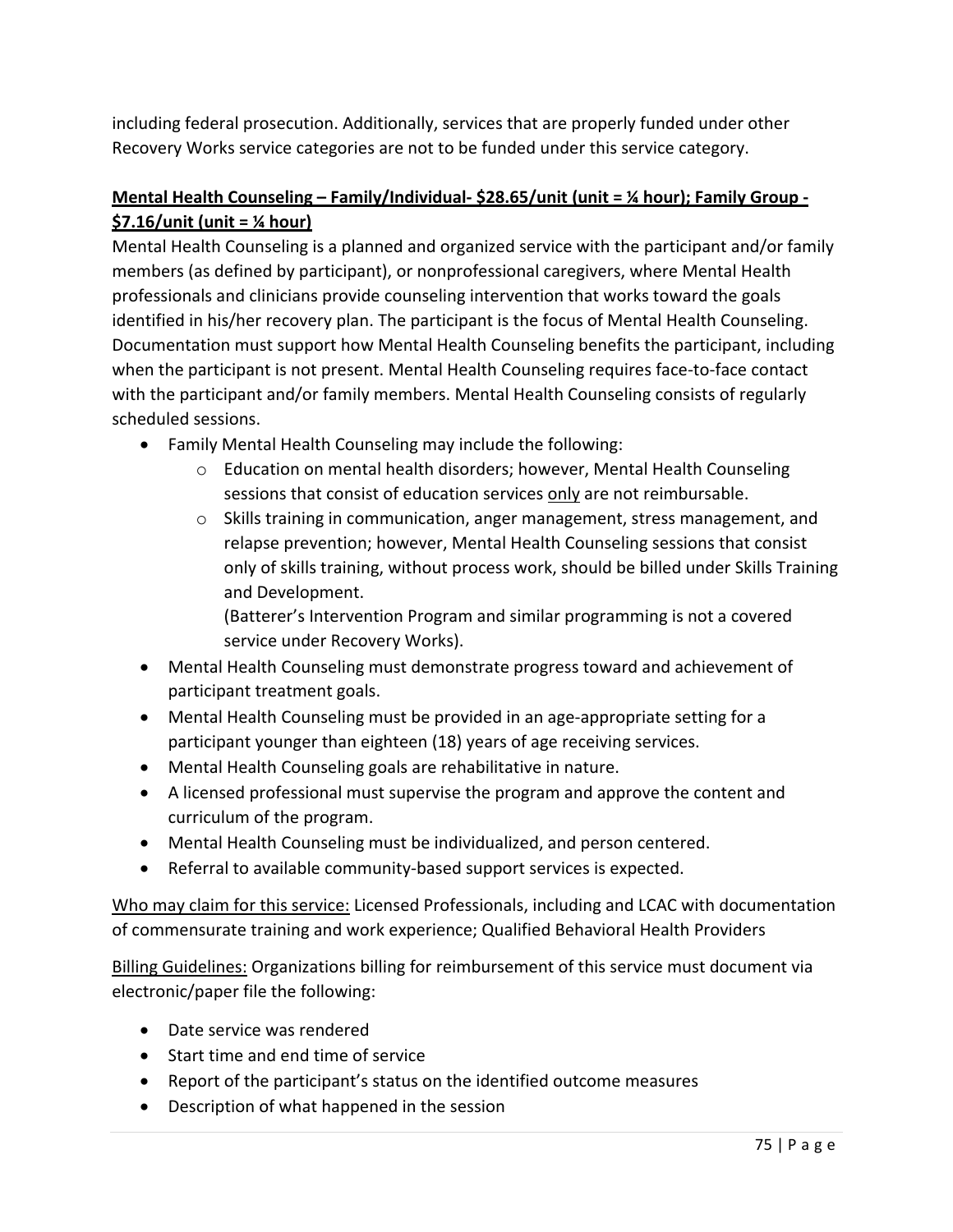- How this interaction will assist the participant in moving forward in their recovery
- What is the specific plan for next steps, including the participant's actionable items, include date, time, and type of next contact
- Rendering staff

Organizations can choose to include additional information at their discretion as long as minimal requirements are met. Inappropriate billing of this service can be construed as fraud and can result in consequences from return of the funds paid for the services up to and including federal prosecution. Additionally, services that are properly funded under other Recovery Works service categories are not to be funded under this service category.

# **Mental Health Counseling – Group - \$7.16/unit (unit = ¼ hour)**

Mental Health Counseling is planned and organized service with the participant, where mental health professionals and clinicians provide counseling intervention that works toward the goals identified in his/her recovery plan. The participant is the focus of Mental Health Counseling. Documentation must support how Mental Health Counseling benefits the participant, including when the participant is not present. Mental Health Counseling requires face-to-face contact with the participant. Mental Health Counseling consists of regularly scheduled sessions.

- Mental Health Counseling may include:
	- o Education on mental health disorders; however, Mental Health Counseling sessions that consist of education services only are not reimbursable.
	- $\circ$  Skills training in communication, anger management, stress management, and relapse prevention; however, Mental Health Counseling sessions that consist only of skills training, without process work, should be billed under Skills Training and Development.

(Batterer's Intervention Program and similar programming is not a covered service under Recovery Works).

- Mental Health Counseling must demonstrate progress toward and achievement of participant treatment goals.
- Mental Health Counseling goals are rehabilitative in nature.
- A licensed professional must supervise the program and approve the content and curriculum of the program.
- Mental Health Counseling must be individualized, and person centered.
- Referral to available community-based support services is expected.

Who may claim for this service: Licensed Professionals, including an LCAC with documentation of commensurate training and work experience; Qualified Behavioral Health Providers

- Date service was rendered
- Start time and end time of service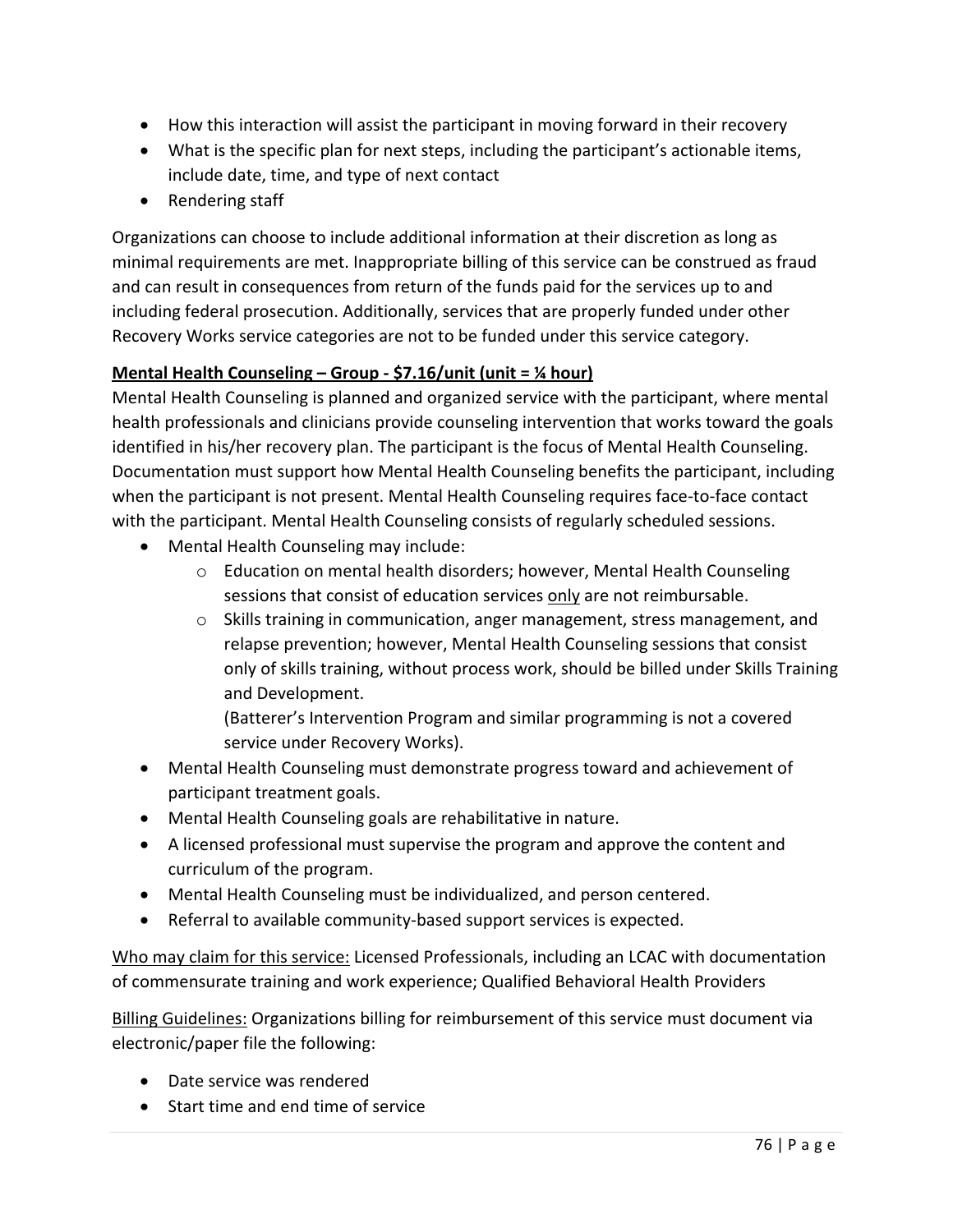- Report of the participant's status on the identified outcome measures
- Description of what happened in the session
- How this interaction will assist the participant in moving forward in their recovery
- What is the specific plan for next steps, including the participant's actionable items, include date, time, and type of next contact
- Rendering staff

Organizations can choose to include additional information at their discretion as long as minimal requirements are met. Inappropriate billing of this service can be construed as fraud and can result in consequences from return of the funds paid for the services up to and including federal prosecution. Additionally, services that are properly funded under other Recovery Works service categories are not to be funded under this service category.

# **Peer Recovery Services - \$8.55/unit (unit = ¼ hour)**

Peer Recovery Services are **individual face-to-face** services that provide structured, scheduled activities that promote socialization, recovery, self-advocacy, development of natural supports, and maintenance of community living skills. Organizations providing Peer Recovery Services are required to have personnel on staff that have completed and passed the Addition Peer Recovery Coach training or the Certified Recovery Specialist-Substance Abuse (CRS-SA). These are the **ONLY** Peer Recovery Services certifications that are accepted by Recovery Works. Who may claim for this service: Peer Recovery Services must be provided by individuals meeting DMHA training and competency standards for CRS or Recovery Coach. Individuals providing Peer Recovery Services must be under supervision of a licensed professional or QBHP.

Exclusions: Peer Recovery Services that are purely recreational or diversionary in nature, or have no therapeutic or programmatic content, may not be reimbursed.

- **Interventions targeted to groups are not billable as Peer Recovery Services.**
- Activities that may be billed under Skills Training and Development or Case Management services are not billable as Peer Recovery Services.
- Peer Recovery Services are not reimbursable for children under the age of sixteen (16).
- Peer Recovery Services that occur in a group setting are not reimbursable. **Peer Recovery Services are individual service support only.**

- Date service was rendered
- Start time and end time of service
- Report of the participant's status on the identified outcome measures
- Description of what happened in the session
- How this interaction will assist the participant in moving forward in their recovery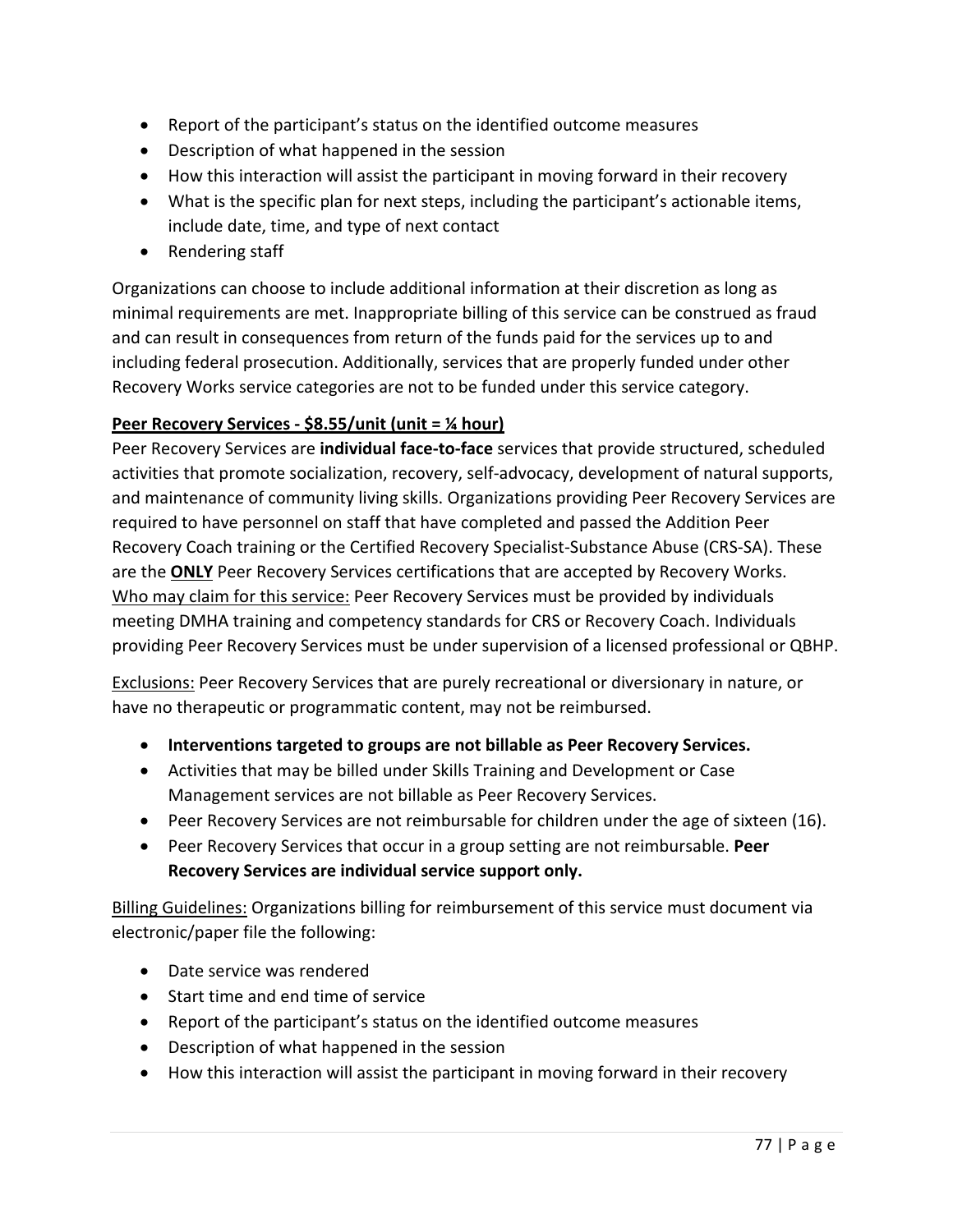- What is the specific plan for next steps, including the participants actionable items, include date, time, and type of next contact
- Rendering staff

Organizations can choose to include additional information at their discretion as long as minimal requirements are met. Inappropriate billing of this service can be construed as fraud and can result in consequences from return of the funds paid for the services up to and including federal prosecution. Additionally, services that are properly funded under other Recovery Works service categories are not to be funded under this service category.

#### **Psychiatric Evaluation - \$26.14/unit (unit = ¼ hour)**

Psychiatric Assessment consist of a face-to-face activity that is designed to provide psychiatric assessment, consultation, and medication services to participants. Symptom assessment and intervention to observe, monitor, and care for the physical, nutritional, behavioral health, and related psychosocial issues, problems, or crises manifested in the course of a participant's treatment.

Monitoring a participant's medical and other health issues that are either directly related to the mental health or substance-related disorder, or to the treatment of the disorder (for example: diabetes, cardiac and/or blood pressure issues, substance withdrawal symptoms, weight gain and fluid retention, and seizures).

To be a billable activity, consultation must be goal-oriented, focused on addressing barriers to fulfilling the participant's recovery plan, and documented in the clinical record in a way that reflects the complexity of the interaction.

#### Who may claim for this service: Licensed Physician; AHCP; Psychiatrist

Billing Guidelines: Organizations billing for reimbursement of this service must document via electronic/paper file the following:

- Date service was rendered
- Start time and end time of service
- Report of the participant's status on the identified outcome measures
- Description of what happened in the session
- How this interaction will assist the participant in moving forward in their recovery
- What is the specific plan for next steps, including the participant's actionable items, include date, time, and type of next contact

Organizations can choose to include additional information at their discretion as long as minimal requirements are met. Inappropriate billing of this service can be construed as fraud and can result in consequences from return of the funds paid for the services up to and including federal prosecution. Additionally, services that are properly funded under other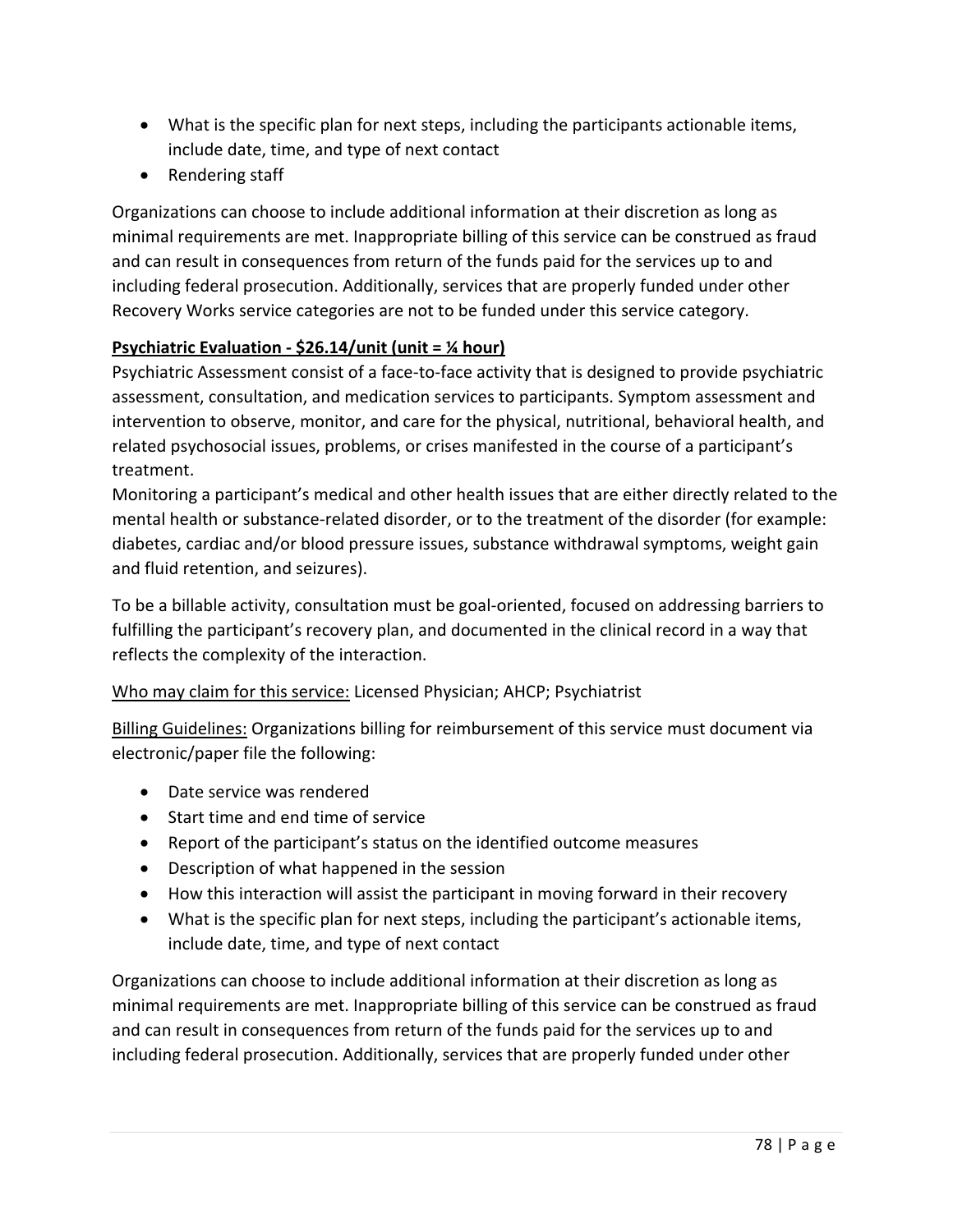# **Recovery Residency - \$15 room only/unit; \$20 room and board/unit (unit = 1 day)**

Organizations providing Recovery Residency are expected to provide participants with residential housing that is supportive of the participant's recovery and free of relapse triggers. Organizations must be certified by the Indiana Affiliation of Recovery Residences (DMHA Certifications Team) and a Recovery Works designated agency. Information on the DMHA Certifications Team certification can be found at [www.INARR.org.](http://www.inarr.org/) Application for Recovery Works can be found at [www.RecoveryWorks.fssa.IN.gov.](http://www.recoveryworks.fssa.in.gov/) Residences must provide a safe, clean, and sober environment for adults with mental health and/or substance use disorders. Additionally, they must comply with all DMHA Certifications Team standards. Organizations may also help families in locating and securing affordable and safe housing, as needed. Additionally, assistance may include accessing a housing referral service, relocation, tenant/landlord counseling, repair mediation, and other approved housing needs. It is required that the housing provider will develop with the participant a plan to move toward more stable housing. This plan will be established through an evaluation that the provider conducts, have measurable goals and a projected timeline for completion of goals. Recovery Works vouchers will only pay for Housing in support of an individual participant's recovery activities as listed in their individual recovery plan and budget.

**Recovery Works will pay for up to \$8,000 for Traditional Housing Assistance.** We expect Recovery Residences to have a "plan of stay" for the participant that includes titrating the individual down off Recovery Works.

*For example, upon the fourth (4th) month, the expectation is that the participant will begin paying a portion and titrating down from Recovery Works funding and transitioned to a more permanent living space. Another example of how this may work is that Recovery Works will pay for three (3) full months, on the fourth (4th) month, Recovery Works will pay for three (3) weeks, and the participant will pay for one (1) week. On month five (5), Recovery Works will pay for two (2) weeks, and the participant will pay for two (2), etc. Recovery Works staff expects that this conversation will be held with the participant at the beginning of their stay and be part of their housing plan.*

Direct Service Providers (DSPs) should NOT rely on WITS to track client expenditures. Total housing coverage varies based on service definition and per diem rates. DSPs should track length and stay, as well as obtain a monetary amount upon the individual arriving at the home. An inquiry can be submitted to Recovery Works at the initial intake to determine number of days remaining.

#### Room Only (\$15/unit) Requirements:

Recovery Residence wishing to provide room only, must have a kitchen with all necessary cooking tools and eating utensils available to residents. Cooking utensils include, but not limited to: a refrigerator, food storage units (such as cabinets/shelves), cooking pots, cooking pans, cooking utensils (such as spatulas, spoons, ladle, knives, potato masher, grater, peeler, tongs,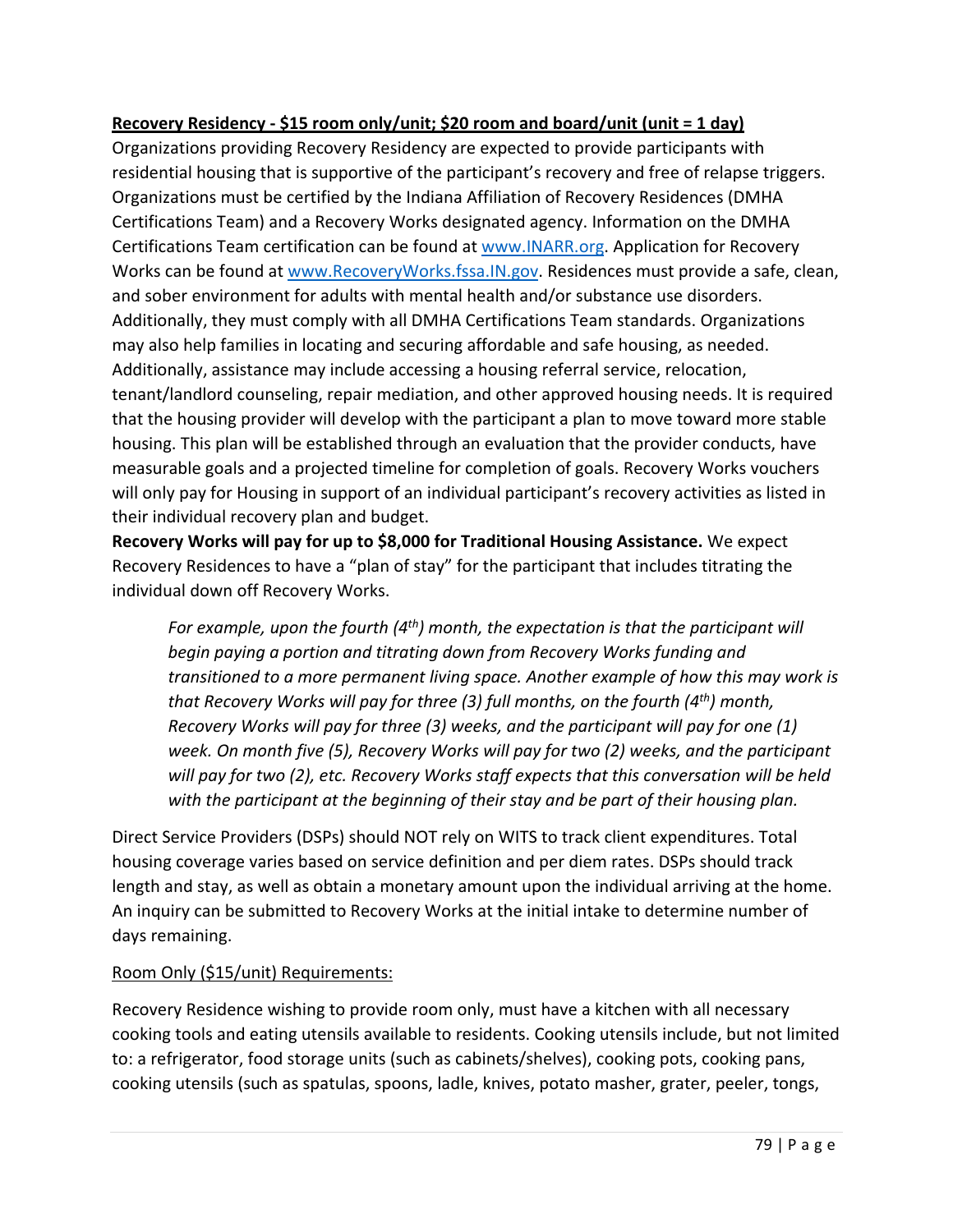whisk, can opener, oven mitts, measuring spoons/cups, etc.), stove top, oven, etc. Eating utensils include, but are not limited to: a table, forks, spoons, knives, plates, bowls, cups, etc.

Room only providers must provide:

- A bed
- 60 square feet of living space per resident
- A place to store personal items
- One (1) toilet for every four (4) individuals
- One (1) bath/shower for every six (6) individuals
- Common space
- Medication rules, including free administration of drugs by qualified personnel (Recovery Works participants may not be charged a fee for administering medication)
- TB testing

#### Room and Board (\$20/unit) Requirements:

DMHA Certifications Team Certified Recovery Residences wishing to provide room and board services must provide all of their services listed above under Room Only definition, and: one (1) prepared meal per day, and resources for two (2) additional meals. The prepared meal must be prepared with purchased items, using agency funds. The resources for the additional two (2) meals can be donated resources.

**Recovery Works will pay for up to \$8,000 for Traditional Housing Assistance.** We expect Recovery Residences to have a "plan of stay" for the participant that includes titrating the individual down off Recovery Works.

*For example, upon the fourth (4th) month, the expectation is that the participant will begin paying a portion and titrating down from Recovery Works funding and transitioned to a more permanent living space. Another example of how this may work is the Recovery Works will pay for three (3) full months, on the fourth (4th) month, Recovery Works will pay for three (3) weeks, and the participant will pay for one (1) week. On month five (5), Recovery Works will pay for two (2) weeks, and the participant will pay for two (2), etc.*

Recovery Works staff expects that this conversation will be held with the participant at the beginning of their stay and be part of their housing plan. Direct Service Providers (DSPs) should NOT rely on WITS to track client expenditures. Total housing coverage varies based on service definition and per diem rates. DSPs should track length and stay, as well as obtain a monetary amount upon the individual arriving at the home. An inquiry can be submitted to Recovery Works at the initial intake to determine number of days remaining.

Please NOTE, the above \$8,000 should NOT be used in its entirety when it is not necessary. Recovery Residences should work with the participant to have a plan of action to help them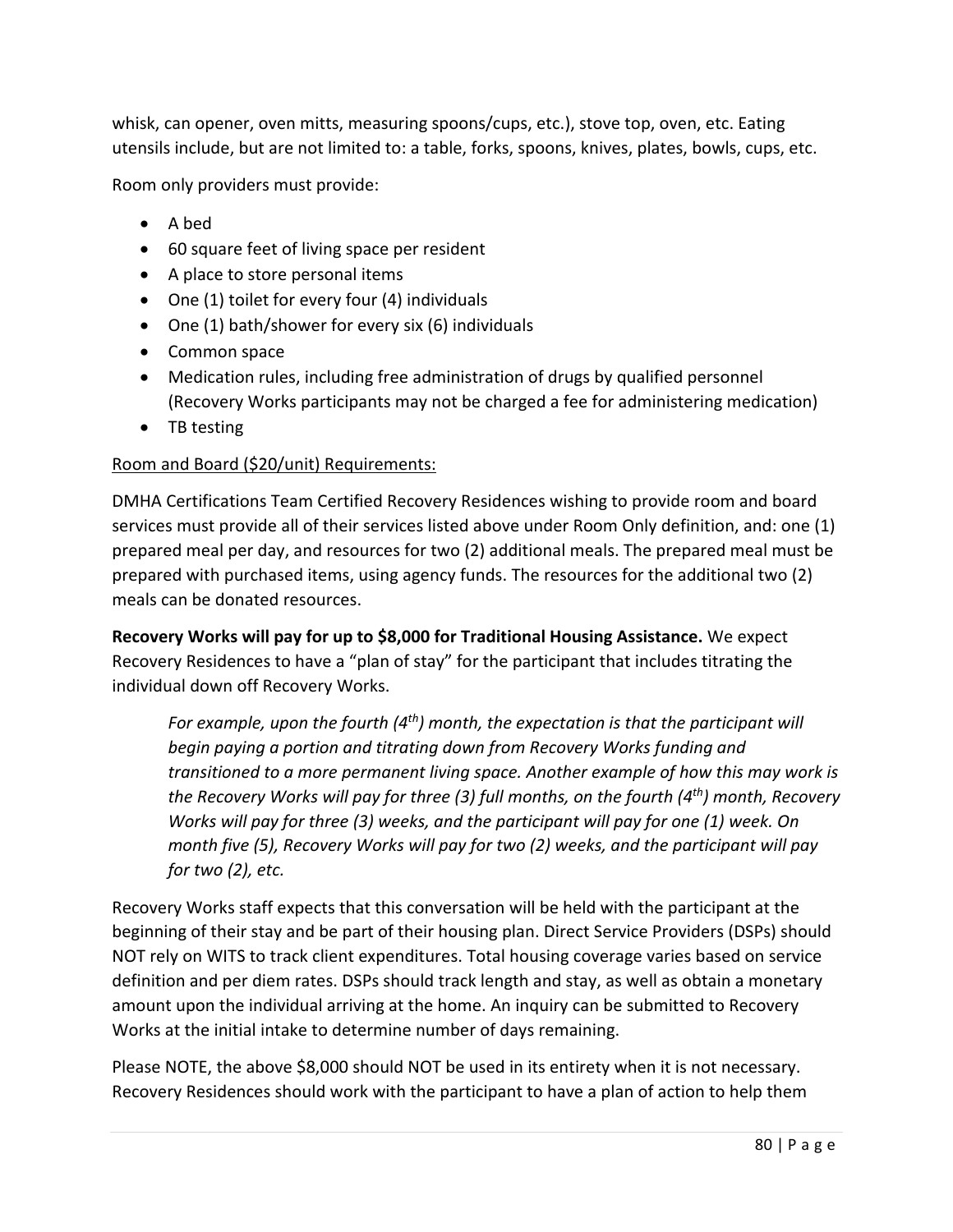become more self-sufficient, and to preserve funding in the event of a relapse or unexpected life event. Each individual situation is different and should be reflected in the participant file(s). Recovery Works reserves the right to implement mandatory titration schedules for providers who do not have an acceptable titration schedule available.

Who may claim for this service: Agencies that have been DMHA Certifications Team certified and have become a Recovery Works designated agency. Level IV Recovery Residences must also be DMHA Certified as an outpatient addiction provider.

Exclusions: Providers wishing to bill for room and board days of service may not use donated food for the one (1) prepared meal.

Billing Guidelines: Organizations billing for reimbursement of this service must document via electronic/paper file the following:

- Date(s) service was rendered
- Start time and end time of service
- Report of the participant's status on the identified outcome measures
- Description of what happened during the client's days of residence
- How this interaction will assist the participant in moving forward in their recovery
- What is the specific plan for next steps, including the participant's actionable items, include date, time, and type of next contact
- If billing for one (1) week at a time, MUST include EACH day that residency was provided in the Encounter Notes section of the Encounter
- Rendering staff house manager

Organizations can choose to include additional information at their discretion as long as minimal requirements are met. Inappropriate billing of this service can be construed as fraud and can result in consequences from return of the funds paid for the services up to and including prosecution from local, state, and federal entities. Services that are properly funded under other programs are not to be funded under this service category.

# **Skills Training and Development – Individual - \$26.14/unit (unit = ¼ hour); Group - \$4.71/unit (unit = ¼ hour); Individual/Family - \$26.14/unit (unit = ¼ hour); Family Group - \$4.71/unit (unit = ¼ hour)**

**Skills Training and Development – Individual (26.14 per ¼ hour) – Only the participant and** rendering staff are included in the session.

**Skills Training and Development – Group (4.71 per ¼ hour) –** Participant and one (1) or more individuals (non-family) are present for services at one (1) time.

**Skills Training and Development – Family (26.14 per ¼ hour) –** Participant and one (1) or more family members are present.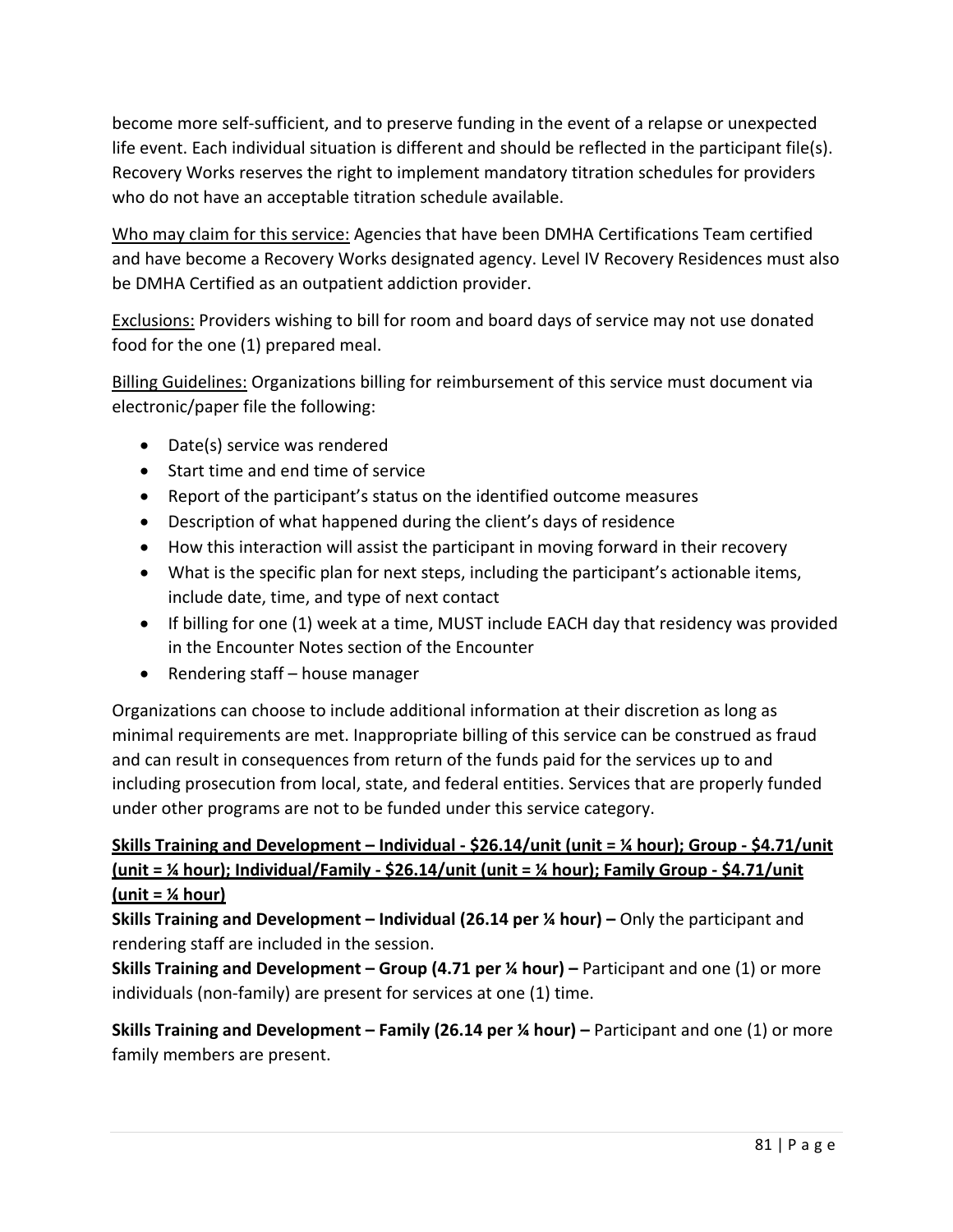**Skills Training and Development – Family Group (\$4.71 per ¼ hour) –** Participant is not present for service. The provider is meeting with the family to help provide a necessary skill or training pertinent to the participant's recovery. *(i.e., Family wants to understand how to calm their family member down when he has episodes pertinent to mental health. The provider may want to meet with the family separately, to ensure they are fully trained and understand their role in the process).*

Please NOTE – Skills Training and Development is NOT an intensive service category and should not be utilized as a substitution to clinical services. If an individual is in need of intensive services, we encourage the Direct Service Provider (DSP) to work with the insurance company and advocate for an MRO package or rehabilitative package (private insurance).

Skills Training and Development involves face-to-face contact with the participant and/or family or nonprofessional caregivers that result in the participant's development of skills (for example: self-care, daily life management, or problem-solving skills), in an individual setting or group setting directed toward eliminating psychosocial barriers. Development of skills is provided through structured interventions for attaining goals identified in the recovery plan and the monitoring of the participant's progress in achieving those skills. Participants are expected to show benefit from Skills Training and Development, with the understanding that improvement may be incremental. Skills Training and Development must result in demonstrated movement toward, or achievement of, the participant's treatment goals identified in the recovery plan. Skills Training and Development includes monitoring the impact of training acquisition (i.e., structured opportunities for participant to demonstrate skills acquisition and improved functioning as a result). Skills Training and Development aims to restore participant's abilities essential to independent living (i.e., self-care and daily life management skills). Provide skills training specific to illness self-management.

May include, but not limited to the following types of services:

- Skills training in food planning and preparation, money management, and maintenance of living environment.
- Training in appropriate use of community services.
- Medication-related education and training by nonmedical staff.
- Training in skills needed to locate and maintain a home; renter skills training including landlord/tenant negotiations, budgeting to meet housing and housing-related expenses, locating and interviewing prospective roommates, and understanding renter's rights and responsibilities.
- Social skills training necessary for functioning in a work and/or community environment.

The participant is the focus of Skills Training and Development. Documentation must support how the service benefits the participant, including when the participant is not present. Skills Training and Development goals are rehabilitative in nature and time limited.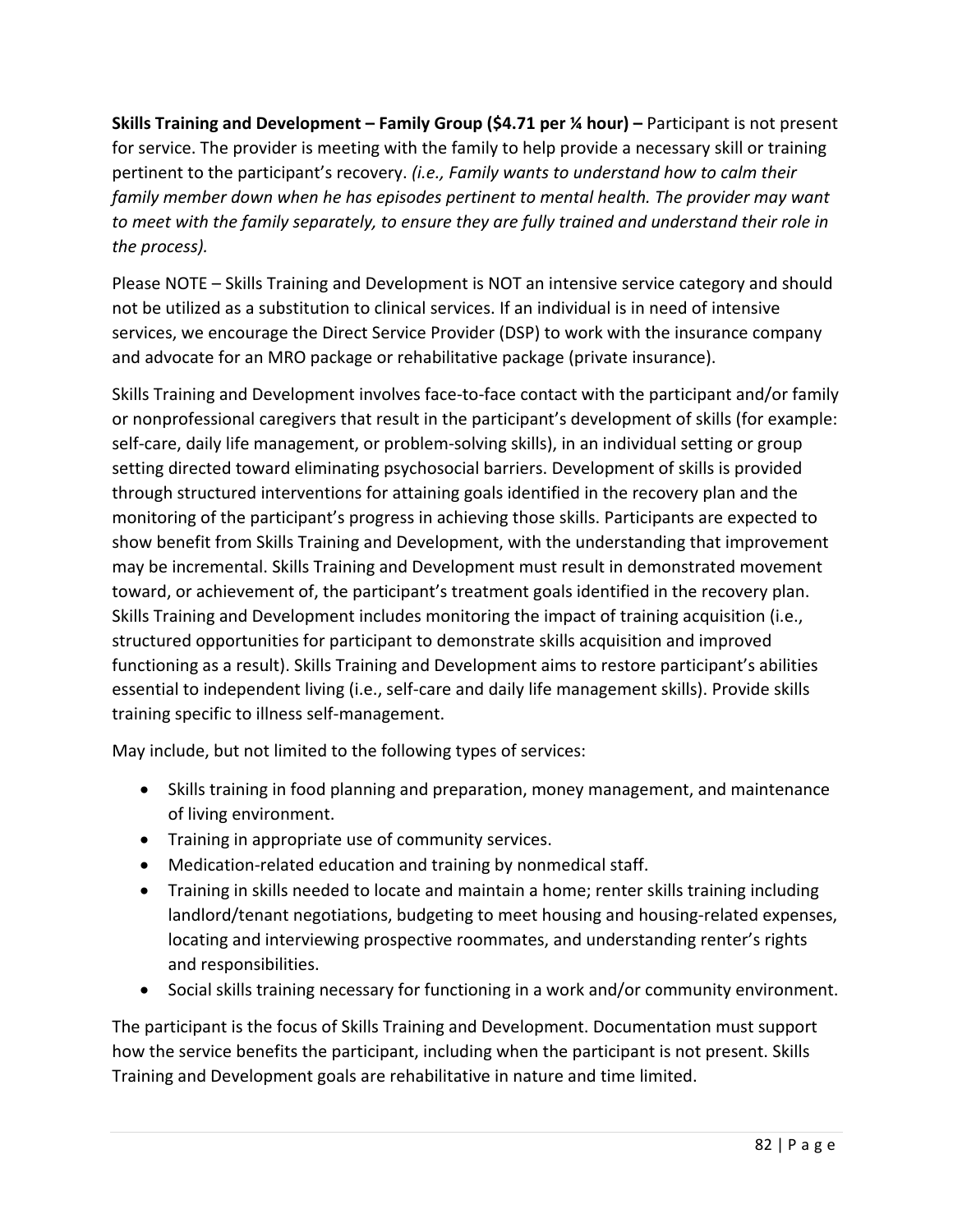Who may claim for this service: Licensed Professionals; Qualified Behavioral Health Providers; Other Behavioral Health Providers

## Exclusions:

- Skills Training and Development that is habilitative in nature is not reimbursable.
- Skill-building activities not medically necessary to address the mental health and/or substance use disorder are not reimbursable.
- Activities purely for recreation or diversion are not reimbursable (see case management referrals and linkages).
- Job coaching is not reimbursable (see supportive employment services definition).
- Academic tutoring is not reimbursable (see case management referrals and linkages).
- Individual Skills Training and Development services are not reimbursable if delivered on the same day as AIRS or CAIRS.
- Skills Training and Development may not be provided to professional caregivers.
- Skills Training and Development cannot be used to build or employ participants within the provider organization.

Billing Guidelines: Organizations billing for reimbursement of this service must document via electronic/paper file the following:

- Date service was rendered
- Start time and end time of service
- Report of the participant's status on the identified outcome measures
- Description of what happened in the session
- How this interaction will assist the participant in moving forward in their recovery
- What is the specific plan for next steps, including the participant's actionable items, include date, time, and type of next contact
- Rendering staff

Organizations can choose to include additional information at their discretion as long as minimal requirements are met. Inappropriate billing of this service can be construed as fraud and can result in consequences from return of the funds paid for the services up to and including federal prosecution. Additionally, services that are properly funded under other Recovery Works service categories are not to be funded under this service category.

#### **Substance Use Disorder Counseling – Individual - \$14.58/unit (unit= ¼ hour)**

Substance Use Disorder Counseling is a planned and organized service with the participant, where Substance Use professionals and clinicians provide counseling intervention that works toward the goals identified in his/her recovery plan. Substance Use Disorder Counseling is designed to be a less intensive alternative to Intensive Outpatient Treatment. The participant is the focus of Substance Use Disorder Counseling. Documentation must support how Substance Use Disorder Counseling benefits the participant. Substance Use Disorder Counseling requires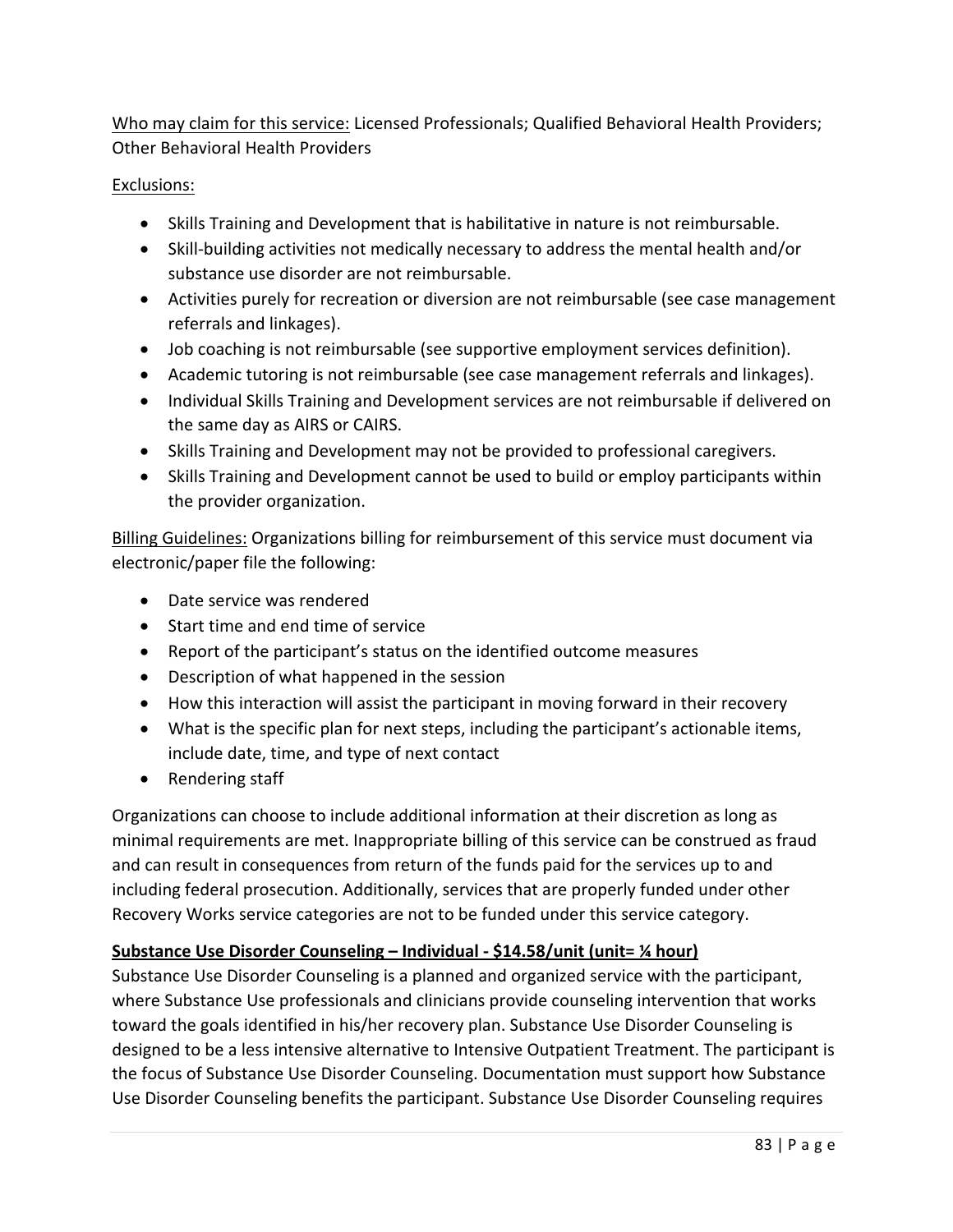face-to-face contact with the participant. Substance Use Disorder Counseling consists of regularly scheduled sessions.

- Substance Use Disorder Counseling may include the following:
	- o Education on Substance Use Disorders; however, Substance Use Disorders Counseling sessions that consist of education services only are not reimbursable.
	- o Skills training in communication, mood de-escalation, stress management, and relapse prevention; however, Substance Use Disorder Counseling sessions that consist only of skills training, without process work, should be billed under Skills Training and Development.
- Substance Use Disorder Counseling must demonstrate progress toward and achievement of participant treatment goals.
- Substance Use Disorder Counseling goals are rehabilitative in nature.
- A licensed professional must supervise the program and approve the content and curriculum of the program.
- Substance Use Disorder Counseling must be individualized, and person centered.
- Referral to available community-based support services is expected.

Who may claim for this service: Licensed Professionals; Qualified Behavioral Health Providers

#### Exclusions:

- Participants with withdrawal risk or symptoms whose needs cannot be managed at this level of care or who need detoxification services are not eligible for this service.
- Participants at imminent risk of harm to self or others are not eligible for this service.

Billing Guidelines: Organizations billing for reimbursement of this service must document via electronic/paper file the following:

- Date service was rendered
- Start time and end time of service
- Report of the participant's status on the identified outcome measures
- Description of what happened in the session
- How this interaction will assist the participant in moving forward in their recovery
- What is the specific plan for next steps, including the participant's actionable items, include date, time, and type of next contact
- Rendering staff

Organizations can choose to include additional information at their discretion as long as minimal requirements are met. Inappropriate billing of this service can be construed as fraud and can result in consequences from return of the funds paid for the services up to and including federal prosecution. Additionally, services that are properly funded under other Recovery Works service categories are not to be funded under this service category.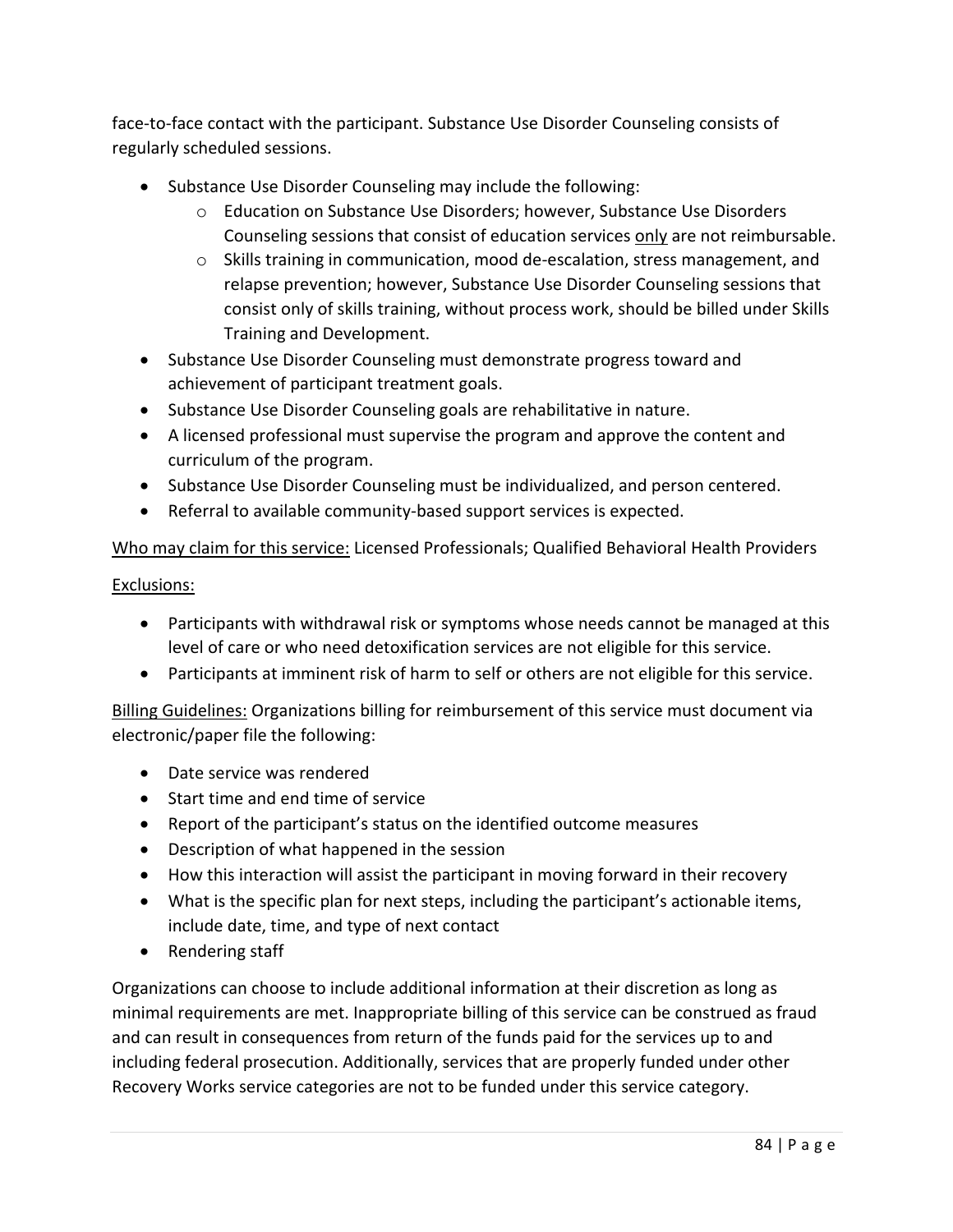# **Substance Use Disorder Counseling – Family - \$14.58/unit (unit = ¼ hour); Family Group - \$3.65/unit (unit = ¼ hour) – Involves the participant and at least one (1) family member**

Substance Use Disorder Counseling – Family is a planned and organized service with the participant and/or family members, or nonprofessional caregivers, where Substance Use professionals and clinicians provide counseling intervention that works toward the goals identified in his/her IRPB. Substance Use Disorder Counseling is designed to be a less intensive alternative to IOT. The participant is the focus of Substance Use Disorder Counseling. Documentation must support how Substance Use Disorder Counseling benefits the participant, including when the participant is not present. Substance Use Disorder Counseling requires faceto-face contact with the participant and/or family members. Substance Use Disorder Counseling consists of regularly scheduled sessions.

- Substance Use Disorder Counseling may include the following:
	- o Education on Substance Use Disorders; however, Substance Use Disorder Counseling sessions that consist of education services only are not reimbursable.
	- o Skills training in communication, anger management, stress management, and relapse prevention; however, Substance Use Disorder Counseling sessions that consist only of skills training, without process work, should be billed under Skills Training and Development.
- Substance Use Disorder Counseling must demonstrate progress toward, and achievement of participant treatment goals identified in the IRPB.
- Substance Use Disorder Counseling goals are rehabilitative in nature.
- A licensed professional must supervise the program and approve the content and curriculum of the program.
- Substance Use Disorder Counseling must be individualized, and person centered.
- Referral to available community-based support services is expected.

Who may claim for this service: Licensed Professionals; Qualified Behavioral Health Providers

#### Exclusions:

- Participants with withdrawal risk or symptoms whose needs cannot be managed at this level of care or who need detoxification services are not eligible for this service.
- Participants at imminent risk of harm to self or others are not eligible for this service.

- Date service was rendered
- Start time and end time of service
- Report of participant's status on the identified outcome measures
- Description of what happened in the session
- How this interaction will assist the participant in moving forward in their recovery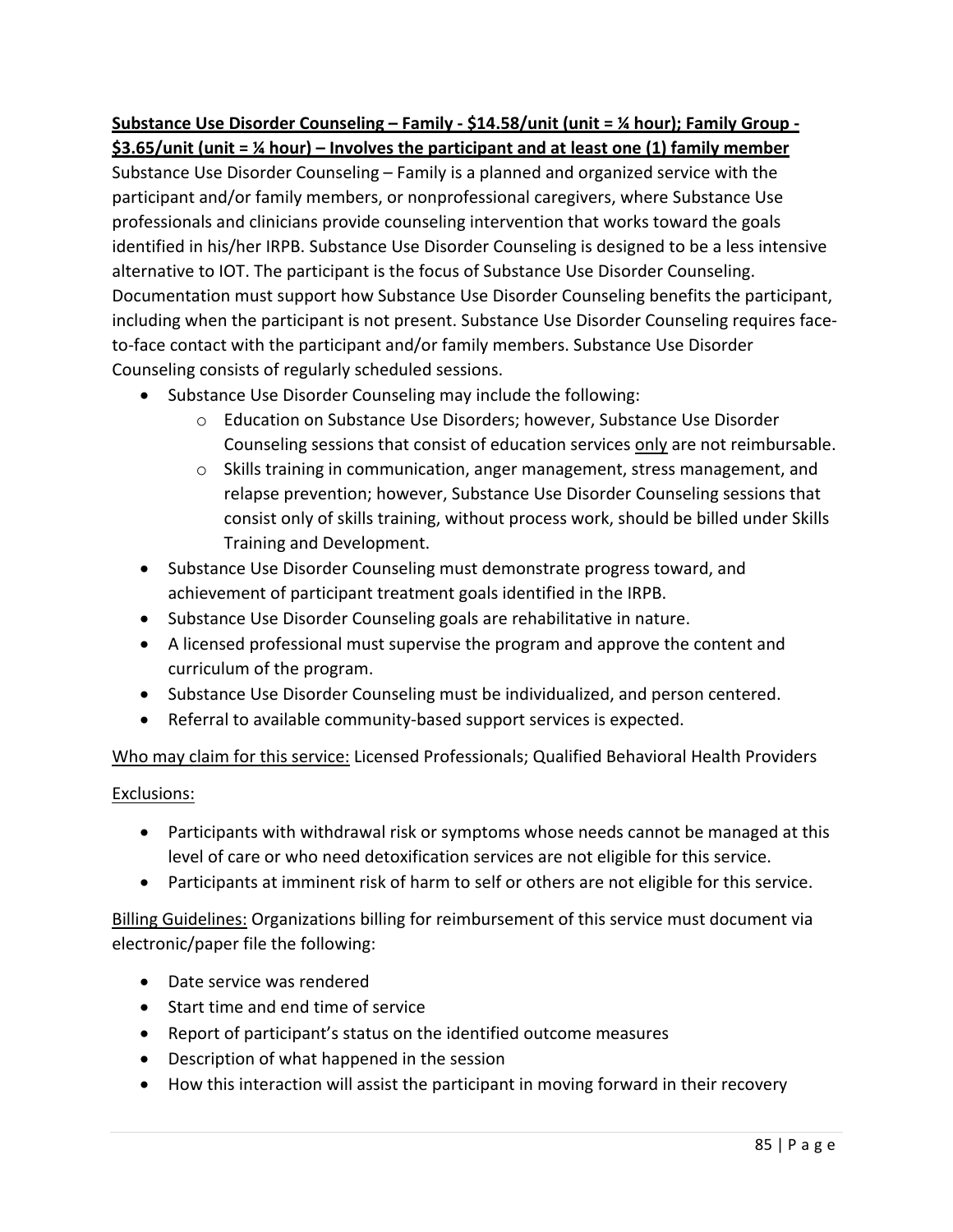• What is the specific plan for next steps, including the participant's actionable items, include date, time, and type of next contact

Organizations can choose to include additional information at their discretion as long as minimal requirements are met. Inappropriate billing of this service can be construed as fraud and can result in consequences from return of the funds paid for the services up to and including federal prosecution. Additionally, services that are properly funded under other Recovery Works service categories are not to be funded under this service category.

# **Substance Use Disorder Counseling – Group - \$3.65/unit (unit = ¼ hour) – Participant plus one (1) other individual (non-family related)**

Substance Use Disorder Counseling is a planned and organized service with the participant, where Substance Use professionals and clinicians provide counseling intervention that works toward the goals identified in his/her recovery plan. Substance Use Disorder Counseling is designed to be a less intensive alternative to Intensive Outpatient Treatment. The participant is the focus of Substance Use Disorder Counseling. Documentation must support how Substance Use Disorder Counseling benefits the participant. Substance Use Disorder Counseling requires face-to-face contact with the participant. Substance Use Disorder Counseling consists of regularly scheduled sessions.

- Substance Use Disorder Counseling may include the following:
	- o Education on Substance Use Disorders; however, Substance Use Disorder Counseling sessions that consist of education services only are not reimbursable.
	- $\circ$  Skills training in communication, mood de-escalation, stress management, and relapse prevention; however, Substance Use Disorder Counseling sessions that consist only of skills training, without process work, should be billed under Skills Training and Development.
- Substance Use Disorder Counseling must demonstrate progress toward and achievement of participant treatment goals.
- Substance Use Disorder Counseling goals are rehabilitative in nature.
- A licensed professional must supervise the program and approve the content and curriculum of the program.
- Substance Use Disorder Counseling must be individualized, and person centered.
- Referral to available community-based support services is expected.
- Group setting should be no larger than 12 participants.

Who may claim for this service: Licensed Professionals; Qualified Behavioral Health Providers

#### Exclusions:

- Participants with withdrawal risk or symptoms whose needs cannot be managed at this level of care or who need detoxification services are not eligible for this service.
- Participant at imminent risk of harm to self or others are not eligible for this service.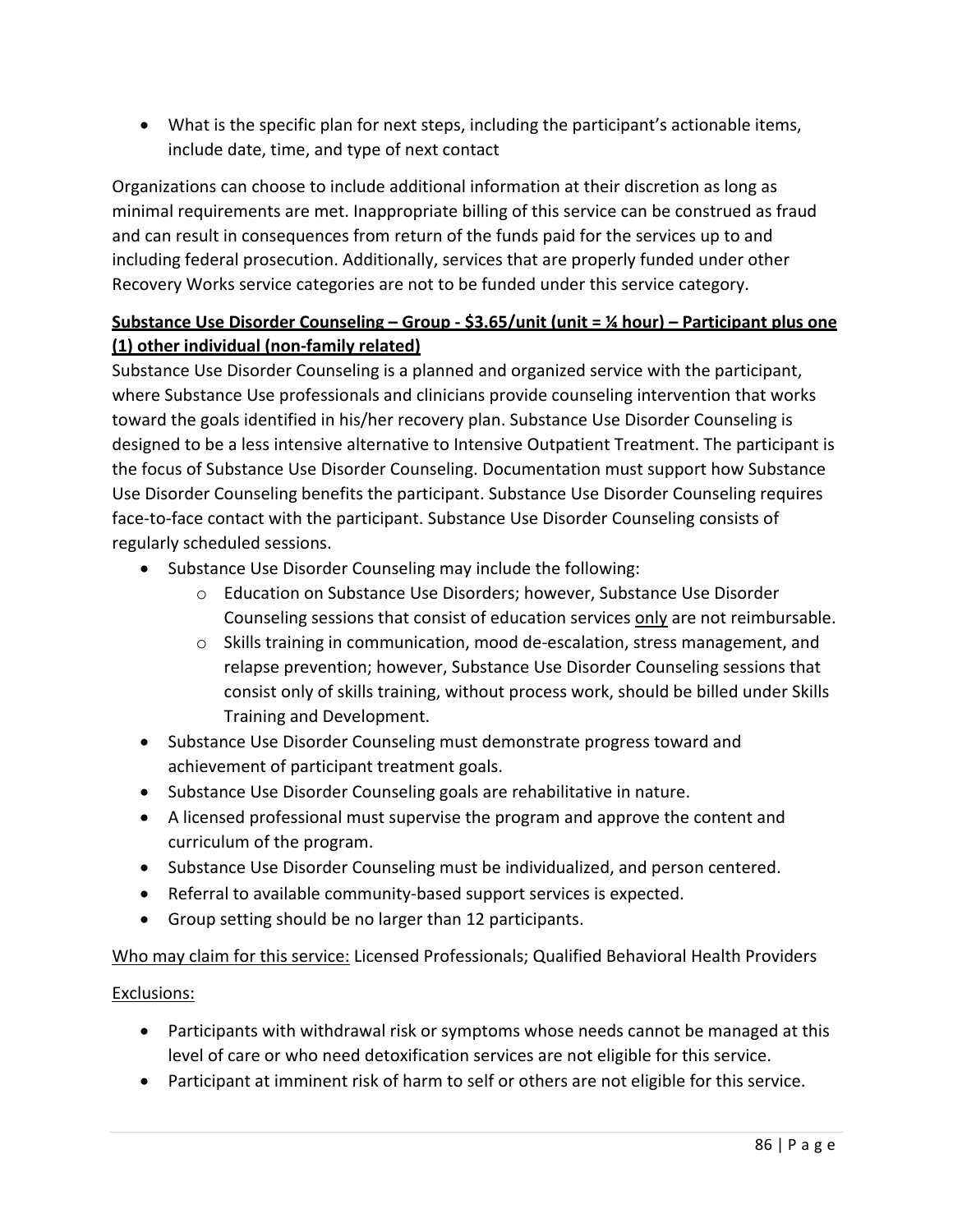Billing Guidelines: Organizations billing for reimbursement of this service must document via electronic/paper file the following:

- Date service was rendered
- Start time and end time of service
- Report of the participant's status on the identified outcome measures
- Description of what happened in the session
- How this interaction will assist the participant in moving forward in their recovery
- What is the specific plan for next steps, including the participant's actionable items, include date, time, and type of next contact
- Rendering staff

Organizations can choose to include additional information at their discretion as long as minimal requirements are met. Inappropriate billing of this service can be construed as fraud and can result in consequences from return of the funds paid for the service up to and including federal prosecution. Additionally, services that are properly funded under other Recovery Works service categories are not to be funded under this service category.

#### **Supported Employment Services - \$9.17/unit (unit = ¼ hour)**

Supported Employment means competitive work in integrated work settings, or employment in integrated work settings, in which individuals are working toward competitive work, consistent with the strengths, resources, priorities, concerns, abilities, capabilities, interests, and informed choice of the individuals, for individuals with the most significant disabilities

- for whom competitive employment has not traditionally occurred; or
- for whom competitive employment has been interrupted or intermittent as a result of a significant disability; and
- who, because of the nature and severity of their disability, need intensive supported employment services for the period, and any extension, described in paragraph (36) (C) and extended services after the transition described in paragraph (13) (C) in order to perform such work
- such term includes transitional employment for persons who are individuals with the most significant disabilities due to mental illness.

Supported Employment Services are intended to be a placement and support program designed for adult individuals with a mental impairment for whom competitive employment has been interrupted or unattainable as a result of their disability. Due to the nature and extent of their disabilities, these individuals may benefit from placement, support, and ongoing services in order to maintain employment. Participants are provided concentrated placement, support, and ongoing services in order to gain and maintain employer and community relationships. Supported Employment Services emphasize a holistic approach to enhance the participant's strengths, talents, and abilities in order to match the needs and requirements of the business, while remaining mindful of the individual's chosen vocational goal. Supported Employment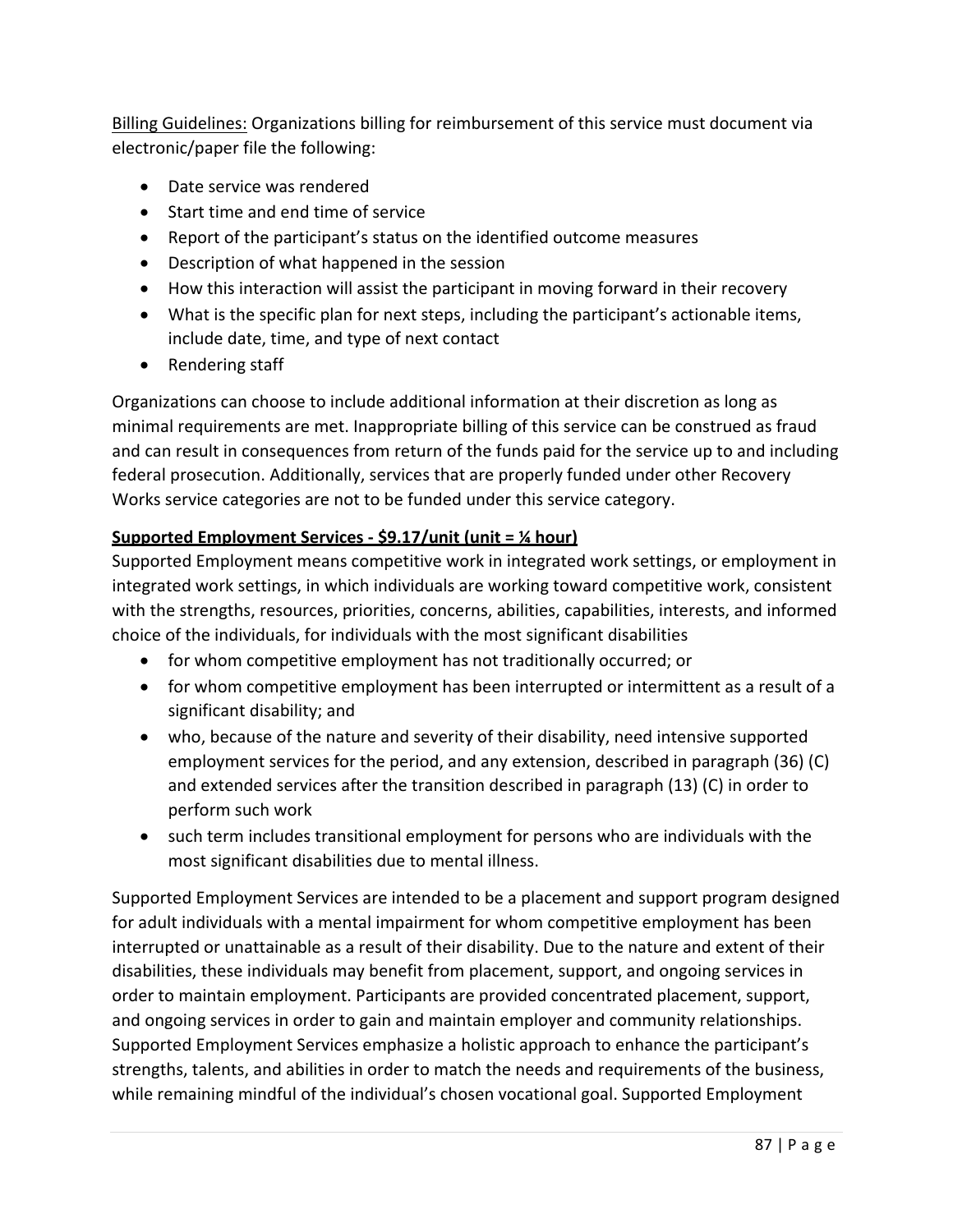Services should assist participants with accessing resources for job applicants, including phones, internet service, resume writing support, interview tips and practice, as well as appropriate dress and presentation guidance for the workplace.

The essential components of supported employment are:

- competitive employment (e.g., at least minimum wage)
- duties integrated with other employees who are not disabled
- ongoing supports to assist the individual to keep his or her job long term

Supported Employment Services are any services described in an individualized plan for employment necessary to assist an individual with a mental health and/or substance use disorder, which prevents them from otherwise obtaining employment, in preparing for, securing, retaining, or regaining an employment outcome that is consistent with the strengths, resources, priorities, concerns, abilities, capabilities, interests, and informed choice of the individual, including—

- An assessment for determining eligibility and vocational rehabilitation needs by qualified personnel, including, if appropriate, an assessment by personnel skilled in rehabilitation technology.
- Counseling and guidance, including information and support services to assist an individual in exercising informed choice consistent with the provisions of section 722 (d) of 29 U.S. CODE § 722.
- Referral and other services to secure needed services from other agencies through agreements developed under section 721 (a)(11) of 29 U.S. CODE § 722.
- Job-related services, including job search and placement assistance, job retention services, follow-up services, and follow-along services.
- Vocational and other training services, including the provision of personal and vocational adjustment services, books, tools, and other training materials, except that no training services provided at an institution of higher education shall be paid for with these funds.
- Maintenance for additional costs incurred while participating in an assessment for determining eligibility and vocational rehabilitation needs or while receiving services under an individualized plan for employment.
- Transportation, including adequate training in the use of public transportation vehicles and systems, that is provided in connection with the provision of any other service described in this section and needed by the individual to achieve an employment outcome.
- On-the-job or other related personal assistance services provided while an individual is receiving other services described in this section.
- Occupational licenses, tools, equipment, and initial stocks and supplies.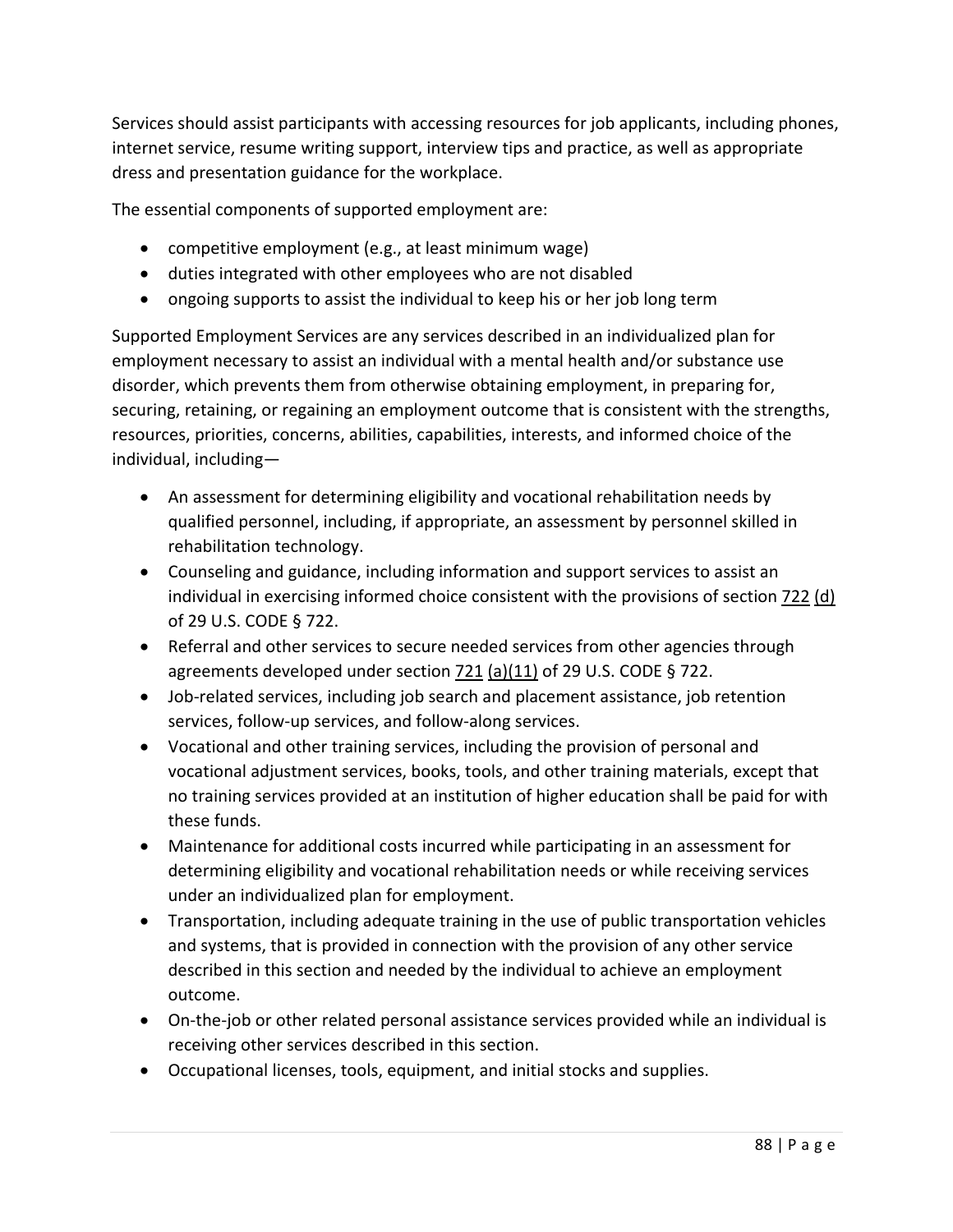- Technical assistance and other consultation services to conduct market analyses, develop business plans, and otherwise provide resources, to the extent such resources are authorized to be provided through the statewide workforce investment system, to eligible individuals who are pursing self-employment or telecommuting or establishing a small business operation as an employment outcome.
- Specific post-employment services necessary to assist an individual with a disability to retain, regain, or advance in employment.

Who can claim for this service: Licensed Professionals; Qualified Behavioral Health Providers; Other Behavioral Health Providers

Billing Guidelines: Organizations billing for reimbursement of this service must document via electronic/paper file the following:

- Date service was rendered
- Start time and end time of service
- Report of the participant's status on the identified outcome measures
- Description of what happened in the session
- How this interaction will assist the participant in moving forward in their recovery
- What is the specific plan for next steps, including the participant's actionable items, include date, time, and type of next contact
- Rendering staff

Organizations can choose to include additional information at their discretion as long as minimal requirements are met. Inappropriate billing of this service can be construed as fraud and can result in consequences from return of the funds paid for the services up to and including federal prosecution. Additionally, services that are properly funded under other Recovery Works service categories are not to be funded under this service category. Please note, supported employment cannot be utilized to build or support the service provider organization.

#### **Telepsychiatry - \$23.88/unit (unit = ¼ hour); requires Prior Authorization**

Telepsychiatry is the use of a telecommunication system to provide psychiatric services between places of lesser and greater medical capability and/or expertise, for the purpose of evaluation and treatment. Telepsychiatry is the delivery of acute mental health or substance abuse care, including diagnosis or treatment, by means of a secure, two-way real-time interactive audio and video by a health care provider in a remote location to an individual needing care at a referring site, known as the Originating Site. Medical data exchanged can take the form of multiple formats: text, graphics, still images, audio and video. The information or data exchanged can occur in real-time (synchronous) through interactive video or multimedia collaborative environments or in near real-time (asynchronous) through "store and forward" applications.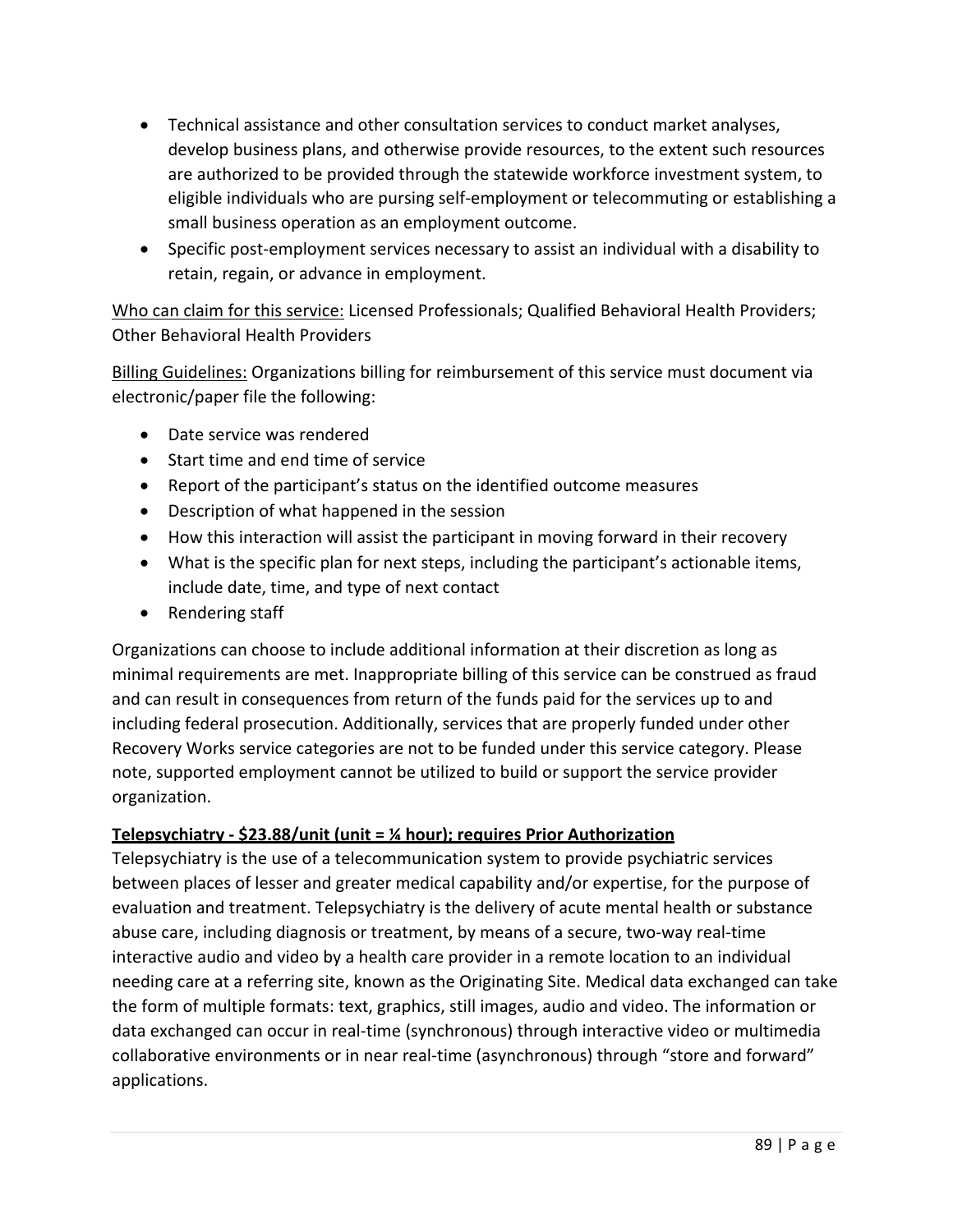**Service Sites:** The originating site is the facility in which the participant is located. The distant site is the facility from which the provider furnishes the TMH service. All services sites **must** be approved Recovery Works providers.

**Special Considerations:** When ongoing services are provided, the member should be seen by a physician for a traditional clinical evaluation at least once a year, unless otherwise stated in policy. In addition, the hub physician should coordinate with the patient's primary care physician.

# **Documentation Standards:**

- Documentation must be maintained at hub and spoken locations to substantiate service provided.
- Documentation must indicate the services were rendered via TMH.
- Documentation must clearly indicate the location of the hub and spoke sites.
- All documentation guidelines for services rendered via TMH apply.
- Documentation is subject to post-payment review.
- Providers must have written protocols for circumstances when the member must have a hands-on visit with the consulting provider. The member should always be given the choice between a traditional clinical encounter versus a telemedicine visit. Appropriate consent from the member must be obtained by the spoke site and maintained at the hub and spoke sites.

Who can claim for this service: Designated Recovery Works Agencies with Prior Authorization who follow federal and state digital health information security guidelines. Providers include Licensed Physician, Psychiatrist, AHCP.

Exclusions: Telemedicine is not the use of the following: (1) *Telephone transmitter for transtelephonic monitoring; or* (2) *Telephone or any other means of communication for consultation from one provider to another.*

Billing Guidelines: Organizations billing for reimbursement of this service must document via electronic/paper file the following:

- Date service was rendered
- Start time and end time of service
- Report of the participant's status on the identified outcome measures
- Description of what happened in the session
- How this interaction will assist the participant in moving forward in their recovery
- What is the specific plan for next steps, including the participant's actionable items, include date, time, and type of next contact

Organizations can choose to include additional information at their discretion as long as minimal requirements are met. Inappropriate billing of this service can be construed as fraud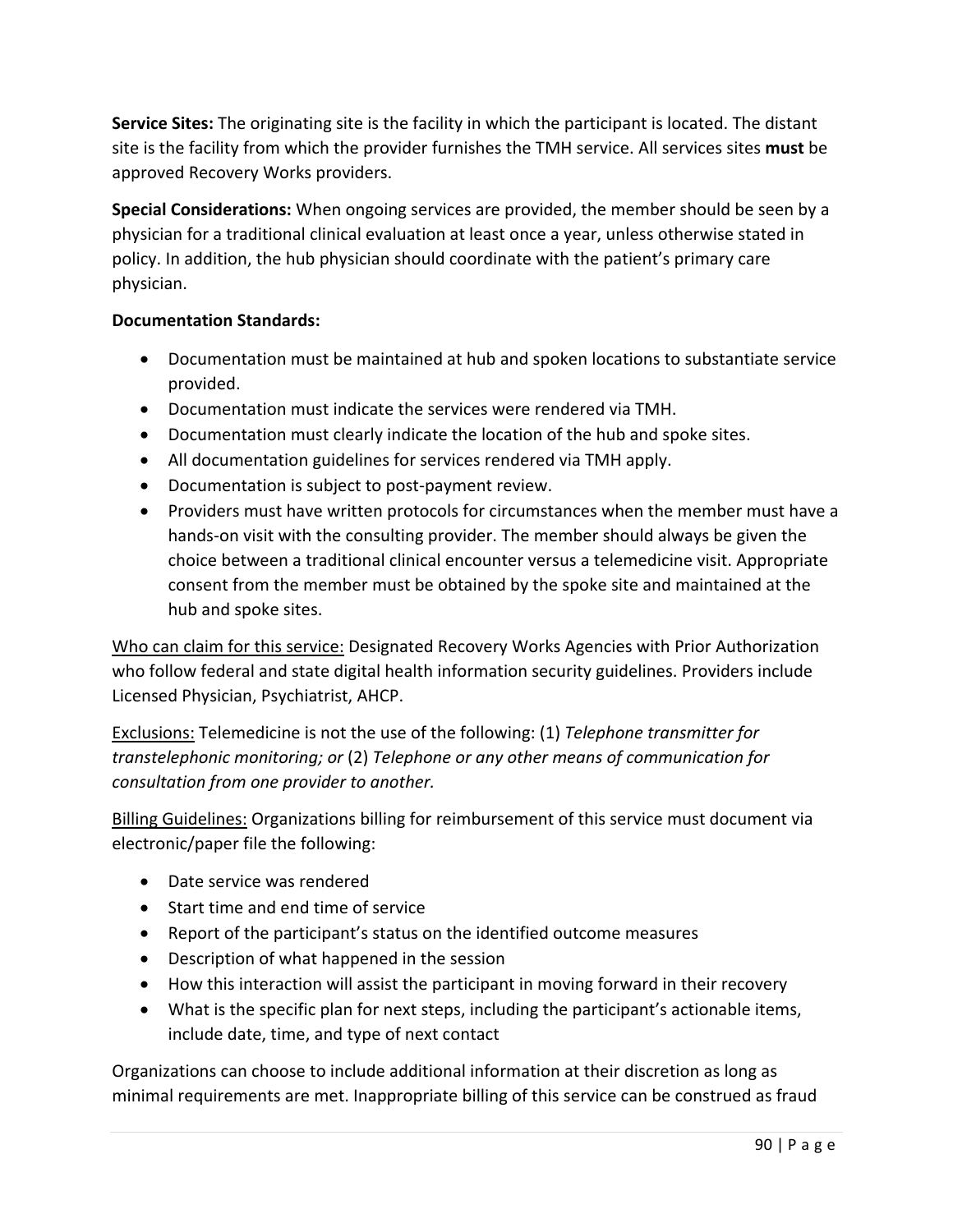and can result in consequences from the return of funds paid for the services up to and including federal prosecution. Additionally, services properly funded under other Recovery Works service categories are not to be funded under this service category.

# **Transportation Agency Vehicle - \$10.00/unit (unit = round trip); Public Transport – Actual Expense**

Organizations providing Transportation Services are expected to provide individual participants with transportation to and from recovery related activities in the form that has the most appropriate and cost-effective manner. Transportation assistance can be provided in one (1) of the following two (2) ways: Properly registered and insured agency owned vehicle and public transportation (bus passes/tokens). A trip is defined as transporting a Recovery Works participant from the initial point of pick-up to the drop point at destination. Transportation must be the least expensive type of transportation available that meets the recovery needs of the participant. Providers must bill for all transport services provided to the same participant on the same date of service on one (1) encounter If the participant is traveling to multiple destinations in succession, the provider may not bill for a trip between each point of destination.

# **The following offers explanations of this concept:**

- **Example 1:** A vehicle picks up participant at home and transports participant to psychiatrist's office. This is a one-way trip (1 unit).
- **Example 2:** A vehicle picks up participant from home and transports to psychiatrist's office. The provider leaves, and later the same vehicle picks participant up from psychiatrist's office and transports participant back to participant's home. The is considered a round trip (1 unit).
- **Example 3:** A vehicle picks participant up from psychiatrist's office and transports participant to laboratory for blood draw, waits outside laboratory for participant, and then transports participant home. This is a one-way trip (1 unit), as a stop along the way is not considered a separate trip.
- **Example 4:** A vehicle picks up Participant A at participant's home and begins to transport Participant A to recovery center. Along the way, a stop is made to pick up Participant B at a Recovery home and both Participant A and Participant B are transported to recovery center. The stop at Recovery home is not considered a separate trip and the transportation of Participant A from home to the recovery center is considered a one-way trip. If they were then picked up and returned to their recovery centers/homes, it would still be a round trip (1 unit).

When entering the encounter, for billing purposes, provider must list the initial point of pick-up and any destinations in the Note section of the encounter. Recovery Works will only reimburse the per trip unit, not mileage. Agencies providing transportation via agency owned vehicles must have on file: photocopies of Driver's Licenses, Vehicle Registration, and Auto Insurance Coverage.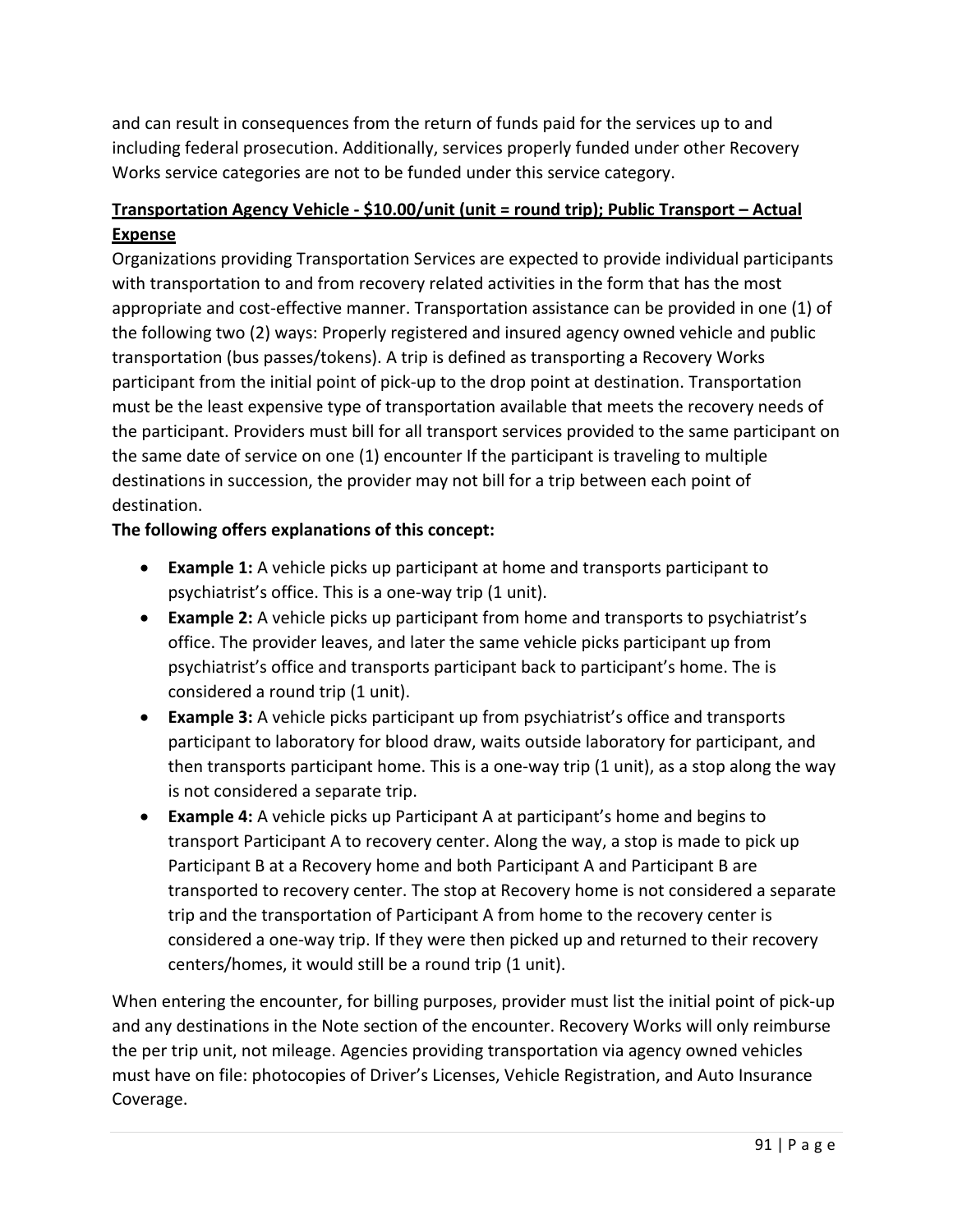Exclusions: Uber, Lyft, cab or personal vehicles are not public/agency transportation. In addition, Recovery Works cannot be billed for taking participants to and from work.

Billing Guidelines: Organizations billing for reimbursement of this service must document via electronic/paper file the following:

- Date service was rendered
- Start time and end time of service
- Report of the participant's status on the identified outcome measures
- Description of what happened in the session
- How this interaction will assist the participant in moving forward in their recovery
- What is the specific plan for next steps, including the participant's actionable items, include date, time, and type of next contact
- A plan for continued transportation services to help participant become self-sufficient

Organizations can choose to include additional information at their discretion as long as minimal requirements are met. Inappropriate billing of this service can be construed as fraud and can result in consequences from return of the funds paid for the services up to and including federal prosecution. Additionally, services that are properly funded under other Recovery Works service categories are not to be funded under this service category.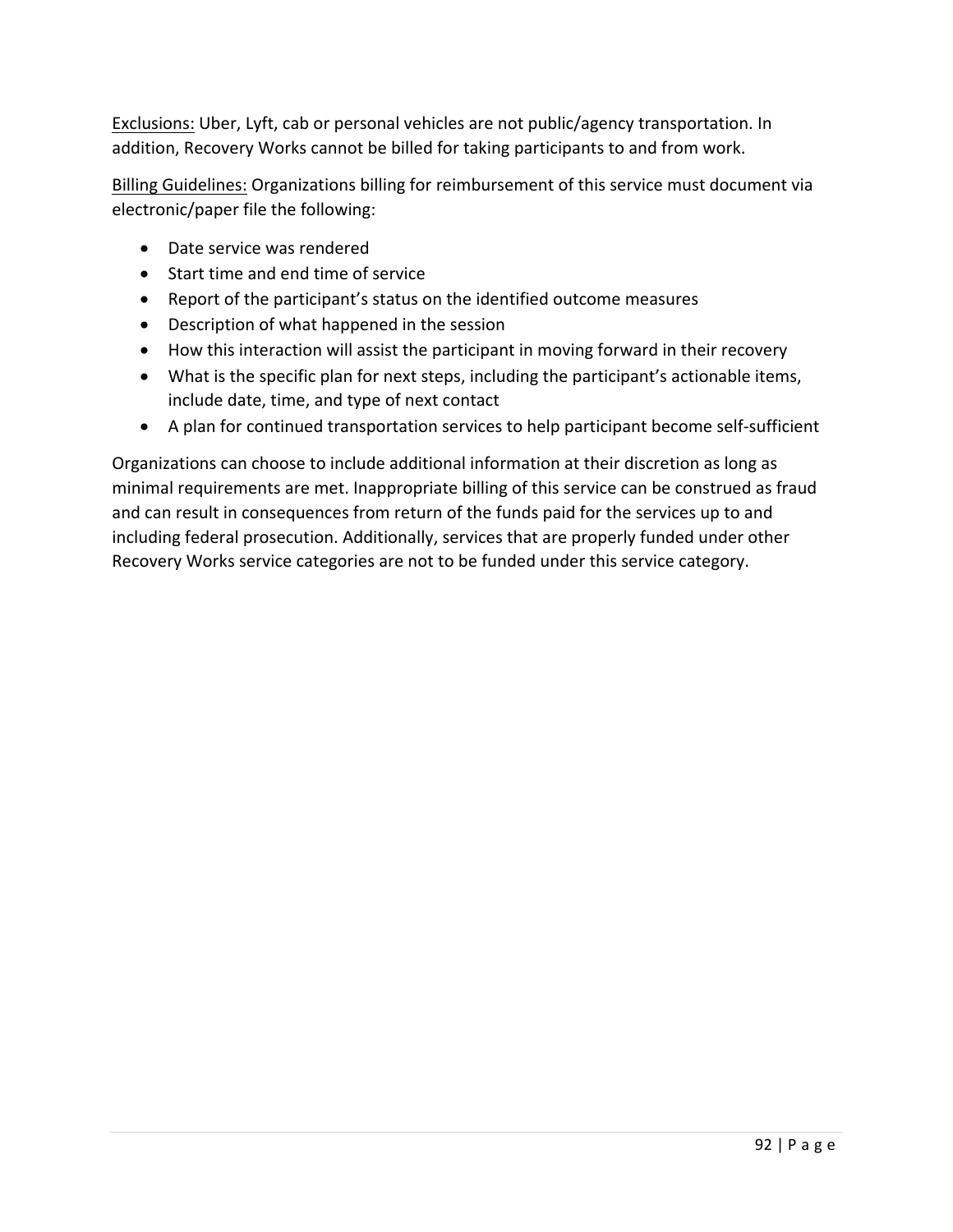# Voucher Management System/ Web Infrastructure for Treatment Services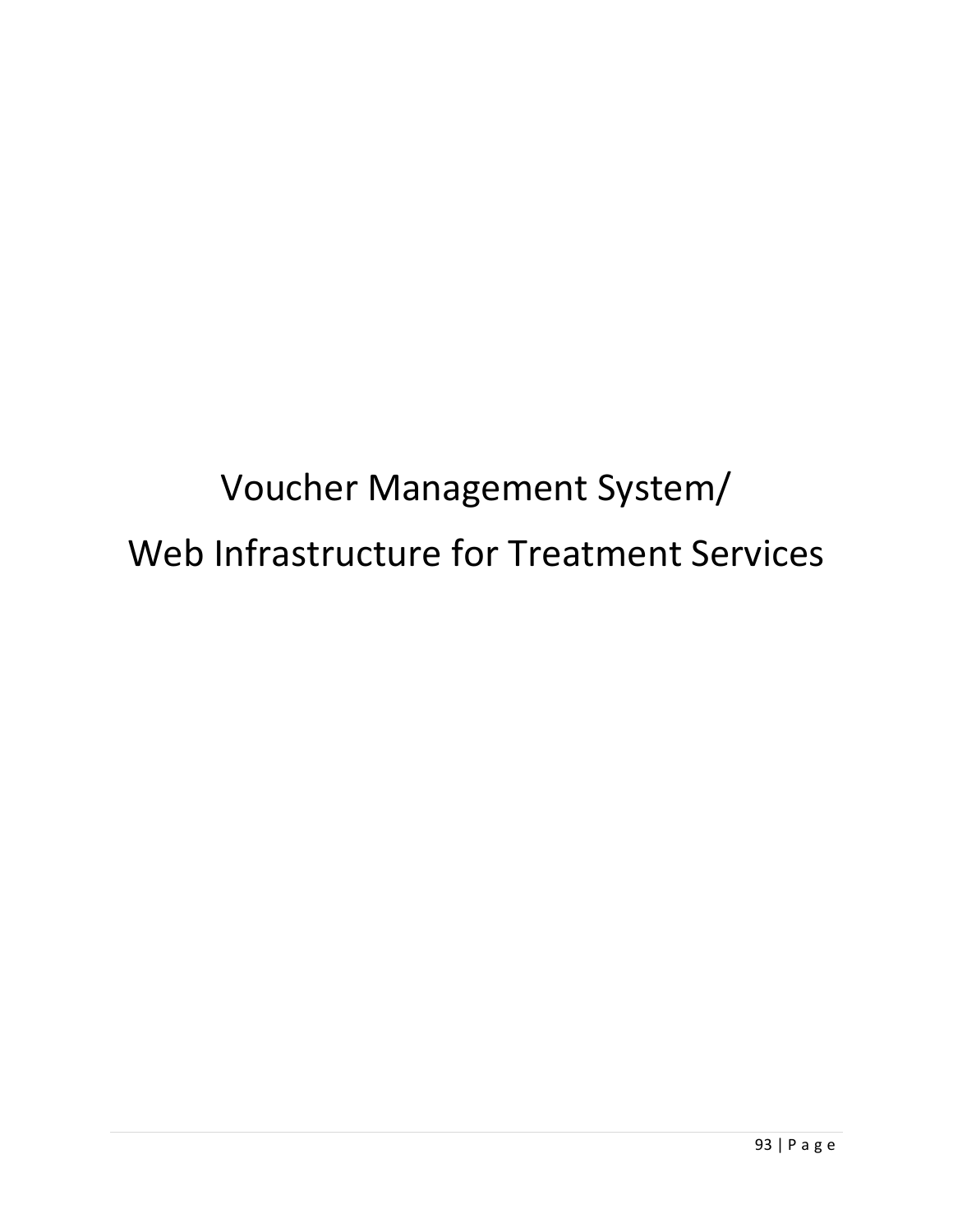#### **WITS WEBSITE**

Web Infrastructure for Treatment Services (WITS) is the electronic voucher management system where Designated Service Providers (DSPs) will go to access participant information and billing. WITS also contains a section for announcements. This section will hold announcements as posted by Recovery Works administrative staff regarding training, upcoming events, changes, WITS outages, etc. The announcements on WITS will typically be dually posted on Recovery Works public website; however, this will not always be the case. The WITS site may be accessed via the Recovery Works website.

#### **VOUCHER MANAGEMENT**

The initial Recovery Works Designated Service Provider (DSP) will determine voucher availability for services. No other Provider can duplicate or supersede this function. Other Recovery Works Providers will only be paid for Recovery Works services provided to participants with an active and current Recovery Works voucher at the time the service is provided and with an active Memorandum Of Understanding (MOU) with the initial DSP.

#### **VOUCHER REIMBURSEMENT**

Providers agree to accept reimbursement for services at the rate specified in the latest version of the Recovery Works Rate Sheet as updated from time to time by DMHA and posted on the Recovery Works website here: [www.RecoveryWorks.fssa.in.gov.](http://www.recoveryworks.fssa.in.gov/) Providers should not ask participants to make additional payment for the portion of their care that is paid for by Recovery Works. When billing for services, providers have two (2) options: they may bill daily or weekly. When billing weekly, providers MUST list out EACH day of service in the encounter notes.

# **Additionally, in order to claim for a service, the service must have already been rendered. You may not bill for anticipated future services.**

Vouchers MUST be built for thirty (30) calendar days or less and MUST start within ten (10) calendar days of when a DSP begins serving a participant. Encounters MUST be released within ten (10) business days of when a voucher ends.

#### **Agencies are not allowed to contact Recovery Works to request an extension for billing unless it meets the following circumstances:**

- In the case of insurance denials, in which the agency will need to provide a copy of the denial with a valid reason for denial, as determined by the Recovery Works team.
- In the case of login issues—if Recovery Works does not reset logins promptly, which results in providers being unable to complete billing, a late billing phrase may be provided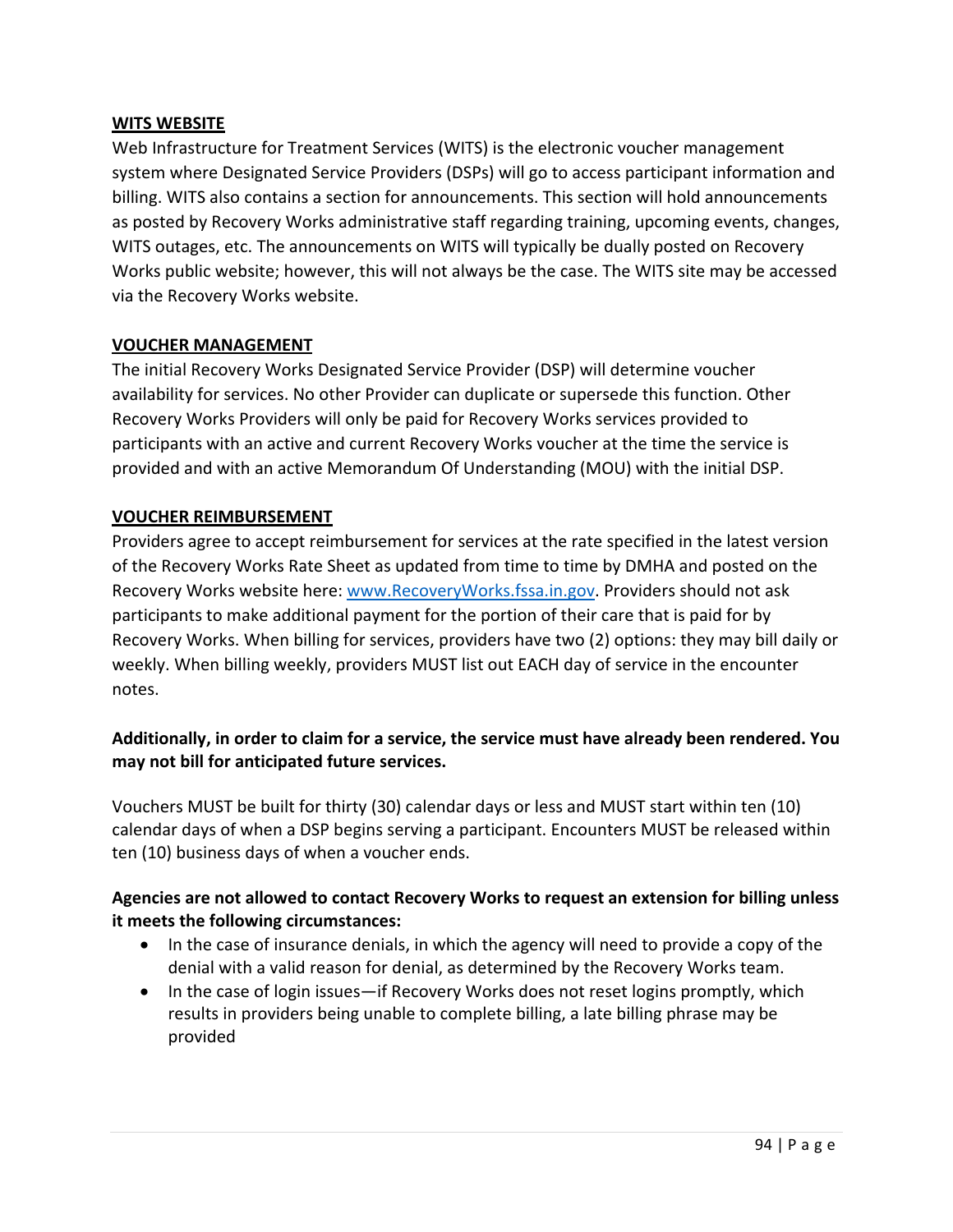## **WITS ACCESS**

To add or remove agency personnel from the WITS system, or change their WITS access level, the agency staff member with oversight of Recovery Works service provision must submit a ticket to JIRA with the WITS Access Spreadsheet attached. When removing access, the individual's account will be locked. It is required that agencies send the Recovery Works team an updated WITS Access Spreadsheet whenever additions or removals need to be completed. This includes additions of new rendering providers. All personnel of the Direct Service Provider (DSP) who administer services directly to Recovery Works participants must be entered into WITS as rendering staff. See page 24 for more detail. Accounts inactive for 180 days or more will be automatically locked.

#### **JIRA ACCESS**

To request assistance for WITS related tasks, such as voucher adjustments or account resets, a ticket must be submitted to JIRA.

Users can access JIRA at [https://dmha.fssa.in.gov/helpdesk/?div=dmha.](https://dmha.fssa.in.gov/helpdesk/?div=dmha)

- Once on the website, enter your email and click the "create ticket" button.
- Enter all required fields. For the related application section, please choose WITS— Recovery Works (if it automatically does not choose that for you).
- In the summary box, enter what you would normally put as the subject line of an email.
- For the description, you can enter the body of the email, which would include what you are requesting (ex: add units, reject encounter, WITS access, insurance denials, etc.).

Please remember to provide all information. If all information is not present, the ticket will be closed, and you will be asked to complete a ticket with the requested information.

#### **RECOVERY WORKS BILLING CYCLE**

The Recovery Works adjudication process begins automatically within WITS on Friday afternoon at 12:00pm. On Saturday morning, all claims that were accepted, move forward to be processed and paid. Any claims that the system had questions about move to a pending status. Those claims with pending status are reviewed by Recovery Works staff by 4:00pm on Wednesday the following week. If the claims are approved, they move on to be processed for payment.

Once a claim is approved and is processed for payment, it is sent to the Auditor's Office. We send payments to Auditor's Office every Thursday afternoon. Once the Auditor's Office receives the payments, they have a billing cycle of thirty-five (35) days. Therefore, you can expect payment approximately thirty-five (35) days after the posted date in WITS.

#### Example:

- Encounter is released Tuesday, November 27.
- Next, the payment is batched in WITS on Friday, December 2.
- Then, the payment is approved in WITS on Saturday, December 3.